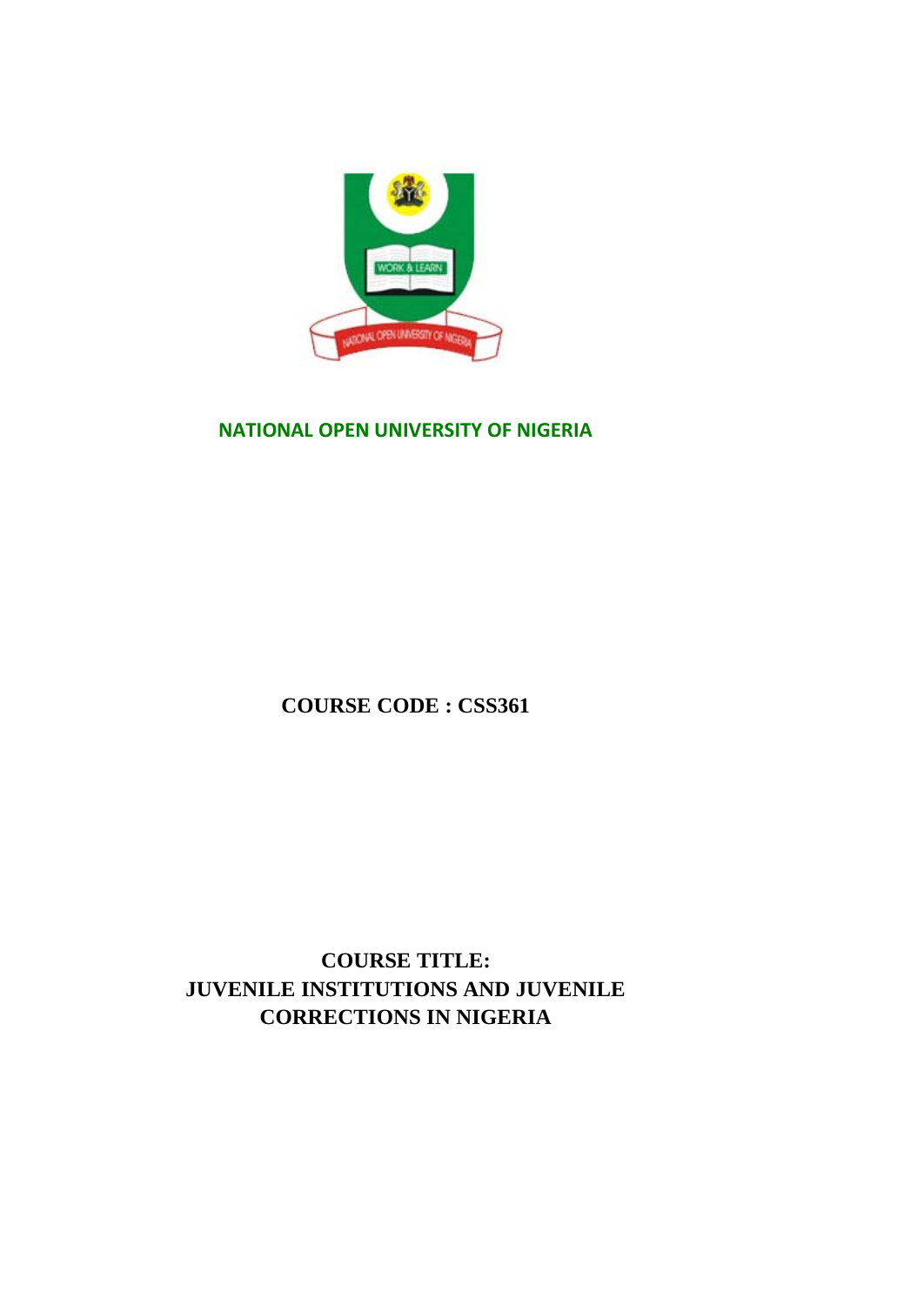**COURSE GUIDE**

## **CSS361 JUVENILE INSTITUTIONS AND JUVENILE CORRECTIONS IN NIGERIA**

Course Team Mr. Adebowale T. Oduwole (Developer/Writer) - LASU Dr. Adewole A. Atere (Editor) - OSU Prof. Abdul R. Yesufu (Programme Leader) - NOUN Dr. Adeniyi T. Adegoke (Coordinator) - NOUN

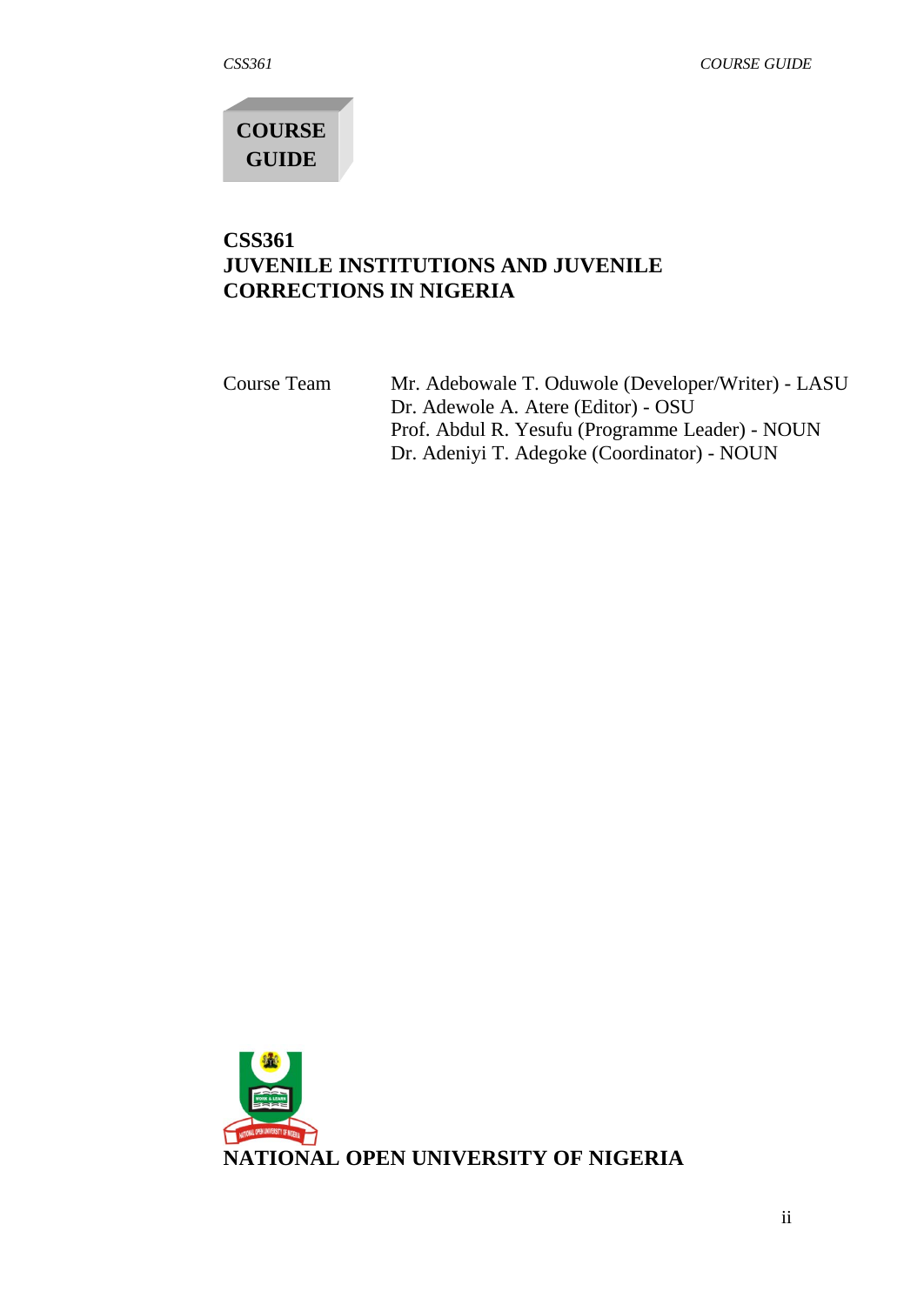National Open University of Nigeria Headquarters 14/16 Ahmadu Bello Way Victoria Island Lagos

Abuja Office No. 5 Dar es Salaam Street Off Aminu Kano Crescent Wuse II, Abuja Nigeria

e-mail: [centralinfo@nou.edu.ng](mailto:centralinfo@nou.edu.ng) URL: [www.nou.edu.ng](http://www.nou.edu.ng/)

Published By: National Open University of Nigeria

First Printed 2010

ISBN:

All Rights Reserved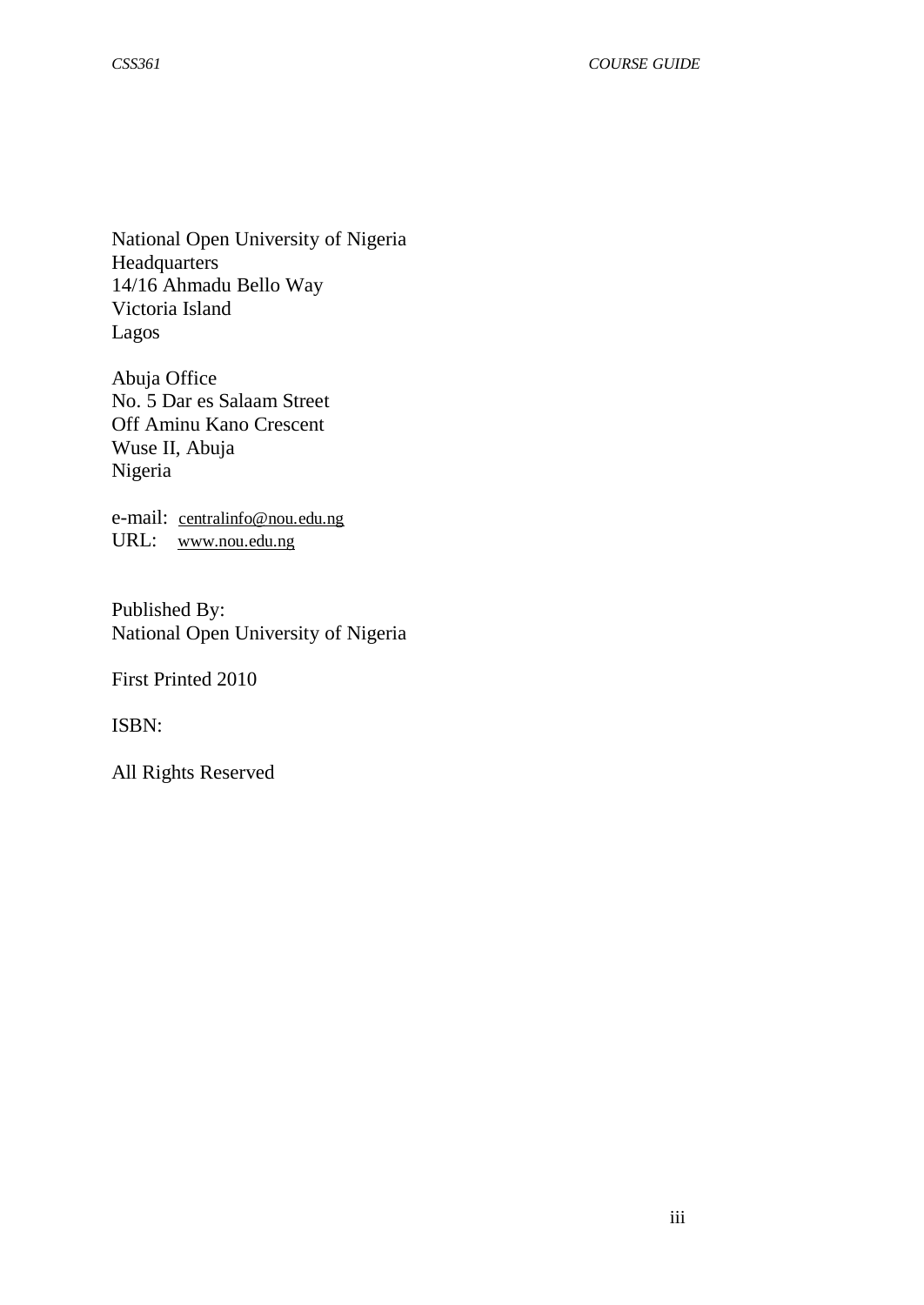# **CONTENTS PAGE**

| -1             |
|----------------|
| 2              |
| 2              |
|                |
| $\overline{4}$ |
| $\overline{4}$ |
| $\overline{4}$ |
| $\overline{4}$ |
| 5              |
| 5              |
| 5              |
| 6              |
| 8              |
| 8              |
|                |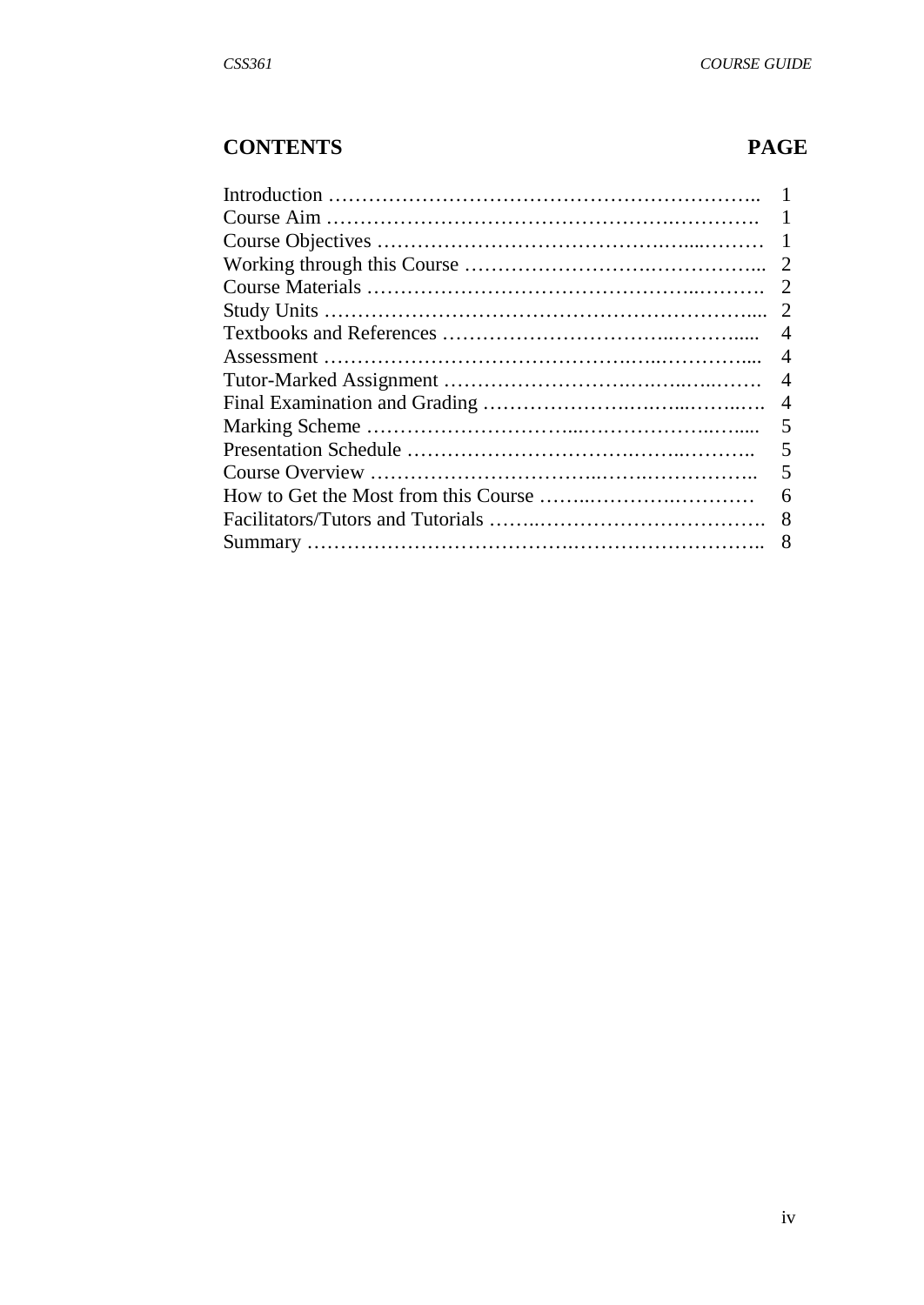## **Introduction**

## **CSS 361: JUVENILE INSTITUTIONS AND JUVENILE CORRECTIONS IN NIGERIA**

This course is a three-credit unit course for all students of Social Sciences.

The course shed light to all and sundry as regard the subject matter of juvenile Institution and juvenile corrections in Nigeria.

This course guide enables you to know what the course is all about.

What you ought to know in each unit. What course material you need to use and how you can work your way through in this course. It also highlights the necessity for tutor-marked Assignments. Periodic tutorial classes are also very sacrosanct to this course.

# **Course Aim**

The basic aim of CSS361: Juvenile institutions and juvenile corrections in Nigeria are to expose students of Social Sciences to the rudiments of juvenile justice administration in Nigeria; its techniques and processes. This broad aim will be consummated through:

- **-** Knowing the meaning of juvenile justice and the background on juvenile justice administration in Nigeria;
- *- The history of Child welfare and juvenile experiences; and*
- *- The role of community and family.*

## **Course Objectives**

In each of the unit, we have specific objectives. It is advised that students. Go through these objectively, before reading through the unit. In doing this, you could be sure that you have covered what the prerequisites of that unit are.

But to achieve the aim set out in this course, the overall objectives for the course as a whole would be emphasized.

On successful completion of the course you should be able to:

- Define and know the meaning of juvenile justice administration in Nigeria;
- Enumerate and discuss the processes and fields of juvenile justice system;
- Understand the history of child welfare in Nigeria.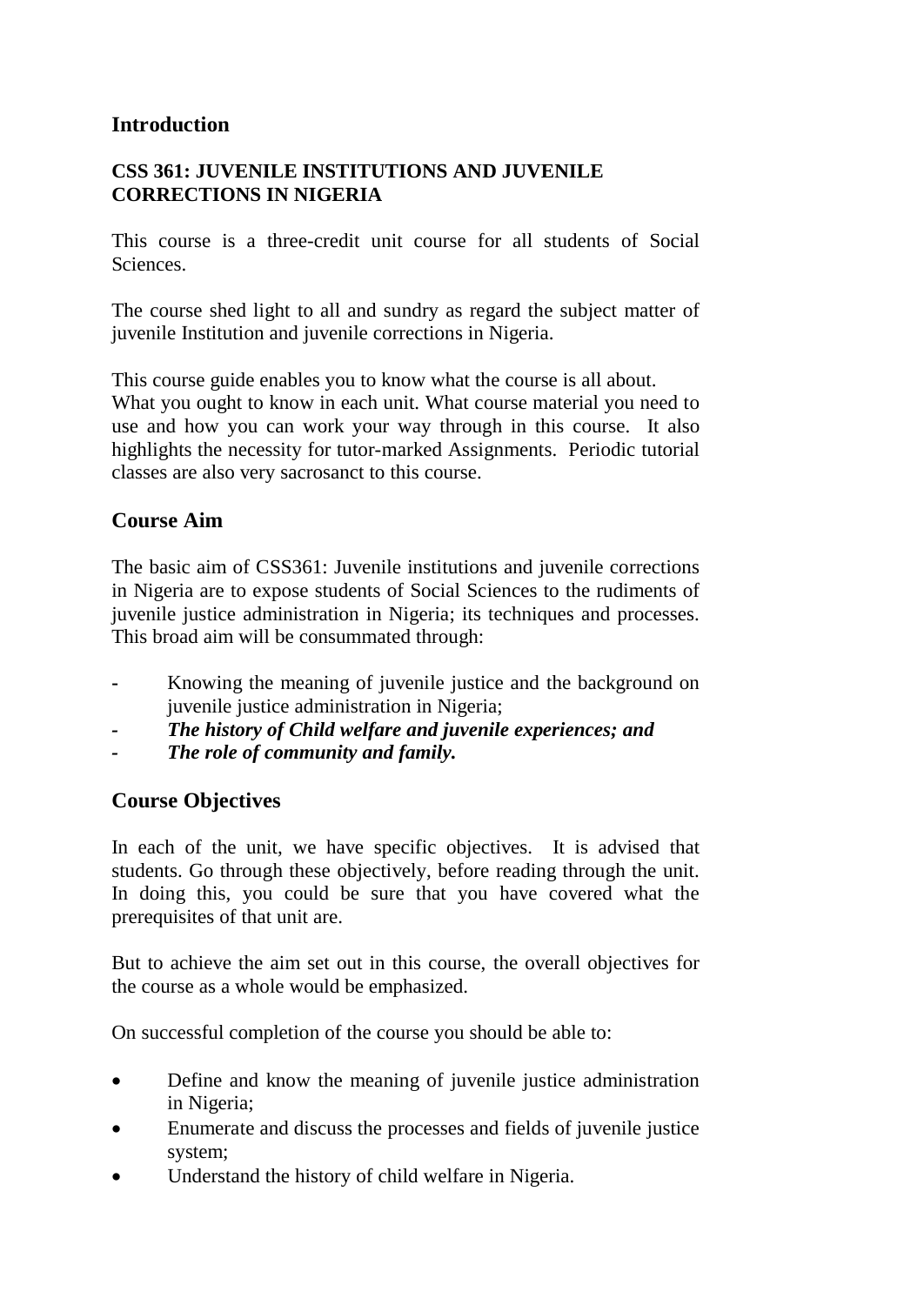- Understand the basic Concepts in juvenile delinquency act.
- Discuss juvénile expériences
- Define the role of community and family as regard the subject matter.
- Discuss the remand homes and foster institutions
- Discuss the mode of treatment of offenders in juvenile institutions.
- Discuss the welfare homes
- Discuss the topic "should the juvenile justice system be abolished.
- Discuss the non institutional treatment method of juvenile offender
- Explain the problem of overcrowding of juvenile institution, a way out.

# **Working through This Course**

To complete the course, you are required to read the study units and other related materials. Each unit contains self-assessment Exercises and Tutor-marked Assignments. These exercises are to aid you in understanding the concepts of the course by testing your understanding and discussions set out in the main content section of each unit. You are required to submit the Tutor-marked Assignments for Assessment purposes. At the end of the course, you will be required to write the final examination. Below are the components of the course and what you are expected to do.

# **Course Materials**

- Course guide
- Study units
- Assignments file
- Relevant textbooks including the ones listed under each unit

## **Study Units**

There are thirty two units (of five Modules) in this course.They are listed below:

## **Module 1**

| Unit 1 | Introduction to Topics      |
|--------|-----------------------------|
| Unit 2 | Objectives of the Study     |
| Unit 3 | Main Concept of the Study   |
| Unit 4 | Meaning of Juvenile Justice |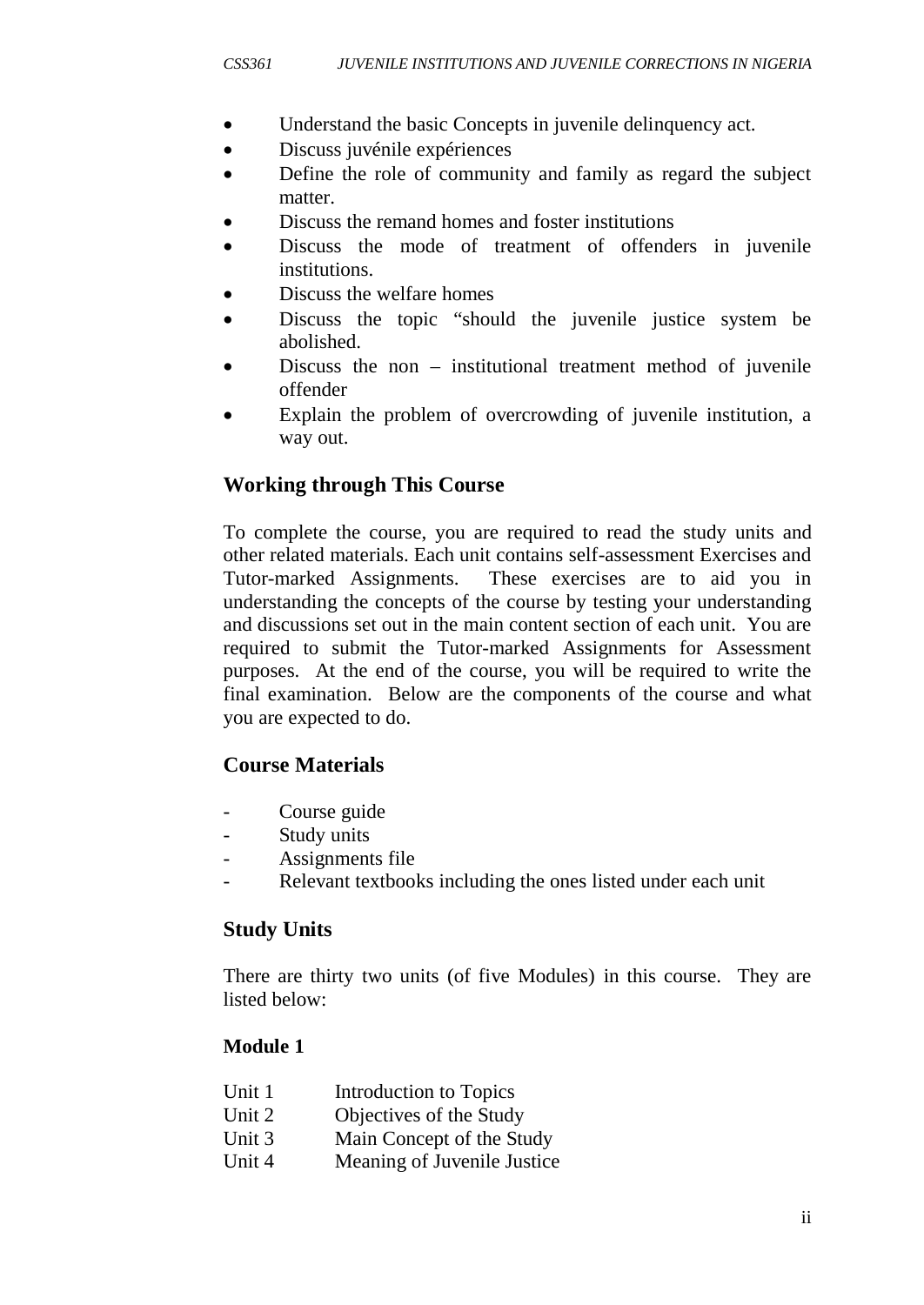- Unit 5 Definition of the Administration of Juvenile Justice<br>Unit 6 Scope and Administration of Juvenile iustice in Nig
- Unit 6 Scope and Administration of Juvenile justice in Nigeria<br>Unit 7 The History of Child Welfare in Nigeria
- The History of Child Welfare in Nigeria
- Unit 8 Juvenile Experience<br>Unit 9 Role of Community
- Role of Community and the Family

#### **Module 2**

| Unit 1 | Introduction to the Topics                     |
|--------|------------------------------------------------|
| Unit 2 | Objectives of the Study                        |
| Unit 3 | Main Concept of the Study                      |
| Unit 4 | Meaning of Treatment of Offenders and Juvenile |
|        | Institutions                                   |
| Unit 5 | The Remand Homes                               |
| Unit 6 | The Foster Institutions                        |
| Unit 7 | The Welfare Homes                              |
|        |                                                |

## **Module 3**

| Unit 1 | Introduction of the Topics                        |
|--------|---------------------------------------------------|
| Unit 2 | Objectives of the Study                           |
| Unit 3 | Designing a Model System                          |
| Unit 4 | Frame Work for Individual Treatment               |
| Unit 5 | Case Management System and Monitoring Evaluation, |
|        | Feedback, Improvement of ITP                      |

# **Module 4**

| Unit 1 | Introduction to the Topic                       |
|--------|-------------------------------------------------|
| Unit 2 | Objectives of the Study                         |
| Unit 3 | Main Concept of the Topic                       |
| Unit 4 | Critics of the System – Juvenile Justice System |
| Unit 5 | Summary of the Topic Discussed                  |

#### **Module 5**

| Unit 1 | Introduction to the Topic                             |
|--------|-------------------------------------------------------|
| Unit 2 | Objectives of the Study                               |
| Unit 3 | Main Concept in Non-Institutional Treatment Method of |
|        | Juvenile Offender                                     |
| Unit 4 | Identification of the Problems of Overcrowding of     |
|        | Juvenile Institutions                                 |
| Unit 5 | Summary of the Topic Discussed                        |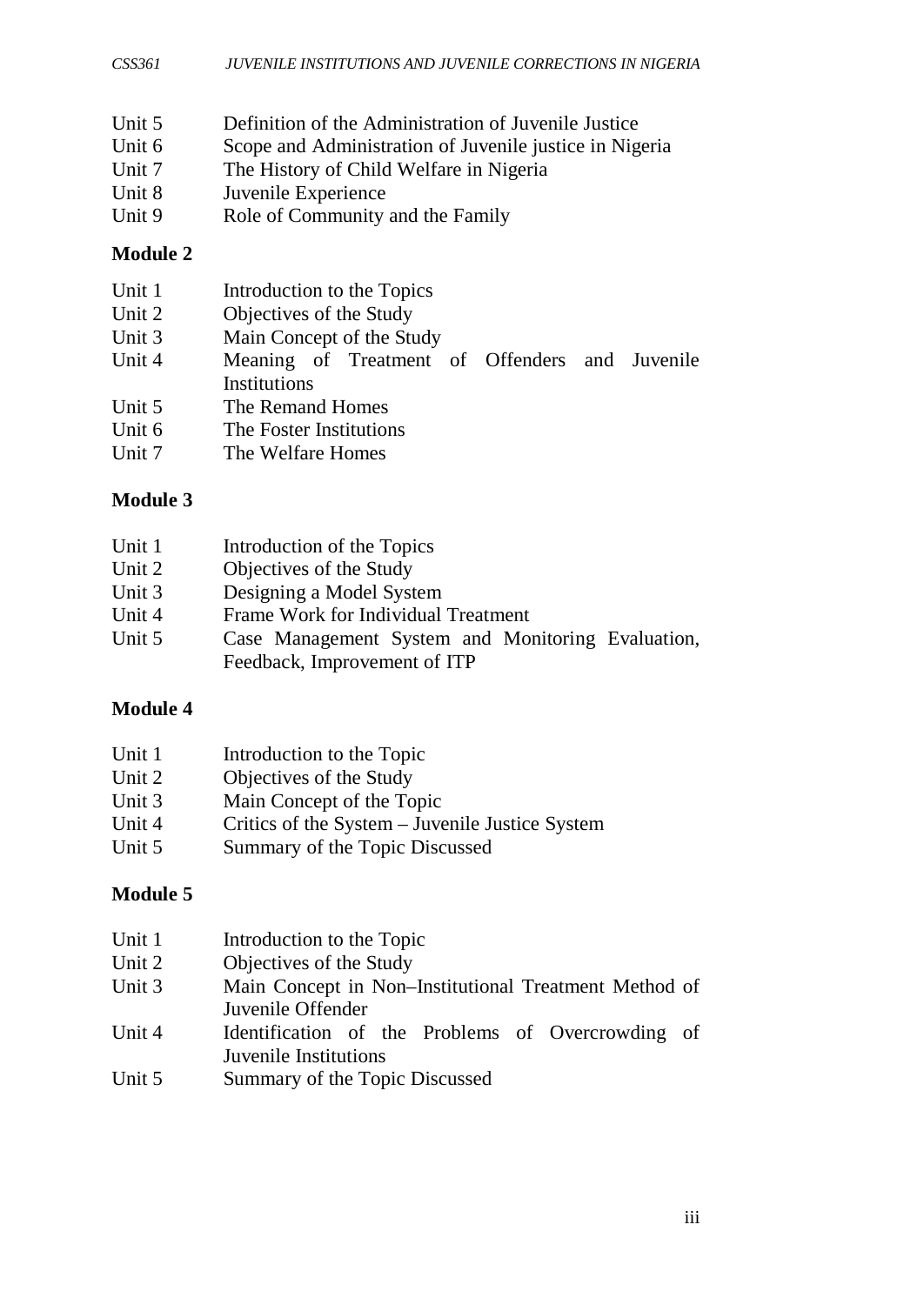## **Textbooks and References**

Some books and web sites have been recommended in each of the units. You may wish to purchase the books for further reading.

#### **Assessment**

There are two types of assessment in this course. The first one is the Assignment file. In this file, you will find all the details of the work you must submit to your tutor for marking. The marks you obtain in these assignments will make up your final marks. The assignments must be submitted to your tutor for formal Assessment in accordance with the deadline stated in the presentation schedule and the Assignment file. The Assignments submitted to your tutor will account for 30% of your total score. The second one is the written Examination. This will be discussed in details on Final Examination and Grading.

#### **Tutor-Marked Assignments (TMA)**

There are twenty three tutor-marked Assignments in this course. Every unit has a tutor-marked Assignment. You will be assessed on four of them but the best three performances from the Tutor Marked Assignments (TMA) will be used for your 30% grading. The Assignments for the units in the course are contained in the Assignment file. When each Assignment is completed, send it together with a TMA form to your tutor. Ensure that each Assignment reaches your tutor on or before the deadline given in the Assignment file. If, for any reason you cannot complete your work on time, contact your tutor before the Assignment is due to discuss the possibility of an Extension. Extensions will not be granted after the due date unless there are exceptional circumstances warranting such.

## **Final Examination and Grading**

The final examination for CSS361 Juvenile Institutions and Juvenile corrections in Nigeria will be of three hours duration and have a value of 70% of the total course grade. All areas of the course will be examined. Find time to read the units all over before your examination. The examination will consist of questions, which reflect the kind of selfassessment Exercises and tutor-marked Assignments (TMA) you have previously encountered. All areas of the course will be assessed.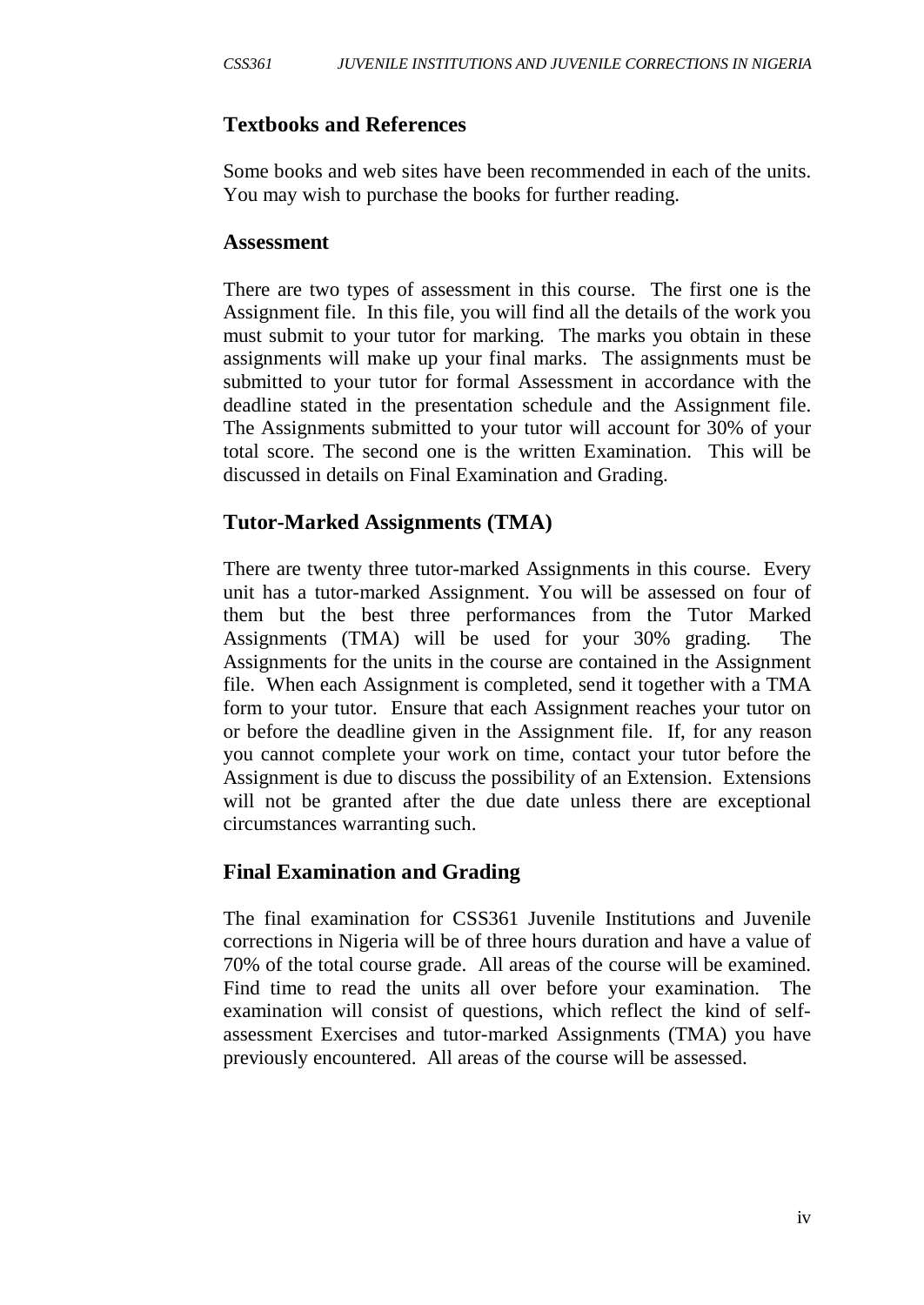# **Course Marking Scheme**

| <b>ASSESSMENTS</b>       |                                         |  |
|--------------------------|-----------------------------------------|--|
|                          | <b>MARKS</b>                            |  |
| <b>Assignments</b>       | Four submitted, best three accounts for |  |
|                          | 30% of course marks.                    |  |
| <b>Final Examination</b> | 70% of overall course marks.            |  |
|                          |                                         |  |
| Total                    | 100% of Course Marks                    |  |

## **TABLE 1: COURSE MARKING SCHEME**

## **Presentation Schedule**

The dates for submission of all assignments will be communicated to the student. The student will also be told the date for completing the study units and dates for examinations.

#### **Course Overview**

| Unit           | <b>Title of Work</b>                                                 | <b>Weeks</b><br><b>Activity</b> | <b>TMA</b>         |
|----------------|----------------------------------------------------------------------|---------------------------------|--------------------|
|                | Course Guide                                                         |                                 |                    |
|                | <b>Module 1</b>                                                      |                                 |                    |
| 1              | Introduction to the Topics                                           | Week 1                          | Assignment 1       |
| $\overline{2}$ | Objective of the Study                                               | Week 2                          | Assignment 2       |
| 3              | Main Content of the Study                                            | Week 3                          | Assignment 3       |
| $\overline{4}$ | Meaning of Juvenile Justice                                          | Week 4                          | Assignment 4       |
| 5              | Definition of the Administration<br>of<br>Juvenile Justice           | Week 5                          | Assignment 5       |
| 6              | Scope and Administration of Juvenile<br>Justice in Nigeria           |                                 |                    |
| $\overline{7}$ | The History of Child Welfare in Nigeria                              |                                 |                    |
| 8              | Juvenile Experiences                                                 |                                 |                    |
| 9              | Role of Community and the Family                                     |                                 |                    |
|                | <b>Module 2</b>                                                      |                                 |                    |
| $\mathbf{1}$   | Introduction to the Topics                                           | Week 5                          | Assignment 1       |
| $\overline{2}$ | Objective of the Study                                               | Week 6                          | Assignment 2<br>&3 |
| 3&4            | Main Content of the Study & Meaning of<br>the Treatment of Offenders | Week 7                          | Assignment 4       |
| 5&6            | The Foaster<br>The<br>Remand Homes,                                  | Week 8                          | Assignment 5       |
| &7             | Institutions and the Welfare Homes                                   |                                 |                    |
|                | <b>Module 3</b>                                                      |                                 |                    |
| $\mathbf{1}$   | Designing a Model System                                             | Week 9                          | Assignment 1       |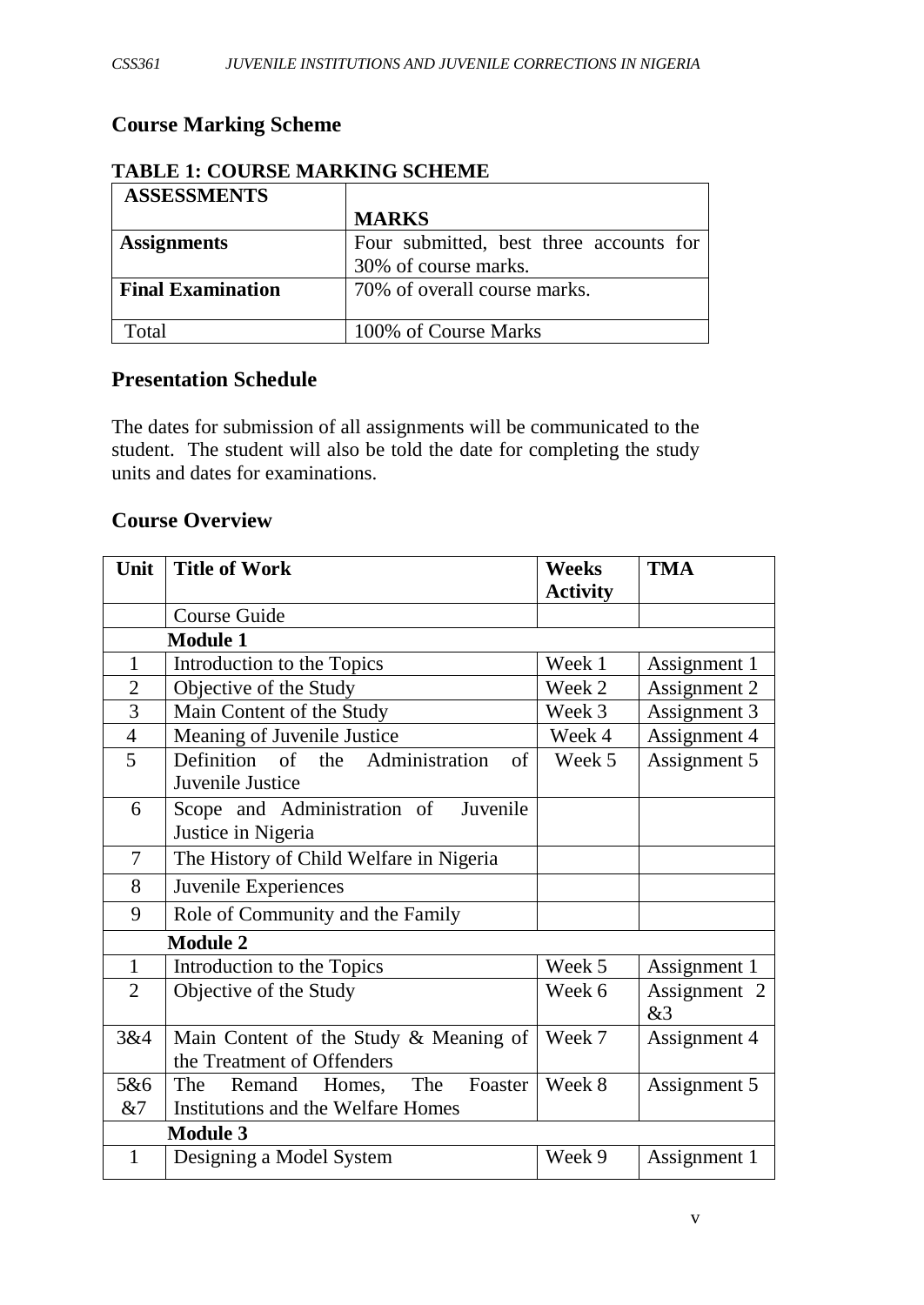| $\overline{2}$ | Frame Work for Individual Treatment          | Week 10 | Assignment 2 |  |
|----------------|----------------------------------------------|---------|--------------|--|
| 3              | Case Management System and Monitoring        | Week 11 | Assignment 3 |  |
|                | Evaluation, Feedback, Improvement of ITP     |         |              |  |
|                | <b>Module 4</b>                              |         |              |  |
| 1              | System-Juvenile<br>Justice<br>Critics of the | Week 11 | Assignment 1 |  |
|                | System                                       |         |              |  |
| 2&3            | Summary of the Topic Discussed               | Week 12 | Assignment   |  |
|                |                                              |         | 2&3          |  |
|                | <b>Module 5</b>                              |         |              |  |
| 1 & 22         | Introduction to the Topic & Objectives of    | Week 13 | Assignment   |  |
|                | the Study                                    |         | 1&2          |  |
|                | Main Content: Non Institutional Treatment    | Week 14 | Assignment 3 |  |
|                | Method of Juvenile Offenders                 |         |              |  |
|                | of<br>Identification of the<br>Problems      | Week 15 | Assignment 4 |  |
|                | Overcrowding                                 |         |              |  |

#### **How to Get the Most from This Course**

In distance learning programmes, the study units replace the University classroom lectures. This is one of the great advantages of distance learning. You can read and work through specially designed study materials at your own pace, and at a time and place that suits you best. Think of it as reading the lecture instead of listening to the lecturer. In the same way, a lecturer might give you some reading to do, the study units tell you when to read, and which are your text materials or reference books. You are provided exercises to do at appropriate points, just as a lecturer might give you an in-class exercise. Each of the study units follows a common format. The first item is an introduction to the subject matter of the unit, and how a particular unit is integrated with other units and the course as a whole. Next to this is a set of learning objectives. These objectives allow you to know what you should be able to do by the time you have completed the unit. The learning objectives are meant to guide your study. The moment you are through with reading and learning the lecture in a unit, you must go back and check whether you have achieved the objectives of that unit. If you make this a habit, you will significantly improve your chances of passing the course. The main body of each unit guides you through the required reading from other sources. This will usually be either from the reference books or from a reading section.

The following is a practical strategy for working through the course. If you run into any trouble, telephone your tutor. Remember that your tutor's job is to help you. When you need assistance, do not hesitate to call and ask your tutor to provide assistance.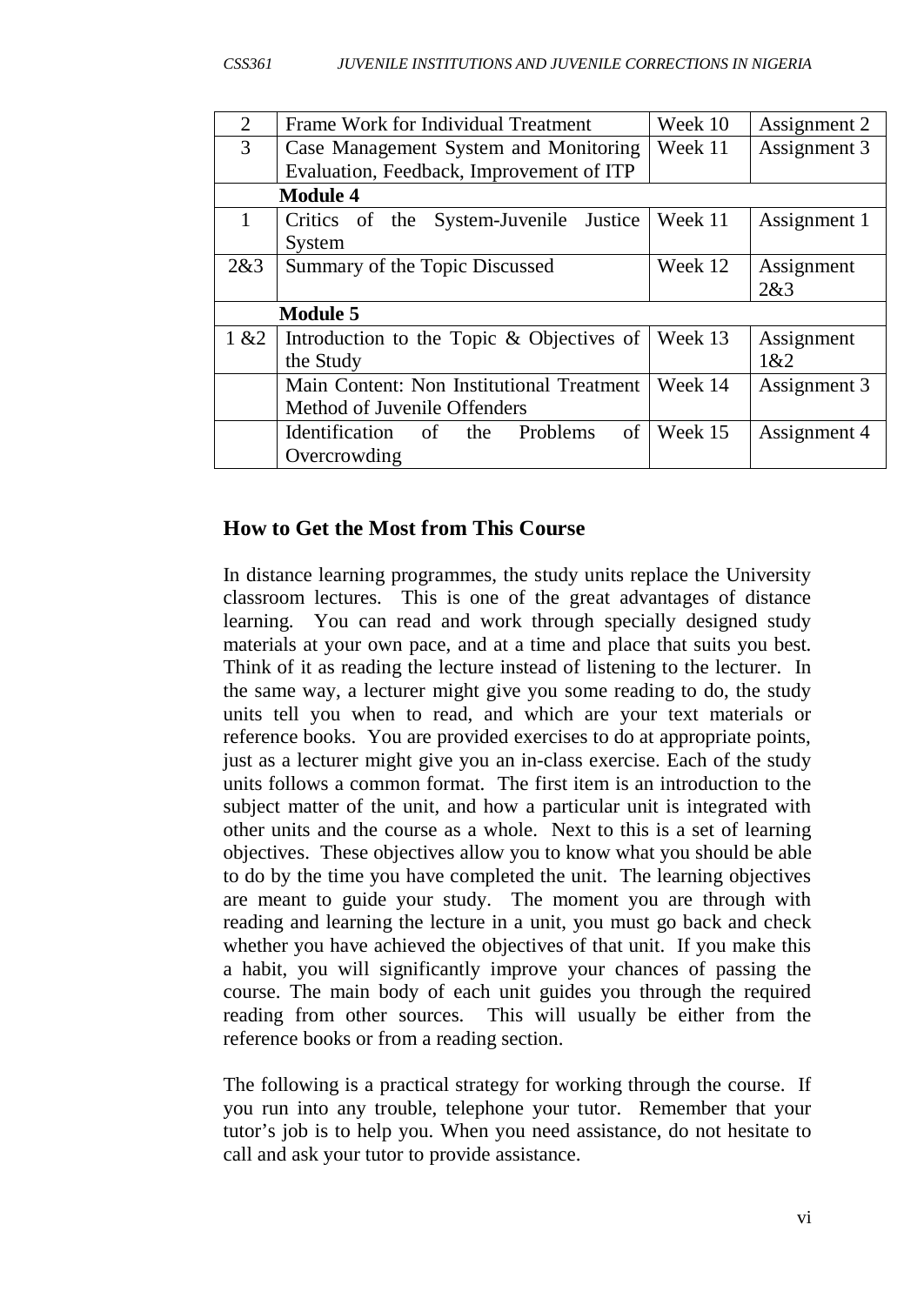Read this course guide thoroughly, it is your first assignment .Organize a study schedule. Design "Course Overview" to guide you through the course. Note the time you are expected to spend on each unit and how the Assignments relate to the units. Whatever method you choose to use, you should decide on and write in your own dates and schedule of work for each unit.

- Once you have created your own study schedule, do everything possible to stay faithful to it. The major reason that students fail is that they get behind with their course work. If you get into difficulties with your schedule please, let your Tutor know before it is too late to get help.
- Turn to Unit 1, read the introduction and objectives for the unit.
- Assemble the study materials. You will need your set books and the unit you are studying at every point in time.
- Work through the unit. As you work through the unit, you will know what sources to consult for further information.
- Up-to-date course information will be continuously available there.
- Well before the relevant due dates (about 4 weeks before due dates) access the Assignment file on the NOUN website and down load your next required assignment. Keep in mind that you will learn a lot by doing the Assignment carefully. They have been designed to help you pass the Examination. Submit all Assignments not later than the due date.
- Review the objectives for each study unit to confirm that you have achieved them. It you feel unsure about any of the objectives, review the study materials or consult your Tutor.
- When you are confident that you have achieved a unit's objectives, you can start on the next unit. Proceed unit by unit through the course and try to pace your study so that you keep yourself on schedule.
- When you have submitted an Assignment to your Tutor for marking, do not wait for its return before starting on the next unit. Keep to your schedule when the assignment is returned; pay particular attention to your Tutor's comments, both on the Tutormarked Assignment form and the written comments on the ordinary Assignments.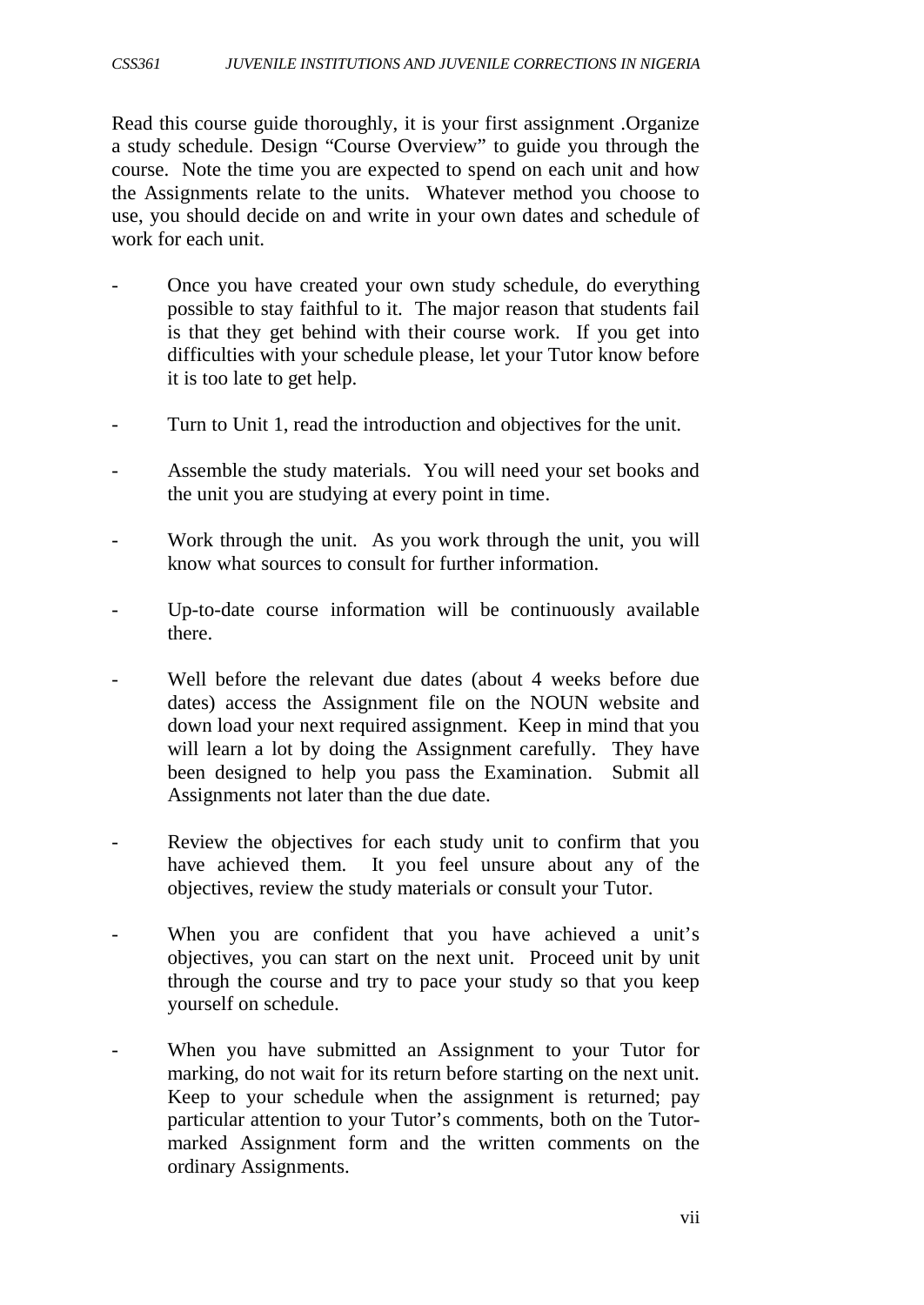After completing the last unit, review the course and prepare yourself for the Final examination. Check that you have achieved the unit objectives (listed at the beginning of each unit) and the course objectives (listed in the Course Guide).

# **Facilitators/Tutors and Tutorials**

You will be notified of the dates, times and location of these tutorials, together with the name and phone numbers of your tutor. Your Tutor will mark and comment on your assignments. Keep a close watch on your progress and on any difficulties you might encounter and provide assistance to you during the course. You must take your Tutor-marked Assignments to the Study Centre well before the due date (at least two working days are required). They will be marked by your Tutor and returned to you as soon as Possible. Do not hesitate to contact your Tutor on Telephone or e-mail for help. Contact your Tutor if:

- You do not understand any part of the study units or the assigned readings.
- You have difficulty with the Exercises.
- You have a question or problem with an Assignment or with your Tutor's comments on an Assignment or with the grading of an Assignment.

**You should try your best to attend the tutorials. This is the only chance to have face-to-face contact with your Tutor and ask questions which are answered instantly. You can raise any problem encountered in the course of your study. To gain the maximum benefit from course tutorials, prepare a questions list before attending them. You will learn a lot from participating in discussion activity.**

## **Summary**

This course guide gives you an overview of what is expected of you in the course of this study. The course teaches you the basic underline philosophy of juvenile and how this knowledge could be applied in the field of juvenile justice, its meaning, background on juvenile, its administration system in Nigeria. It also establishes the ethical roles guiding your duty as a Sociologist or criminologist.

We wish you success in the course and hope that you will find it interesting and useful.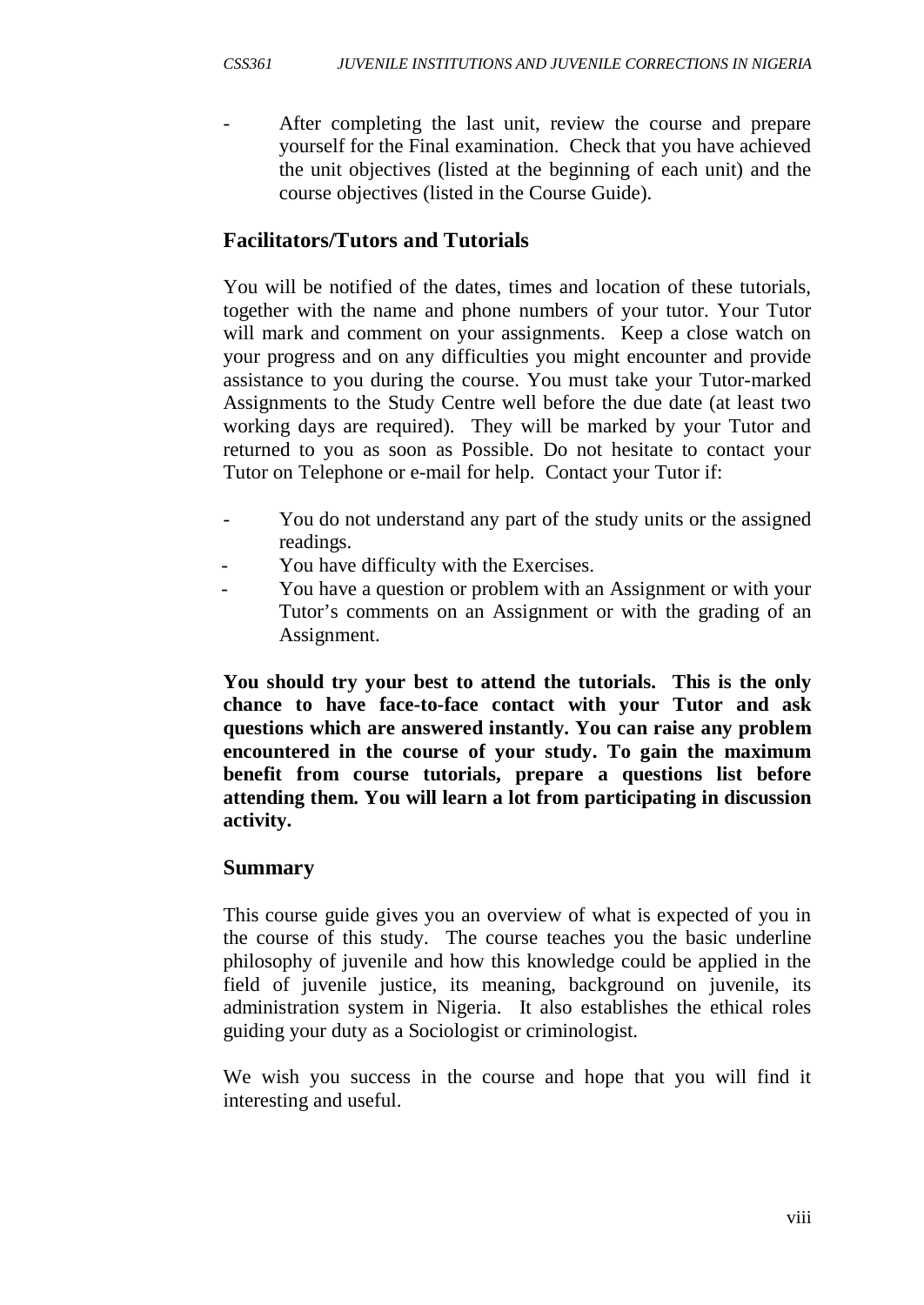| Course Code  | CSS361                                            |
|--------------|---------------------------------------------------|
| Course Title | Juvenile Institutions and Juvenile Corrections in |
|              | Nigeria                                           |

| Course Team | Mr. Adebowale T. Oduwole (Developer/Writer) - LASU |
|-------------|----------------------------------------------------|
|             | Dr. Adewole A. Atere (Editor) - OSU                |
|             | Prof. Abdul R. Yesufu (Programme Leader) - NOUN    |
|             | Dr. Adeniyi T. Adegoke (Coordinator) - NOUN        |

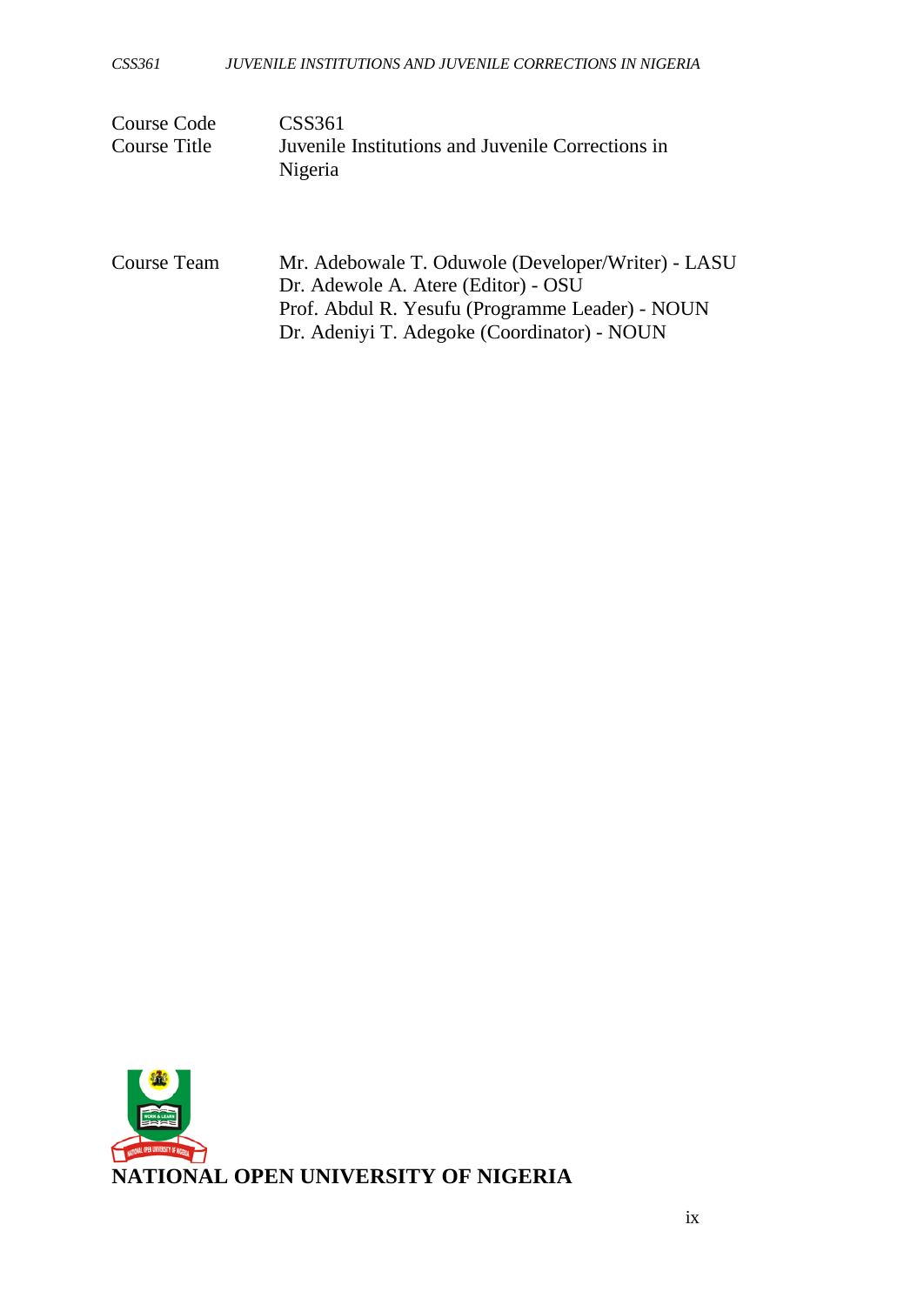National Open University of Nigeria **Headquarters** 14/16 Ahmadu Bello Way Victoria Island Lagos

Abuja Office No. 5 Dar es Salaam Street Off Aminu Kano Crescent Wuse II, Abuja Nigeria

e-mail: [centralinfo@nou.edu.ng](mailto:centralinfo@nou.edu.ng) URL: [www.nou.edu.ng](http://www.nou.edu.ng/)

Published By: National Open University of Nigeria

First Printed 2010

ISBN:

All Rights Reserved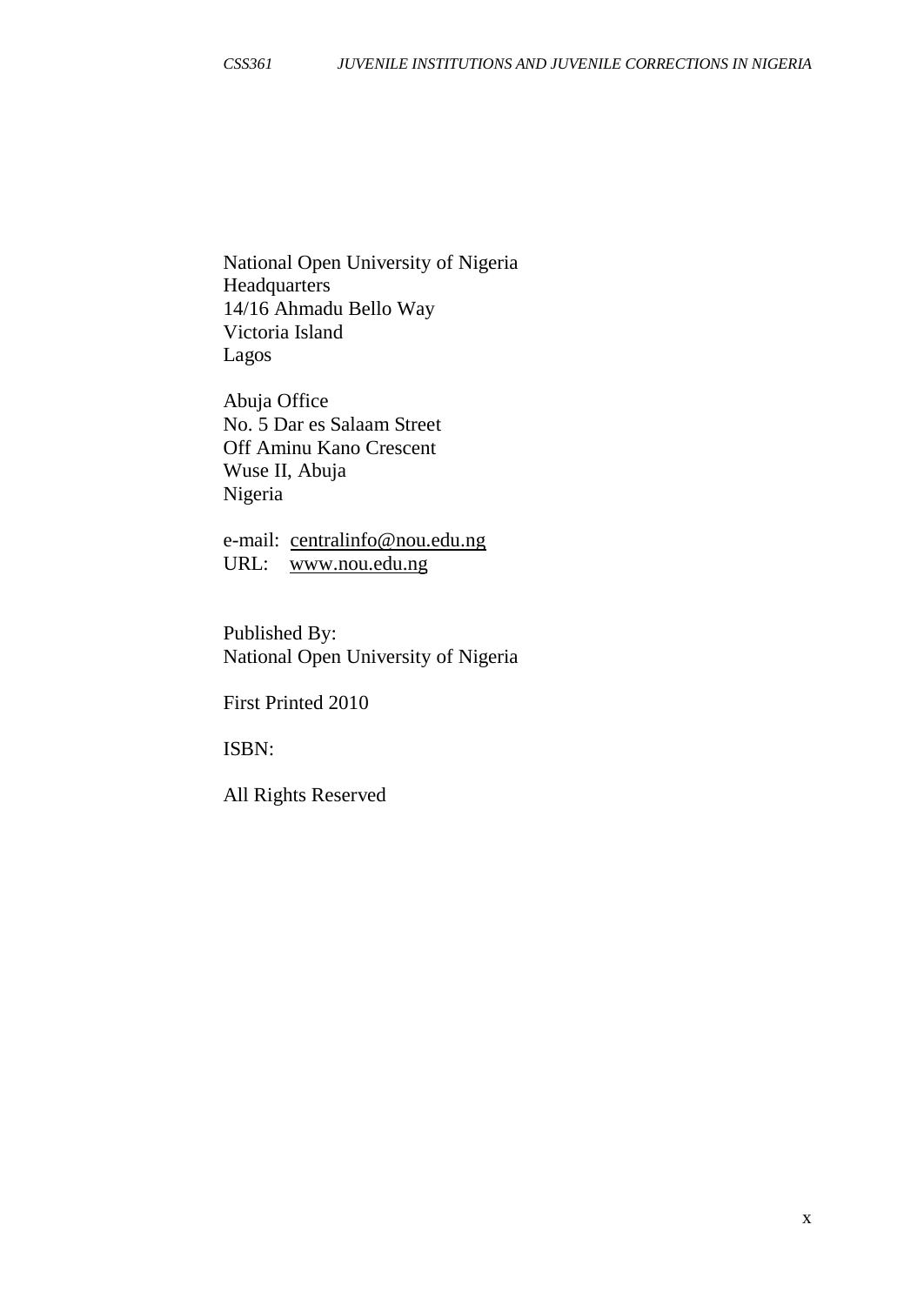# **CONTENTS PAGE**

| <b>Module 1</b> | <b>Meaning of Juvenile Justice and the History of</b>      |
|-----------------|------------------------------------------------------------|
| <b>Module 2</b> | <b>Treatment of Offenders and Juvenile Institutions</b> 35 |
| <b>Module 3</b> | After Care/Release Services for Juvenile Offenders 100     |
| <b>Module 4</b> | <b>Juvenile Justice System and Critics of the System</b>   |
| <b>Module 5</b> | <b>Non-Institutional Treatment Method of Juvenile</b>      |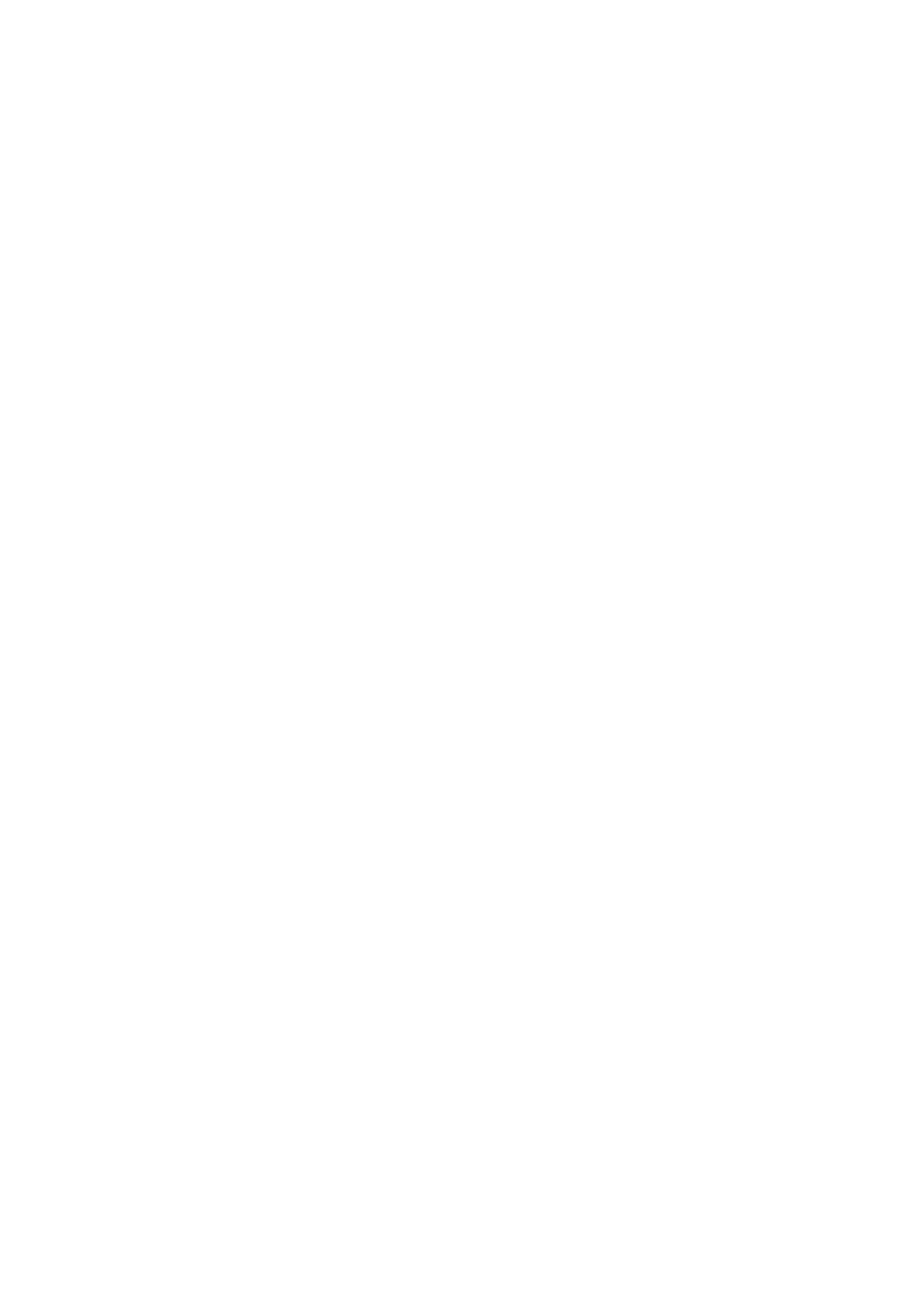# **MODULE 1 MEANING OF JUVENILE JUSTICE AND THE HISTORY OF CHILD WELFARE IN NIGERIA**

#### **CONTENTS**

- 1.0 Introduction
- 2.0 Objectives
- 3.0 Main Content
	- 3.1 Meaning of Juvenile Justice
	- 3.2 Definition of the Administration of Juvenile Justice
	- 3.3 Scope of the Administration of Juvenile Justice in Nigeria
	- 3.4 The History of Child Welfare in Nigeria (Background on Juvenile Justice Administration in Nigeria)
	- 3.5 Juvenile Experiences
	- 3.6 Role of Community and the Family
- 4.0 Conclusion
- 5.0 Summary
- 6.0 Tutor-Marked Assignment
- 7.0 References/Further Reading

#### **1.0 INTRODUCTION**

Nearly every society since the dawn of history has looked on youth crime as a serious problem, and our society is no different. The underlining philosophy of Juvenile justice as the history of child welfare in Nigeria became very interesting and of concern for all because it touches every of human life; the government, the homes/family and the stake holders. The various issues that will be examined in this unit are geared to introduce you to the meaning of juvenile justice, background on juvenile justice administration in Nigeria (the history of child welfare), and juvenile experiences; as well as the role of community and family.

## **2.0 OBJECTIVES**

At the end of this unit, you should be able to:

- define or state clearly the meaning/Definition of Juvenile justice
- understand the history of child welfare in Nigeria (the background, the Nigeria experience of child welfare)
- explain the role of community and family
- and lastly, have a thorough understanding of the whole unit; that is, the underlining philosophy of juvenile justice.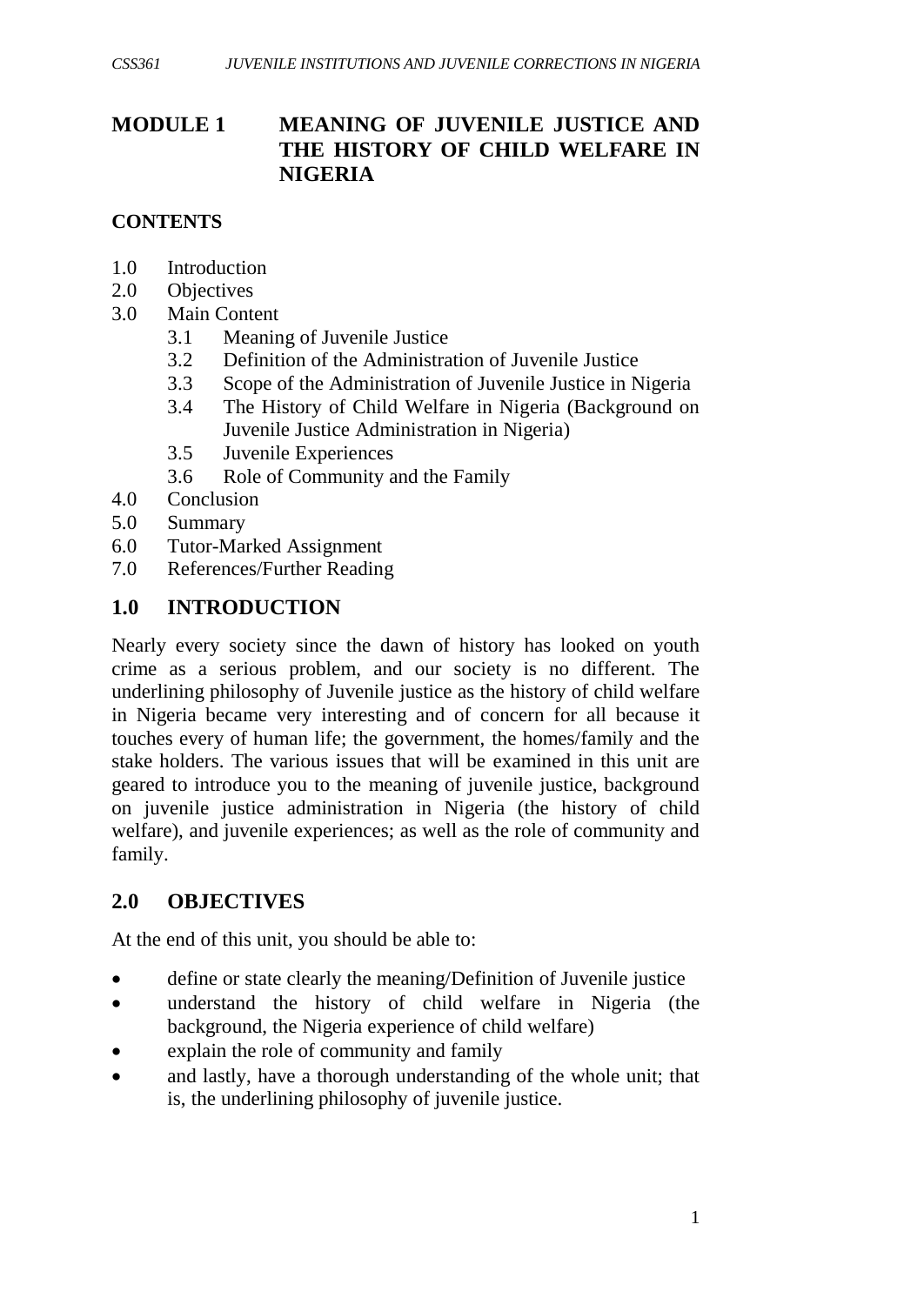## **3.0 MAIN CONTENT**

#### **3.1 Meaning of Juvenile Justice**

Juvenile court codes/administration which exist in every state, specify the conditions under which the state may legitimately intervene in a juvenile's life. State Juvenile codes, as part of the Parents patria, or rehabilitative philosophy of the juvenile court, were enacted to eliminate the arbitrary nature of juvenile justice. Beyond those rights already afforded them by the constitution and to deal with the youth more leniently they were seen as not fully responsible for their behaviour.

The Re-poff report (1955) aptly expresses the logic of this argument:

*The original juvenile Court Act enacted in the district of Columbia… was devised to afford the juvenile protections in addition to those he already possessed under the federal constitution. Before this legislation enactment, the juvenile was subject to the same punishment for an offence as an adult. It follows logically that in the absence of such legislation the juvenile would be entitled to the same constitutional guarantees and safeguards as an adult. If this is true, then the only possible reason for the Juvenile Court Act was to afford the Juvenile safeguards in addition to those he already possessed. The legislation was to enlarge and not diminish those protections (re-poff 1955 pg. 224).*

Juvenile court usually specifies that the court has jurisdiction in relation to three categories of juvenile behaviour - delinquency, dependency and neglect.

First, the court may intervene when a youth has been accused of committing an act that would be a misdemeanor or felony if it were committed by an adult.

Secondly, the court may intervene when a juvenile commits certain other acts that are not defined as criminal if committed by adults - status offenses.

Third, the court may intervene in cases involving dependency and neglect. If the court determines that a child is being deprived of needed support and supervision, it may decide to remove the child from the home for his or her own protection. The problem with these broad categories is that they lack precise criteria for determining the types of behaviour that qualify as juvenile delinquency.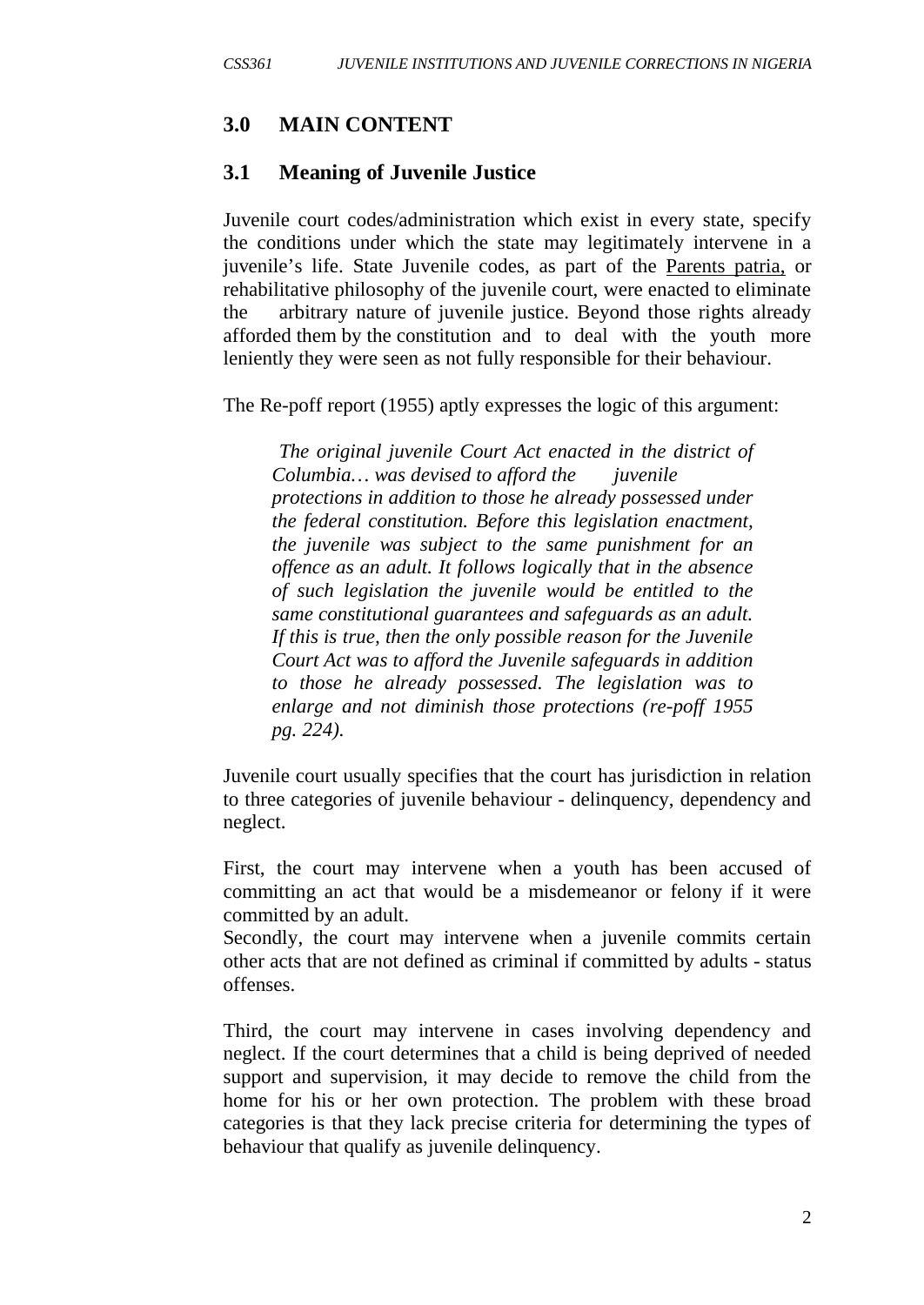An examination of the various juvenile court statutes shows how a diversity of definitions of delinquent behaviour have developed. Some statuses define a "delinquent youth" as one who has committed a crime or violated probation; others define a "delinquent child" in terms of such behaviour as "association with immoral conduct" (Hustler and Sestak, 1977). A juvenile, then, could be considered a delinquent in some juvenile codes yet not in others, for behaviour that have been defined as delinquent

#### **SELF ASSESSMENT EXERCISE 1**

What is Juvenile Justice Administration? And why was it established? Briefly explain three categories of juvenile behaviour for which the Juvenile court might intervene.

## **3.2 Definition of the Administration of Juvenile Justice**

#### **Definition**

From the historical colonial linkage to the British legal system through the current political dispensation and from the Nigerian context, a juvenile is defined as a child or young person under 17 or 18 years depending on the state where the offence is committed. The concept of the age of criminal responsibility should be harmonised with a view of adopting a single age of less than 18 years. Juvenile Justice is recognized as including not only those in conflict with the law, but also juveniles who require care and protection.

Report on the Northern Zonal consultative conference on juvenile justice administration (Kano; 2002), despite Nigeria being a signatory to the international instruments relating to Juvenile justice Administration, the juvenile justice sector remains a weak area with little or no priority from the judicial system.

Furthermore, the dearth of juvenile courts and often poor legal representation during prosecution results in many children being kept in custody with adults. Participants noted that in the Nigerian Justice system, the definition of the age of criminal responsibility contained in section 50 of the penal code of Northern Nigeria is ineffectual because of the operation of the various children and persons legislations.

A strong emphasis was placed on the significant input required by probation/social welfare services by legislation with regards to the best interest of the child. To date, there are very limited Juvenile Custodial institutions and several juvenile offenders are confined in remand homes, approved institutions, borstal or in prison. However, under the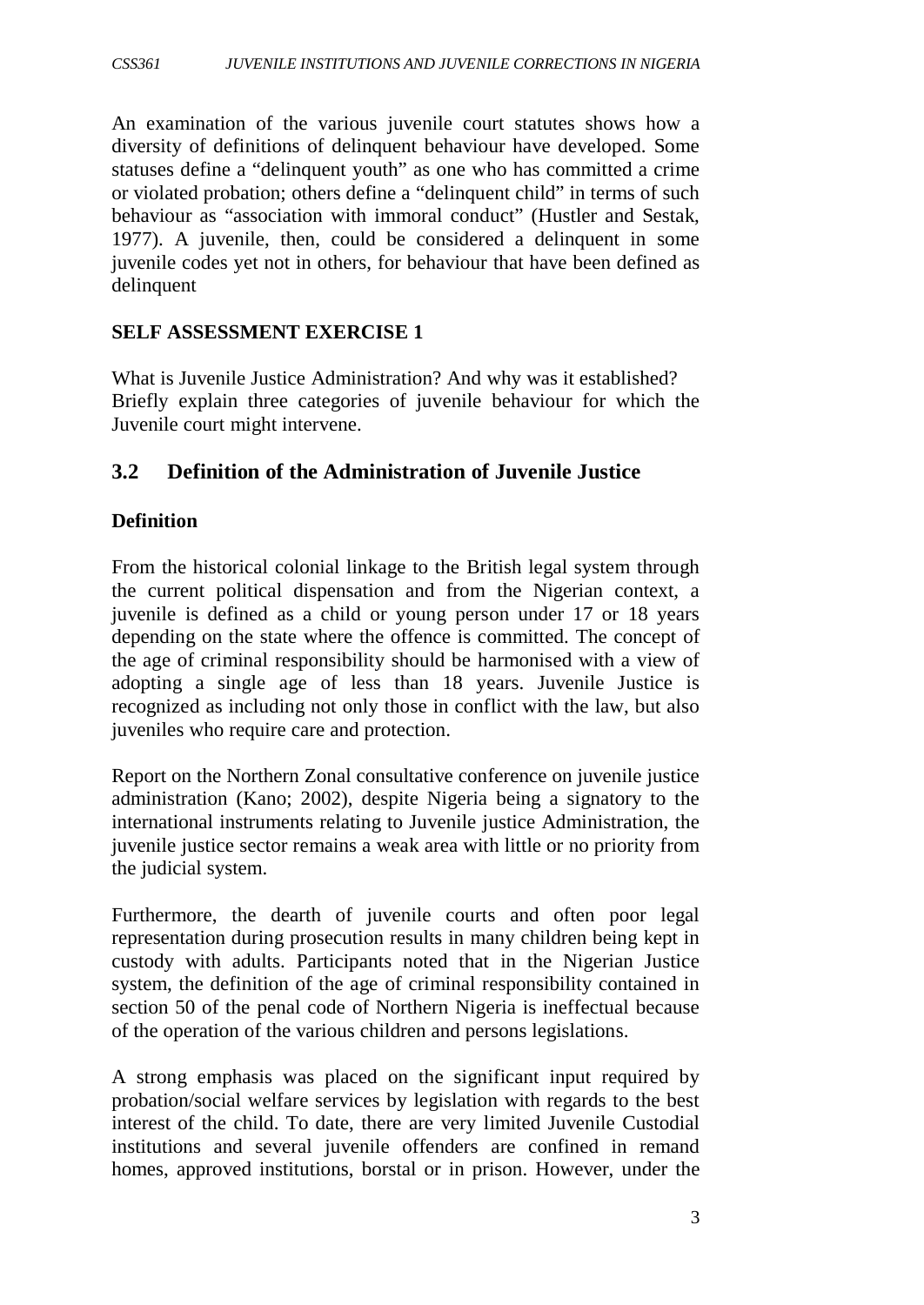Sharia penal code and Criminal procedure code operative in some Northern states, especially Zamfara, juvenile offenders still enjoy some protection under the law.

Generally at the state levels, most residential correctional youth institutions serve as punitive labour camps where children become hardened when they come out. Other issues raised by the participants and are worthy of note included:

- Government to provide adequate funds for young offenders to have improved access to skill acquisition and recreational facilities.
- Sensitization and appeals to public and stakeholders to help in creating more youth friendly programmes to reduce the number of juvenile cases for courts.
- The issue of incompatibility between age of taklif or puberty under the sharia penal code and the provision of eighteen years of age under the CRC was resolved. Taklif under the sharia is flexible and its interpretation is expected to take into consideration a number of factors, such as scientific, environmental and nutritional factors.
- This flexibility should be an advantage, but becomes problematic where judges are conservative in interpretation and application of the law for the purpose of justice.
- Need for continuing judicial education for sharia court judges and their personnel to update them on the challenges in juvenile justice administration.

# **3.3 Scope of the Administration of Juvenile Justice in Nigeria**

Juvenile Justice Administration is the system of justice world over which is applicable to juveniles and which is different from the justice system applicable to adults.

However, this concept paper acknowledges the complexity of juvenile administration, which cannot be limited to situations, where conflict with the criminal law has arisen. It covers many spheres including delinquency prevention, law enforcement, adjudication and rehabilitation.

Children can come into contact with the juvenile justice system for many different reasons, including those requiring the pronouncement of protection/welfare measures in respect of juveniles who commit status offences such as truancy, vagrancy or being beyond parental control.

Therefore, some situations faced by children placed in residential facilities occur because: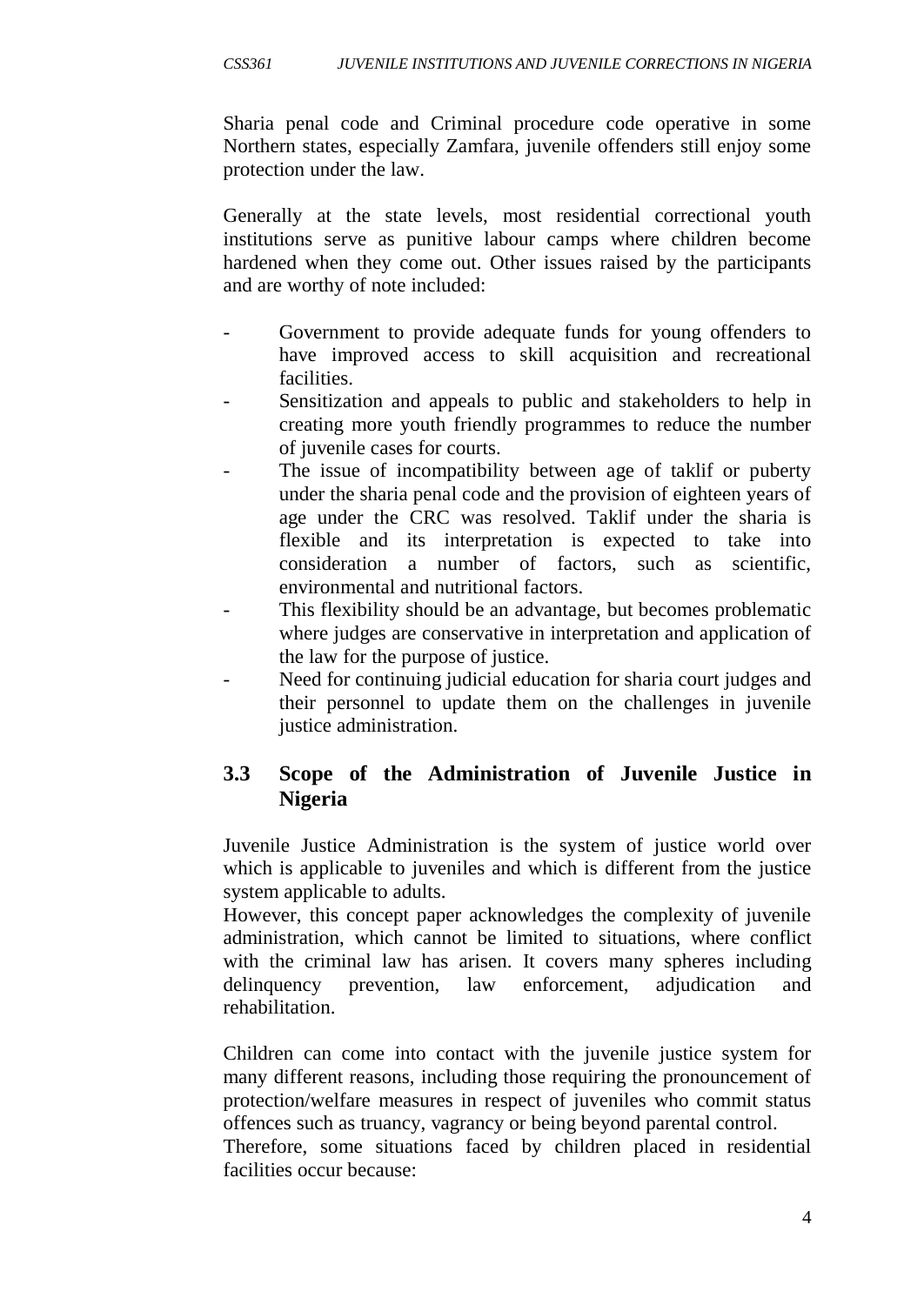- a) They are physically, mentally or emotionally ill or handicapped.
- b) They are abused, neglected, exploited or abandoned
- c) They have no family or have been separated from their family.

They should not be covered by the same standards applicable in cases where the juvenile is in conflict with the law. To avoid further confusion, a differentiated procedure from the judicial system or response in place for children in conflict with the law as well as access to different residential facilities should apply to protect them from arbitrary treatment and placement.

To this end, the national conference, (Abuja 2002), proposed the followings with the view to facilitate reform and changes in the administration of juvenile justice in Nigeria:

These recommendations have covered the following areas:

#### **i Prevention**

The right of children should be made known to children, parents and all other actors through the media and other accepted methods of communication:

- 1. Education should be brought into effects as a transforming agent for the child;
- 2. poverty eradication programmes should be implemented effectively;
- 3. Civic education should be introduced and or developed in the school curriculum;
- 4. participation of juveniles in planning and in the implementation of interventions related to juvenile justice should be encouraged, in particular through peer education;
- 5. preventive family counseling should be made available to families and children;
- 6. Family support services should be encouraged in order to strengthen responsibilities of the parents;
- 7. Training of social workers on counseling techniques should be enhanced;
- 8. Youth friendly facilities should be established to serve as an outlet for information and counseling for children and youth;
- 9. Complaint mechanisms should be established for juveniles who are physically, sexually or psychologically abused and for those who are at such risk and civil remedies should be provided.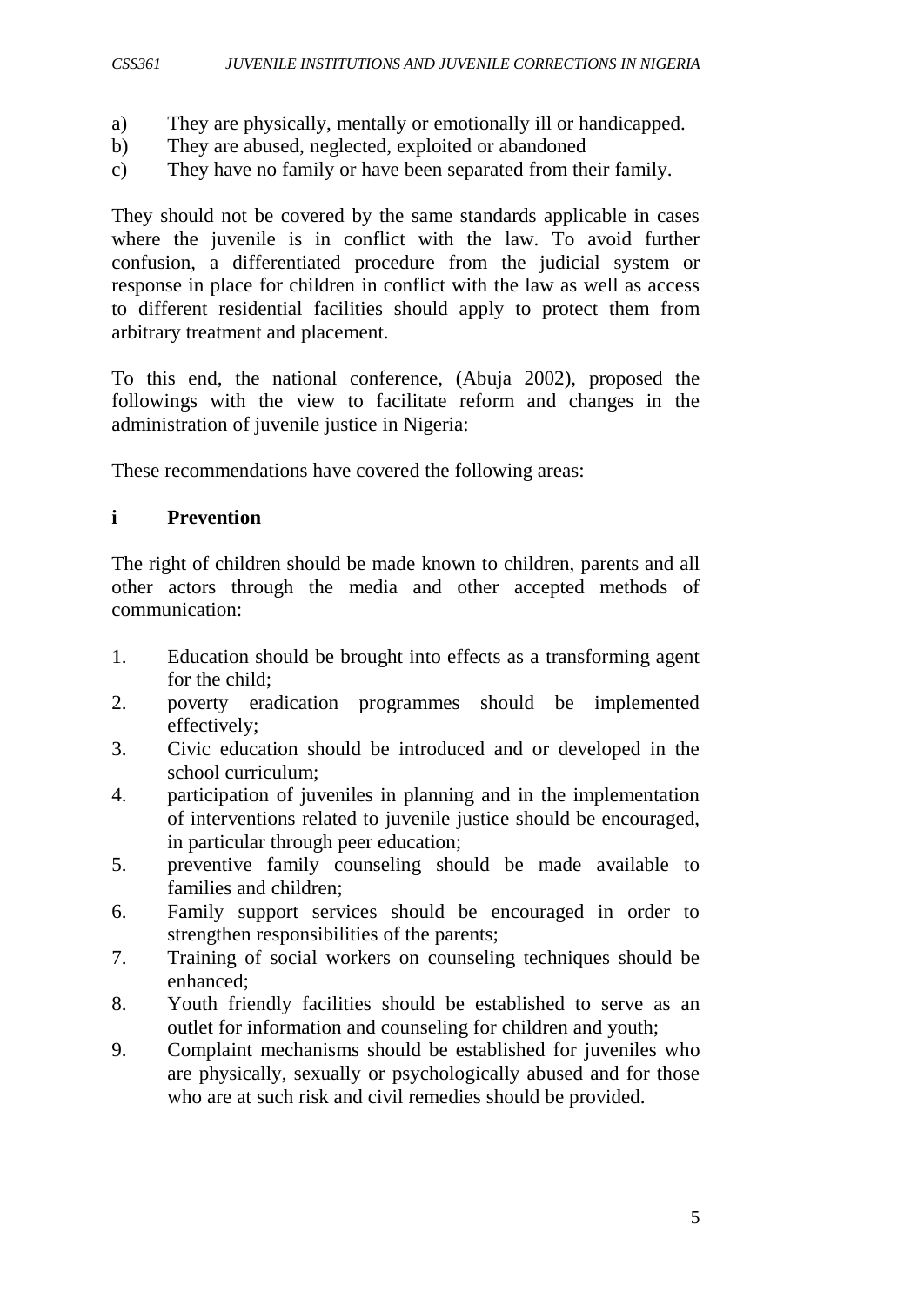## **ii. Arrest/Pre-trial Detention**

- 1. Arrest and pre-trial detention should be used as a measure of last resort;
- 2. Juveniles should be separated from adults;
- 3. Juveniles should not be remanded in custody for longer than 48 hours, unless accused of homicide.

#### **iii. Diversion**

- 1. Diversion programmes should be offered by social workers, child psychologists or other suitable professionals;
- 2. Relevant sections of the draft Children's Bill should be reviewed in order to spell out the principles, objectives, processes, procedures and structures of the available diversion options;
- 3. Traditional methods of handling juvenile cases by community leaders should be documented, recognized by law and further developed, if found suitable;
- 4. Database on respective activities and network should be built by NGOs;
- 5. Awareness raising campaigns should be organized, including through the media, to change public perception of diversion as a part of a juvenile justice process;
- 6. Diversion options should take into account the needs of the victim and the cost of his/her prejudice and facilitate mediation between the parties interested where the victim's request appears not to be proportional with his/her injury, loss or damage;
- 7. Training and guidelines package for diversion schemes should be developed.
- 8. Stakeholders should receive training and enjoy the assistance of referring to written guidelines on diversion schemes;
- 9. Available structures for supervising diversion programmes should be adequately resourced.

## **iv. Juvenile Court**

- 1. Court procedures should be less formal when dealing with juveniles;
- 2. Juveniles courts should be established in separate building if possible;
- 3. Where there is no separated building, magistrates should conduct the proceedings in camera;
- 4. Magistrates selected to handle cases involving juveniles should be trained and retrained;
- 5. juveniles and their parents should be supported throughout the proceedings by social workers and psychologists etc;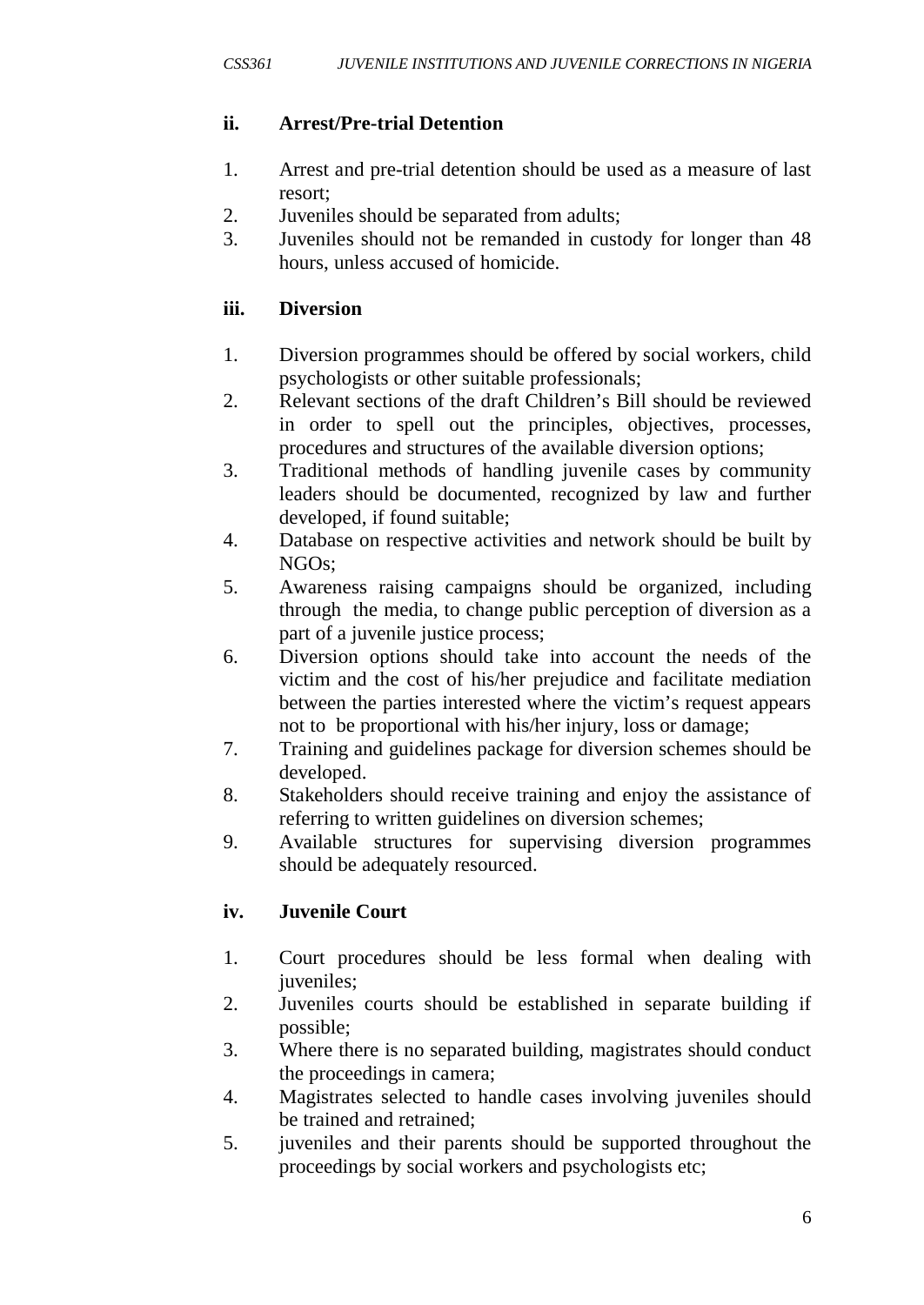- 6. Legal aid should be provided to juveniles;
- 7. Courts should consider in a more systematic manner the right to bail in juvenile cases;
- 8. Peer juries or youth courts should be established as appropriate;<br>9. Death sentence and life imprisonment should not be imposed of
- Death sentence and life imprisonment should not be imposed on juvenile offenders;
- 10. Corporal punishment should be eliminated and expunged from our legislative instruments.

#### **v. Alternative Sentencing**

- 1. Non-custodial sentencing should be used in cases, except where it is not suitable;
- 2. Alternatives, in particular community services, life skills programmes, and victim-offender mediation and family group conferences should be developed.
- 3. Appropriate alternatives should be developed for girls

#### **vi. Institutions**

- 1. Children should not be held in prison for minor offences, except for serious cases;
- 2. The relevant juvenile justice agencies should pay unannounced visits to prisons and cells to monitor their compliance with international standards and norms;
- 3. Adequate resources for the approved schools (including vocational education and training) should be provided;
- 4. Privatization of juvenile institutions should be considered as a way of improving efficiency and management of juvenile detention;
- 5. Law enforcement agents should not always wear uniforms when dealing with juveniles;
- 6. All personnel concerned with juveniles should receive specialized training.

#### **vii. Reintegration**

- 1. The media should be sensitized and trained on the rights of the child and on the applicable standards and laws related to cases involving children in conflict with law such as prohibition of the release of the name of the identity, and the picture of the child;
- 2. Names of the institutions or facilities for juveniles should be more child friendly;
- 3. Resettlement programmes (such as material or start-up packages) should be made available to juveniles upon their release;
- 4. Psychosocial treatment and counseling should be made available to juveniles.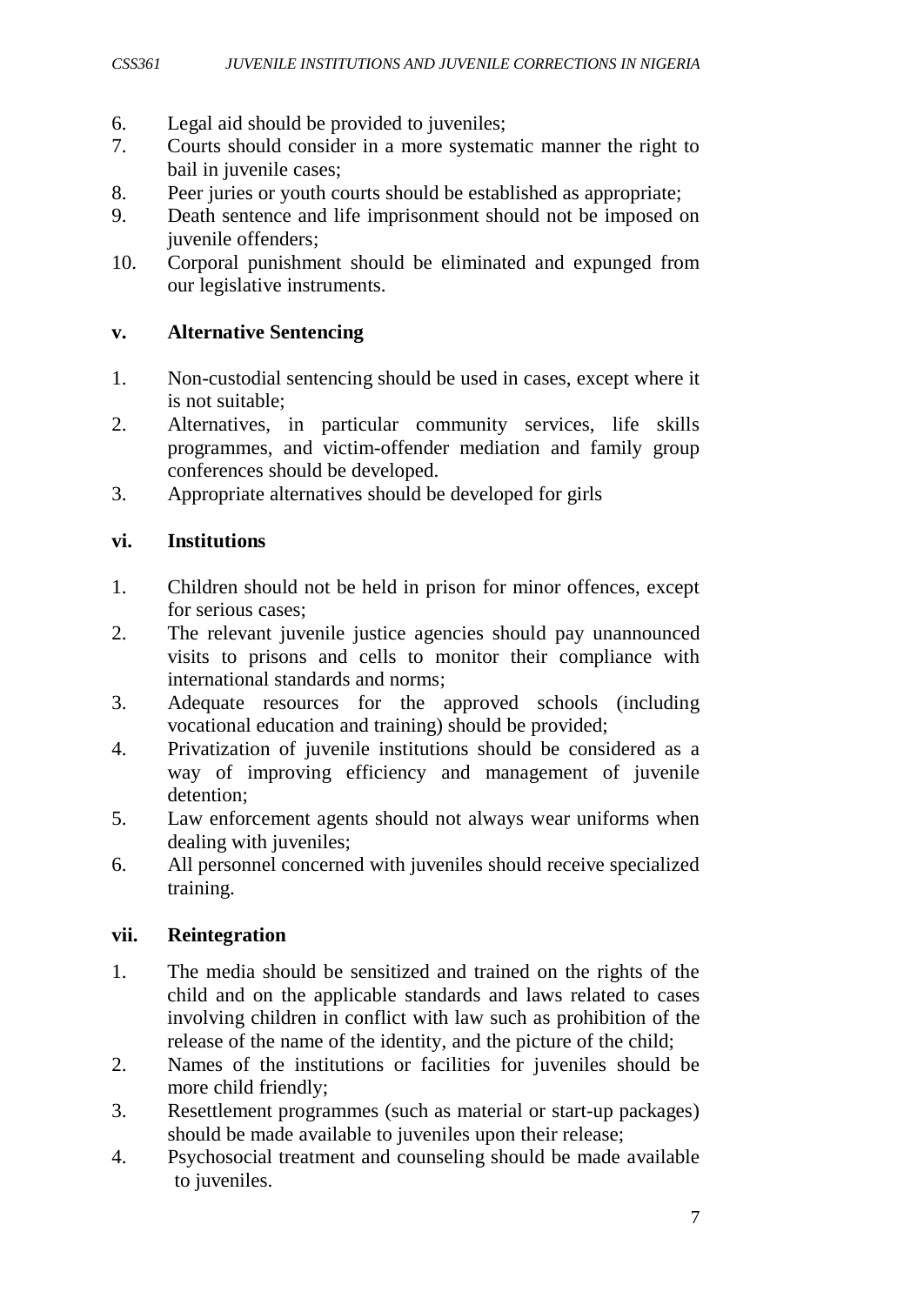## **THE WAY FORWARD**

As a follow up to the national Conference on Juvenile Justice Administration in Nigeria, a National Working group should be set up and be included in the Working group:

- 1. Federal ministry of Justice
- 2. Federal ministry of Women Affairs and Social Welfare
- 3. Federal Ministry of Sports and Social welfare
- 4. Federal Ministry of Education
- 5. Judiciary
- 6. National Human Rights Commission
- 7. The Nigerian Police Commission
- 8. Nigerian Prison Service
- 9. Chairman House of Representatives Committee on Human Rights
- 10. Youth Representatives
- 11. Legal Aid Council
- 12. Nigerian Bar Association
- 13. Centre for Human Rights, (All higher Institutions)
- 14. Constitution Rights Project
- 15. Prisoners Rehabilitation and Welfare Action

As observers: UNICEF, Penal Reform International and other development partners.

The mandate of the Working Group on the Administration of juvenile justice in Nigeria should be to co-ordinate the effective implementation of the recommendations above.

#### **SELF ASSESSMENT EXERCISE 2**

- 1. Define the concept Juvenile Justice.
- 2. Discuss the scope of Juvenile Justice Administration, Citing Nigeria as a case study.
- 3. What are the basic recommendations to ensure an effective dispensation of Juvenile Justice?

# **3.4 The History of Child welfare in Nigeria (Background of Juvenile Justice Administration in Nigeria)**

As earlier pointed out Juvenile Justice System in Nigeria is weak and has been given very little priority, despite the fact that the country is a signatory to the major international instruments relevant to the administration of Juvenile Justice. As agreed; by the participants (Abuja Report 2002), the reason for this is the history of the penal system of Nigeria.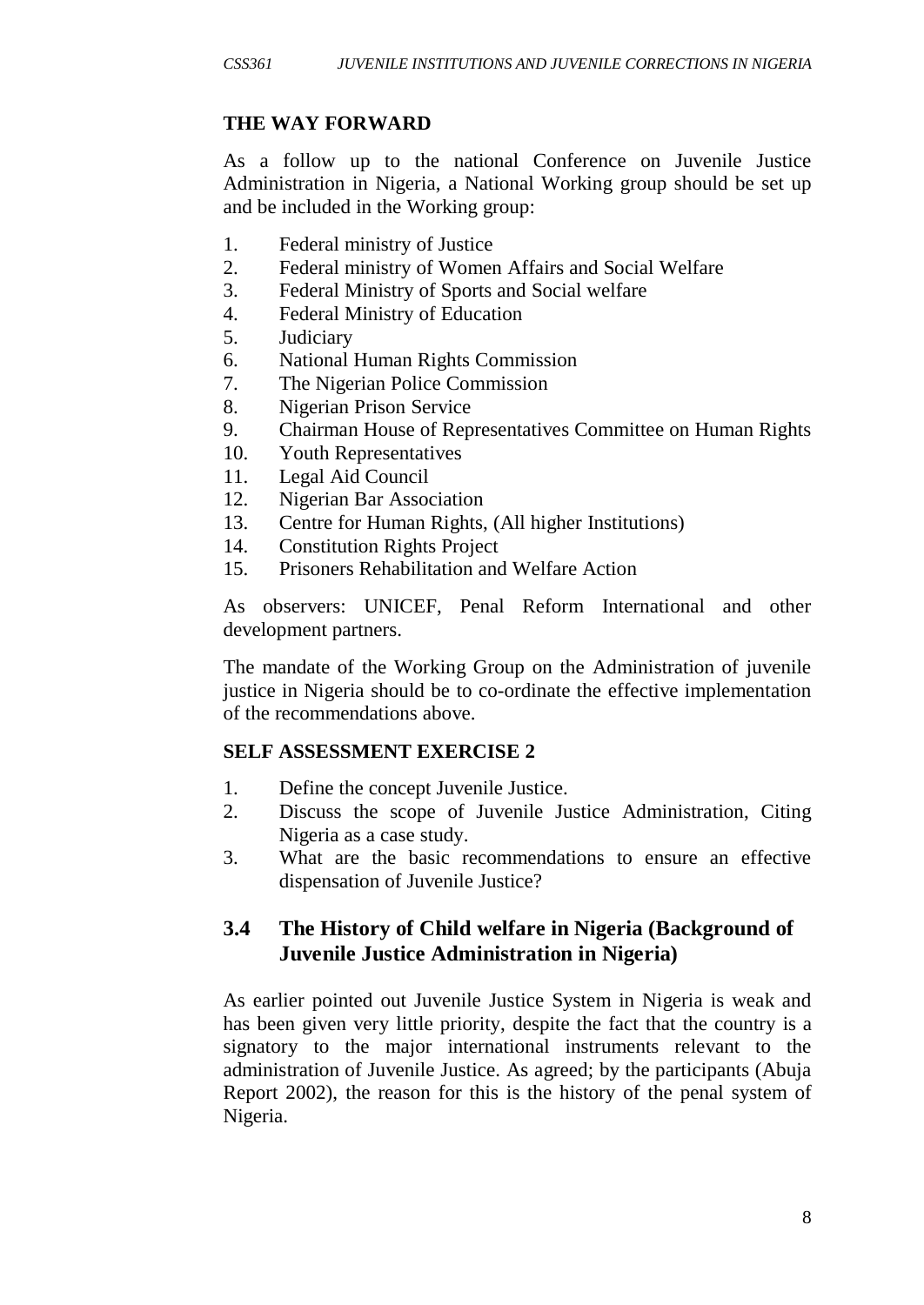#### **Background of Juvenile Justice Administration in Nigeria (Child Welfare)**

The current system of juvenile justice cannot be understood without reference to Nigeria's justice administration systems which were entrenched by the British, Nigeria's colonial master "whose system operates with an oppressive penal institutions whose aim was to deter and punish offenders, as their disobedience to law was deemed detrimental to colonial interest.

"Reformation of such offenders, even if they were juveniles, was the least of the problem of the colonial administration. With political independence and with democracy anchored on freedom and human right in place, the need has arisen, perhaps more than ever before, for Nigeria to "radically review its entire juvenile Justice system of administration" The concept of juvenile justice is being "anchored on the recognition of the rights of the child to survival, growth, protection and effective participation in the society". (Abuja report 2000). Its guiding philosophy in both traditional and modern societies has been corrective, preventive and advocacy oriented. However, the advent of colonialism and the growth of urbanization created new social problems such as over population resulting from rural-urban drift. This in turn led to an unconscious creation of an urban underclass populace that increasingly began to neglect the welfare of their offspring. As a result, these urban poor children resorted to violence, crime and other youthful misdeeds.

In response, the colonial government and Christian Missionary organizations set up "approved schools" and remand homes to cater for delinquent juveniles. But the growth in the number of young persons getting involved in crimes continued unabated, to the extent that the corrective institutions set up to reform these young offenders are now over-stretched with only minimal care available. Which is why a critical examination of the existing framework with a view to addressing areas of shortcomings in it as well as embarking on a pragmatic programme of action to achieve desired changes has become imperative?

#### **The Nigerian Experience**

The first technical session of the Conference focused on juvenile justice issues in Nigeria. (Abuja Report; 2002). It was strongly noted that since the ratification of the Convention on the Rights of the Child (CRC) and the Africa Charter on the Rights; and the Welfare of the Child in Nigeria, domestication of these international treaties has not been completed. For over a decade, the Children's Bill has passed through several political handling and it is yet to see the light of the day.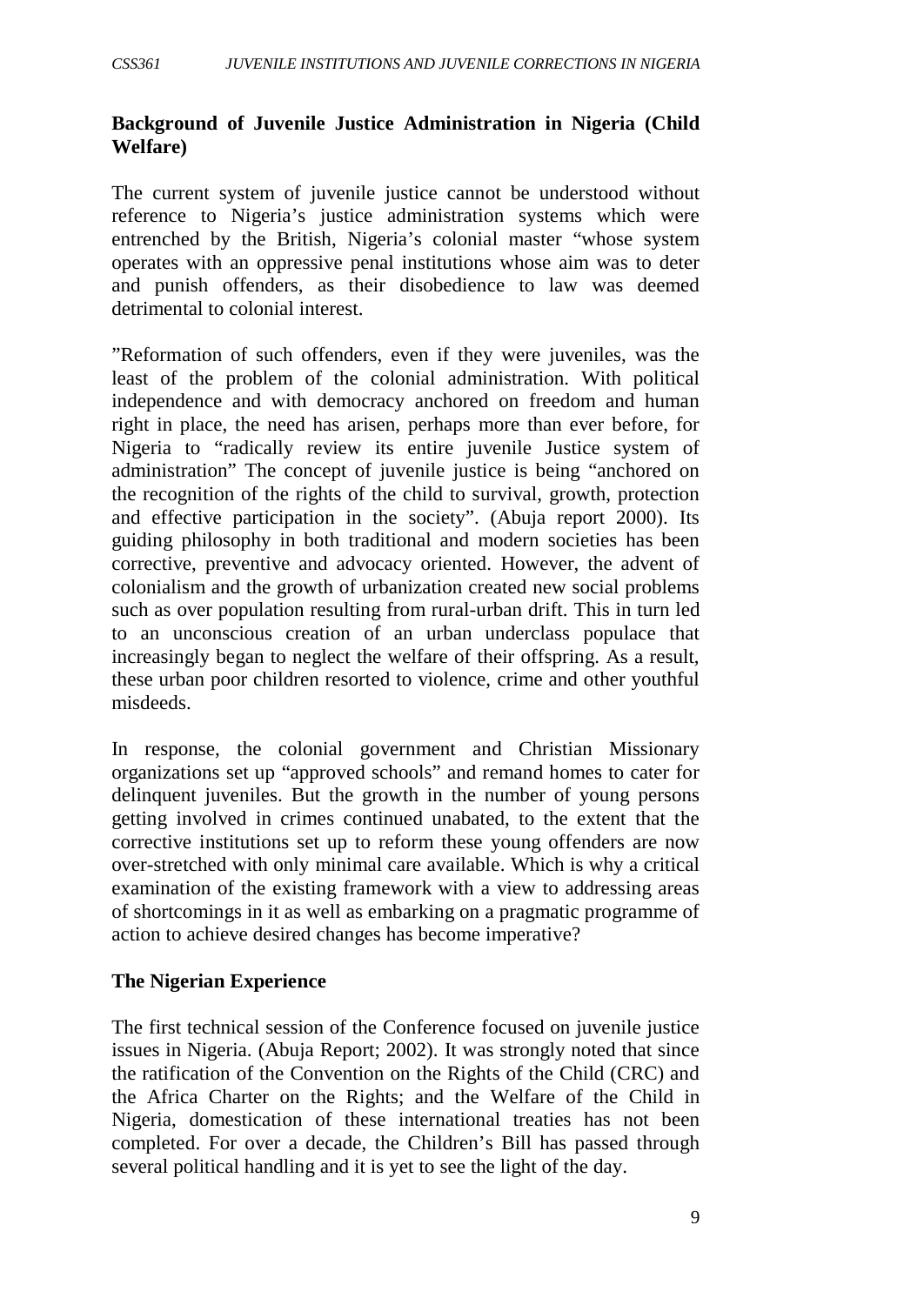The main law, the Nigeria's Children and Young Persons Act (CYPL) adopted in 1943, stated as its purpose "to make provision for the welfare of the young and the treatment of young offenders and for the establishment of juvenile court". It deals with children in conflict with the law, children in need of care and protection and children considered beyond parental control.

According to this law, Nigeria does not have a jointly nationally defined age of criminal responsibility but has adopted age demarcations under which responsibility may or may not be assigned depending on the offence and the circumstances. A child below the age of 7 years is not criminally responsible for any act or omission. A child less than 12 will not normally be held responsible for his or her actions unless it can be proved that at the time of committing the offence the child had the capacity to know he or she ought not to do so. A child below the age of 12 years is incapable of committing an offence involving carnal knowledge. However, a child above 12 years is fully responsible for his or her actions but must be tried in a juvenile court until the age of 18. Therefore, incarceration is not an option available to the juvenile court in sentencing a child offender below the age of 13yrs.

However, the reality offers a different picture: children are detained in prison and police detention centers often with adults for minor offences that include being beyond parental control; most of the juveniles courts use existing courts structures for their trials; many options of the diversionary measures enshrined in the law are not utilized; conditions of detention including institutions fall short of conformity with the principles enshrined in the law.

## **Overview of the Juvenile Justice Administration Research Report**

The findings of the juvenile administration research undertaken by the Constitutional Rights Project were complemented by the attestation made by an ex young inmate. In his remarks, there was clear evidence that major gaps exists in Nigeria between acceptance of standards and their implementation, enforcement and respect of laws.

The main problems highlighted in the research report are:

- an inappropriate legal framework, that does not meet the standards of international law;
- non-implementation of legislation that is appropriate and beneficial;
- over reliance on deprivation of liberty/institutionalization with little regard to the seriousness of the offence, including for the children who have not committed an offence;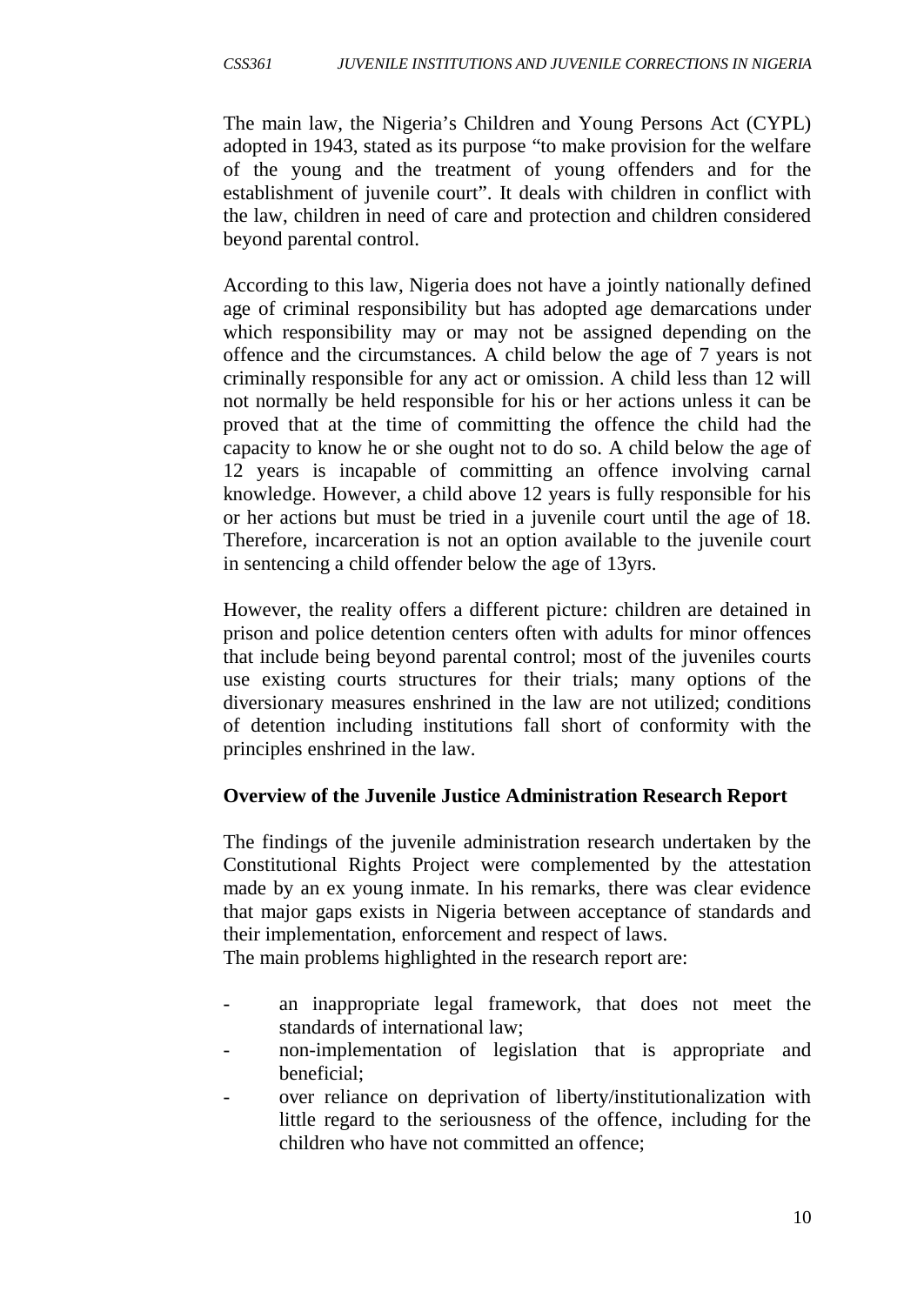- children locked up in adult prisons and/or with adults in police cells;
- poor standards in custodial centers;
- children subjected to violence and abuse while being detained;
- inappropriate use of custody and abuse by some parents of the correctional facilities to avoid their responsibilities towards children;
- long delays between arrest, remand and trial leading to long pretrial detention in remand homes or other form of custody;
- insufficient use of alternatives to custody/to institutionalization (foster care for example)
- severed contacts with parents and relatives while in detention;
- No resettlement/after care programmes to secure the reintegration of the children released from prisons or correctional facilities.

Against this background, the research report recommended amongst others that:

- 1. The age of criminal responsibility should be raised from the current seven years, while the police, parents and or relatives should be discouraged from falsifying the ages of children;
- 2. Prevention measures both at the national and community levels should be emphasized as a preventive way of getting young people out of crime. One way to do this is to get young person's actively engaged in sporting activities and other recreational activities;
- 3. Pre-trial diversion programmes, such as pre-trial community service, vocational or life skills training programmes, victimoffender mediation or family group conferences should be encouraged. Nigerian juvenile justice system should deemphasize the use of police and prison custody while detention should be as a last resort and must not exceed 48 hours;
- 4. All children, particularly those who committed criminal offences, should benefit from legal representation so that their rights can be well-protected;
- 5. The police must always inform parents or guardians whenever their wards are arrested;
- 6. Juvenile offenders should be detained separately from adult criminals;
- 7. Groups should be set up to monitor juvenile justice administration and agencies;
- 8. Institutionalization and detention should be used as a last resort;
- 9. An urgent effort must be made to prevent remanding of juveniles in prisons which is more a punitive than a reformative or rehabilitative measure;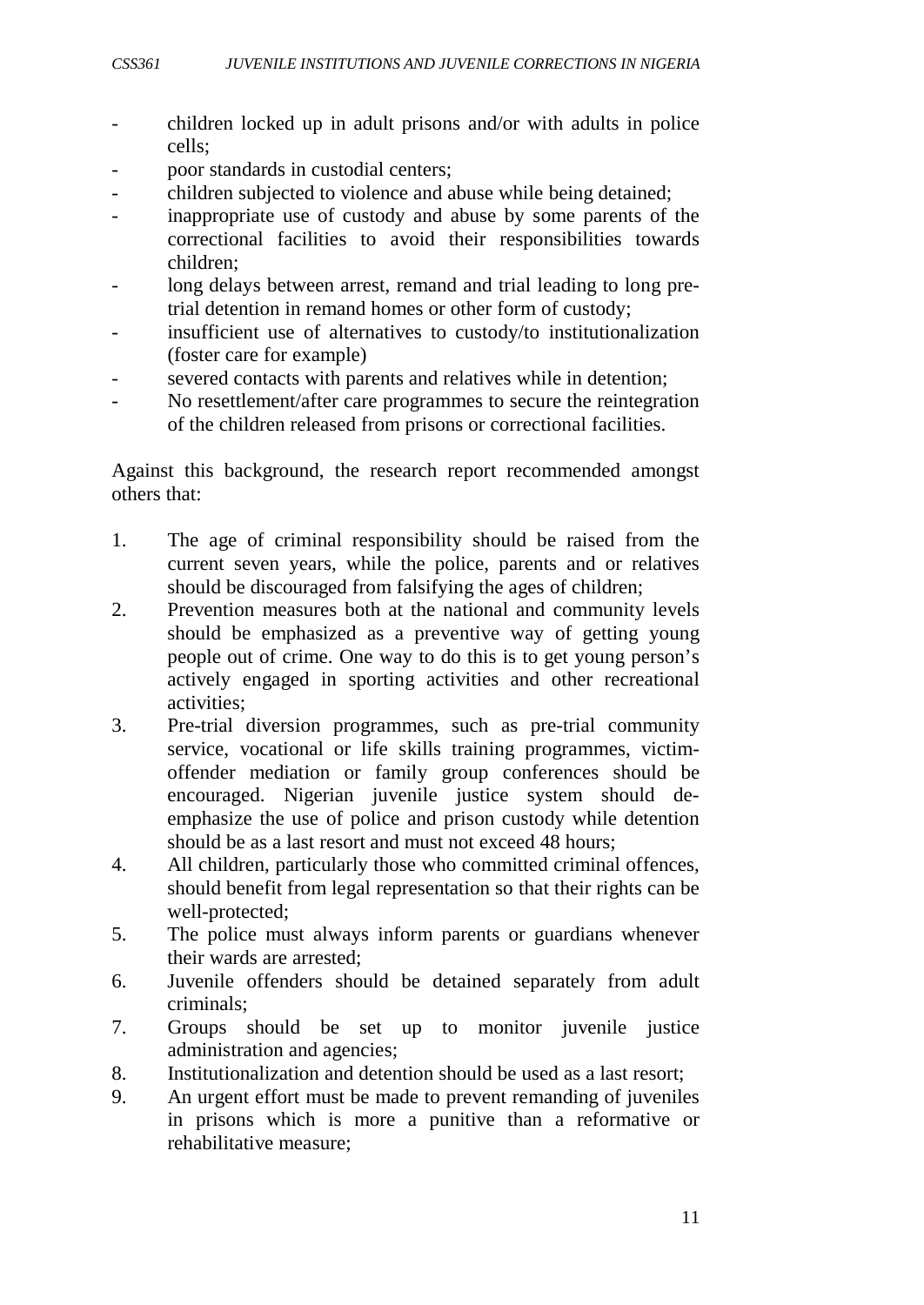- 10. There is also a need for more juvenile centers to be built to decongest existing ones. Where possible, existing institutions should be renovated and their facilities upgraded to make them more habitable;
- 11. With regard to capacity building, it was found that there is an overwhelming need for training of handlers of juvenile offenders on the rights of the child and in the treatment of juvenile cases from arrest to discharge;
- 12. While the committal of children should be discouraged, more personnel should be recruited especially in vocational and skillsacquisition programmes in order to achieve the objective of reformation and rehabilitation of juvenile offenders;
- 13. In as much as the research report also indicated the need for institutional reforms, accordingly, NGO's, community-based organizations (CBOs) religious organizations and philanthropists should be:
- a) Involved in funding institutional efforts to meet international standards and protect the rights of children; and
- b) They should also be involved in the provision of educational and vocational programmes, as well as in the advocacy for noncustodial programmes for the treatment of juvenile offenders.

Similarly, the public should be enlightened, educated and reoriented on the need to avoid stigmatization and alienation of juvenile offenders.

## **SELF ASSESSMENT EXERCISE 3**

- 1. What can you deduce as the obstacles of child welfares in Nigeria?
- 2. State and explain briefly how to curb Nigerian youth from delinquent acts.

# **3.5 Juvenile Experiences**

During the conference, children were invited to present papers and interestingly, their presentations and papers highlighted that the family and community have crucial roles to play in the administration of juvenile justice. The present state in which adults fail to live up to their responsibilities calls into sharp focus the need to re-examine the real parameters of juvenile justice in Nigeria.

In line with the children's appeal, the then Minister of Justice and Attorney General of the Federation, Mr. Kanu Agabi agreed that parents should also be made to face the law for neglecting their children and should be penalized for playing down their parental roles and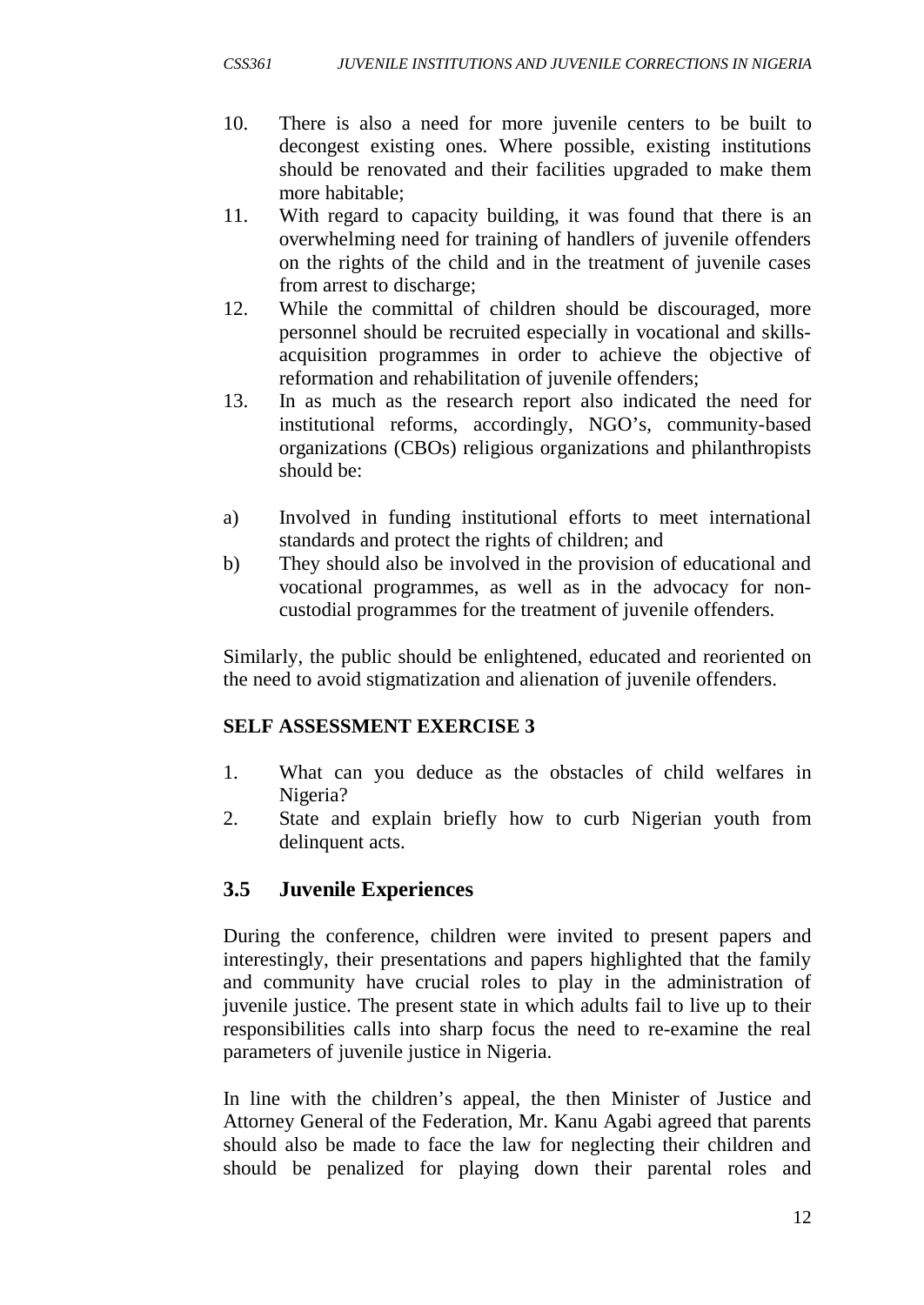responsibilities. He passionately stressed that the decision to have children should go hand in hand with the ability to care for them.

*This is a moral duty required of all who bring a child into the world. It is no longer a question of juvenile justice but a question of what standards adults are setting for children to follow. Official corruption, armed robbery and violence at all levels have negative influence on children and undermine the work on combating juvenile delinquency.*

The active participation of children in all aspects of the conference was an eye opener to participants on the importance of allowing young ones to freely contribute their views on issues that concern them.

In view of the above proposition, an abridged submission of former delinquent youth narrated their ordeals:

ast anner thes released from farm floely made apply militate cody out of around the Magnetic.<br>My friends kept coming around with their schemes, and I told them to get out of *iny jace: Then, my mother necaca sargery, and there wash trany money. Wy*<br>friends wanted to hit (rob) a liquor store, and I went along. But we got caught, menas wanted to me<sub>ll</sub>oor a ngaor.<br>and I ended up here............ *"You know, I never had a father or, at least I didn't know him. I have a good mother, but she had a hard life. At times, we barely have enough food to eat. The last time I was released from fair filed, I made up my mind to stay out of trouble. my face. Then, my mother needed surgery, and there wasn't any money. My* 

*But I know it won't be easy to stay out of trouble. I've got to go back to the same thought it was a thing of the past. When I was on the street, I ran around a lot. old neighborhood, the same old business. Street life will always be there for me. I The only time I watched TV was on Saturday mornings for the cartoons. I never know it will be a prison the next time, and I don't want to spend the rest of my life watched the news. I didn't learn about the death penalty until I was in jail. "The death penalty came as a real surprise to me", says Wayne Thompson. "I* 

Wayne Thompson tries not to think about being executed. "you think about that, *and you're going to be moping around like an old maid". He says. "you have to develop a positive attitude if you want to change Besides, if I let myself go, I'ii pull my whole family down".* 

young to Die?" (Parade Magazine, 1986)

#### **The International Framework**

The convention on the Rights of the Child (CRC), to which 191 states have become parties, remains the principal building treaty that sets out all the rights to which governments have agreed that children are entitled.

In addition, the papers presented emphasized three additional sets of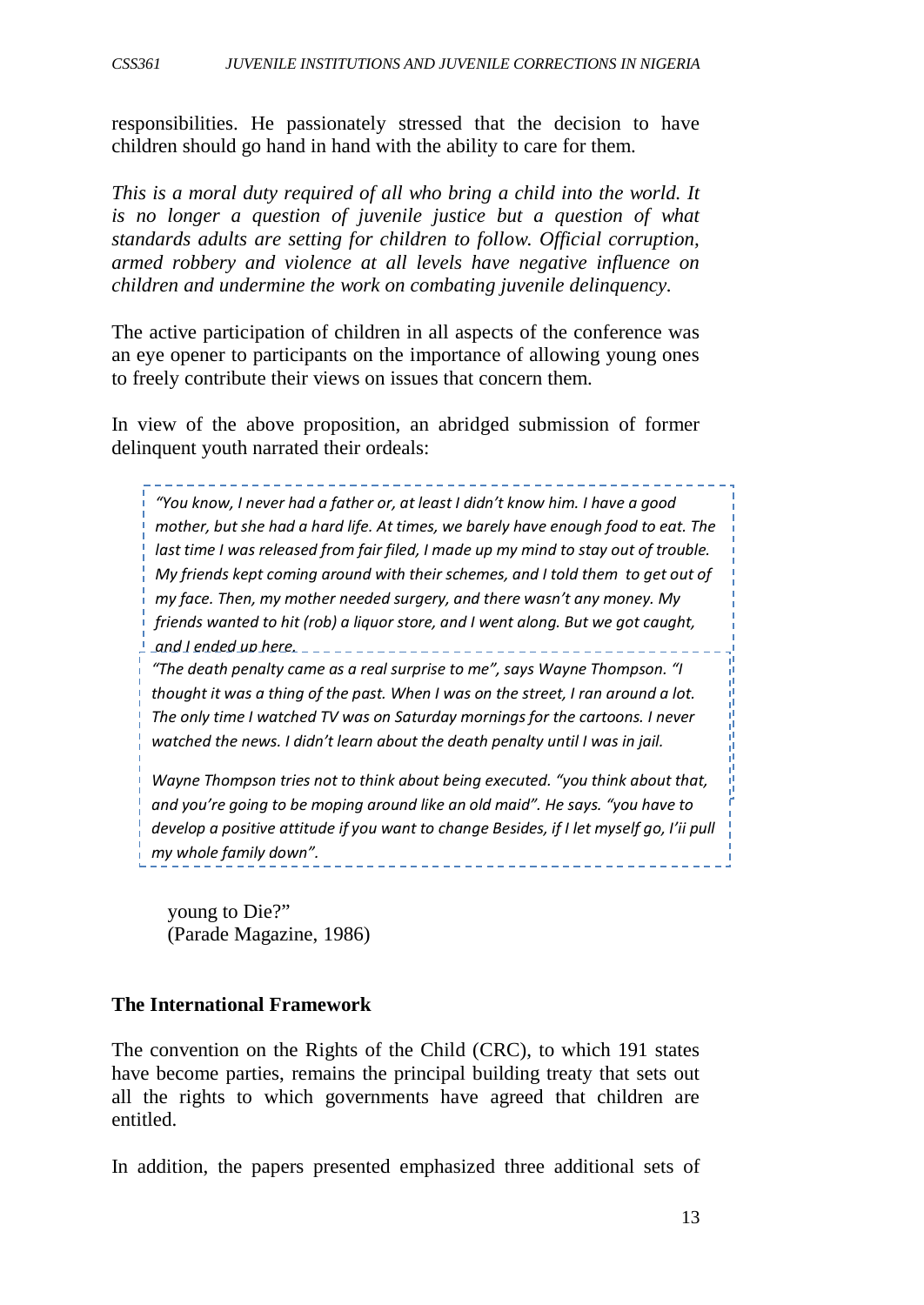rules adopted by the global community, which provide greater detail on the operation of juvenile justice:

- The United Nations Standard Minimum Rules for the Administration of Juvenile Justice (the Beijing Rules)
- The United Nations Rules for the Protection of Juveniles Deprived of their Liberty.
- The United Nations Guidelines for the Prevention of Juvenile Delinquency (the Rights Guidelines).

## **1. The Convention on the Right of the Child**

Most provisions in the rights of the child are very relevant to juvenile justice, in the sense that respect for rights such as the right to education, to protection against abuse and exploitation, the right to freedom, adequate information, adequate standard Of living and appropriate moral guidance helps keep children from becoming involved in crime. It leads to the conclusion that any meaningful attempt to prevent juvenile crime must involve promoting and protecting all rights for children. The main thrust of the Convention is to support the role of the parents or the family as the primary caregivers and to prevent institutionalization whenever possible.

The most relevant provisions of the CRC on the administration of juvenile justice are included in articles 37, 39 and 40.

Articles 37 specifically protect children deprived of their liberty. No child shall be deprived of liberty unlawfully or arbitrarily. Accordingly, this article adds that arrest, detention or imprisonment "shall be used only as a measure of last resort and for the shortest appropriate period of time". This right applies regardless of the reason for the deprivation, that is, whether the child is detained for investigation, awaiting trial, convicted or placed for purpose of care and protection. In addition article 37 prohibits the torture or other cruel treatment or punishment of any child, capital punishment or life imprisonment without possibility of release of persons below eighteen years of age.

Article 40 lists rights, which belong to children "alleged as, accused of, or recognized as having infringed the penal law". It applies to all phases of the juvenile justice process from the suspect who is being questioned to the child who has been sentenced, including children waiting for trial and those who are on trial. It relates to matters such as the minimum procedural safeguards to be guaranteed at all stages of penal proceedings (due process rights); the establishment of laws, procedures, authorities and institutions specifically application to children alleged as, accused of, or recognized as having infringed the penal law, including a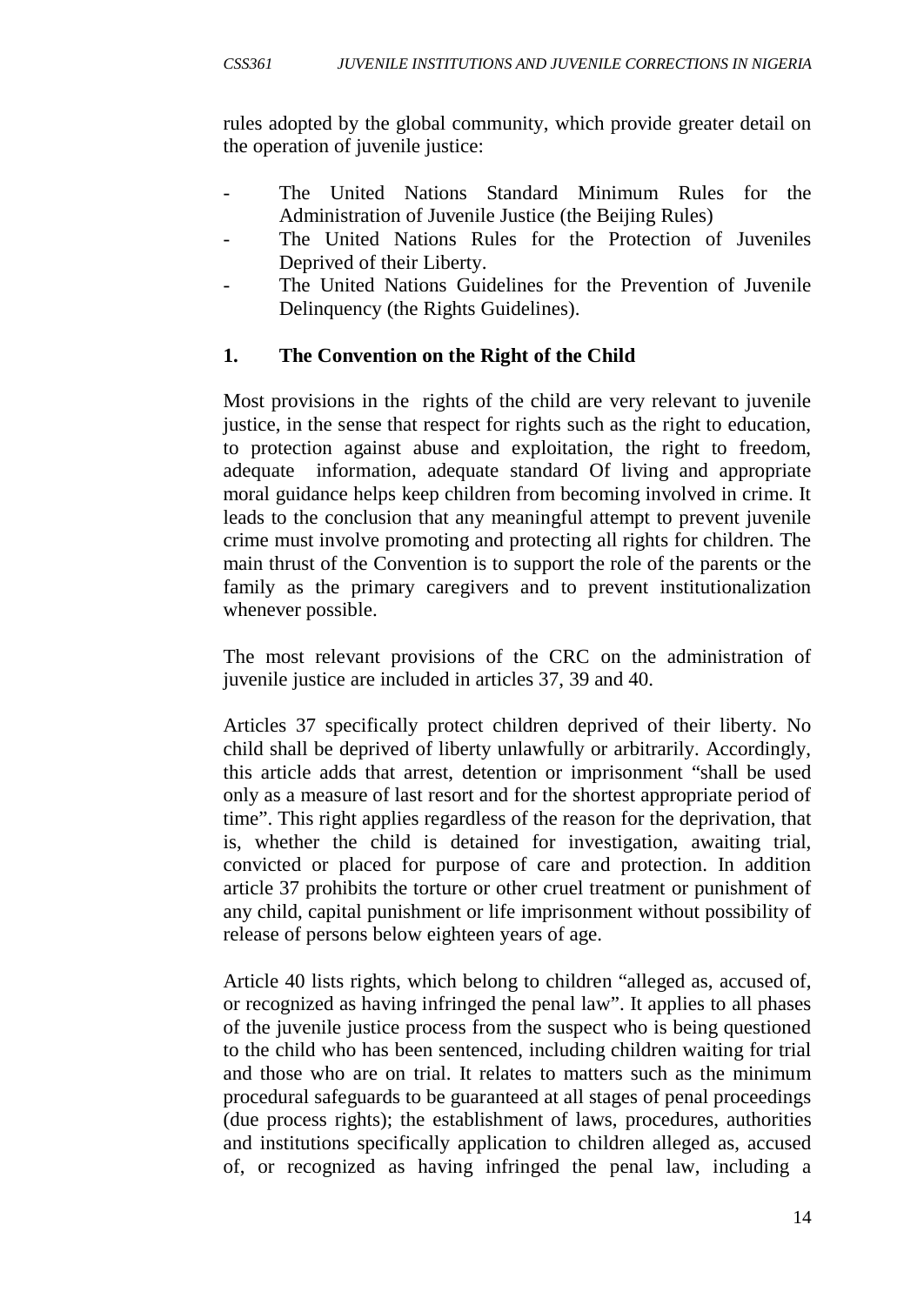minimum age for criminal responsibility, diversion and the availability of alternatives to institutional care (superior order, counseling, probation, foster care, education for example).

The third article closely related to juvenile justice is article 39, which recognizes the right to rehabilitation and social reintegration of children victims of neglect, exploitation and abuse.

#### **2. The United Nations Standard minimum rules for the administration of juvenile justice (Beijing Rules)**

The Beijing Rules was the first international comprehensive statement to focus specifically on juvenile justice administration. It aimed at developing a juvenile justice system that should be fair and humane, emphasizing the well-being and rehabilitation of the juveniles. It ensures that the reaction of the authorities is proportionate to the circumstances of the offender as well as the offence. Although it is not a treaty per se, many of its provisions have become binding on states by virtue of their incorporation in the Convention on the Rights of the Child. The rules encourage:

- The use of diversion from formal hearing to appropriate community programmes;
- Proceedings to be conducted in the best interests of the juvenile by respecting the right to due process and the requested procedural safeguards;
- Careful consideration before depriving a juvenile of liberty;
- Specialized training for all personnel dealing with juvenile cases;
- The consideration of release both on apprehension and at the earliest possible occasion thereafter.

#### **3. United Nations Guidelines for the prevention of juvenile delinquency (Riyadh Guidelines)**

The Guidelines stress the importance to pursue a child-centered orientation in any preventive programme. A successful prevention of juvenile delinquency required efforts on the part of the society to ensure the well-being and harmonious development of adolescents, with respect for and promotion of their personality from early childhood. Young persons should have active partnership within society and should not be considered as mere objects of control. Designed policies should consider that youthful behavior or conduct that does not conform to overall norms and values is often part of the maturation and growth process and tends to disappear spontaneously with transition to childhood.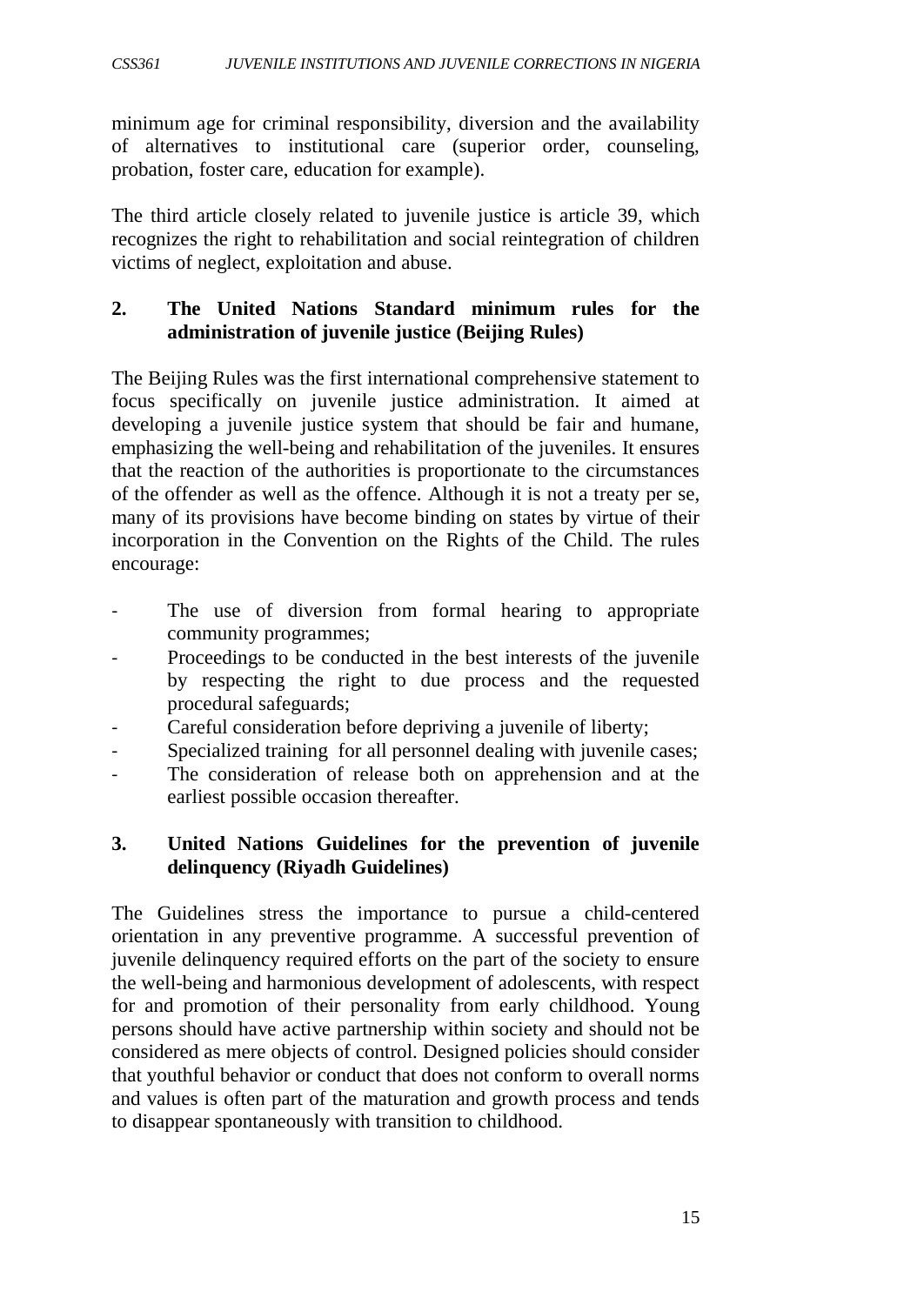However, labeling a young person as 'deviant', delinquent' or 'prodelinquent' often contributes to the development of a consistent pattern of undesirable behaviour by young persons. Thus, communitybased services and programmes should be developed for the prevention of juvenile delinquency, particularly where no agencies have yet been established. Formal agencies of social control should only be utilized as a means of last resort.

In between are the United Nations Standard Minimum Rules for the Administration of juvenile justice, whose provisions cover everything from the moment of arrest to sentencing by the court (including alternatives to the court procedure), and the Tokyo Rules dealing with alternatives to custodial sentences. All these aspects, from prevention to disposal and social reintegration, are integral components of a juvenile justice policy.

All the regional level, the African Charter on the Rights and Welfare of the Child that entered into force in 1999 contains in its article 17 detailed provisions applicable to juvenile justice.

This regional instrument, which places the child at the centre of the family and community, includes similar provisions to the CRC. Together with the CRC, these rules provide a comprehensive framework of juvenile justice. At one end of the spectrum are the United Nations Guidelines for the Prevention of Juvenile Delinquency (known at the "Riyadh Guidelines") covering all levels and forms of prevention of juvenile delinquency, including social reintegration? At the other end are the Rules on protection of Juvenile Deprived of their Liberty, which sets out standards applicable when a juvenile is confined to any facility. The rules apply whether penal, correctional, educational or protective, and whether on the grounds of conviction or suspicion of having committed an offence, or simply being deemed "at risk".

#### **International Perspectives and Experiences of Other Countries**

Country papers from South Africa, Namibia, Iran along with PRI and UNICEF global experience provides a very good base for exchange of ideas on international perspectives.

#### **UNICEF's Perspective**

Addressing the problems of residential care and deprivation of liberty for children in conflict with the law, UNICEF highlighted the overreliance world wide on deprivation of liberty as a punishment and as educational or "welfare/protection measure" of children who come into conflict with the law.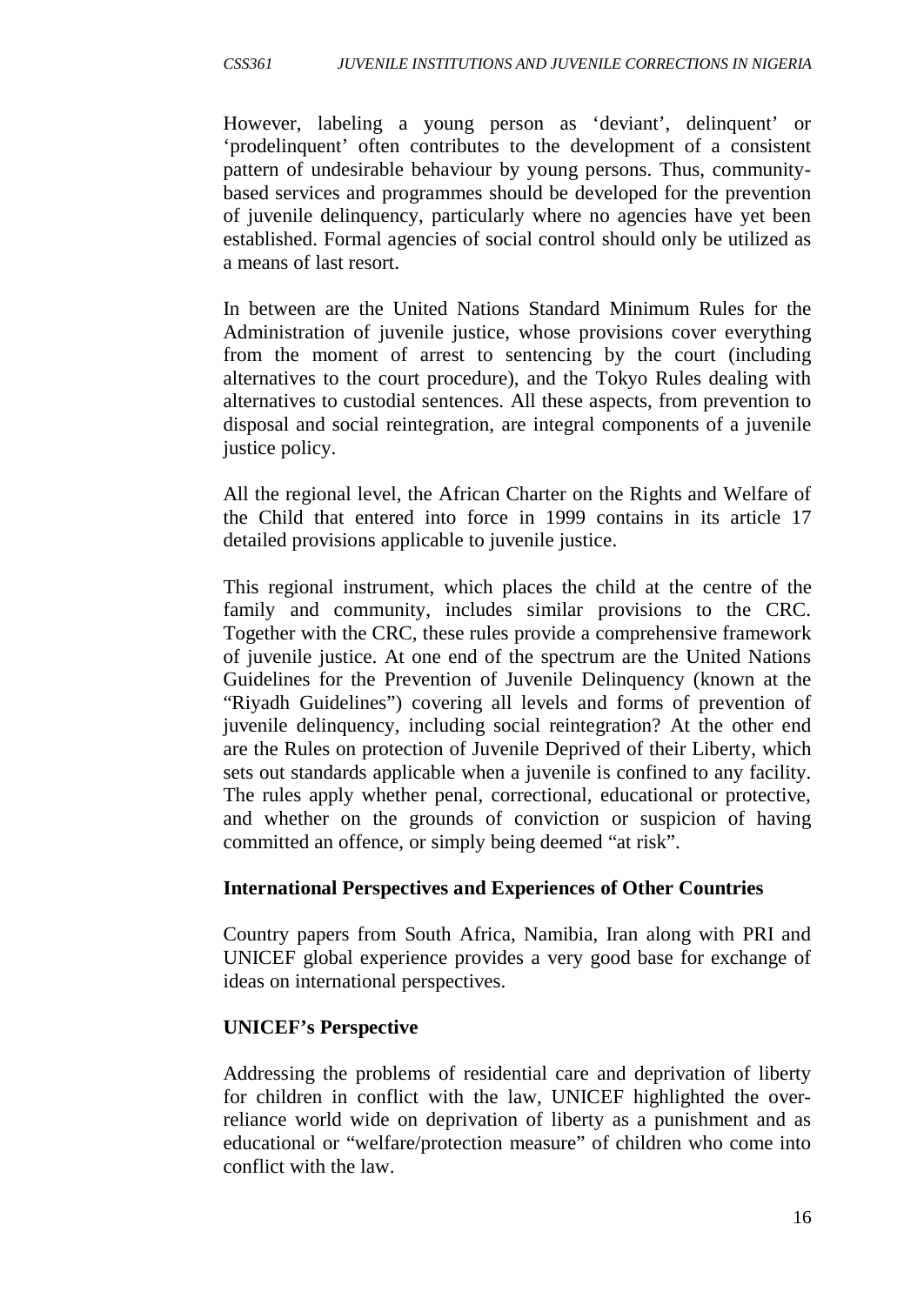Whenever possible, children should be kept out of the justice system and that custody or institutionalization should be used as a last resort and for the shortest possible time in line with the international applicable standards. UNICEF is committed, in the framework of its protection mandate, to develop a three-pronged basic approach by:

- Advocating for, and facilitating, less resource to deprivation of liberty/less use of custodial sentences by notably promoting alternatives to deprivation response to juvenile offenders.
- Promoting the development of appropriate "diversion" schemes that enable juveniles to be dealt with by bodies other than the formal court system, whenever possible, and that do not involve custodial outcomes;
- Promoting responses to offenders based on restorative justice, both through diversion schemes and through the courts.

#### **South Africa**

Facts were presented from the United Nations Child Justice Project, a technical project to the government of South Africa for the implementation of a new child justice system. This project seeks to assist the Government and the non-governmental sector in the development of adequate responses to young offenders by notably enhancing capacity and use of programmes for diversion and appropriate sentencing, increasing protections of young people deprived of their liberty; increasing capacity with respect to probation services.. the government is also assisted in establishing a monitoring structure and procedure for the child justice system.

The Child Justice Bill, still under approval, specifically takes into account these approaches and has been developed within the realities of the national contexts, building on existing strengths and processes that worked. This Bill provides a new system which places a great deal of emphasis on protecting children from detention by handling cases within the first 48 hours after the child is apprehended, and encouraging alternatives to arrest and imprisonment, assessment and preliminary inquiry, diversion options and a child justice court.

#### **Namibia**

A Children's Act Workshop in 1994 first highlighted the absence of an appropriate juvenile justice system in Namibia. As a result, the Juvenile Justice Forum was established to investigate alternative to the retributive justice model in terms of which children (people under 18) were tried and sentenced to imprisonment, usually for petty crimes. The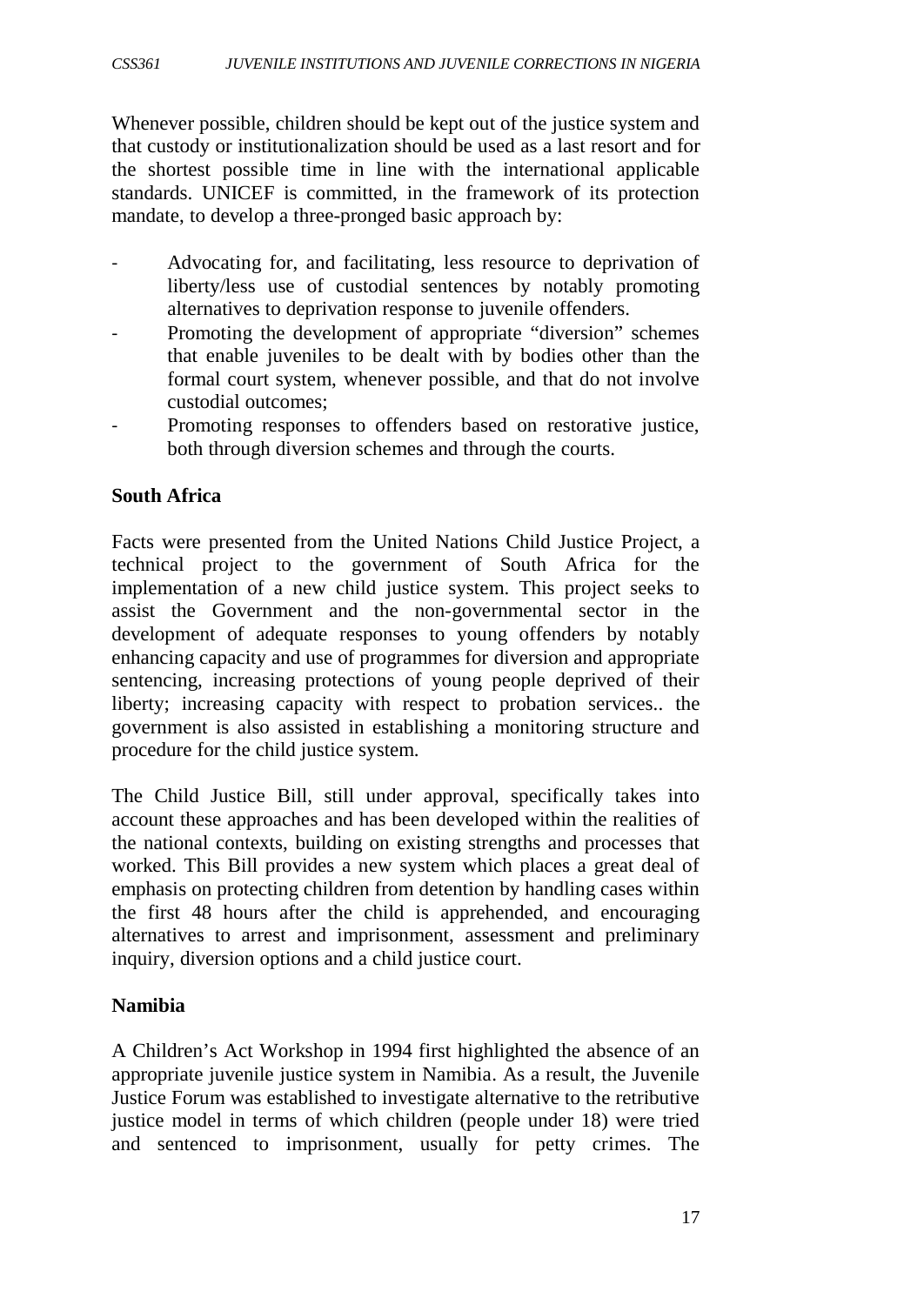recommendations emphasized the necessity of a juvenile program that should be based on a Restorative Justice approach.

The Legal Assistance Centre, a non-governmental organization launched the Juvenile justice project (JIP) as a pilot project in 1995. Its first activity was to carry out pre-trial screening of juveniles at the Windhoek Magistrate's court with a view to finding alternatives to incarceration. The pilot project successfully elicited change to the system, and the permanent project was launched in 1996 with such activities as screening of juvenile offenders, implementation of diversion option and life skills programmes, monitoring human rights abuses during pre-trial, especially in police cells.

In addition, Juvenile justice flora were further established in other regions of the country, Inter-ministerial Committee on Juvenile Justice (IMC), involving all the professionals and other role players involved in the field, was also established.

#### **Iran**

The experience from Iran was very welcomed at the conference as it focused on Juvenile Justice within the provisions of the Sharia penal law. Examples of verdicts on juveniles being promoted as alternatives sentences to custody were presented such as community service order, part time prison (night-time prison for example) with obligation to go to school or to follow vocational training, suspended sentences, execution of the sentence at home under the supervision of a parent without the authorization of leave, suspended sentence with probation. Most of the sentences pronounced so far concern juveniles who were not dangerous to the society and had no previous criminal files. Most of the sentences were pronounced with the consent of the victims.

Some judges use the *ta'zirat<sup>1</sup>* laws, which include all the crimes not classified under the other three branches of *Shi'I* penal law (*hodud* laws, *qesas* laws, *diyat* laws) and under which punishments are not defined, to pronounce alternative sentences.

In each case, the idea is to avoid imprisonment for the juvenile. For apart from the fact that *Sharia* does not recognize imprisonment as proper punishment for offences, cases involving juveniles must be handled so carefully that at no point should society take recourse to imprisonment as a mitigation for the offence that the juvenile may have committed.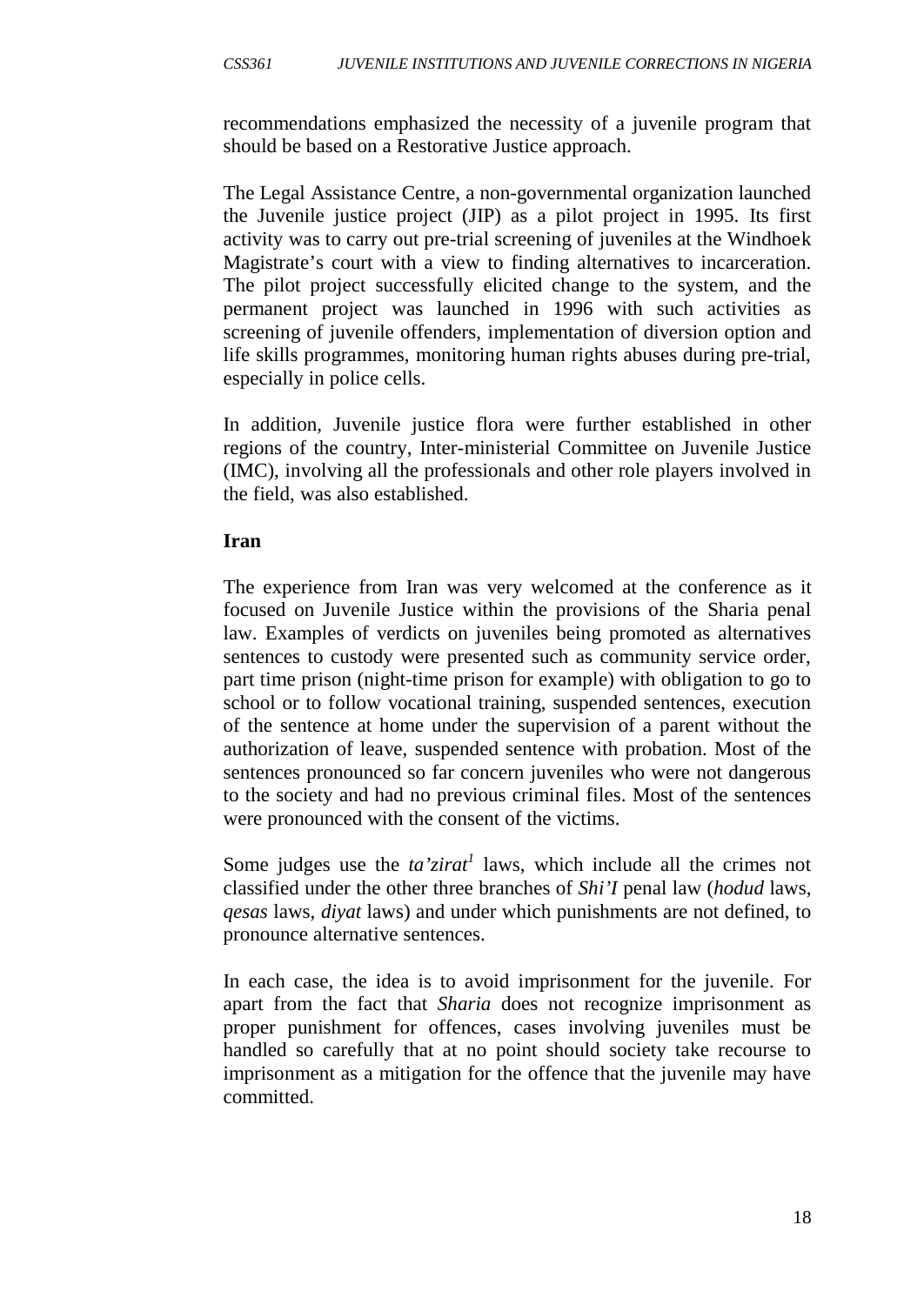#### **SELF ASSESSMENT EXERCISE 4**

State briefly and explain the minimum standard measure set out by International Community on Juvenile justice administration/handling.

## **3.6 The Role of Community and the Family in Juvenile Administration**

According to Idris and Ejikeme {2005}, "young people aged 10-19, account for a major proportion of Nigeria's population, making them a force for profound change.

Majority of those that exhibit juvenile delinquency fall within this age strata. Urgent measures are needed to curb the incidence of delinquency to save the future of these youth. They need the support of their families, communities and the nation, if we are to prevent the perils of the future.

#### **Introduction**

The role of the community in the correction of juvenile delinquency cannot be overemphasized in the process of addressing this menace. Since all of us live in a community, then it is obvious that there cannot be a far-reaching panacea to the problems of juvenile delinquency without recourse to the community. All facets of the community are involved in this endeavor. The family, the clan, the village, the local government, state government, the federal government, religious bodies, cultural association, and the non-governmental organization etc, are to be actively involved. The problem of juvenile delinquency stares all of us in the face. It is a problem that is assuming alarming dimension in recent times. The destruction that this social problem can bring to the society is better imagined than experienced. There is no facet of the society that is left out. The rural and urban areas, the poor and the rich are equally affected.

What is juvenile delinquency? According to the Oxford Advance Learners Dictionary of Current English, delinquency is defined as "Crime, usually not of a serious kind especially as committed by young people". The Chambers Dictionary sees the delinquent as "an offender especially a young criminal, a person lacking in moral and social sense without showing impairment of intellect". Delinquency is a general nonconformist behaviour; it is a part of the general terminology which sociologists call deviance, (Williams: 1986). Deviance is a behaviour that is contrary to the acceptable norms of the society.

Sociologists argue that what is normal and abnormal are not as clear as it may appear. What is normal at one time, in one place may be abnormal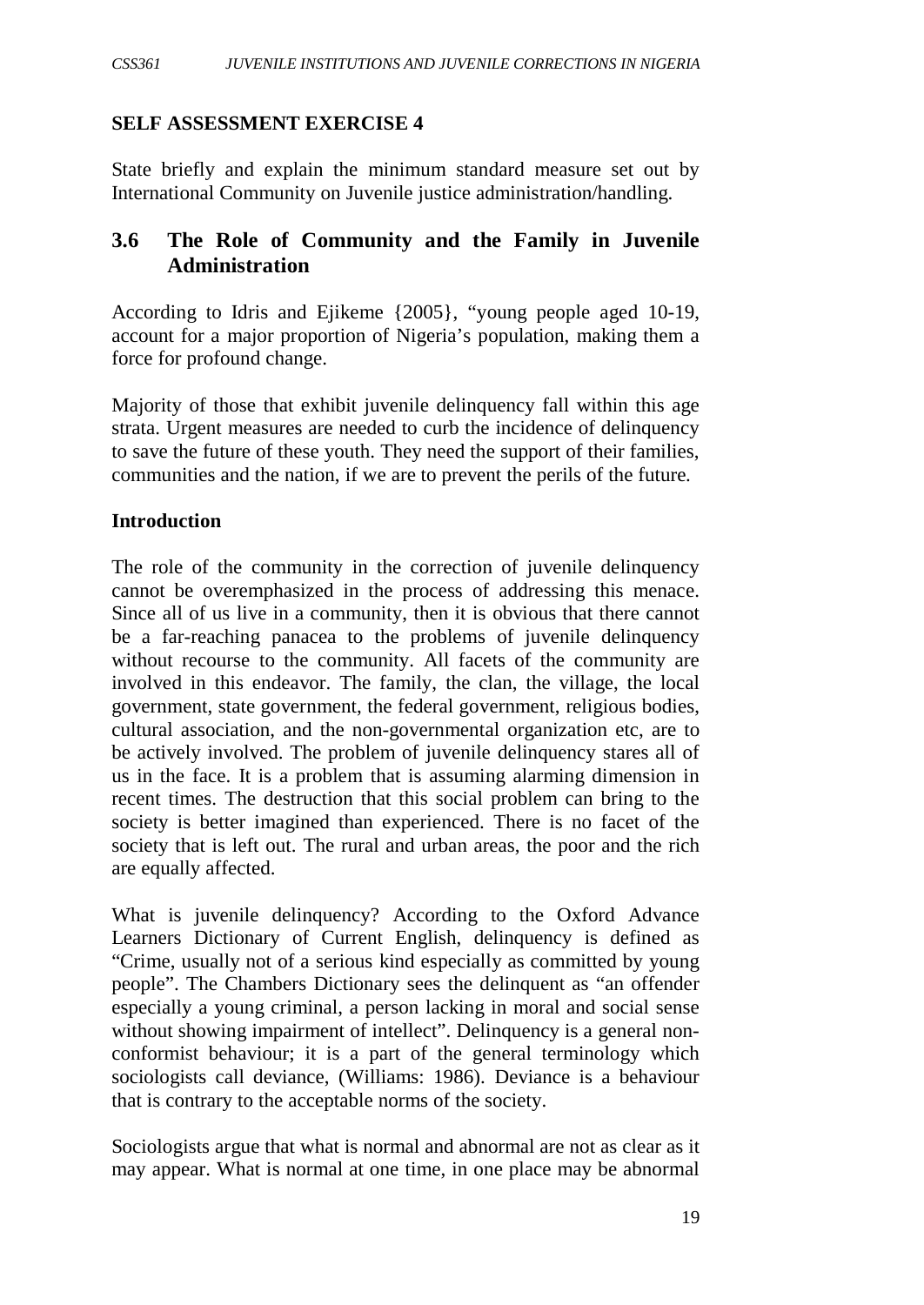or deviant in another time or place. There was the story of how Louis XIII of France was introduced to sexual activity before he was age seven; and how he first had sex with his wife at the age of fourteen while his wife was thirteen. Some people see this as perversion or different kind of normality. Crime, on the other hand is any act of deviance that breaks the criminal law. Juvenile delinquency in general terms relates to trouble and troublesome youths. According to encyclopedia Americana {1995}, the term "deviance" was coined in 1818 by the society for the prevention of pauperism and initially was used to describe the disapproved activities of neglected immigrant children who roam the streets of New York City. The word "delinquency" was derived from the Latin word 'delinquere' meaning 'neglect'.

#### **Nature and Types of Juvenile Delinquency**

Juvenile delinquency encompasses two distinct types of behaviour. Firstly, we have criminal activities committed by the youths: robbery, murder, and rape and secondly, activities such as, alcohol, sexuality prohibited to children but not adults. The details of the above acts and others are as follows:

**Robbery:** This is an alarming manifestation of juvenile delinquency today. It spans through such acts as pilfering, stealing and armed robbery.

**Murder:** So many murder cases in our society are committed by the youth. Sometimes these acts are carried out to achieve some other objectives.

**Rape:** This is an act involving using force to have sexual intercourse with the opposite sex. In Nigeria today, it is a common practice among students in tertiary institutions.

**Alcoholism:** Excessive consumption of alcohol is a common delinquent behaviour exhibited by our youth. This act aggravates some other delinquent behaviors.

**Sexuality:** In those days sexual activity was a preserve of the adults. Today there are reports of sexual activeness among our youth even in primary schools.

**Drug Abuse:** The youth are found to be involved in taking dangerous drugs such as marijuana, heroine, cocaine, opium and barbiturates. This has affected many in very adverse ways.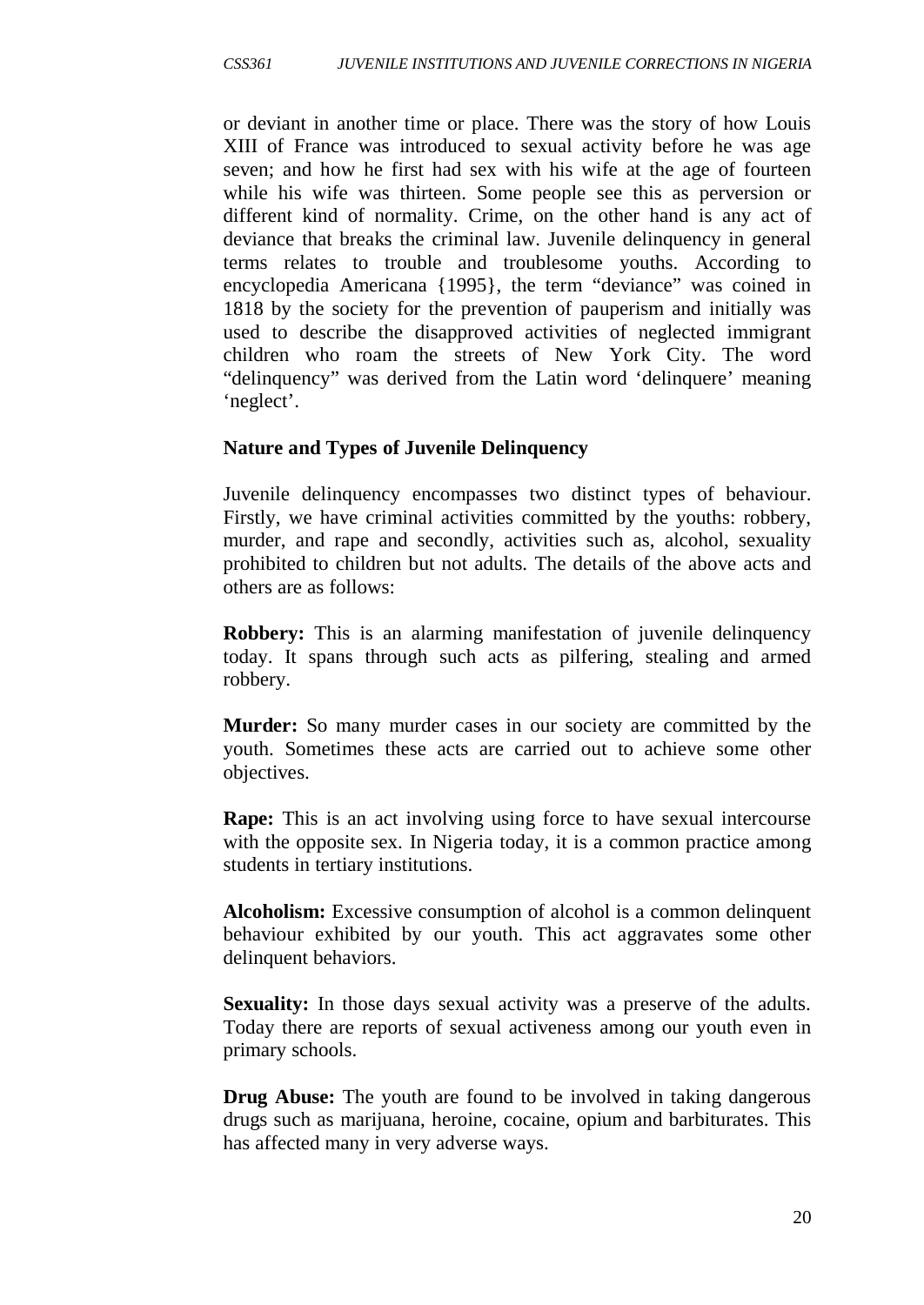**Fighting and Brutality:** This is perhaps one of the commonest delinquent behaviors. Fighting whether among peers on the street or school has been a perpetual problem of our youth.

**Prostitution:** This is commonly associated with girls. There had been media reports of girls aged between fourteen and seventeen engaged in commercial sex activities, (UNICEF: 1997).

**Cultism:** This is a delinquent behaviour ravaging our educational system, particularly the tertiary education sector. Sometimes their activities are seen in secondary schools.

**Incorrigibility:** It is a delinquent behaviour in which children refuse to be corrected in extreme disobedience to parents.

**Running from Home:** Abscondment from home is a serious problem in our society today. There has been a series of media reports of youth abandoning their homes. Juvenile delinquency is a social problem that is impossible to calculate. A research shows that more than 90% of all American juveniles have committed acts which could be adjudged as delinquent. In Nigeria the extent of juvenile delinquency may not be as high as in the U.S.A. but definitely it is a major problem today. Most incidence of juvenile delinquency has been found among youth between 15-17years. Years back, juvenile delinquency had been seen as a male activity. Today the females are not left out. In fact, the gap is too narrow. Delinquency is even found among individuals of all income, education and people of all status in the society. Initially, it constituted a greater part of delinquent urban problems, but today, its incidence is increasing in the rural areas.

#### **Causes of Delinquency**

There are so many causes of delinquency, some of these are itemized below: (i) Biological Theory- The biological theory was the first development to explain delinquency with body shape, gland dysfunction, heredity and physical malfunctions as possible causes. This approach has been criticized for not giving convincing arguments to prove its points. (ii) Psychological Theory- This focuses on environments that govern behaviour. According to Sigmund Freud, the conflict that occurs in human mind between human drives and social control is a major cause. Problems experienced during childhood may determine how the individual resolves conflict in the mind and act in a delinquent manner.

Behaviouralists stress the reward systems as a cause. If delinquent acts are rewarded, the behaviour must continue, but if punished, they will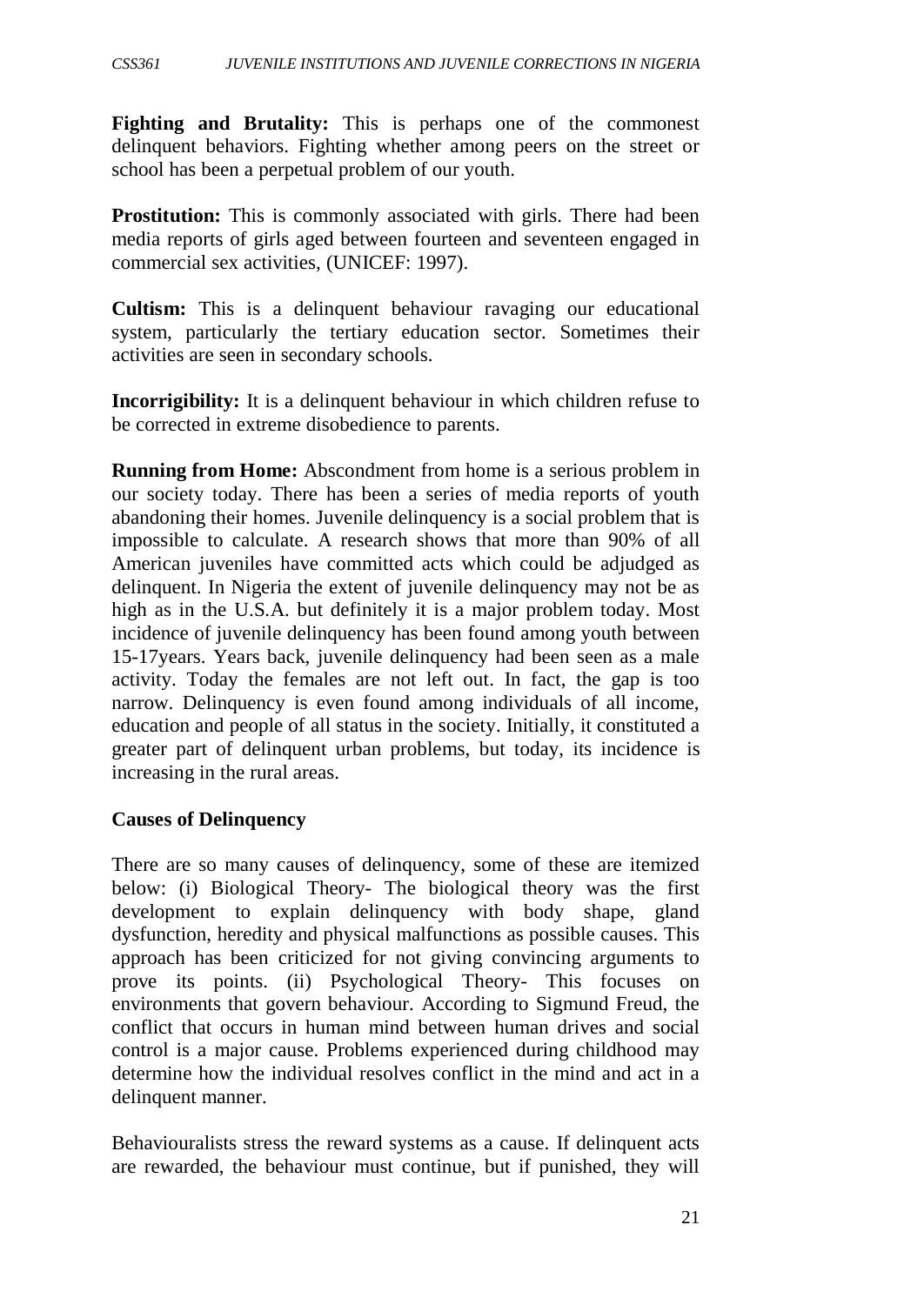avoid it, Sheldon (1980). (iii)Sociological Theories:- The sociologists argue that social disorganization is rapidly changing areas in major explanations of delinquent behaviour. Where social institutions breakdown social controls are weakened. In the absence of strong social controls immature youths form spontaneous groups. They involve in all manners of activities legal or illegal to satisfy unfulfilled needs, Norbert (1978). Problems of the social structure, when individuals are unable to reach through legitimate means the success goals define by society there is pressure to engage in illegitimate behaviour perceived to provide success, wealth or recognition. Other causes included (a) Social background, (b) Bad company, (c) Broken homes, (d) Culture and societal approvals, (e) Unemployment, (f) Urbanization; community value is lost in this process, (g) Industrialization, particularly as it affects the incursion of foreign films, communication and (h) Parental overindulgence or negligence.

## **Correction of Juvenile Delinquency**

The community involvement- The resources of the community must be mobilized to accomplish the three goals of prevention, treatment and control of juvenile delinquency. Why there had been increase in cases of juvenile delinquency in recent years is not unconnected with the breakdown of African Community values.

This is an examination of diverse factors associated with juvenile delinquency. These factors contribute in perpetuating the problem of juvenile delinquency.

- **A) Influence of Contacts with delinquents:** The sociological explanation concerning the recruitment and initiation of most juvenile into the delinquent sub-culture focused upon the hypothesis of differential association which asserts that delinquent behaviour is learned. Sutherland (1955) from a group of offenders tries to ascertain the extent to which intimate social contacts with delinquents lead most juveniles to learn and participate in delinquent activities.
- **B) Delinquent Peer Influence:** this is the extent to which association with a group of friends leads to attachment and participation in most activities of the group. On the other hand, inadequate or weak supervision of juveniles to delinquency. Effective supervision of juveniles is regarded as the extent to which parents are aware of the activities of their children.
- **C) Influence of The School:** The school system dispenses the skills and values needed in the contemporary society a major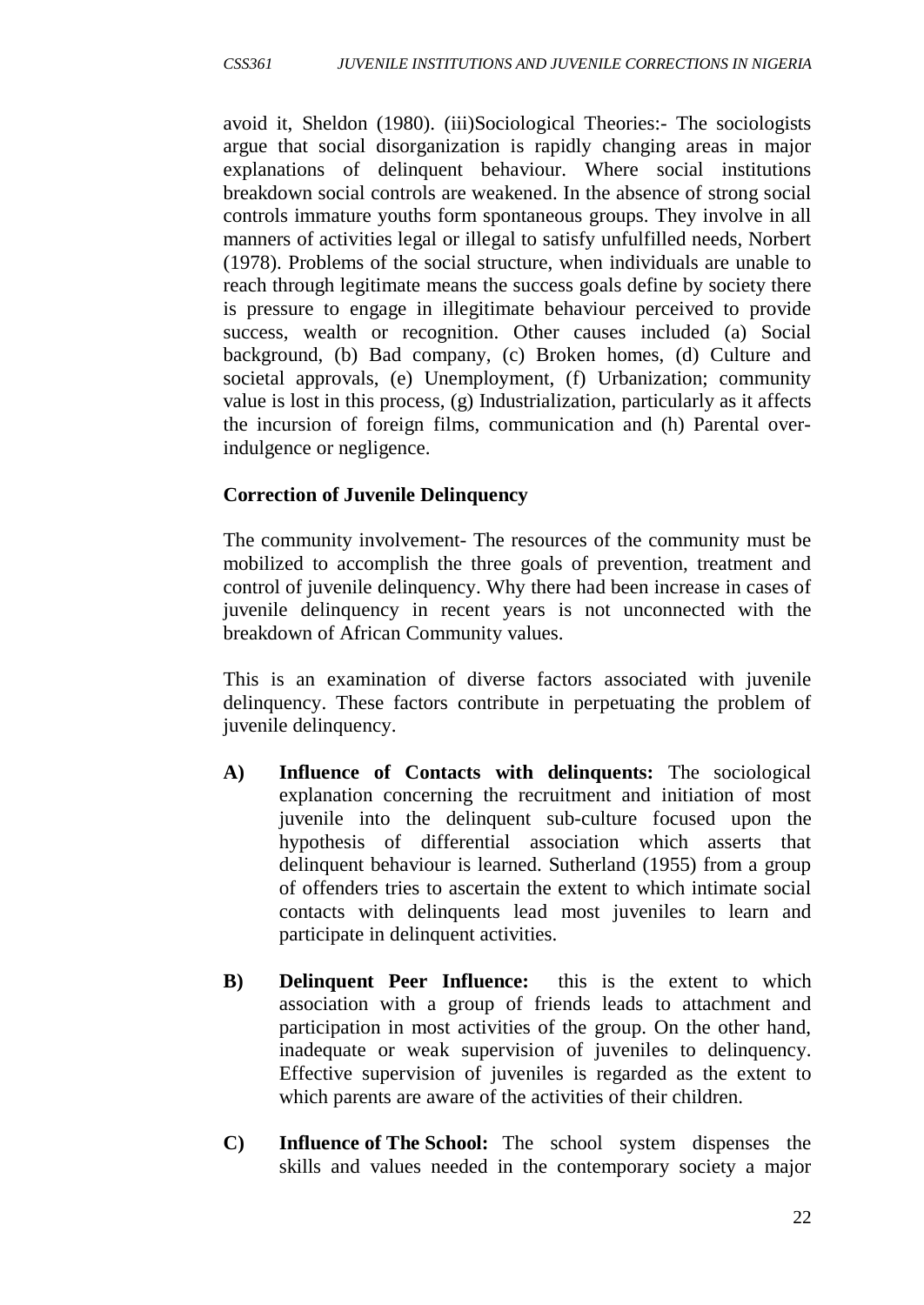arena in which the young can demonstrate competence and gain status. The school can also be viewed as an arena in which strain and anti social behaviour occur. A number of studies have explained the relationship between schools and delinquency. Funham and Afpart (1987) and Robin and Ratcliff (1980) in their U.S studies observed that students who drop out of school like those who indulge in truancy, are more likely to be delinquent than those who remain in school until the completion of their education. The prevalence of property crime in Nigeria tends to influence the conduct and bahviour of students.

- **D) Influence of The Family:** Weinberg (1964), Famington (1972), Oloruntimehin (1973), and Peil (1977) noted that families are important in the socialization of persons by development of children. Control of young persons is handled mostly by families. The type of household in which young people grow up influences the extent to which they become delinquent and the type of offence they are likely to commit. Thus, family disorganization is regarded as a factor which contributes to juvenile delinquency. Family disorganization takes two forms. First, divorce and separation of married couples leads to broken homes. Secondly, the death of one or both parents leads to single parenthood or orphanage respectively.
- **E) Environmental Influence:** Gutking (1965); Milvier (1972) and Bamisaiye (1974) noted that the environment can contribute to the type of delinquent act juveniles are likely to be engaged in. also, urban living has contrasted with rural living by being associated with greater incidences of offence against property. The heterogeneity of the city is in part a product of the migration of several people with diverse ethnic background. Rural-Urban migration usually brings about changes in people's relationship in the community. Clinard and Abbot (1973), also observed that urban life is characterized by conflicts of norms and often emphasized material goods and individualism. This means that even intimate personal groups, such as the extended family and kin group have less control over young people in towns than those who have been socialized into the norms and values or rural communities. Modern urban society is supportive of delinquency because of its anonymous and permissiveness.

Sheldon (1980) talked about communal child rearing among the Ngoni tribe of Malawi "in large and small communities, the life of the child… was regulated by an organized society women acting in concert". In such a community the rates of juvenile delinquency is bound to be below expectation.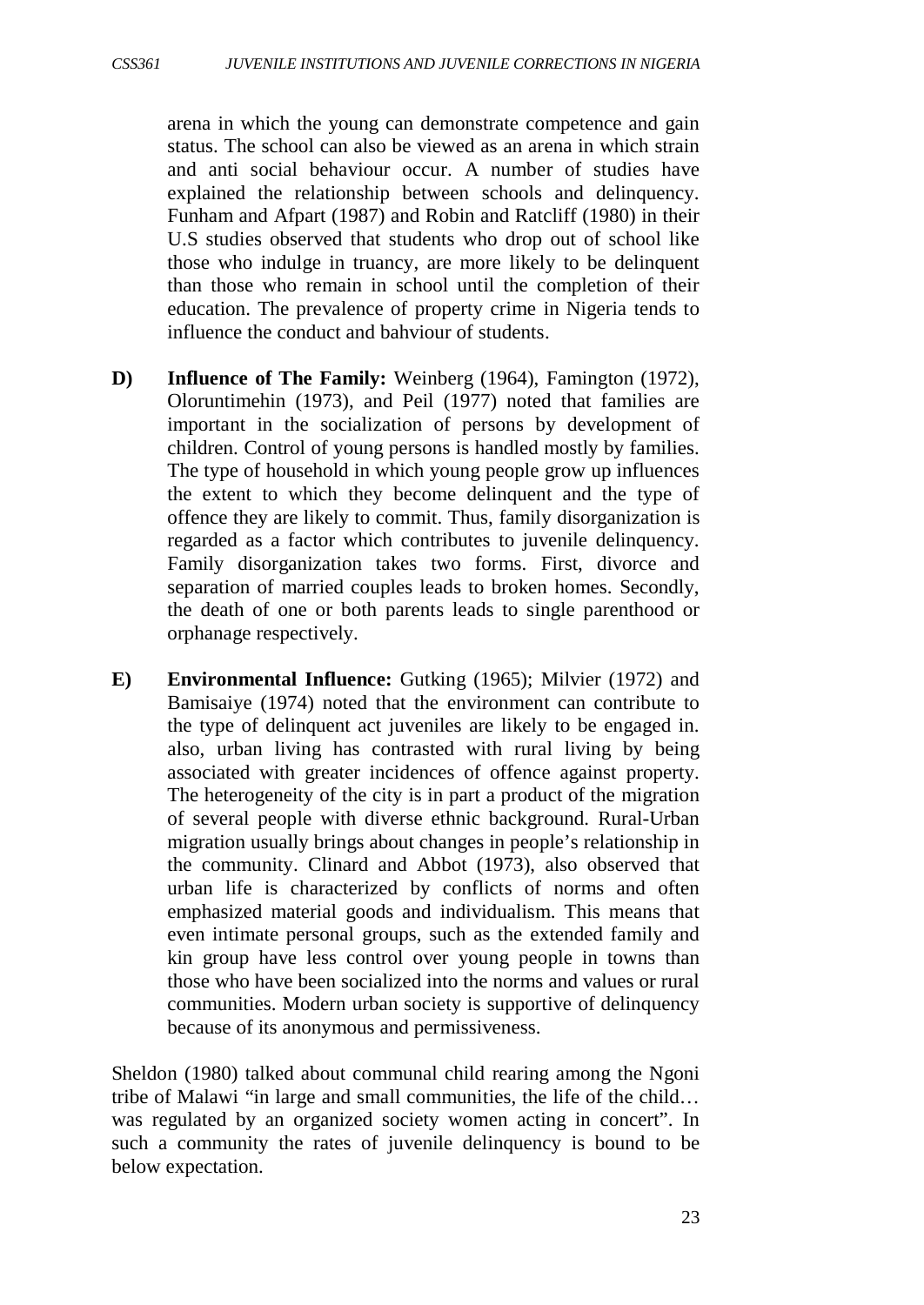The most promising prevention and control method is the neighborhood or community involvement. Where a sense of community exists everyone shares responsibility for guiding the youth. If a child is involved in misconduct the family is notified and feels the need to apply corrective measures. Other specific areas of control by the community are as follows; Creation of job opportunities, an idle mind is the devil's workshop is a popular saying. Job opportunities should be created to keep our youth out of idleness.

**School-** Strict moral education should be introduced in our schools so that students can have adequate instruction on issues that bother on morality, Dambazau (1996) maintained that this is the surest way to arrest juvenile delinquency.

**Religious groups-** religious groups have a lot to offer in this direction. The word of God should be thoroughly passed to the youth in their congregation. This will go a long way in influencing the behaviour of the youth.

**Counseling-** this is a vital remedy to the problems of juvenile delinquency. Professional counselors should be employed and posted to different schools so that delinquent children can be taken to them for possible advice. The government both at local or state levels should take the issue of the youth development as a priority. Recreation centers should be built for the youth, so that they have a place to while-away their time and let out excess energy, when the need arises.

The living conditions of the people must be improved. The ongoing Poverty Alleviation Programme should be intensified to reduced absolute poverty in Nigeria. Many of the activities of the youths considered delinquent today arose out of poverty, for example, child prostitution and stealing. Government should also ban the importation of certain films that will infringe negatively on the morals of our youths. Even the domestic film that glorifies criminality should be banned. Both the government and the community should promote adequate sanction against delinquent behaviors. Adequate and appropriate punishment should be meted out to delinquent juveniles. This should be the case since the reward system plays a key role to reinforcing delinquent behaviors.

**Public Enlightenment-** There should be adequate enlightenment in both electronic and print media on the adverse effects of delinquent behaviour. Progammes should be sponsored on the television stressing the importance of hard work, truthfulness, and honesty in every life endeavor. Innovation Programme on the media should be encouraged. The government should put in place a well articulated juvenile justice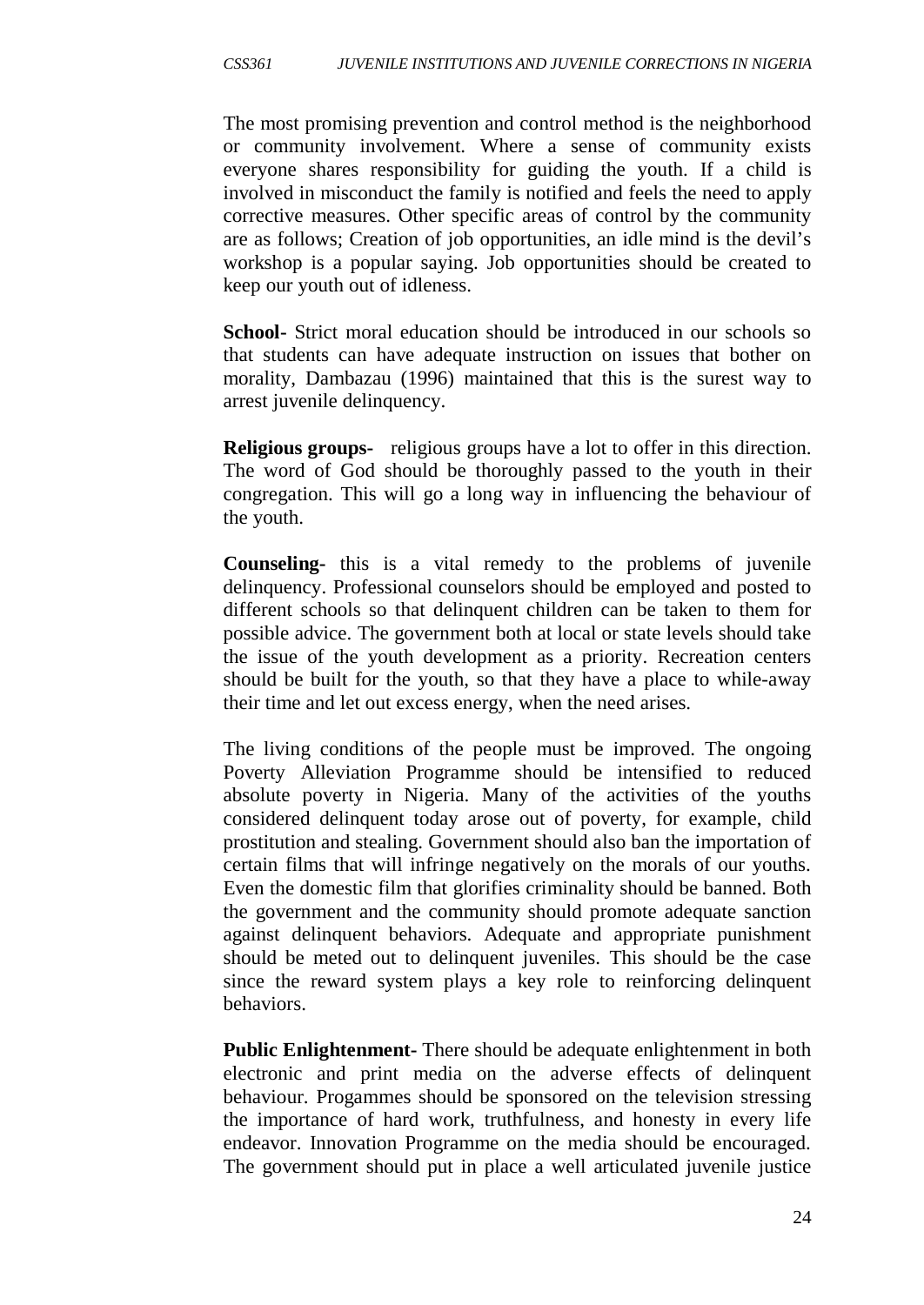system like in the United States. It is a network of agencies that identify, classify and treat juvenile in trouble. The whole chain starts with detection of the delinquent behaviour, custody, screening, the juvenile court and institutionalization relating to adequate institution of reform and the aftermath, which deals with counseling activities to avoid recourse to delinquent behaviour.

The family should enhance proper upbringing of children. Our traditional values should be respected. A situation where our traditional values are jettisoned for a foreign one is not good. Parents should also ensure they have the number of children they can adequately take care of; this is because lack of adequate care of children is a major cause of delinquent behaviour.

#### **SELF ASSESSMENT EXERCISE 6**

- 1. State briefly and explain nature and types of juvenile delinquency.
- 2. Cite the theoretical frame work that explains causes of delinquency.
- 3. Explain in clear terms some of the ways of correcting juvenile delinquency

### **4.0 CONCLUSION**

The problem of juvenile delinquency remains the greatest hindrance to the advancement of our youths. Rao {1997}, "Adolescence should be the time of greatest hope and promise in life. It can be a springboard producing self-confident young adults equipped with the knowledge they need to create a successful future for themselves and their societies or it can be a point at which everything goes wrong when all their promise and potential are lost". This statement is very instructive to the dangers that increased juvenile delinquency portends for the society. Our youths today are the adults of the future.

It is risky for any society to watch its youths waste away. This will amount to joking with the future; the consequences of this will be too great for the society. According to UNICEF {1997}, the current generation of young people is the largest in history. One out of every six people on the planet is between 10-19years of age. In Nigeria, the proportion of this group of people is significantly higher. Any investment in arresting the increasing wave of juvenile delinquency is a worthwhile investment aimed at avoiding a future calamity; more so when these juveniles constitutes a formidable part of our population.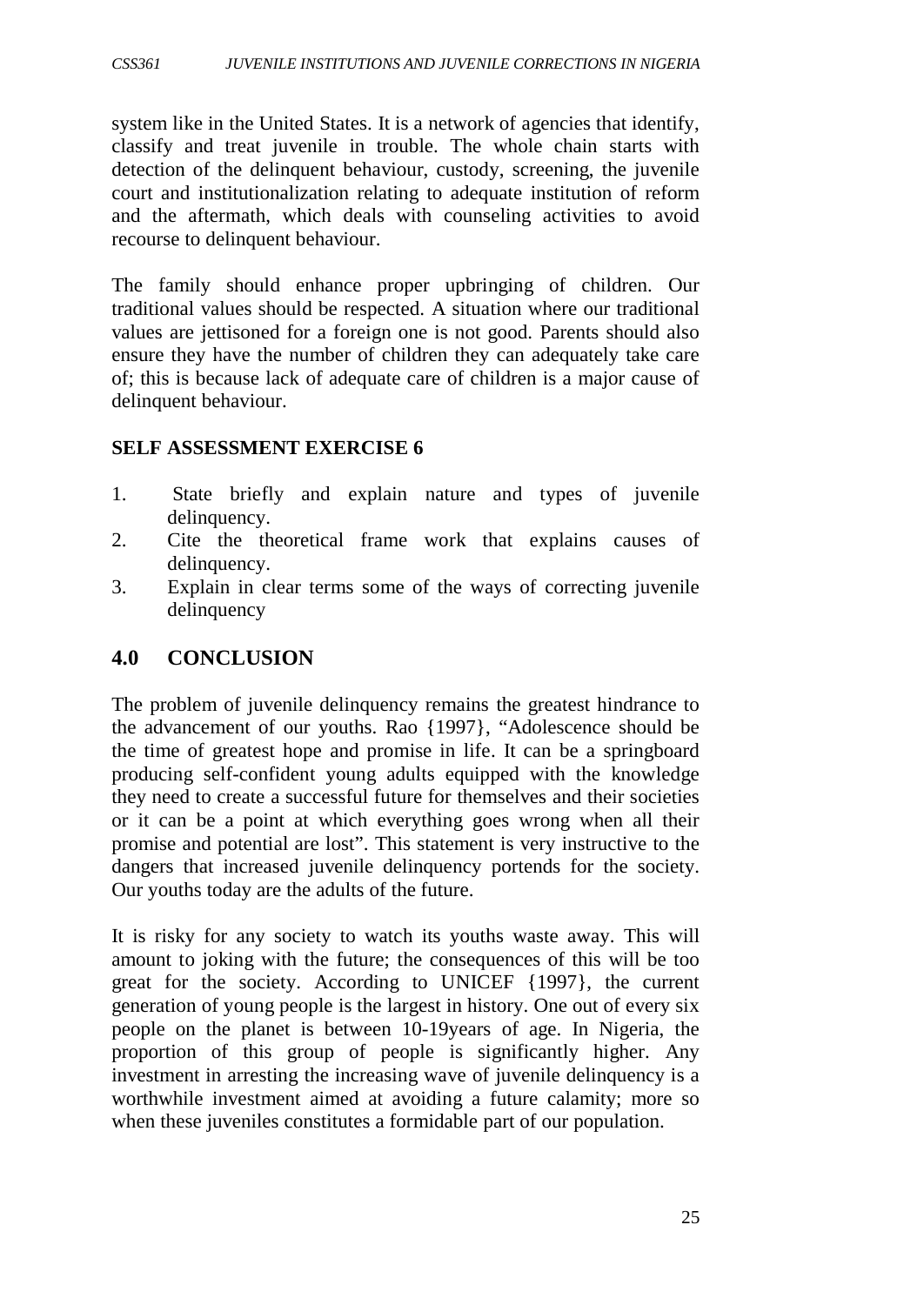### **General Recommendations**

To this end, the recommendations can be classified:

- (1) Rights of Children in Conflict with the Law and Minimum Standards,
- (2) Formal Judicial Proceedings in Juvenile Justice Administration,
- (3) Restorative Justice and Traditional Child Conflict Resolution Practice,
- (4) Stigmatization and Re-integration of Children in Conflict with the Law. The children also formed a small group to develop an appeal.

Following the meeting of the working groups, recommendations have been submitted in plenary for further inclusion in the concept paper. This report summarizes key recommendations that will be further developed and detailed in the concept paper.

#### Public Education:

1. The rights of children should be made known to children, parents and all other actors through the media and other accepted methods of communication.

Adherence to Juvenile Justice Standards:

- 2. The inherent right of the child as a human being should be recognized throughout all juvenile justice processes:
- 3. The option of diversion should be promoted as a preferred method in juvenile administration:
- 4. At no point in time should children be detained with adults;
- 5. Parents should be held responsible for neglect of their children leading to juvenile delinquency;
- 6. Stigmatization associated with being in a remand home should be minimized;
- 7. Corporal punishment should be eliminated and expunged from legislative instruments
- 8. Death sentences and life imprisonment should not be imposed on juveniles;
- 9. All government at both Federal and State levels should ensure that the standards and norms in Juvenile Justice Administration are faithfully implemented;
- 10. The domestication of the CRC and legislative implementation of its principles should be speedily effected;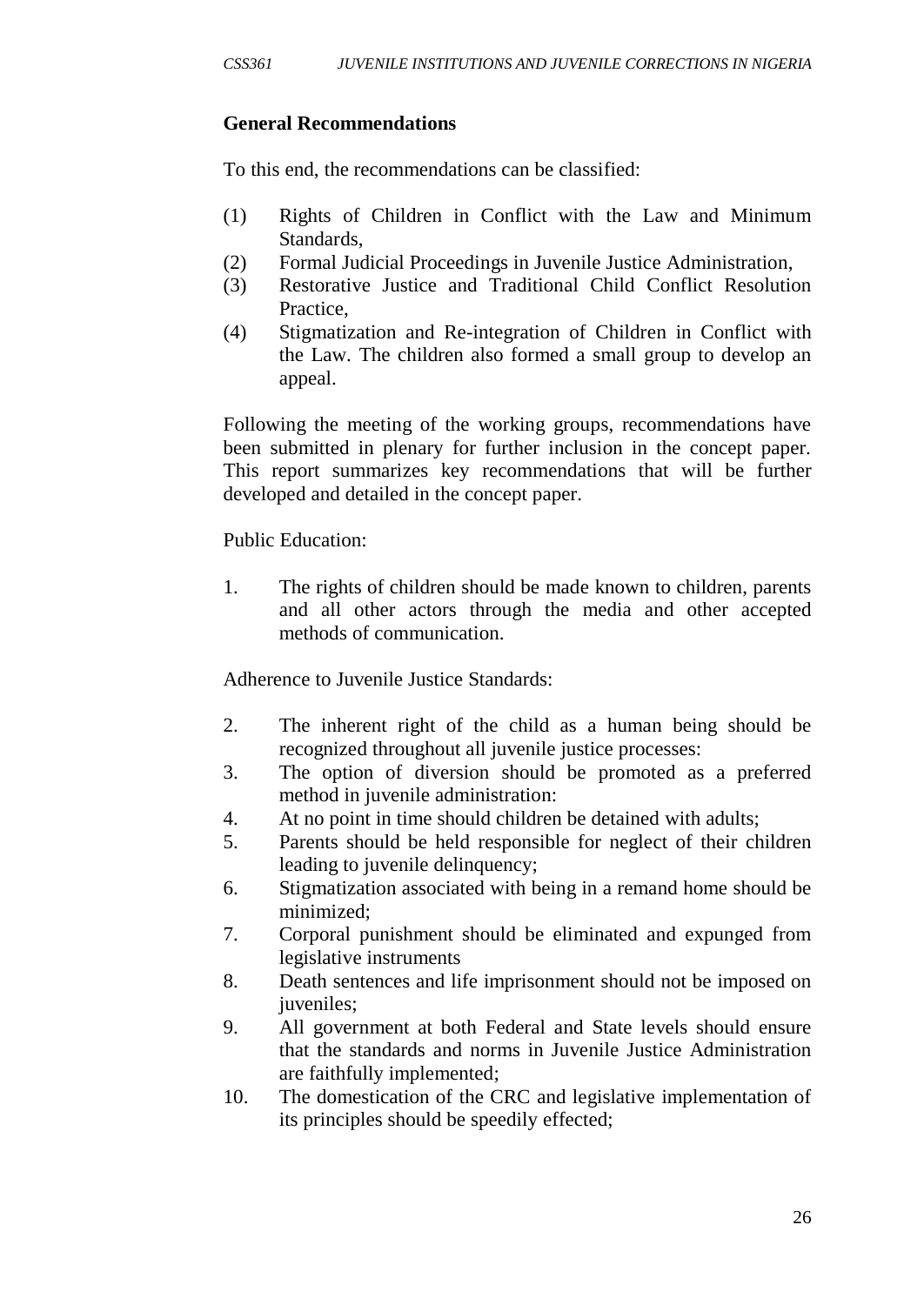11. The relevant Juvenile Justice Agencies should pay unannounced visits to prisons and Police cells to monitor their compliance with Juvenile Justice standards and norms.

#### **Legal Reform:**

- 12 The implementation of the CRC in the domestic order should be speeded up;
- 13 At the State level, stakeholders should pay unannounced visits to prisons and cells to ascertain the presence of children.

#### **Capacity Building of Actor:**

14 Capacity building is required for stakeholders, particularly the police, Judiciary and prisons to ensure their effective adherence to local and international standards on juvenile justice administration.

#### **Child Participation**

- 15 Youth/juvenile juries to be managed by children should be established;
- 16 Child participation in planning and implementation of all juvenile justice interventions should be ensured:
- 17 Complaint mechanisms should be instituted for juveniles who are physically, sexually or psychologically abused and for those who stand at such risk.

#### **Prevention:**

- 18 Education should be brought as a transforming agent of the child;
- 19 Poverty eradication programmes should be implemented.

#### **Improved Efficiency and Management:**

- 20 Privatization of juvenile institution should be considered as a way of improving efficiency and management of juvenile detention;
- 21 Specialized courts should be established for the trial of juvenile cases and where possible these should be located separately from the regular court system;
- 22 Judges/Magistrates who handle matters involving juvenile should be given specialized training and continuous education;
- 23 Law enforcement officials should preferably not wear uniforms when dealing with juvenile;
- 24 Multi-sect oral approaches should be standardized through the establishment of an inter-agency both national and state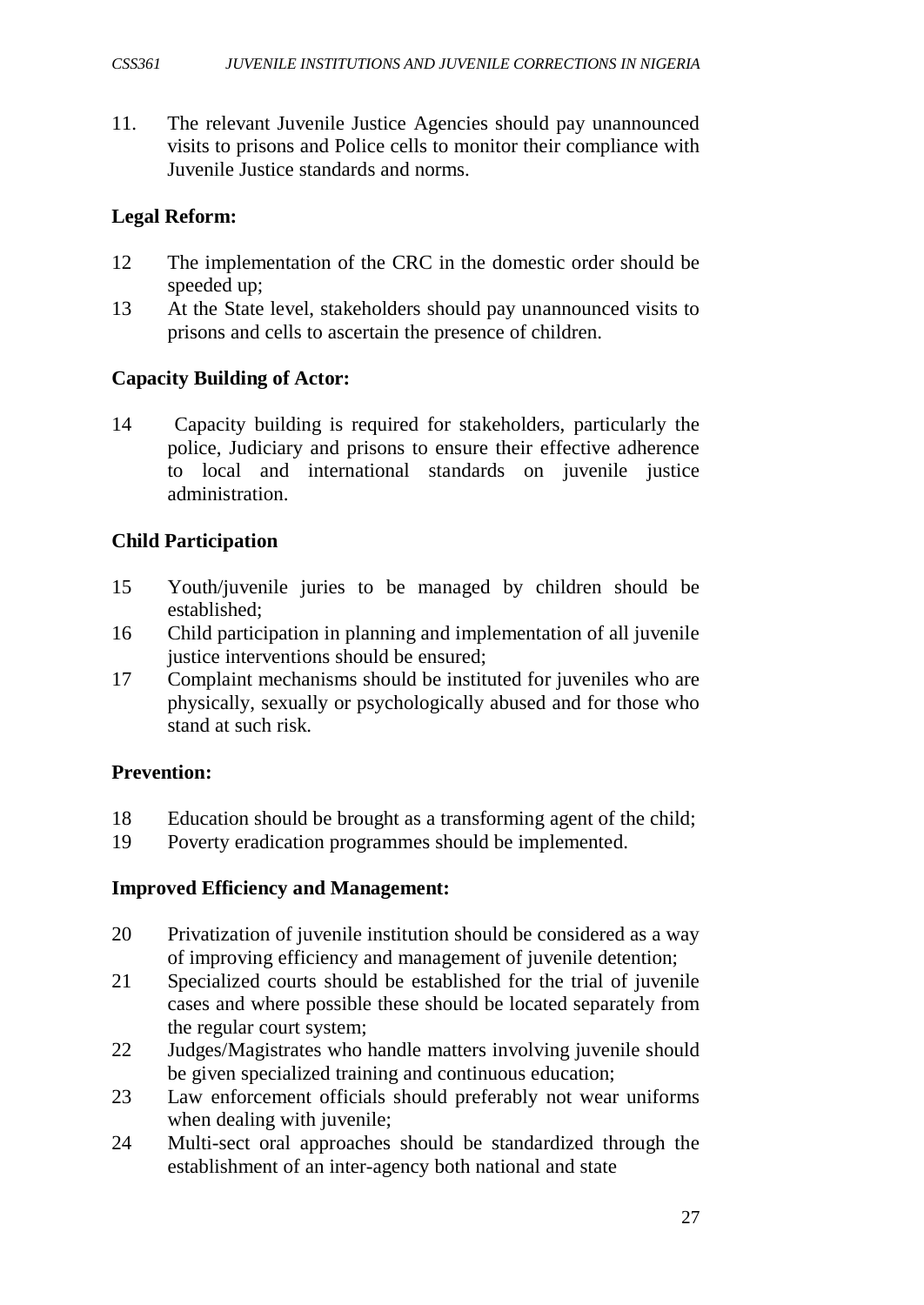- 25 Civil remedies should be available to juvenile whose rights are infringed;
- 26 Political will should be exerted for the effective implementation of a juvenile justice policy;
- 27 Youth friendly facilities should be established to serve as an outlet for information and counseling for children and the youth;
- 28 Logistics and funding should be made available by the state and other donor agencies to place juvenile justice on the path to easy administration.

### **Strengthening family responsibility:**

29 Families should be supported to meet the special needs of their children, but in all cases must be made ultimately responsible for the well being of their children.

### **Advocacy**

- 30 There should be effective partnership with the media to ensure that serious violation of child rights are brought to the public domain and to the attention of state and private officials;
- 31 Human rights groups such the Nigeria Bar Association should begin to advocate more vociferously for children and in that context treat children's rights and expose any violation against their rights;
- 32 Action can be taken pending adoption of the law;
- 33 It is possible to adopt positive aspects of religion into juvenile justice administration Sharia law for instance could be used to promote the well being of juvenile.

## **Promotion of Psycho-Socio Treatment of Juvenile**

34 Psycho-socio treatment of juveniles should be considered seriously. Incentive packages should be developed to encourage people to enter into the field of child psychology in view of the shortage of such expertise.

# **5.0 SUMMARY**

## **Overview of Juvenile Justice and the History of Child**

## **Welfare in Nigeria**

The state of juvenile justice and history of child welfare in Nigeria was presented from the colonial period to the present. Under the children and Young Person's Law {CYPL} of Lagos, a person under the age of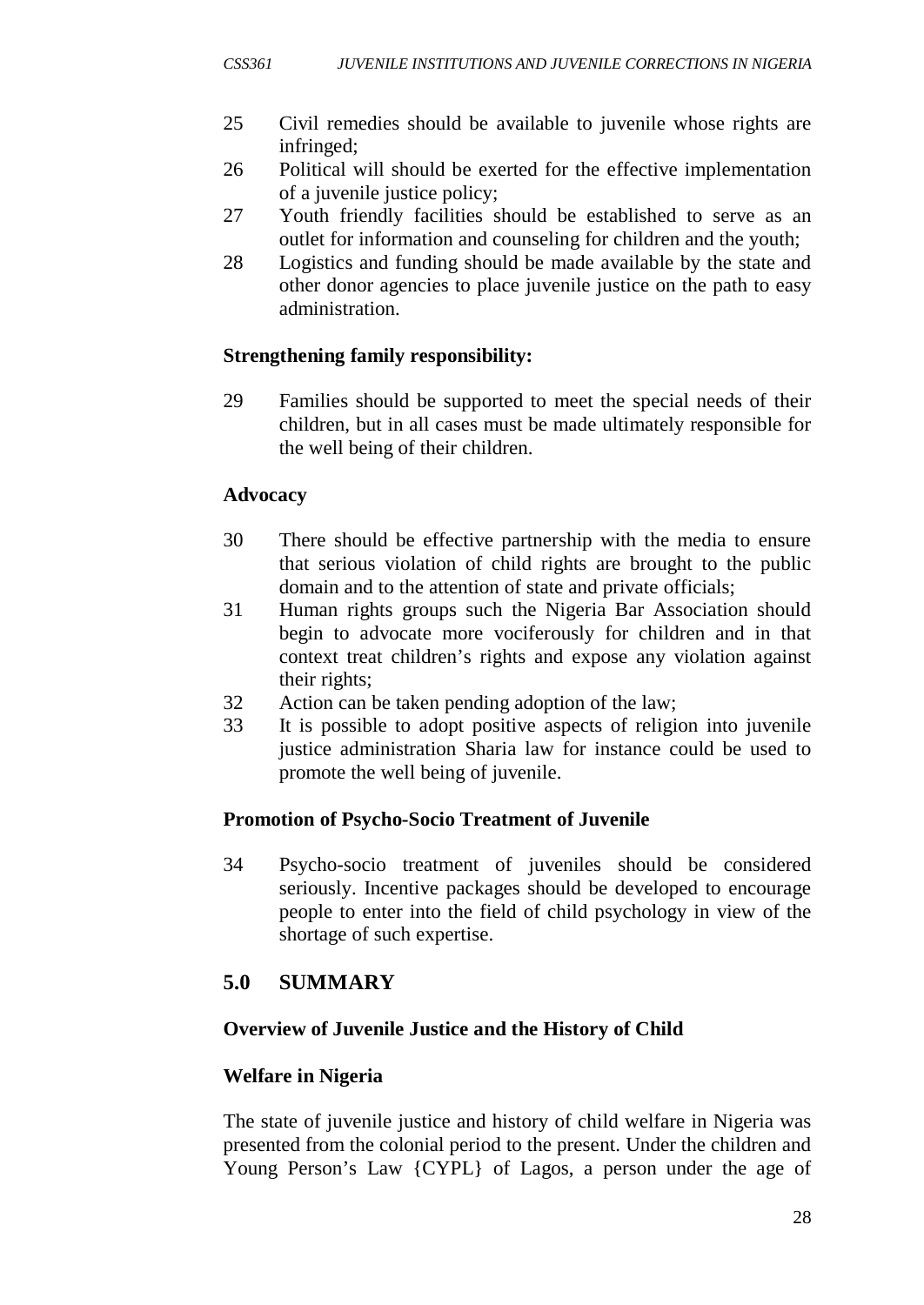14years is classed a child, a person aged 14 but under the age of 17years is a young person, while a juvenile offender is a person under the age of 17years who commits an offence.

It was observed that the three types of juvenile custodial institutions in Nigeria, namely, remand homes, approved institutions or schools and borstal institutions were in short supply in Southern Nigeria and where they existed were characterized by understaffing and a lack of infrastructure.

**Lessons learnt by Children in Conflict with the Law –** Voices of Children a highly visible children's participation was a prominent feature of the conference, and they shared a number of thought provoking testimonies, experiences and encounter with law enforcement agencies.

The adult participants affirmed the need for children's participation on issues that concern them, and emphasized that all outcomes and activities should be tailored towards the best interest of the child. In concluding the children's presentation, the following points were clearly highlighted:

- Children are vulnerable and therefore need protection from anti social activities.
- Children should be given due attention.
- Children are intelligent, know their responsibilities and should be given opportunities.
- Nations should think first and foremost of children
- God takes care of those who take care of children.

The children were however reminded that along with rights come duties and responsibilities.

#### **Juvenile Justice Research Report, National Conference on Juvenile Justice in July 2002 and the Draft Concept Paper**

The findings of the Juvenile Justice Research Report and recommendations were presented at the Ibadan conference much as they were in Kano. (See list of JJA research report findings and recommendations in Kano Northern Consultative Meetings report).

The conference delegates, having considered the main conclusions from the Juvenile Justice research Report, confirmed their agreement with the recommendations.

The meeting followed a similar outline to the Northern Zonal Conference, and the research report was followed by a presentation of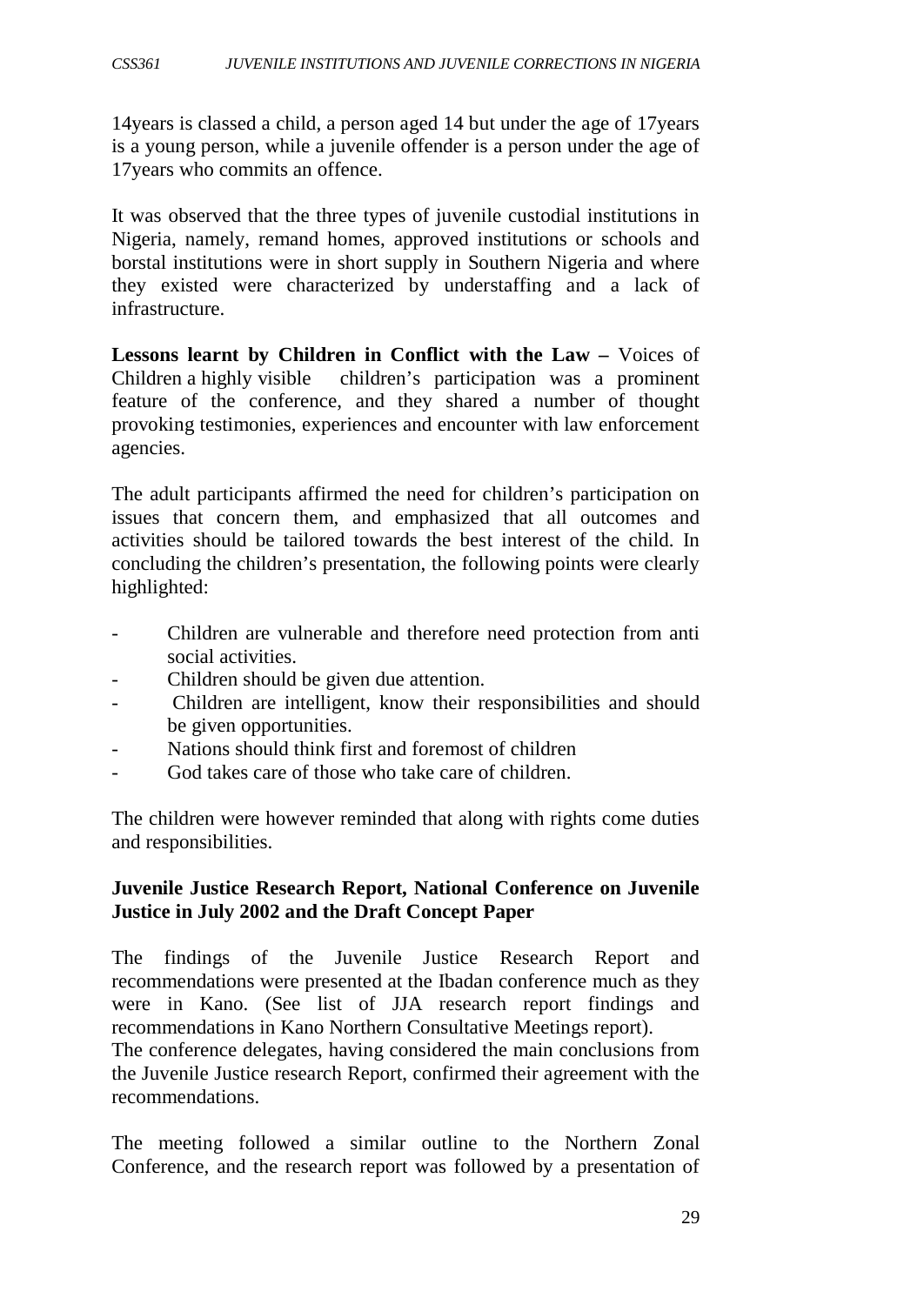the outcomes of the July 2002 National Conference on Juvenile Justice and the draft concept paper.

The second day of the conference commended with a presentation of the work of penal Reform International in the field of juvenile justice, followed with a talk by UNICEF on the international conventions on juvenile justice administration. (see UNICEF paper from Northern Zonal Conference, Kano).

### **Group Work and Recommendations on the Draft Concept paper for juvenile justice Administration in Nigeria**

The delegates were then divided into six groups to critically review the outcomes of the draft concept paper. The emphasis was again on recommendations that included 'SMART' (specific, measurable, achievable, realistic and time-bound) principles.

Six groups were formed, with briefs to consider the following aspects of the concept paper:

- Group 1: Scope of Juvenile Administration
- Group 2: Prevention
- Group 3: Arrest/Pre-Trial Detention
- Group 4: Juvenile Court
- Group 5: Institutions

While approving the majority of the draft paper, some of the key comments and recommendations emanating from the group feedback included:

- Establishment of JJA Working Groups at all levels including local government and community level.
- Increased funding for JJA in Nigeria, with timely release of funds by government.
- Capacity Building for JJA personnel
- Promote alternatives to institutionalization of juveniles in conflict with the law.
- Need for the establishment of Special Children Homes for the custody of children in need of care. (Delinquents and children with special needs).
- Establishment of Children's Commission to cater for children's matters.
- Establishment of pilot juvenile courts.
- Establishment of juvenile-friendly centers in rural/urban areas.
- Creation of social welfare committees at the National Assembly and State Houses of Assembly.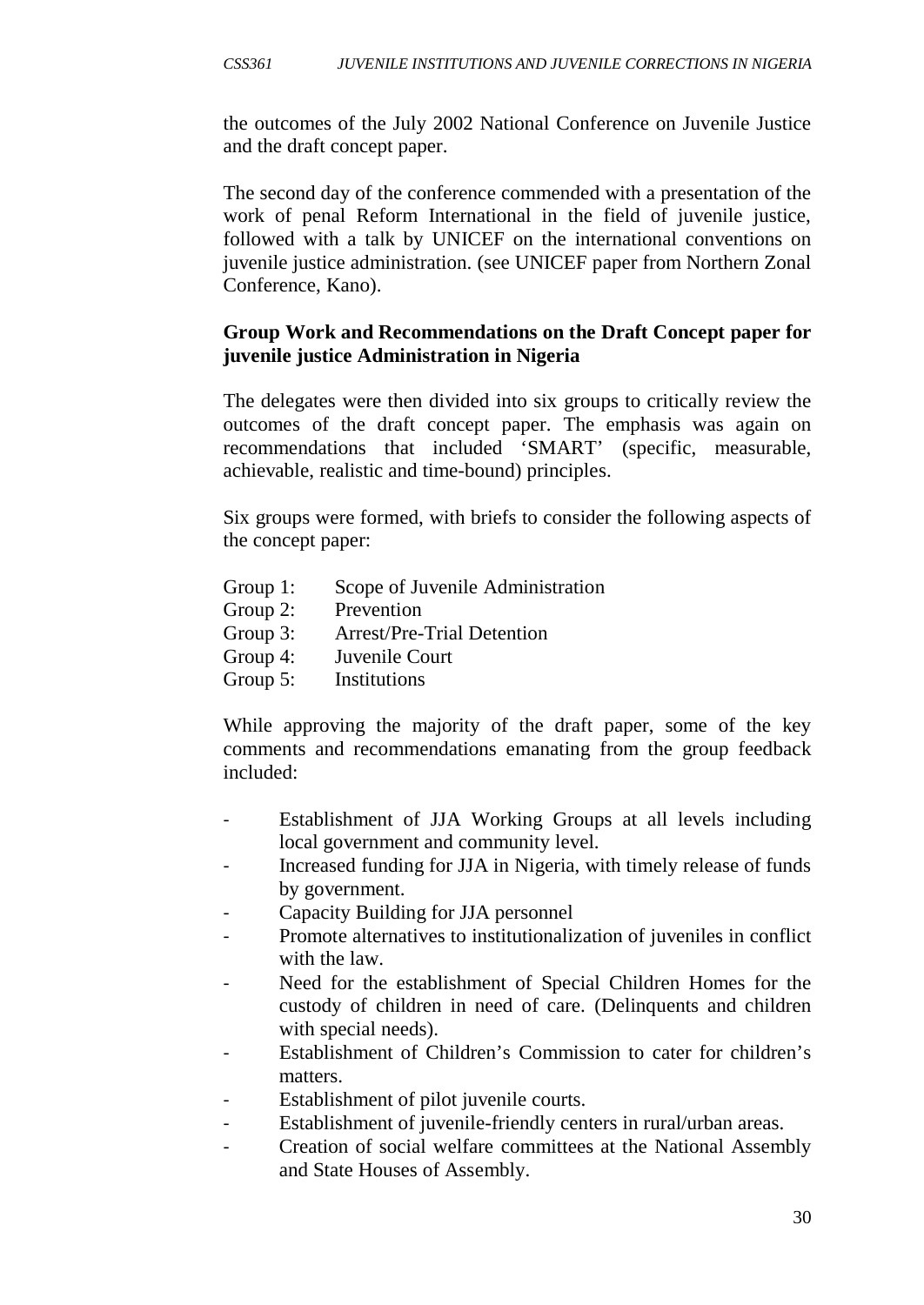- Ensuring adequate budget lines for JJA by government.
- Formulation of a national family policy and implementation of existing child and youth policies.
- Development assistance for youth-led and youth-oriented organizations.
- Establishment of peer education on JJA for in-school and out-ofschool juveniles.
- Establishment of accessible juvenile centres.
- It was proposed that the term 'Court' within the JJA system could be replaced with either 'penal' or 'Committee.
- Adequate funding of law enforcement agencies within the JJA system.
- Establishment of police juvenile service arm comprising specially trained officers who can work with social services department amongst others.
- Mandatory training for all law enforcement agencies and social workers on the issues, policies and practices relating to JJA.
- Total separation of juveniles from adults and between sexes in all aspects of the juvenile system.
- Encouragement and development of mediation and reconciliation processes.
- Enlightenment and sensitization campaign on JJA through media participation.
- Provision of mandatory legal aid for juvenile offenders by Government, NGOs and Civil Society Organizations.
- The establishment of peer juries and youth courts was questioned, with reservations expressed about the maturity within the sociocultural environment to accommodate the idea.
- Adequate funding of the judiciary for a functional, independent juvenile court system presided over by specialized, trained magistrates.
- The elimination of corporal punishment was not universally condemned, with some arguing for the retention of reasonable corporal punishment as a corrective measure for an overindulgent child.
- Need for constant monitoring of JJA custodial establishments by stakeholders.
- The privatization of juvenile institutions was challenged by some as a means of improving efficiency, with government (supported by NGOs) urged to make an effort to improve existing facilities and provide for new ones where there are none.
- Juvenile in custodial institutions should be assisted to attend public schools as a means to reintegrating them into the larger society.
- Vocational equipment should be adequately provided for custodial institutions.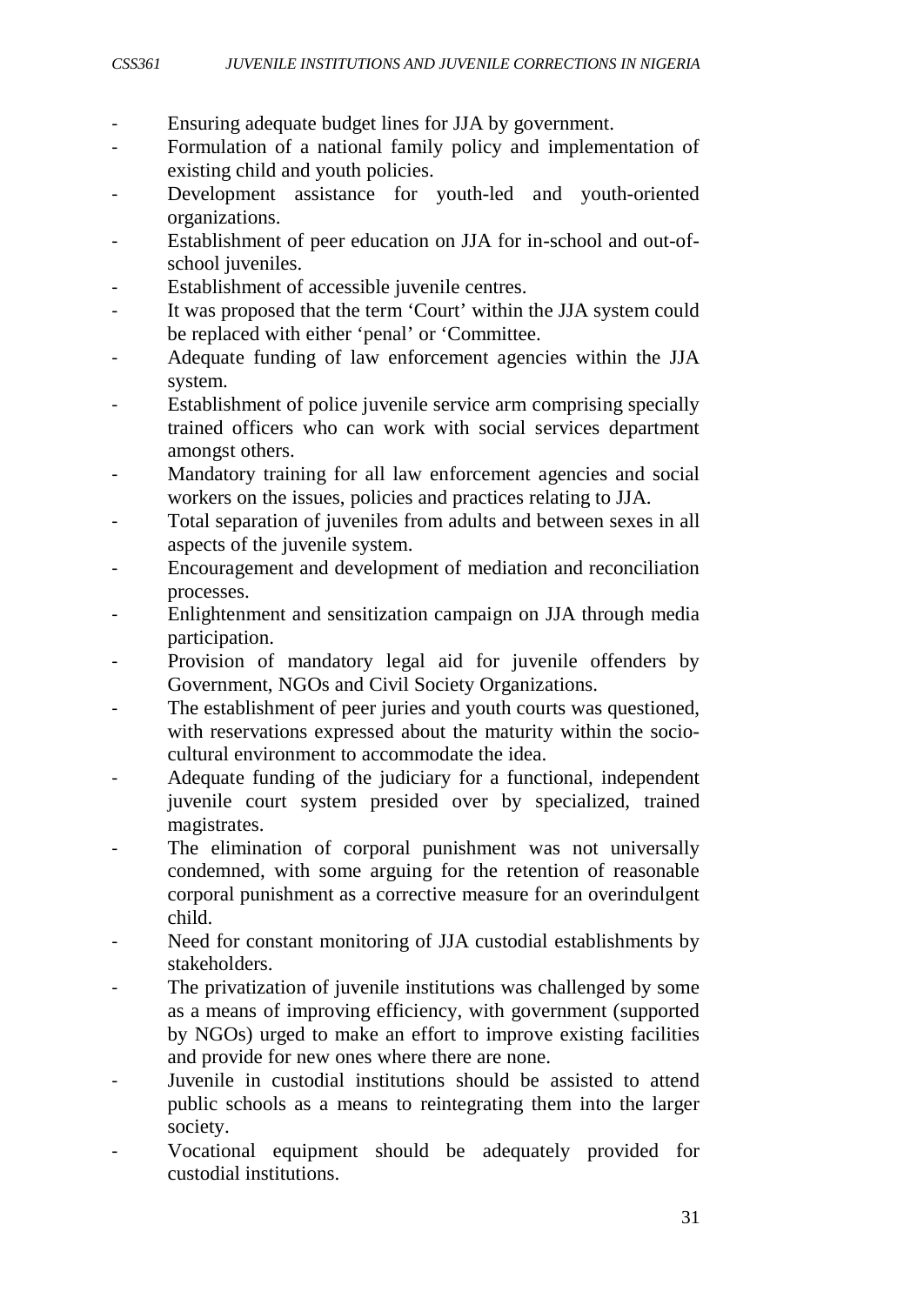A comprehensive review of the children and young person's legislation, across all states and in line with the UNCRC and the African Union Charter on the Right and Welfare of the African Child.

## **6.0 TUTOR-MARKED ASSIGNMENT**

- 1. What is juvenile justice Administration?
- 2. What are the causes of juvenile delinquency, explain two theories that justify the causes.
- 3. State and explain types of juvenile delinquency.

## **7.0 REFERENCES/FURTHER READING**

- Abuja Report (2002). On the National Conference on Juvenile Justice Administration in Nigeria (July  $2-3^{rd}$ ).
- Bamisaiye, Anne (1974). "The Spatial Distribution of Juvenile Delinquency and Adult Crime in the City of Ibadan". International Journal of Criminology and Penology, February, Pp. 65-89.
- BarryKrisberg and James Austin (1998). The Children of Ishmael: Critical Perspectives on Juvenile Justice, pg 60, USA: Mayfield Publishing Company.
- Cleveland (1973). Interview Conducted in 1973 Shortly before this Youth Returned to His Ghetto Community.
- Clinard, M.B and J. Abbott (1973), Crime in developing Countries. A Comparative Perspective. London: John Willey and Sons.
- Dambazau, A.B. *et al* (1996). Issues in Crime Prevention and Control in Nigeria. Kaduna, Baraka Press, 211-215 pp.
- Dambasu, R.G and G.P Alport (1987). Keeping Juvenile Delinquents in School: A Prediction Model. Adolescence Vol. Xxii No. 85, 45- 57.
- Encyclopedia Americana (1995). vol 16, New York: Groilier Incorporated, 248-252 pp.
- Farrigton, D.S. (1972). "Delinquency Begins at Home" New Society. Vol. 21, P. 495.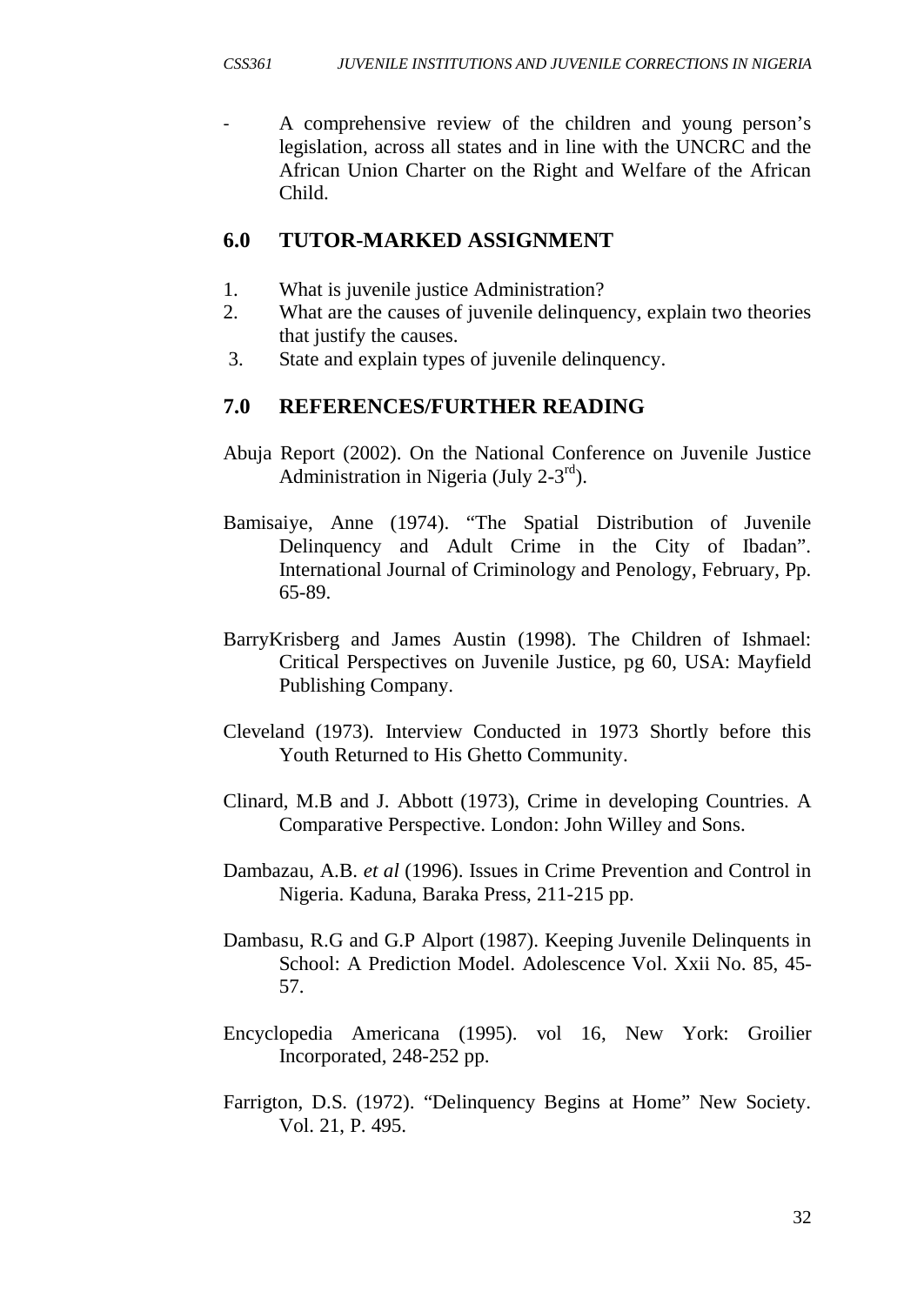- Gerhard Leaski *et al* (1985). Human Societies: An Introduction to Macro-Sociology  $(5<sup>th</sup>$  eds). New York: McGraw Hill Inc, 17-20 pp.
- Guttaimal, Peter C (1960). "African Urban Family Life and The Urban System. Journal of Asian and African Studies (1): 35-40.
- Idris O.M. & Ejikem C.P (2005). "Community Participation and Involvement in the Correction of Juvenile Delinquencies in Nigeria," International Journal of Social policy issues. Vol 3 No 2 – Development Universal Consortia.
- In repoff, 135 f. supp 224 (C.C.C 1955)
- John L. Hutzler and Regina M. Sestak (1977). Juvenile Court Jurisdiction over Children's Conduct: A Statuses Analysis Pittsburgh: National Centre Juvenile Justice.
- Kano Report (2002). On the Northern Zonal Consultative Conference on Juvenile Justice Administration in Nigeria, Nassarawa Guest House Kano.  $(16-17<sup>th</sup>$  September).
- Michael, W. (1986), Society Today (London, Macmillan), 30-33 pp.
- Milner, Alan (1972). The Xijui Penal System. London: Sweet and Maxwel.
- Norbert, E. (1978). What is Sociology: London: Hunchimson and Co. Publishers) 20 pp.
- Oloruntimilehin, B.O. (1973). "Institutional Treatment of the Offender" in T.O. Elias (ed.). The Magistrate and the Offender. Benin City: P. 117.
- Peil, M. (1977). Consensus and Conflicts in African Societies: An Introduction to Sociology. London: Longman.
- Rao Gupta Geeta Claiming the Future in UNICEF (1998). The Progress of Nations, 21 pp.
- Robin, L and G. Ratcliff (1980). "The Long Term Outcome of Truancy" in herson, t and I Berg (eds.). Out of School. Clichestat: Wiley
- Sheldon White *et al* (1980). Childhood, Pathway of Discovery. London: Harper and Row, 22 pp.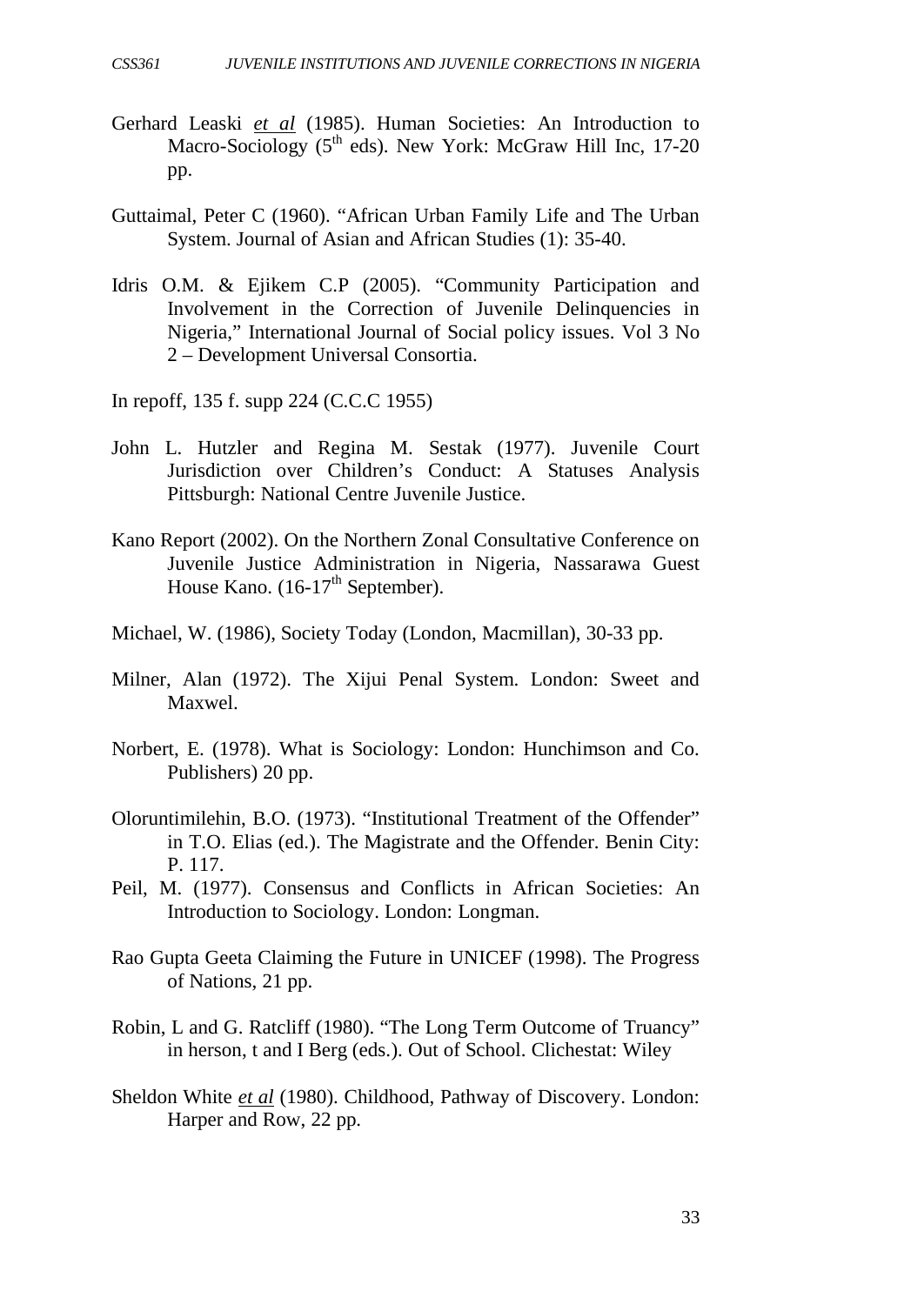- Sutherland, B.H (1955). "The Professional Thief" in J.B. Hull Williams (ed.). Criminology and Criminal Justice. London: Butterworth and Co (Publishers) Ltd.
- The Chamber Dictionary (1993). Edunburg, Chambers Harrap Publishers.
- Tom Seligson (1986). "Are They Too Young to Die?" Parade Magazine, 19 October, pg 5.
- UNICEF (1999). OAU Charter on the Right and Welfare of the Child.
- UNICEF (1997). *The State of the World's Children*. Oxford: Oxford University Press. 30-37 pp.
- Weinberg, Kerson S (1964). "juvenile Delinquency in Ghana: A Comparative Analysis of Delinquents and Non-Delinquents" Journal of Criminal Law in Criminology and Police Science. Vol. 55 (1) March, PP. 474-478.
- Williams, D.C. *et al* (1982). Social Psychology Principles and Themes of Interpersonal Behaviour. Illinois: Dorasey, Press, 296 pp.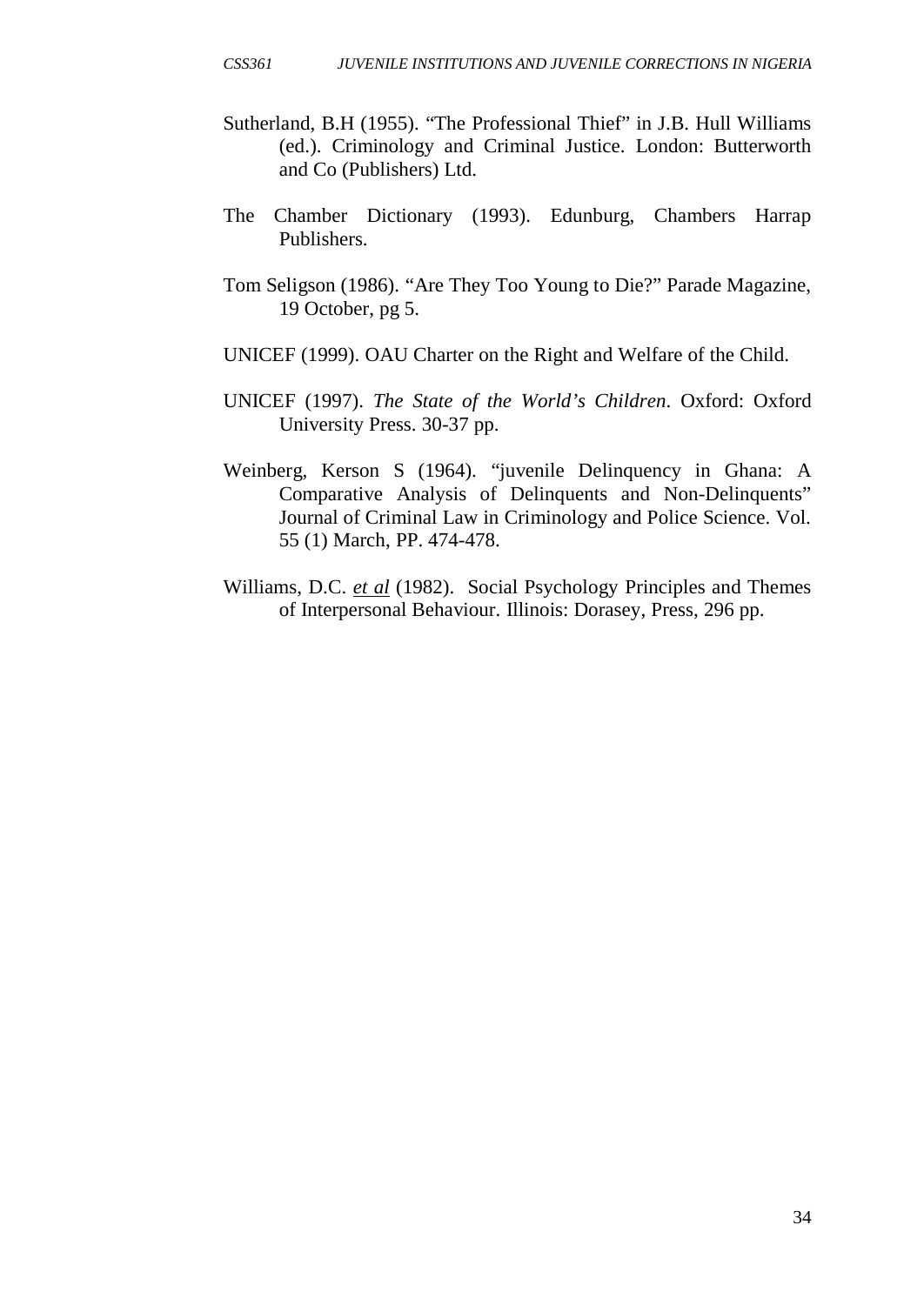# **MODULE 2 TREATMENT OF OFFENDERS AND JUVENILE INSTITUTIONS**

### **CONTENTS**

- 1.0 Introduction
- 2.0 Objectives
- 3.0 Main Content
	- 3.1 Meaning of Treatment of Offenders and Juvenile **Institutions**
	- 3.2 The Remand Homes
	- 3.3 The Foster Institutions
	- 3.4 The Welfare Homes
- 4.0 Conclusion
- 5.0 Summary
- 6.0 Tutor-Marked Assignment
- 7.0 References/Further Reading

# **1.0 INTRODUCTION**

Treatment of offenders and juvenile institution is very captivating and it covers every aspect of discipline, punishment and re-integration of juvenile delinquent back into the society as a system. The various issues that will be examined in this unit to introduce to you treatment of offenders and various cultural or constitutionally approved institution to combat delinquent. Among these are the remand homes, foster institutions, welfare homes, release service for juvenile offenders and draw a remarkable conclusion in a capsule form.

## **2.0 OBJECTIVES**

It is strongly conceived that by the end of this unit, you should be able to appreciate and know better on how to manage or treat juvenile offenders.

## **3.0 MAIN CONTENT**

(toolkit– Treatment of offenders in india) Treatment of Juvenile Offenders

#### **Juvenile Crime**

- Juvenile violent crime is at its lowest level since 1987, and fell 30% between 1994 and 1998.
- on average, juveniles were involved in 25% of all serious violent victimizations (not including murder)
- In 1999, law enforcement officers arrested an estimated 2.5 million juvenile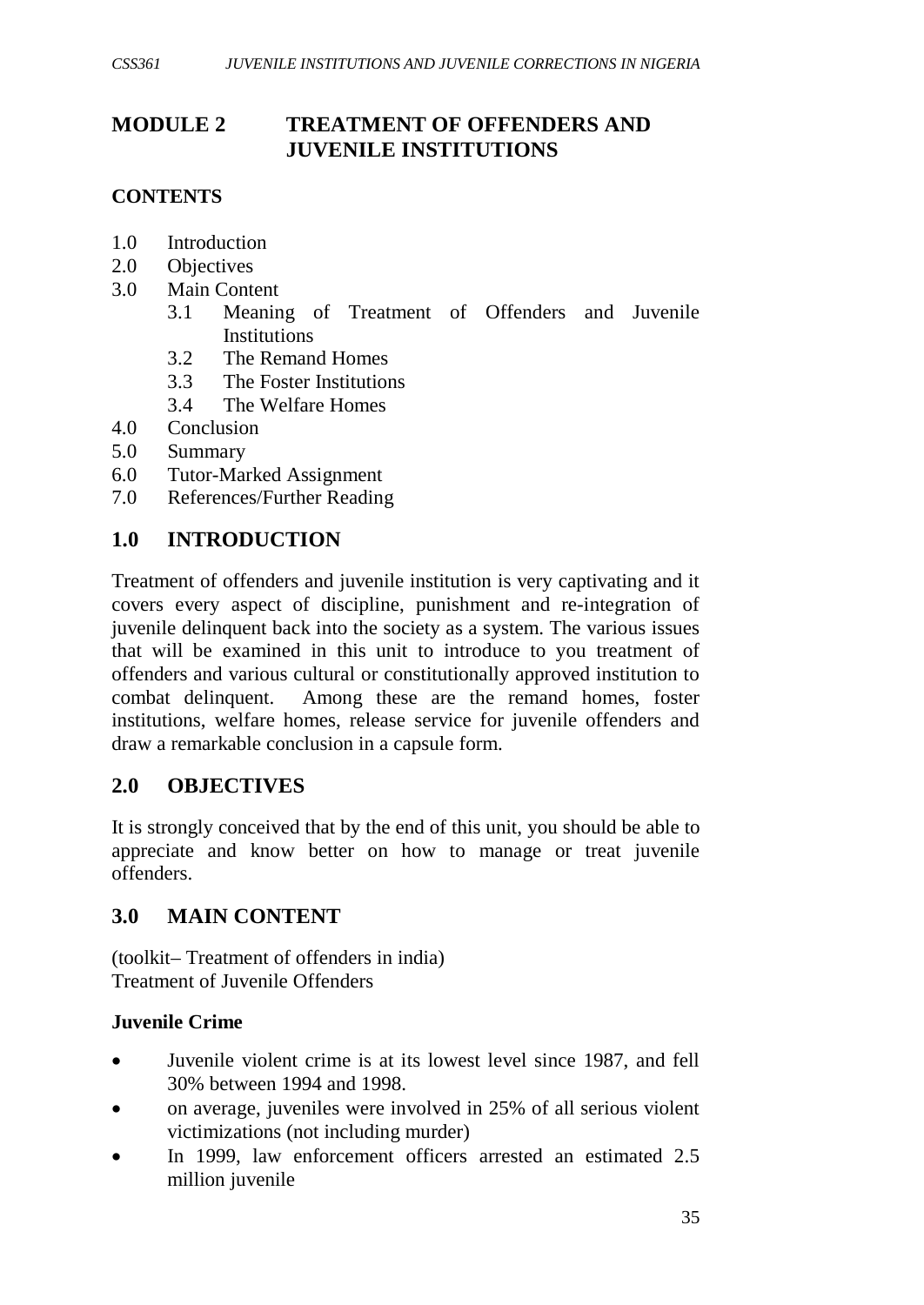### **Juvenile accounted for:**

- 16% percent of all violent crime arrests
- 32% of all property crime arrests
- 54% of all arson arrests
- 42% of vandalism arrests
- 31% of larceny-theft arrests
- 33% of burglary arrests

## **Juvenile Court Cases**

- The nation's juvenile courts disposed of more than 1.7 million delinquency cases in 1997.
- The overall delinguency caseload was 48% larger in 1997 than it was in 1988, and four times as large as it was in 1960 (Delinquency" offenses are those committed by a juvenile which would be crimes if committed by an adult)
- Nationwide, it is becoming easier to try juveniles in adult criminal court
- Between 1992 and 1997, 44 states and the District of Columbia passed laws making it facilitating the transfer of juveniles to the adult system
- Two states -Vermont and Kansas--provide statutory provisions for trying children as young as 10 years old in adult criminal court
- The number of juvenile cases waived into adult criminal court peaked in 1994 when 11,700 cases were transferred.
- By 1997, this number was down to 8400
- In 1996, juvenile courts waived jurisdiction over 1% of all formally processed delinquency cases, sending the juvenile offenders involved to adult criminal court
- Thoughts?

## **Juvenile in Corrections**

**Conclusion:** The juvenile system does work?

- A 1996 Florida study found that youth transferred to adult prisons had approximately a 30% higher recidivism rate than youth who stayed in the juvenile system
- Thoughts?

The goal of juvenile justice is to deter/prevent juvenile from entering the juvenile justice system by: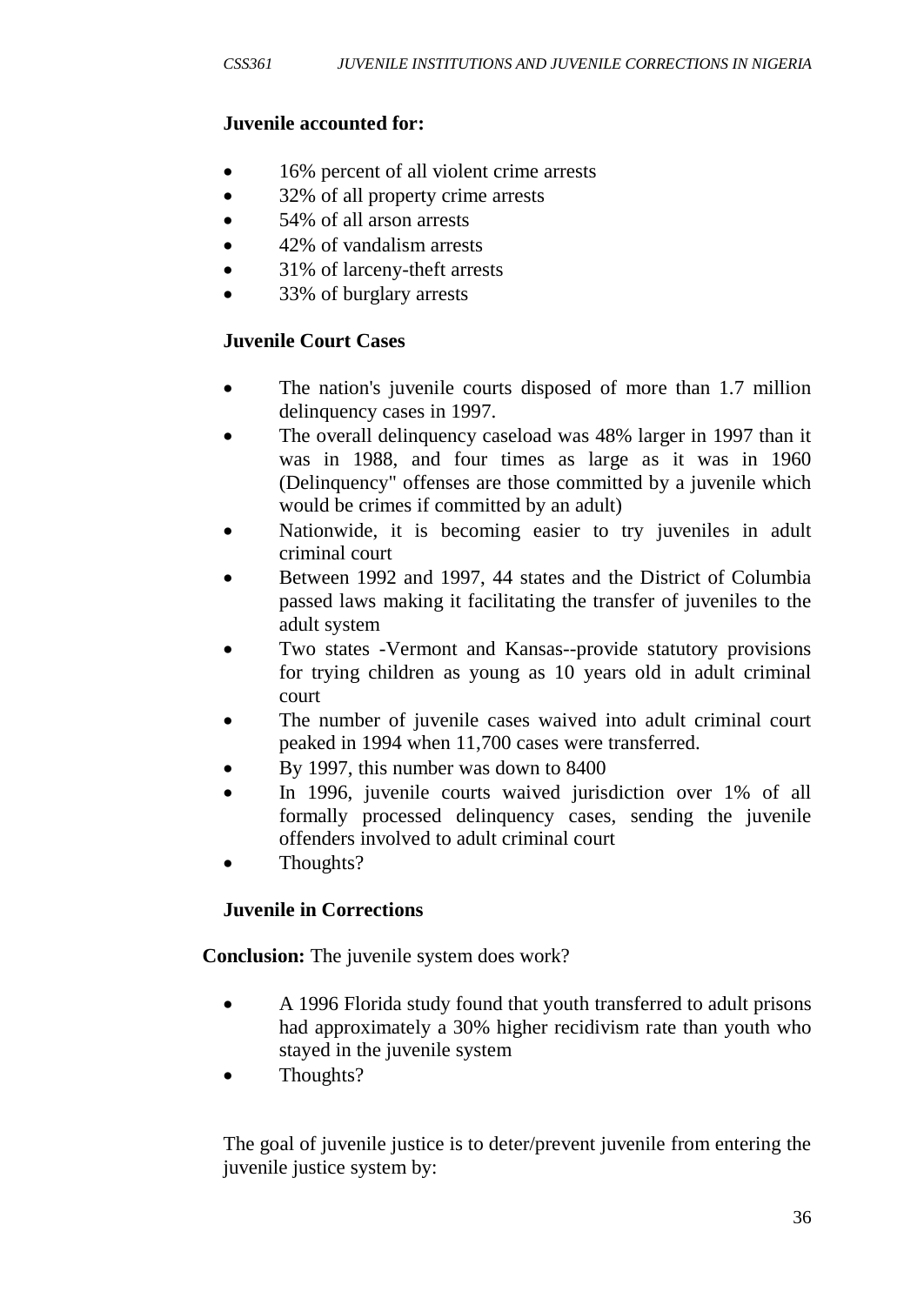- diminishing risk factors
- promoting protective factors
- This is preferable to punishing them
- However despite this, some juvenile will commit crimes for which they will be sentenced to out-of-home placement.
- Most juvenile justice systems rely heavily on the use of restrictive out-of-home placement as a sanction for delinquent behavior.

This has several negative consequences for a juvenile justice system:

- out-of-home placement is exceedingly expensive (\$48,400)
- it increases the number of juvenile in institutions, which are already dangerously overcrowded
- does little to correct delinquent behavior.
- Large percentage of serious juvenile offenders continues to commit crimes and reappear in the juvenile justice system (91% California Youth Authority Graduates)
- Researchers estimate that the recidivism rate for untreated serious juvenile offenders is about 50 percent

#### **Introduction**

- The ineffectiveness of restrictive practices has prompted juvenile justice practitioners and researchers to explore innovative, research-based programs that help recently released juvenile reenter the community.
- Researchers have hypothesized that providing transitional and reiterative supervision and services to youthful offenders would reduce the high rate of recidivism among parolees
- In turn, a reduction in recidivism would reduce overcrowding and the expenses associated with out-of-home placement.
- **Aftercare**
- Reiterative services that prepare out-of-home placed juvenile for reentry into the community
- Establish the necessary collaborative arrangements with the community to ensure the delivery of prescribed services and supervision
- **Aftercare**
- two key components of the aftercare concept distinguish it from the traditional juvenile justice model.
- First, offenders must receive both services and supervision Second, they must receive intensive intervention
- while they are incarcerated
- during their transition to the community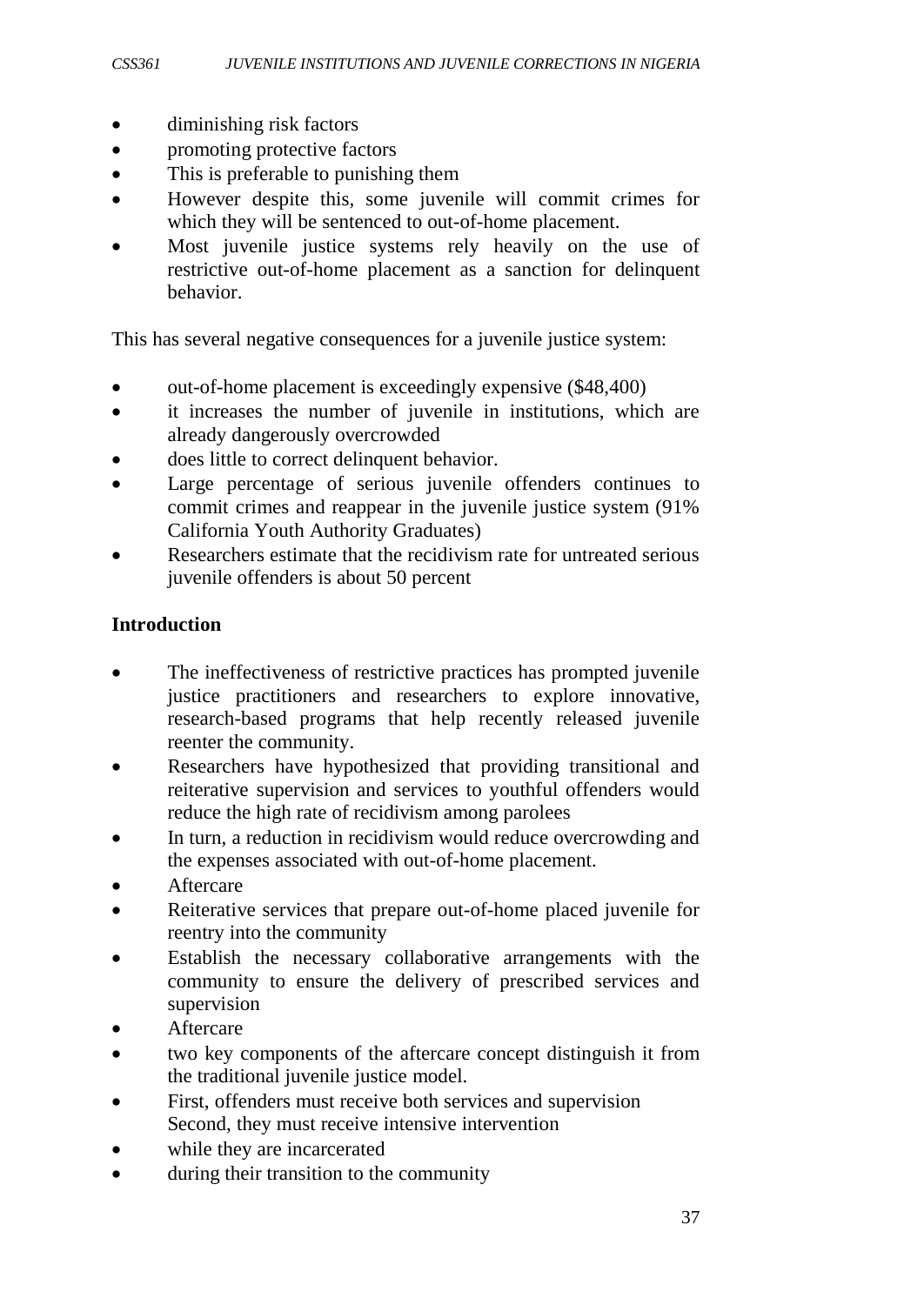- when they are under community supervision
- This second component refines the concept of reiterative services to include services that occur before release as well as after release

## **Aftercare: Intervention**

• Recent literature reviews and meta-analyses demonstrate that intervention programs can effectively reduce delinquency in juvenile (Lipsey, 2000; Lipsey, 1992; Andrews et al., 1990).

Juvenile Intervention Programs should address the following:

- Targeting specific dynamic and criminogenic characteristics.
- Requiring staff and offenders to make frequent contact Using Cognitive-Behavioral Interventions
- Implementing a plan that is strictly adhered to by trained personnel.
- Targeting offenders with the highest risk of recidivism.

# **Aftercare: Community Restraint**

Refers to the surveillance and control of offenders who are enrolled in alternative or intermediate sanction programs

Community restraint activities include:

- Contact with parole officers or other correctional personnel
- Urine testing for the use of illegal substances,
- Electronic monitoring
- **Employment verification**
- Intensive supervision
- House arrest
- Residence in halfway houses.
- Research indicates that community restraint alone does not effectively reduce recidivism; evidence suggests that combining community restraint and treatment may effectively reduce juvenile recidivism.
- It should also be noted that community restraint programs do not seem to lead to more arrests, at least for high-risk offenders
- For example, the cost of placing youth in a state training school or private facility was roughly \$83,400 for a 2-year period, and the cost of placing youth in the Challenge program was approximately \$60,500—a savings of more than \$10,000 a year.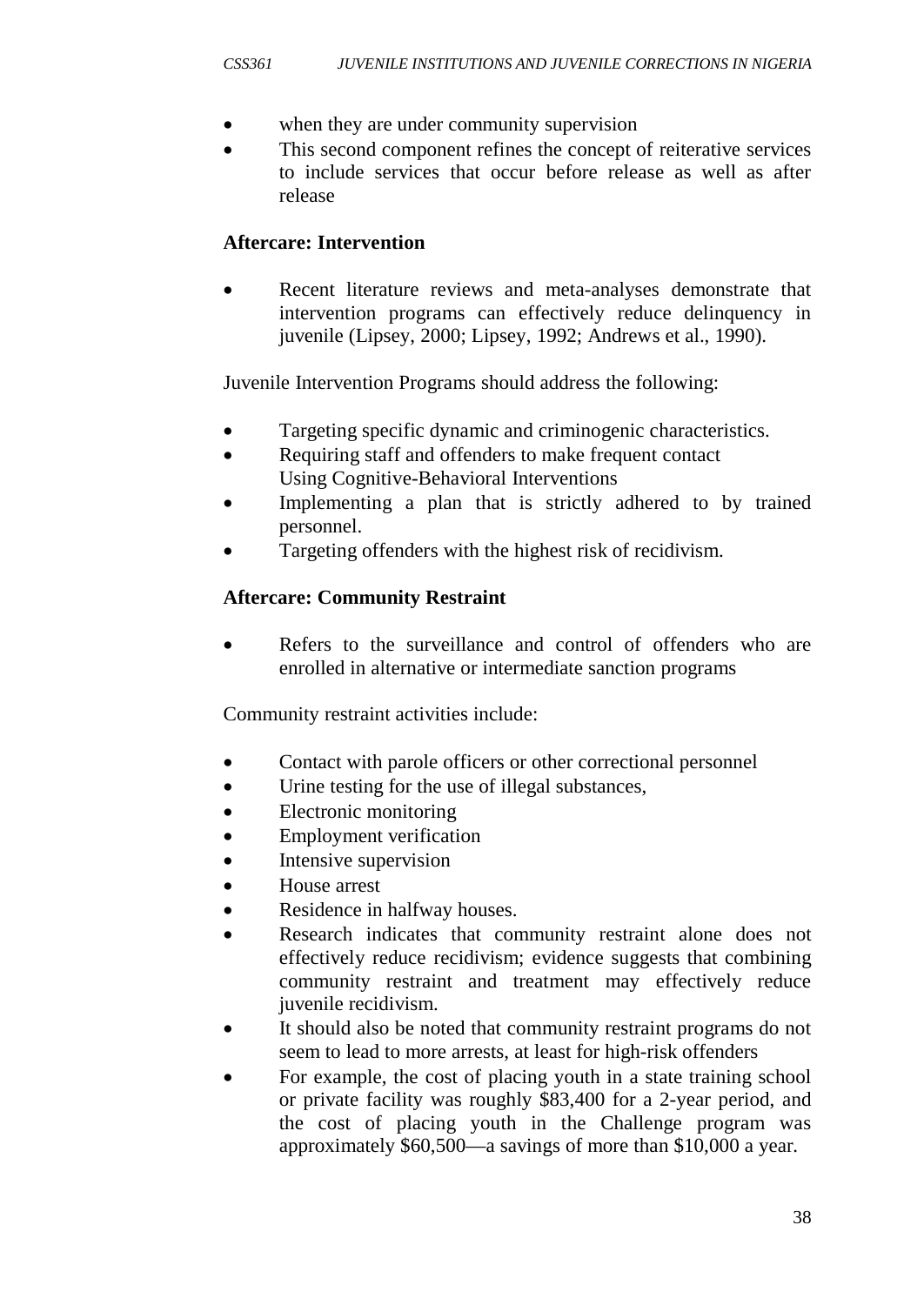### **Aftercare:**

Over the years, several experimental comprehensive aftercare programs have been created.

The most prominent of these include:

- Philadelphia Intensive Probation Aftercare Program
- Juvenile Aftercare in Maryland Drug Treatment Program
- Skillman Intensive Aftercare Project
- Michigan Nokomis Challenge Program.
- Evaluations of these programs have produced mixed results mostly because of poor program design and implementation rather than a faulty concept.
- Intensive Aftercare Program Model (IAP)
- IAP is an intensive community-based research and demonstration initiative supported by OJJDP.
- The IAP model seeks to reduce recidivism among high-risk parolees by better preparing them for release into the community.
- IAP is based on data-driven research that shows that a highly structured and enhanced transition from confinement to the community would benefit parolees in areas such as family and peer relations, education, jobs, substance abuse, mental health, and recidivism without negatively affecting the community.
- Intensive Aftercare Program Model (IAP)

The five elements of the case management system provide explicit guidance for successful transition and aftercare. These elements are described below.

- Risk assessment and classification.
- Individualized case planning that incorporates family and community perspectives.
- A mix of intensive surveillance and services.
- A balance of graduated incentives and consequences.
- Links with community resources and social networks.
- Currently it is estimated that juvenile account for up to 1/5th of the rapes and 1/2 of the cases of child molestation committed in the US each year.
- The majority of cases of juvenile sexual aggression appear to involve adolescent male perpetrators
- Juvenile sexual offending appears to traverse racial and cultural boundaries.
- Number of causal factors explains the developmental origin of juvenile sex offending: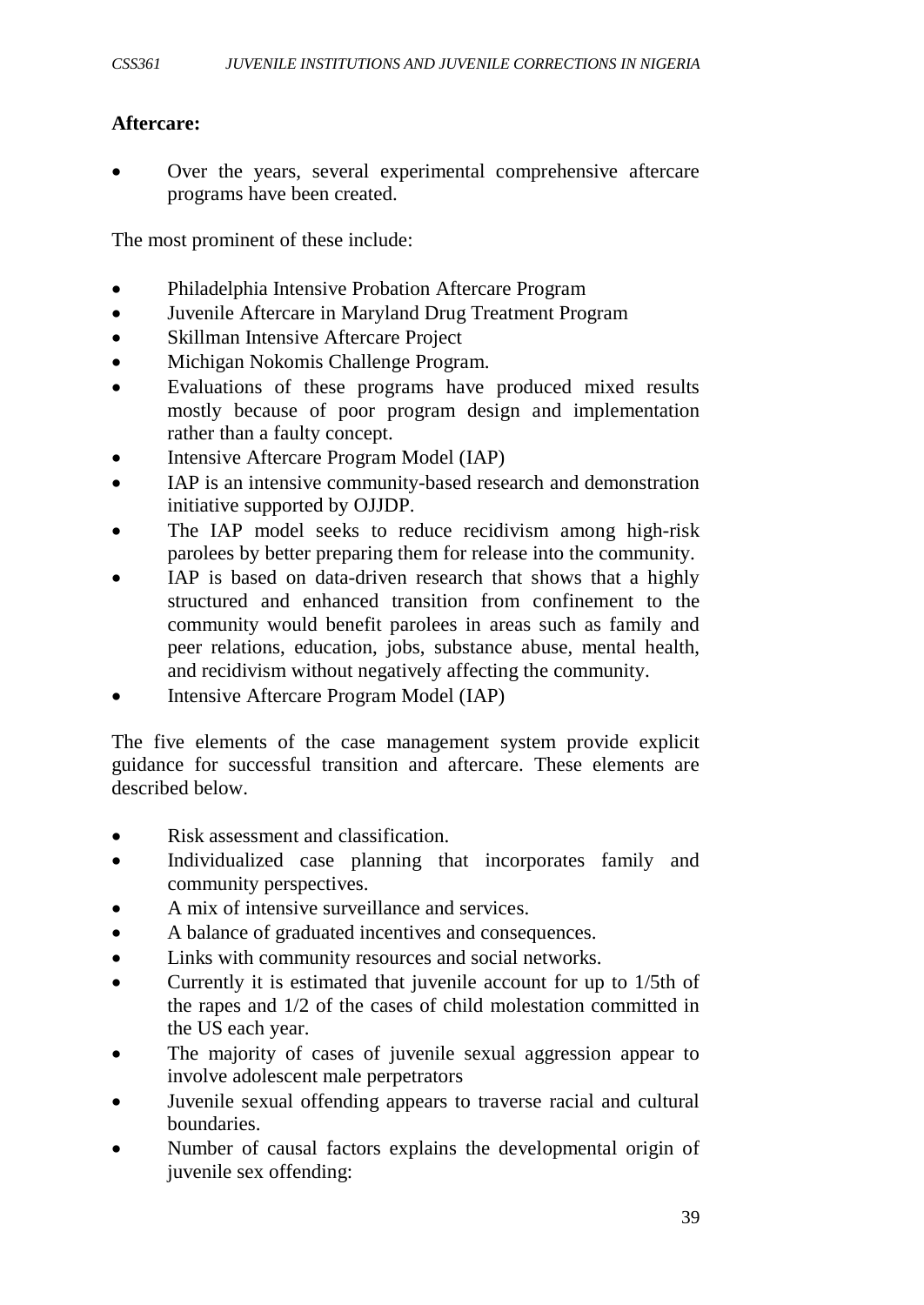- Maltreatment experiences
- Exposure to pornography
- Substance abuse
- Exposure to aggressive role models
- $\Box$  the estimated risk of juvenile sex offending leading to adult offending may have been exaggerated by an over-reliance on retrospective research studies
- As with their adult counterparts, juvenile sex offenders appear to fall primarily into two major types: those who target children, and those who offend against peers or adults.

Juvenile who sexually assault children, and those who target peers or adults, share certain common characteristics. These include:

- High rates of learning disabilities and academic dysfunction (30-60%).
- the presence of other behavioral health problems, including substance abuse, and disorders of conduct (up to 80% have some diagnosable psychiatric disorder).
- Observed difficulties with impulse control and judgment
- A number of encouraging clinical reports on the treatment of juvenile sex offenders have been published.
- They provide empirical support for the belief that the majority of juvenile sex offenders are amenable to treatment and achieve positive treatment outcomes.
- In perhaps the best controlled study to date, Borduin, Henggeler, Blaske, and Stein (1990) compared "multisystemic" therapy with individual therapy in the outpatient treatment of sixteen adolescent sex offenders.
- Using re-arrest records as a measure of recidivism (sexual and non-sexual), the above two groups were compared at a three year follow-up interval.
- Results revealed that youth receiving multisystem therapy had recidivism rates of 12.5% for sexual offenses and 25% for nonsexual offenses,
- While those youths receiving individual therapy had recidivism rates of 75% for sexual offenses and 50% for non-sexual offenses.
- Program evaluation data suggest that the sexual recidivism rate for juvenile treated in specialized programs ranges from approximately 7%-13% over follow-up periods of two to five years.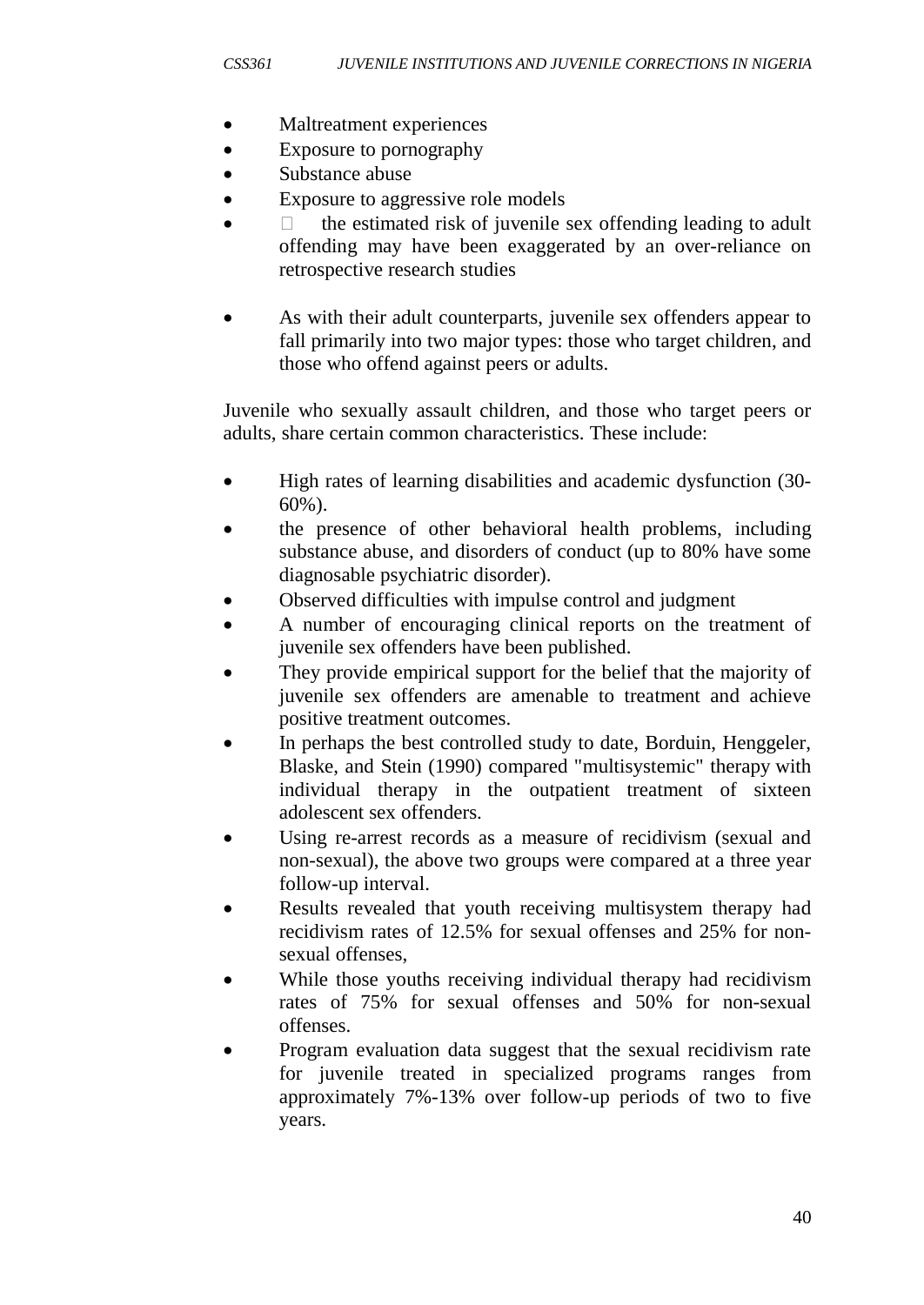### **Juvenile Sex Offender: Treatment**

The following have been found by many providers to be important in the effective treatment of juvenile sex offenders:

- The establishment of positive self-esteem and pride in one's cultural heritage.
- The teaching and clarification of values as they relate to a respect for self and others, and a commitment to stop interpersonal violence. Maximally effective programming may include promoting a sense of healthy masculine identity, egalitarian malefemale relationships, and a respect for cultural diversity.
- The provision of sex education and an understanding of healthy human sexuality, and the correction of distorted beliefs about appropriate sexual behavior.
- The enhancement of social skills to promote greater selfconfidence and social competency.
- The teaching of the impulse control and coping skills needed to successfully manage sexual and aggressive impulses.
- The teaching of assertiveness skills and conflict resolution to manage anger and resolve interpersonal disputes.
- The provision of programming designed to enhance empathy and promote a greater appreciation for the negative impact of sexual abuse on victims and their families.
- The teaching of relapse prevention.
- How do you think that adult programs would differ from Juvenile Programs?
- Wilderness Camps
- Similar in concept to Boot camps
- Developed about 15 years ago
- Sometimes called the Short Term Model, or Trek, Challenge, Sierra II, etc.
- Juvenile offenders complete a programmed and supervised cycle of days ranging from 14 to 90-plus days in wilderness.
- Wilderness camps spend virtually no time on traditional camp activities like arts and crafts, and instead focus on challenging campers to discover more about themselves and their world.
- After graduation, the camper returns to his or her family. Normally, the organization does some follow-up care for up to one year to help the juvenile rejoin his or her family.
- Organizations that operate wilderness camps are legally run as profit or nonprofit, and are often supported in part or totally by the various states in connection with the courts.
- The success rate of these camps averages about 80%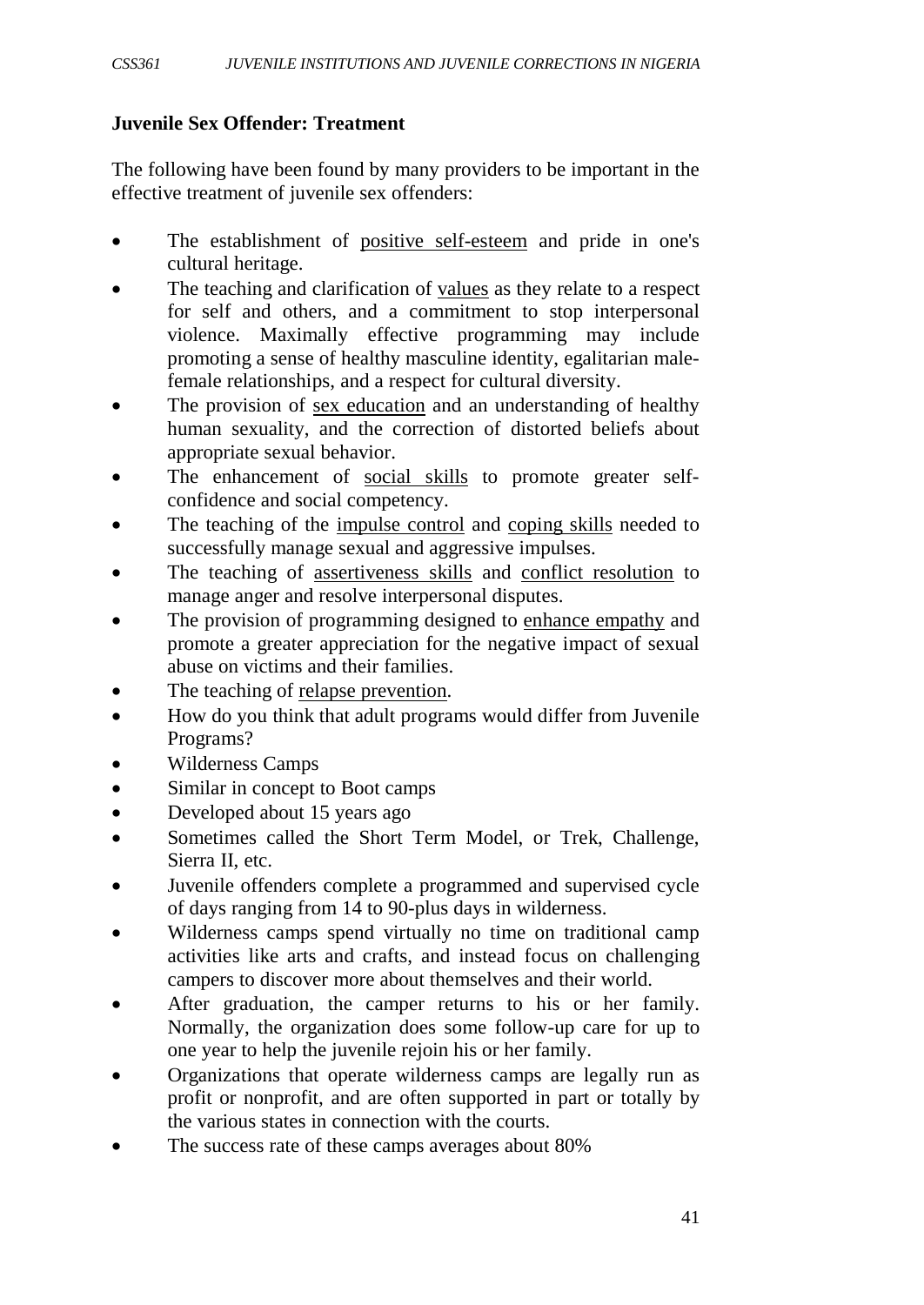One evaluation concluded that:

- (1) During the treatment phase of the Sierra program there is an 84% decrease in criminal activity.
- (2) There is a significant increase in self-esteem and in school attendance.
- (3) There is significant decline in negative remarks made by teachers including those regarding inattentiveness, students not being prepared for class, and students not working up to potential
- Poor parenting practices are strong risk factors for juvenile delinquency.
- Numerous studies have illustrated the effectiveness of parenting skills classes/training in reducing risk factors

These parenting programs also strengthen protective factors such as:

- family cohesion and functioning
- positive family communication
- consistent parenting practices.

A number of models of family therapy have reduced these family risk factors including:

- Functional Family Therapy
- Multisystemic Family Therapy
- Brief Structural/Strategic Family Therapy
- Multidimensional Family Therapy
- Purdue Brief Family Therapy
- Parenting Classes
- Family therapy can be successful at engaging and retaining highrisk families, particularly when done in the home.
- For many families not at the highest risk levels, more costeffective parent education approaches produce outcomes comparable to family therapy.
- One promising family-based approach is parent training, such as the Systematic Training for Effective Parenting (STEP) model of training.
- STEP develops parenting skills through a guided training program that has been used for many years.
- Parenting Classes Outcome
- Moderate effect sizes were found which diminished with the passage of time.
- The STEP program was found to be more effective with couples than with mothers or with mixed parent groups.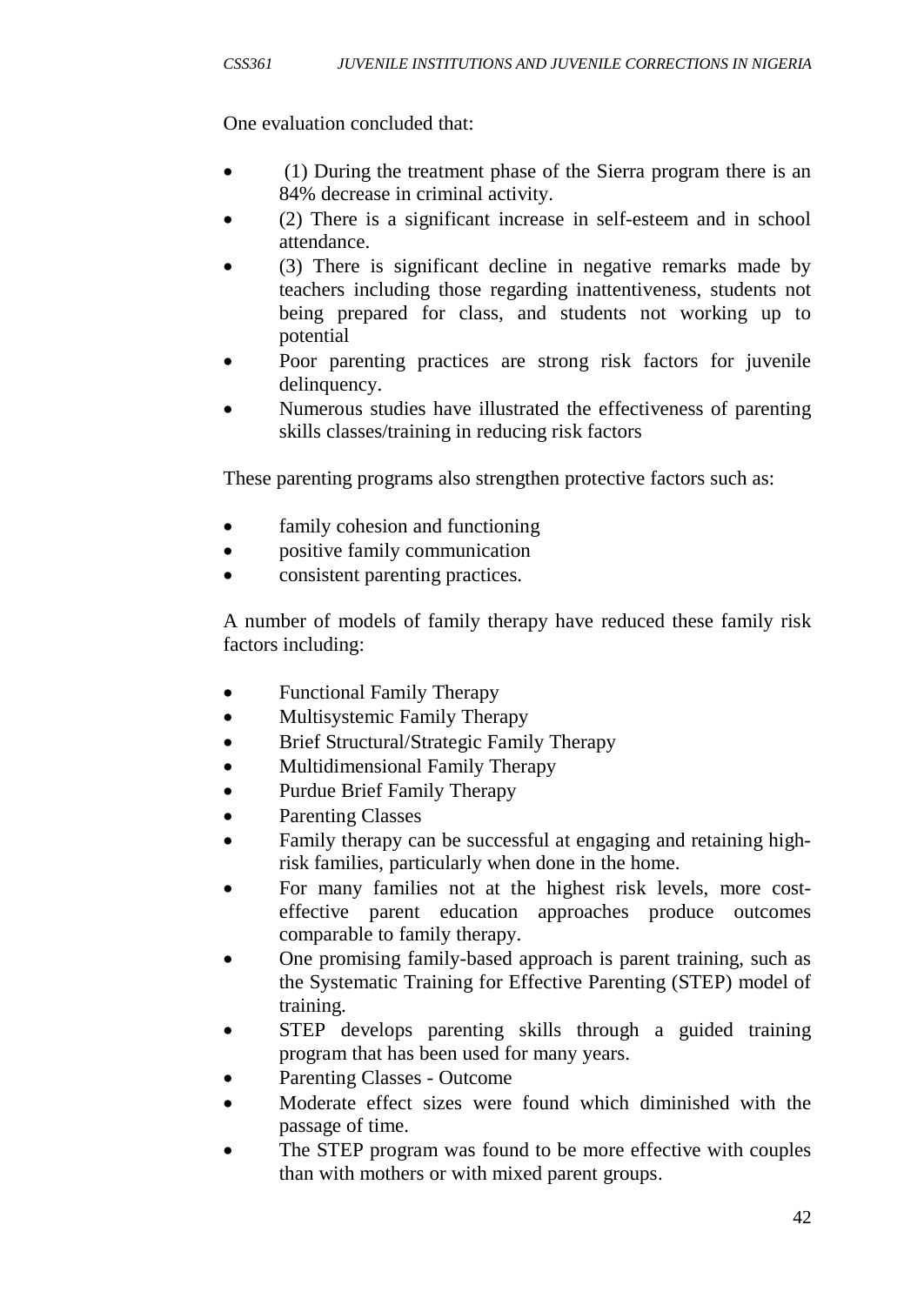- In addition, the program was found to be more effective with younger, less educated parents with younger children
- It was found that exposure to the STEP program was associated with larger effect sizes for abusive and drug-addicted parents

### **3.1 Meaning/Definition of Treatment of Offenders and Juvenile Institutions**

Juvenile delinquency, legal term for behavior of children and adolescents that in adults would be judged criminal under law. In the United States, definitions and age limits of juvenile vary, the maximum age being set at 14 years in some states and as high as 21 years in others. The 16- to 20-year age group, considered adult in many places, has one of the highest incidences of serious crime. A high proportion of adult criminals have a background of early delinquency. Theft is the most common offense by children; more serious property crimes and rape are most frequently committed in later youth. The causes of such behavior, like those of crime in general, are found in a complex of psychological, social, and economic factors. Clinical studies have uncovered emotional maladjustments, usually arising from disorganized family situations, in many delinquents. Other studies have suggested that there are persisting patterns of delinquency in poverty-level neighborhoods regardless of changing occupants; this "culture of poverty" argument has come into disrepute among many social scientists. The [gang,](http://www.answers.com/topic/gang) a source of much delinquency, has been a common path for adolescents, particularly in the inner cities. Not until the development, after 1899, of the juvenile court was judgment of youthful offenders effectively separated from that of adults. The system generally emphasizes informal procedure and correction rather than punishment. In some states, psychiatric clinics are attached, and there has been a tendency to handle cases in public welfare agencies outside the court. Juvenile correctional institutions have been separated from regular prisons since the early 19th century and although most are inadequate, some have developed intensive rehabilitation programs, providing vocational training and psychiatric treatment. The parole system, foster homes, child guidance clinics, and public juvenile protective agencies have contributed to the correction of delinquent and maladjusted children. Especially important for prevention is action by community groups to provide essential facilities for the well-being of children. On an international level, delinquency rates are highest in the more economically and technologically advanced countries.

Juvenile Delinquency refers to a variety of anti-social behaviour of a child and is defined somewhat differently by different societies, though a common converging tendency may be noted in those forms socially unacceptable tendency of the child at any given time. There are a number of acts included in juvenile delinquency but are non-criminal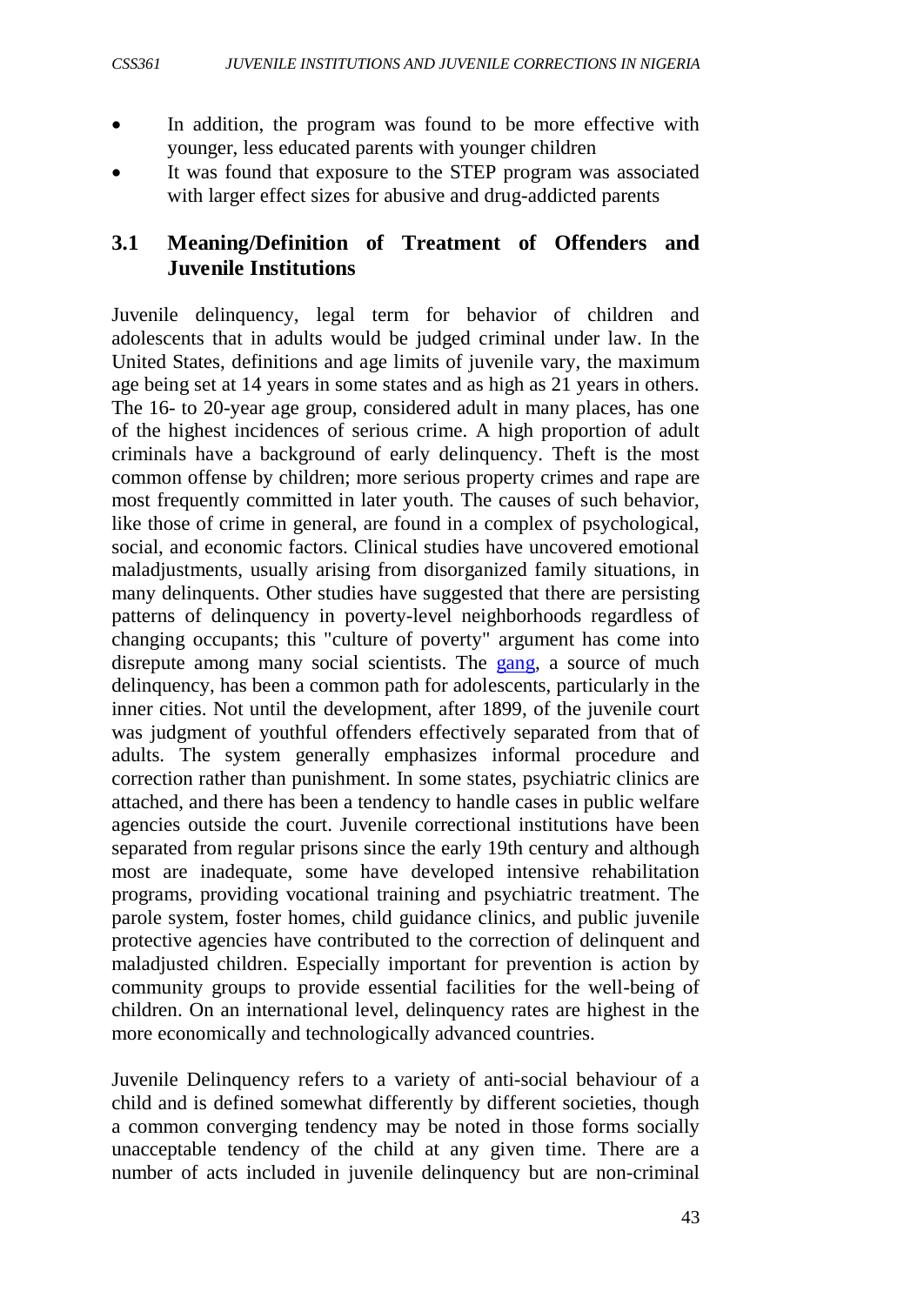acts if otherwise done by adults. Acts like smoking, drinking, absenting oneself from home are acts which are permissible for adults but would be treated as delinquent acts if committed by children or adolescents.

In India the problem of Juvenile delinquency is not as acute as is in the western world. Generally such tendencies are more often found in children staying in slums, children of prostitutes and beggars, neglected children and children in broken homes. Citing India as a case study before reference back home; our country, Nigeria.

Like any other country India also seeks to tackle the problem of Juvenile delinquency on the basis of three fundamental assumptions:-

- 1. Young offenders should not be tried, they should be rather corrected;
- 2. They should not be punished but be reformed;
- 3. Exclusion of delinquents from the ambit of the court and stress on their non-penal treatment through community based social control agencies such as Juvenile Justice Board, Observation Homes, Special Homes.

In India there are various institutions which are presently engaged in handling juvenile offenders. Institutions such as Observation homes, Children''s home, Special Homes, Shelter Homes, Reformatory Schools and Borstals are meant to eliminate prison sentence to children and adolescents under a particular group.

Let us observe separately the role played by each of these institutions.

**Observation Schools:** The juvenile who need only a short-term custody during inquiry or trials are kept in a observation home. This institution is also used for custody of under trial children and juveniles in conflict with law about which inquiry is pending or who is awaiting trial or removal to an appropriate Home or Borstal.

**Special Homes:-** Juvenile Justice Act 2000 also provides for setting up Special Homes for custody for delinquent juveniles. Basic amenities such as accommodation, medical care, education and vocational training are available to delinquent juvenile in these Homes.

**Certified Schools:-** Certified Schools are a modified form of the nineteenth century Reformatories or Industrial Schools for homeless, destitute and delinquent children. The schools are now run by the State to cater for the needs of delinquent children of different age, sex and religion. The purpose of these approved schools is to provide training to those juvenile who are unfit for release on probation. The schools are open educated and trained for normal living. The duration of the stay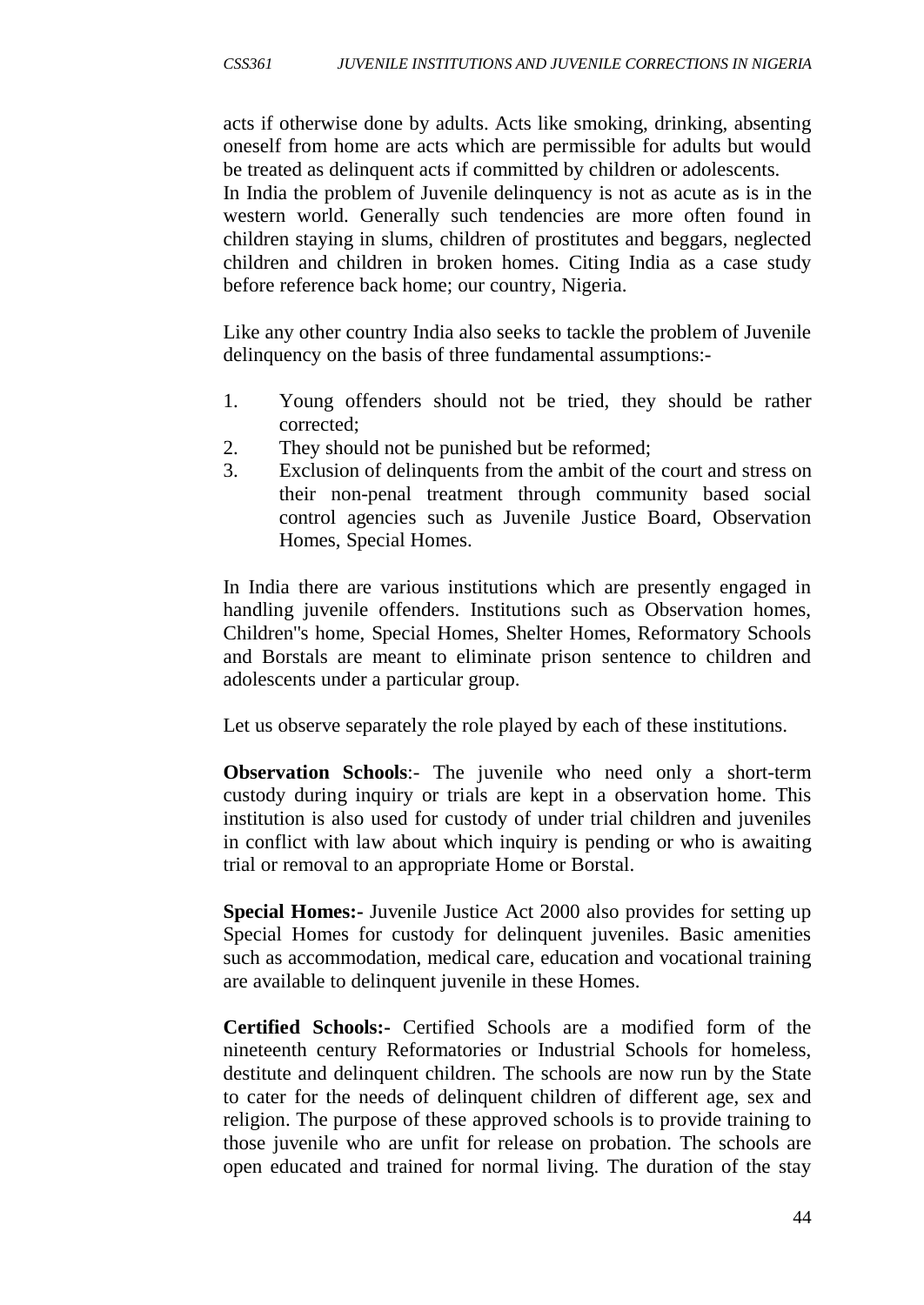and training in this school varies according to inmate's requirement depending upon the discretion of the School Administrator. Normally it ranges from a minimum of six months to maximum of three years. It has been observed that on a whole two third of the inmates return to normal life after release. These schools also provide training facilities for inmates to make them proficient in different trades so that they can engage themselves in some useful occupation.

**Bortals**:- This is yet another correctional institution for long term treatment of juvenile offenders. *The Bortals is a British name for the Reformatory Schools*.

Bortals are institutions where adolescent offenders receive training in lieu of imprisonment so that they can be reformed under conditions which are different from those of prisons. The training is exclusively meant for adolescents between the age group of fifteen and twenty-one. Only such offenders who are found punishable with imprisonment are sent to these schools. After release, the offenders remain subject to supervision and recall for next two years from the date of his release. The confinement in borstal is sufficiently deterrent to a potential offender.

Despite rigorous training it can hardly be stated that the system has delivered positive results. This is evident from the fact that in the recent times several inmates have escaped from the borstals. The causes which impede the success of Borstals are increase in the number of inmates, lack of adequate facilities for psychiatric treatment and want of sufficient number of institutions to cater to the needs of juveniles.

#### **Regulatory System**

In India Borstals have been established under the Borstal Schools and Reformatory Schools Act 1897.

In Maharashtra State there are five pieces of social legislation the aim of three of which is to protect children and to prevent juvenile adolescents and young adults from becoming habitual criminals. They are the Bombay Children Act, 1948, the Bombay Borstal Schools Act, 1929 and the Bombay Probation of Offenders Act, 1938. The remaining two viz., Bombay Prevention of Begging Act, 1959 and the Bombay Habitual Offenders Act, 1959, deal with prevention of crime and treatment of offenders. While the Children Act deals with children below 16 years of age, the Borstal Schools Act is mainly applied to adolescents between 16 and 21 years of age and the Probation of Offenders Act provides for offenders of any age especially those between 21 and 25 and those who have not committed offences punishable with death or transportation for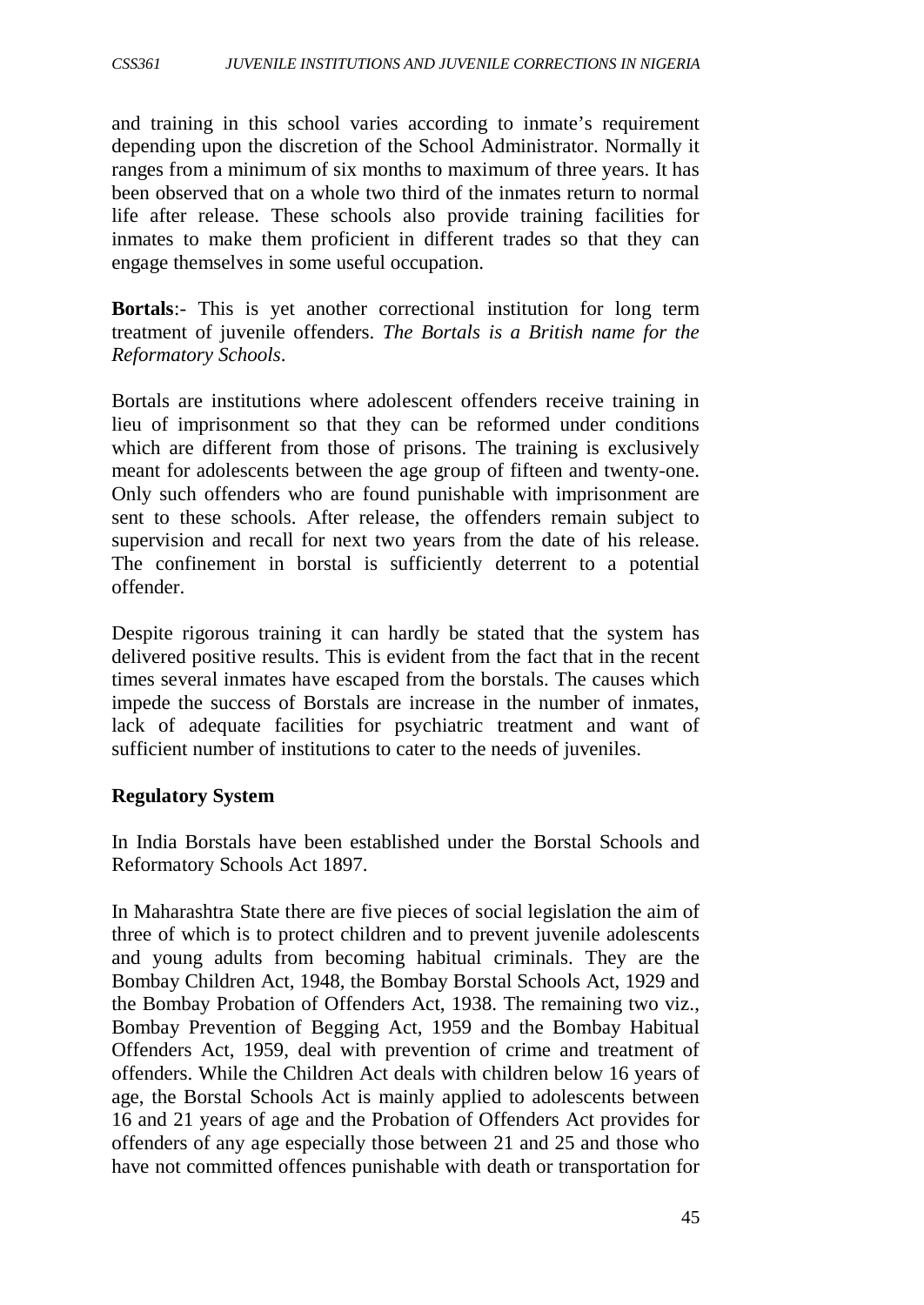life. The Licensing Act is also being implemented. Under the provision of this Act every social welfare institution is required to obtain license to safeguard the interest of children, girls, women, etc.

The Bombay Children Act consolidates all previous laws relating to the custody, protection, treatment and rehabilitation of children and youthful offenders and also relating to the trial of youthful offenders. It also gives protection of four principal classes of children: viz.

- (1) Those who are neglected; destitute or living in immoral surroundings and those in moral danger;
- (2) Uncontrollable children who have been reported as such by their parents;
- (3) Children, who have been used for begging and other purposes by mercenary persons; and
- (4) Young delinquents who either in the company or at the instigation of older persons or by themselves have committed offences under the various laws of the land.

Such children are taken charge of either by the police or by officers known as "Probation Officers" and in most cases are kept in "Remand Home".

### **Remand Homes**

A Remand Home is primarily meant as a place where a child can be safely accommodated during the period its case is being considered. It is also meant to be a centre where a child's character and behaviour can be minutely observed and its needs fully provided for by proper and careful consideration. After prolonged inquiries regarding their home conditions and antecedents have been completed, they are placed before special courts known as Juvenile courts and dealt with according to the provisions of the Children Act. If the home conditions are found to be satisfactory and if what is needed is only friendly guidance and supervision, then the children are restored to their parents and placed under the supervision of a trained Probation Officer. If the home conditions are unwholesome and uncongenial, the children are committed to institutions known as "certified schools" or "Fit Person Institutions". A fit person institution in relation to the care of any child means any association or body of individuals whether incorporated or not established for or having for its object the reception or protection of children or the prevention of cruelty to children and which undertakes to bring up or to give facilities for bringing up any child entrusted to its care in conformity with the religion of its birth. In the institution the children receive formal education and training according to their individual aptitudes such as in carpentry, smithy, book binding,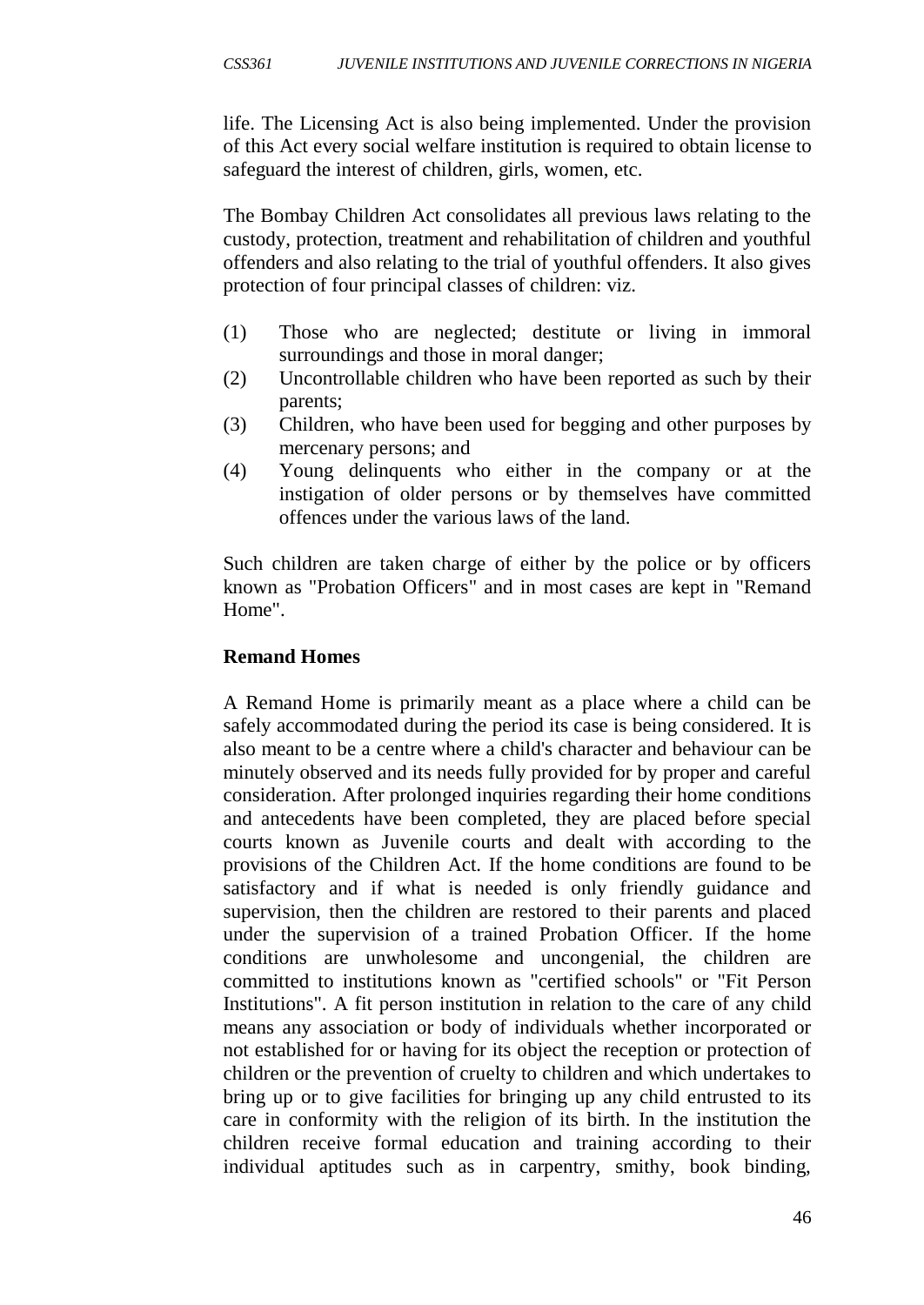tailoring, agriculture, poultry farming, gardening, cane work, and knitting, etc. Youthful offenders, when implicated in any offence along with adult offenders, have to be tried separately in Juvenile courts. The technique employed in Juvenile courts is entirely different from that in other courts. Juvenile courts are held in Remand Homes. Penal terms such as 'sentence' and 'conviction' are substituted by the term ''commitment' and the term 'punishment' has been dropped from the enactment in describing the treatment to be meted out. The children are regarded as innocents and victims of circumstances or of the wrong treatment received from adults.

#### **Concluding Remarks**

Progressive criminology propagates the use of non-institutional treatment of offenders. The loss of liberty, separation from the family and the social environment in institutions often results in unwanted consequences. Considering this, Rule 19 of the UN Standard Minimum Rules for the administration of Juvenile Justice (1980) aims at restricting institutionalization in quantity and in time. Rule 19 lie down that the placement of juvenile in an institution shall always be a disposition of last resort and for the minimum necessary period. Art. 3 of the Convention on the Rights of the Child (CRC) mandates the State to ensure that the institutions responsible for care or protection of children shall conform with the standards established by competent authorities. Art. 19 of that Convention further mandates that the State shall take all appropriate legislative, administrative, social and educational measures to protect the child in all respects, while in the care of parents etc. or any other person. Art 40 of that Convention recognizes the state's duty to treat the child offender in a manner consistent with the child's sense of dignity and worth, which reinforces the child's respect for the human rights and fundamental freedoms of others. Rule 26 of the Beijing Declaration says that the juvenile shall receive care, protection and all necessary assistance, e.g. social, educational, vocational, psychological, medical and physical, which they require due to their age, sex, personality and in the interest of their wholesome development.

#### **Children in conflict with the Law**

The Nigerian Experience (adopted from the work of Professor Isabella Okegbue, Nigerian Institute of Advanced Legal Studies, Lagos).

#### **Summary**

This case study seeks to address three specific themes, namely, pre-trial and diversion; trial and sentencing; and children deprived of liberty. The study examines the practical operation of different aspects of the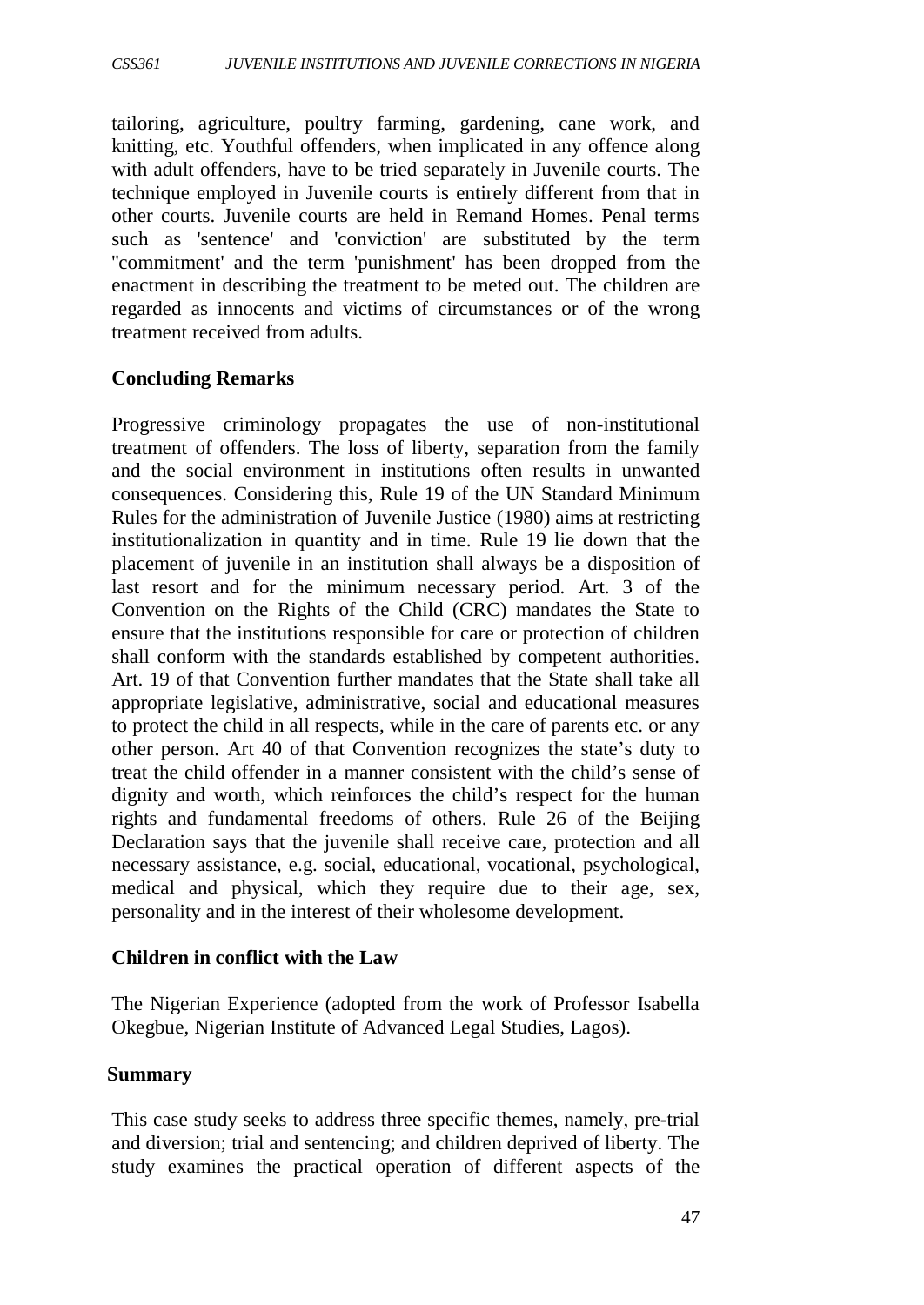juvenile justice system in Nigeria from pre-trial proceedings to committal. This is embarked upon with a view to determining how far these proceedings are in compliance with international standards, the problems and constraints which may limit compliance and the most likely measures which may be taken to secure compliance.

The study relies on case profiles of juvenile in conflict with the law, interviews with personnel in the system and the personal observations of the author. It is focused primarily on Lagos State, which is one of the most populous cities in Nigeria and is the commercial nerve centre of the country. For a fuller picture, data is also included from a national study which was conducted by the Nigerian Institute of Advanced Legal Studies in 1995 and of which the author was Project Coordinator.

The study addresses such areas as the various categories of children involved with the system of juvenile justice; the socioeconomic characteristics of juvenile offenders; the treatment of juvenile offenders by the police; the structure of the juvenile court; the trial proceedings; the disposition measures commonly resorted to; the legal protections available for children deprived of their liberty; the social welfare services; the institutional facilities available for children deprived of their liberty and their operations; conditions of custody; the funding of the juvenile justice system; the staffing situation, and the extent of NGO participation in the juvenile justice system.

## **Situational context**

Nigeria is one of the most populous countries in Africa and had a population of 109.4 million in 1995 and is growing at an annual rate of 3% and is expected to double by the year 2017. Almost half the population (45%) is below the age of 16. The country is endowed with a wide variety of natural resources, including vast crude oil reserves, but the economy is over dependent on crude oil production, and the collapse of oil prices in the 1970s had a devastating impact. Nigeria also carries a huge internal and external debt burden, estimated in 1996 at N 1,000 billion (roughly \$45 billion). The situation is worsened by the rate of inflation which increased from 45% In 1992 to 73% in 1994, although it dropped to 28% in 1996. Largely due to the decline in oil revenue, physical and socioeconomic structures as well as social services have failed to keep up with the population explosion and rapid urbanization and have deteriorated badly.

Despite a recent improvement in some economic indicators, such as a GDP growth of 5.4% per annum, Nigeria is still one of the poorest countries in the world, with a GNP per capita of \$280 in 1994. UNDP reported in 1996 that Nigeria ranked 137 out of a total of 172 countries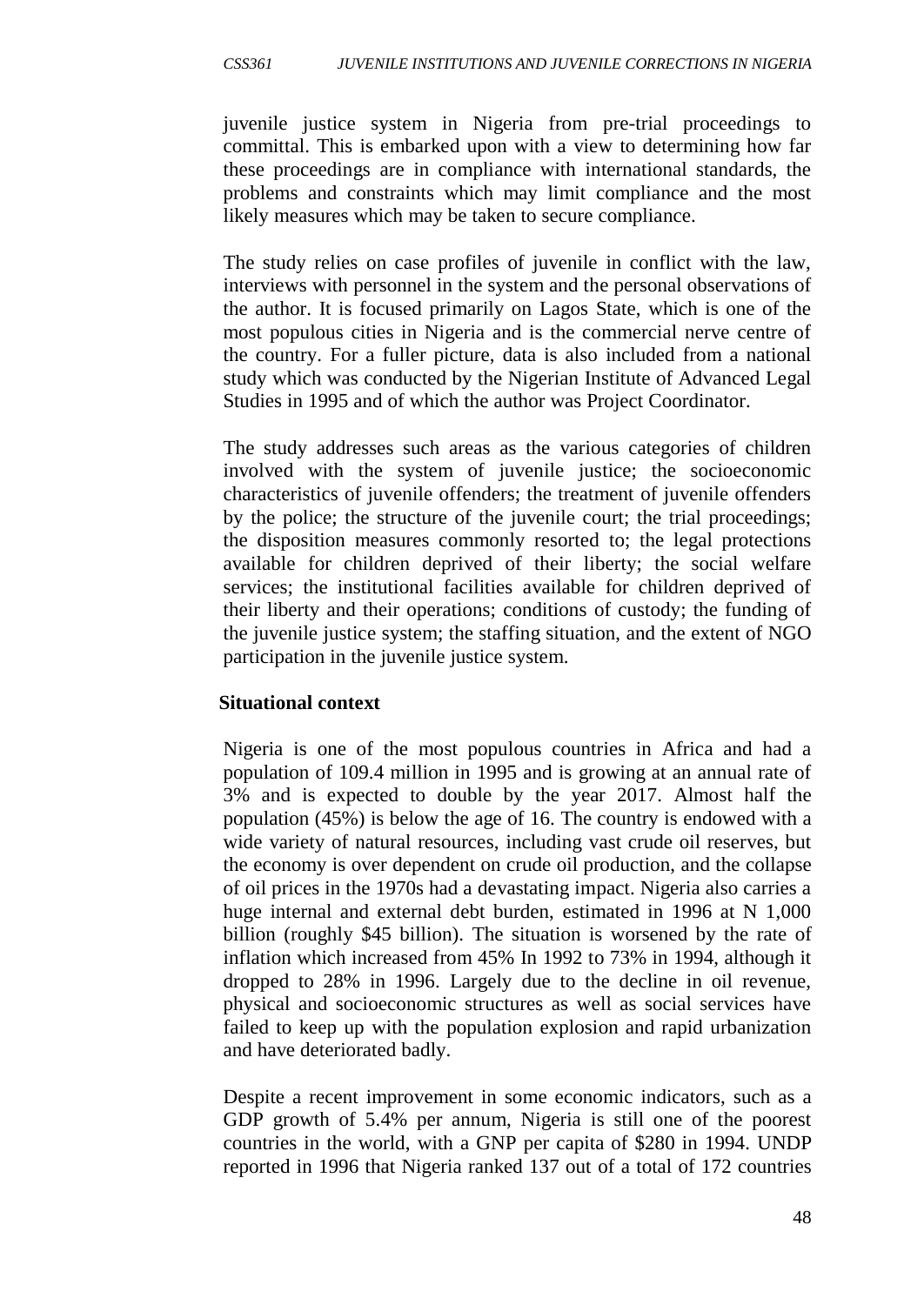on the Human Development Index. Seventy percent of Nigerian households are poor, while 40% are "core poor". The effect of this poverty is most apparent in children. The infant mortality rate is 91 per 1,000 live births, while the under-5 mortality rate is 147 per 1,000, one of the highest in the world. Many children are underweight, stunted or wasted, and many homes do not have electricity, running water or access to health services. Only 65% of primary school age children were enrolled in school in 1995, and barely half of those enrolled go on to secondary school. Poverty is responsible for a large number of dropouts as well as of the perceived irrelevance of formal education to immediate and long-term needs. Unemployment figures are somewhat unreliable, but the available data indicate an unemployment rate of 16% among urban based youths between 15-24 years old and a national average rate of 6.7% among this group in 1995.

The unstable political system in Nigeria has further contributed to the doleful economic picture. Nigeria has been under military rule for 27 of its 37 years of independence. This period has been characterized by coups, countercoups and attempted coups and by the various crises attendant upon the forceful transfer of power or the violent suppression of attempts by other groups to compete for power. Laws and policies repressive of human rights and personal freedoms have been enacted, transparency and accountability have vanished, the rule of law has been undermined and social and economic policies have been inconsistent and unsustained.

#### **Legal framework**

The Children and Young Persons Act II is the major piece of legislation dealing with matters affecting children and young persons in Nigeria. its stated purpose is "to make provision for the welfare of the young and the treatment of young offenders and for the establishment of juvenile courts." This Act was first enacted in 1943 by the British Colonial Government for application in any part of the Protectorate of Nigeria on the order of the. Governor-in-Council. It was specifically enacted for Lagos in 1946 and was extended to the Eastern and Western Regions of Nigeria in that year. A very similar law was enacted for the Northern Region of the country in 1958. On the introduction of a state structure in the country, Lagos State (in common with many others) enacted its own Children and Young Persons Law (hereinafter referred to as the CPYL) which is almost identical to the 1943 legislation.

Since then Nigeria has become a signatory to the Convention on the Rights of the Child, and in order to comply with the obligations assumed there under a Children's Decree which is much more comprehensive in its terms has been drafted to incorporate international standards on the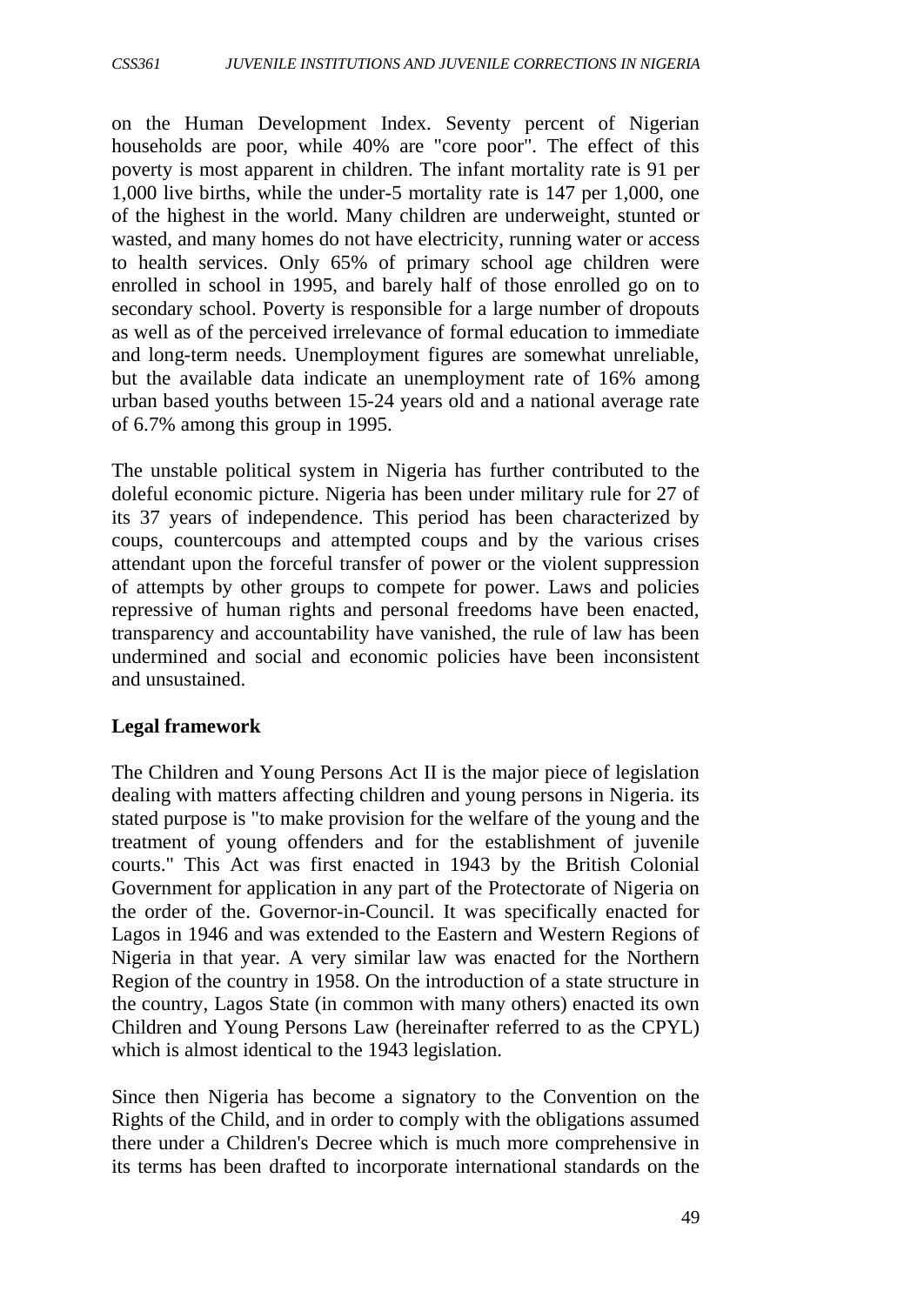rights of the child and juvenile justice. The draft was sponsored by the Federal Ministry of Women Affairs and Social Development in collaboration with the Federal Ministry of Justice and with the active support of UNICEF. It has not yet been enacted into law and is currently undergoing a cultural compatibility review. Until it is enacted the current law in Lagos State remains the CYPL.

The word "juvenile" is nowhere defined in any piece of legislation in Nigeria. The CYPL defines a "child" to mean a person under the age of 14, while a "young person" is defined as a person who has attained the age of 14 and is under the age of 18. Except in respect of some punishments, there is little practical significance to these distinctions and for ease of reference it is proposed that whenever the word "child" or "juvenile" is used in this presentation, it refers to a person under the age of 18 who may be dealt with under the special provisions of the CYPL.

Under the terms of the CYPL there are three categories of children who may become involved with the system of juvenile justice and these are:

- i) Children in conflict with the law;
- ii) Children in need of care and protection;
- iii) Children beyond parental control.

Children in need of care and protection are, generally speaking, those who have been abandoned or left destitute by their parents. Children beyond parental control are brought to the attention of the authorities by their parents. There is no legal definition of this group of children but in many such cases the child is alleged to have engaged in minor criminal activity, usually directed at family members and neighbors, which has not been reported to the police. Truancy and running away from home are also common complaints. Both these categories of children are handled by the juvenile court in the exercise of its civil jurisdiction.

While most juvenile offenders are children who have committed offences under laws which are also applicable to adults, children who play truant may be brought before the juvenile court in the exercise of its criminal jurisdiction Under the CYPL any child of primary or secondary school age who habitually fails to attend class or is found loitering on the streets or is found in any eating or drinking place, shop or public place of entertainment during school hours may be apprehended by the police or any other authorized person, be arraigned before a juvenile court and "if found guilty" be sent to a remand home for a period of not more than three months.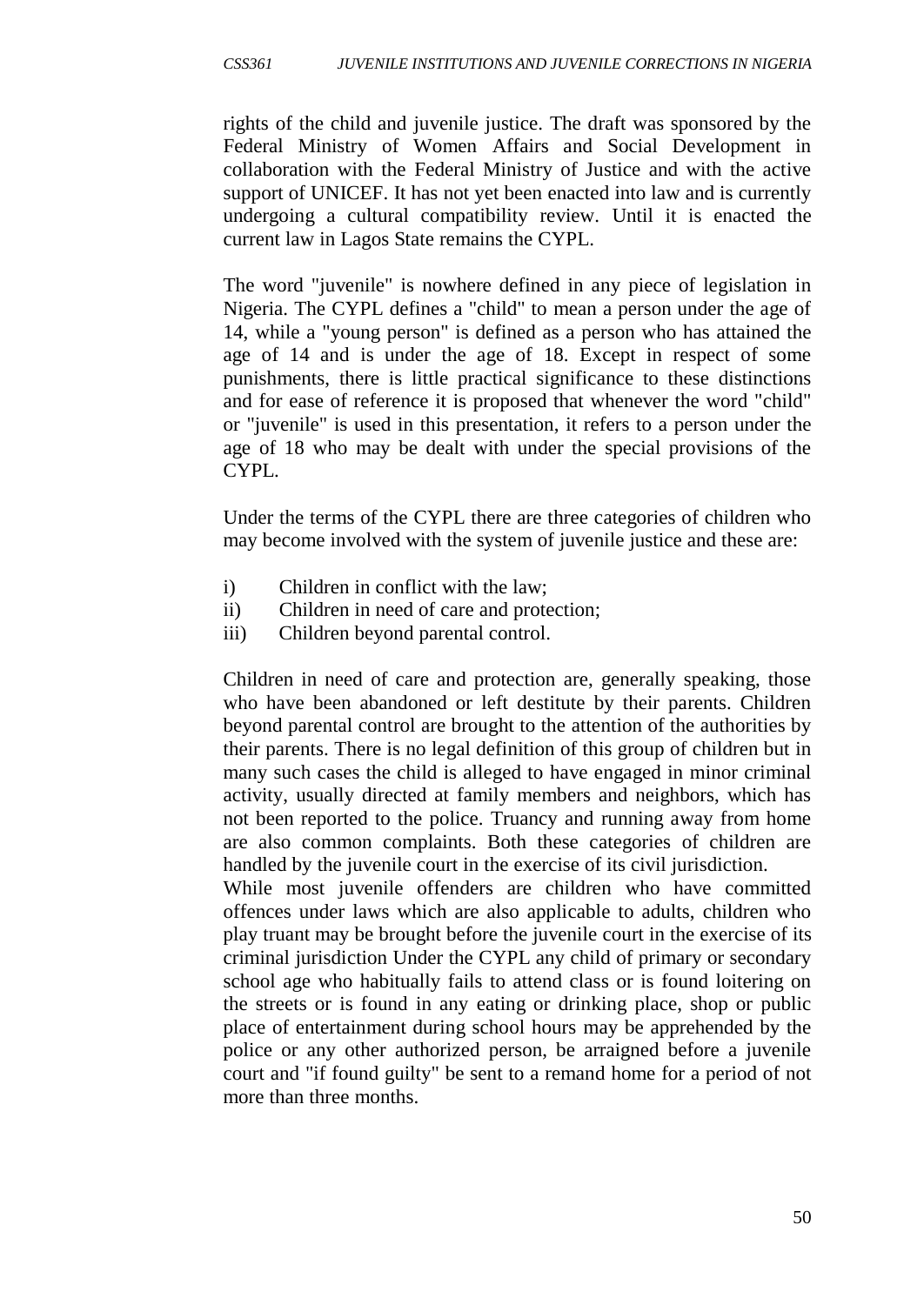#### **Age of criminal responsibility**

Rather than adopt a single age of criminal responsibility, Nigeria has adopted various age demarcations under which responsibility may or may not be assigned depending on the circumstances of the offence. Thus, a child below the age of 7 is not criminally responsible for any act or omission. A child between the ages of 7-12 wills not normally he held responsible for his actions unless it can be proved that at the time of committing the offence he had the capacity to know that he ought not to do it. A male child under the age of 12 is always assumed to be incapable of having carnal knowledge and therefore cannot be held responsible for offences requiring that element. A child above 12 is fully responsible for his actions; however such a child remains subject to criminal proceedings in a juvenile court until the age of 18.

#### **Dimensions of the problem**

It is difficult to determine the numbers of children involved in the system of juvenile justice in Nigeria. Crime statistics only relate to juvenile offenders and statistics from juvenile detention facilities represent only those children who are deprived of their liberty which is but one of several intervention options available to the courts. Perhaps the most comprehensive data would be that compiled by the courts, but record keeping in the court system is in shambles and such data are generally not available.

In respect of children in conflict with the law, the juvenile share of total criminality has remained below 10%. (The 1994 Annual Police Report details the arrest of 295 juvenile nationwide in that year, down from 717 cases the previous year.) Most of the offences are male dominated, although hawking is predominantly a female offence. In the Institute study, out of a sample of 351 children in criminal custody 84.3% were male. The sample was limited to children between the ages of 8-17 and more than four-fifths (81.5%) of the respondents were between 14-17. The offences they had been accused of were stealing/burglary (57.3%), assault/fighting (9.7%) wandering/truancy (8%) and murder/manslaughter (4.9%). Other offences included illicit drug use (1.7%), prostitution (0.9%) and rape (0.3%).

Figures indicate that most children in criminal custody come from large families at the lower end of the socioeconomic scale. While these facts would also appear to be true of children in the general population, it is significant that far more of the children in this group lived with both parents than did children in criminal custody before their arrest. Similarly, a larger number of children in the general population were in attendance at school. Those children who had not been in school before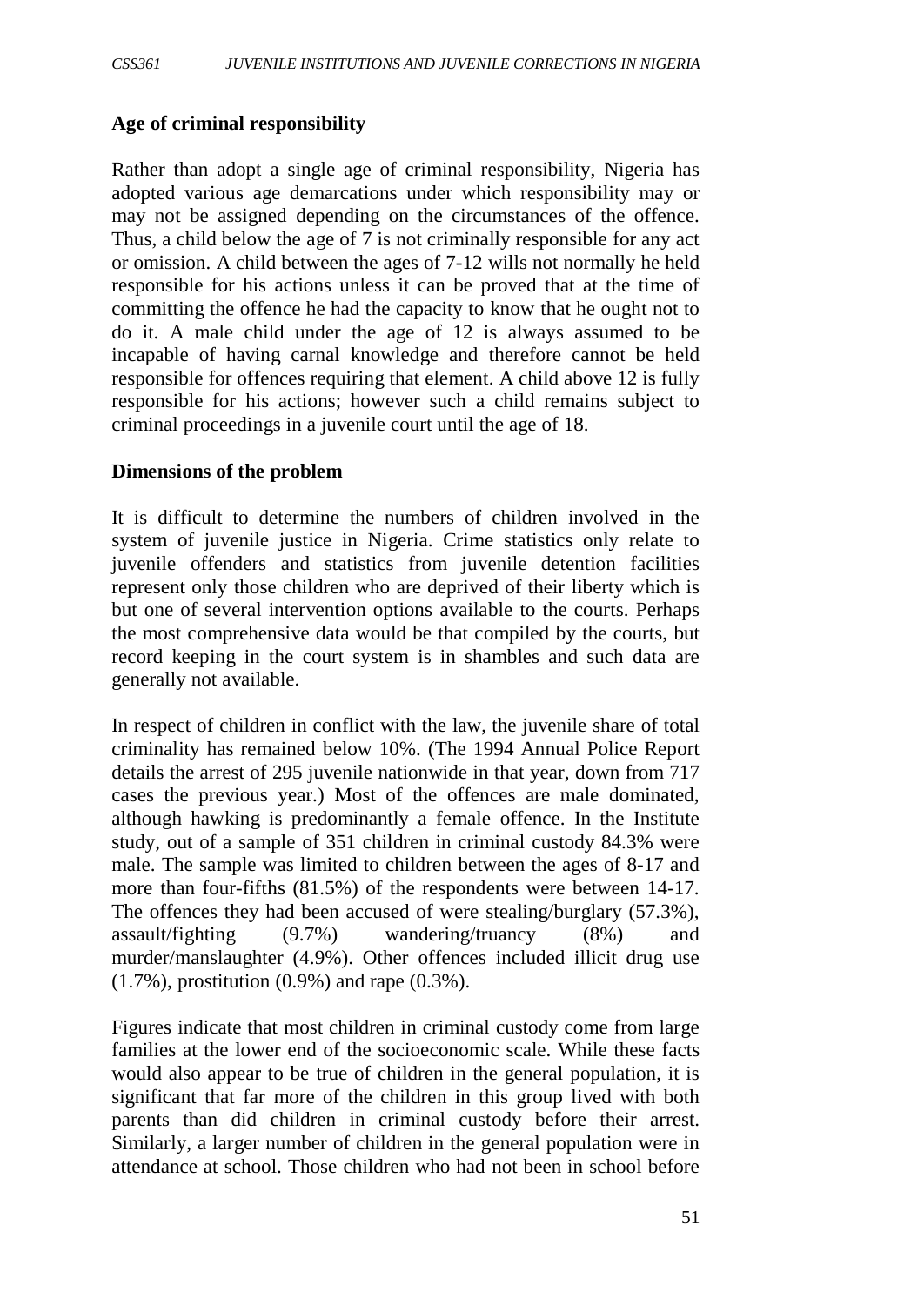their arrest were engaged in occupations such as street or market trading, bus conducting, load carrying, farming, begging, apprenticeship or domestic work. It is noteworthy that many of these activities are defined under the CYPL as being evidence that the child is in need of care and protection. Thus, the commission of offences by these children is indicative of a lack of effective protection of children under the law.

#### **Bisi's ordeal**

When she was 13 years old "Bisi" was brought to Lagos by a distant relative to seek employment as a domestic help. She found employment with a family where she was responsible for the care of two young children and general household duties. After about a year, her employers suspected her of stealing certain household items and hauled her off to the police station where she denied the allegation. The police beat her with an iron rod and threatened to kill her if she did not confess. After several hours of this she was placed under arrest and locked up in a police cell at 2 a.m. The two adult female inmates of the cell subjected her to the usual initiation rites that new inmates are put through. She was beaten up and forced to fan them until daybreak. They afterwards became quite protective of her.

Bisi remained in police custody for three weeks before her first appearance in the juvenile court where she saw her guardian for the first time since her arrest. The magistrate wanted to grant her bail but her guardian refused to stand surety and she was sent back to police custody. Nobody is really sure why she was immediately remanded to the Girls Remand Home, but the probation officer who was later assigned to the case feels that this was probably due to the inexperience of the lay magistrate who had just been appointed.

Bisi spent another six weeks in police custody before her second court appearance. During this period she was not ill treated but remained confined in the police cell. Her guardian showed no interest in her fate, and, during the entire time she was in custody, Bisi was fed by the other inmates in the cell who shared their food with her.

On her second appearance, the Court remanded Bisi to the Girls Remand Home. She remained in custody there for a further eight months making several court appearances before the case was struck out for want of prosecution. Neither the complainant nor the investigating police officer showed up after the first court appearance.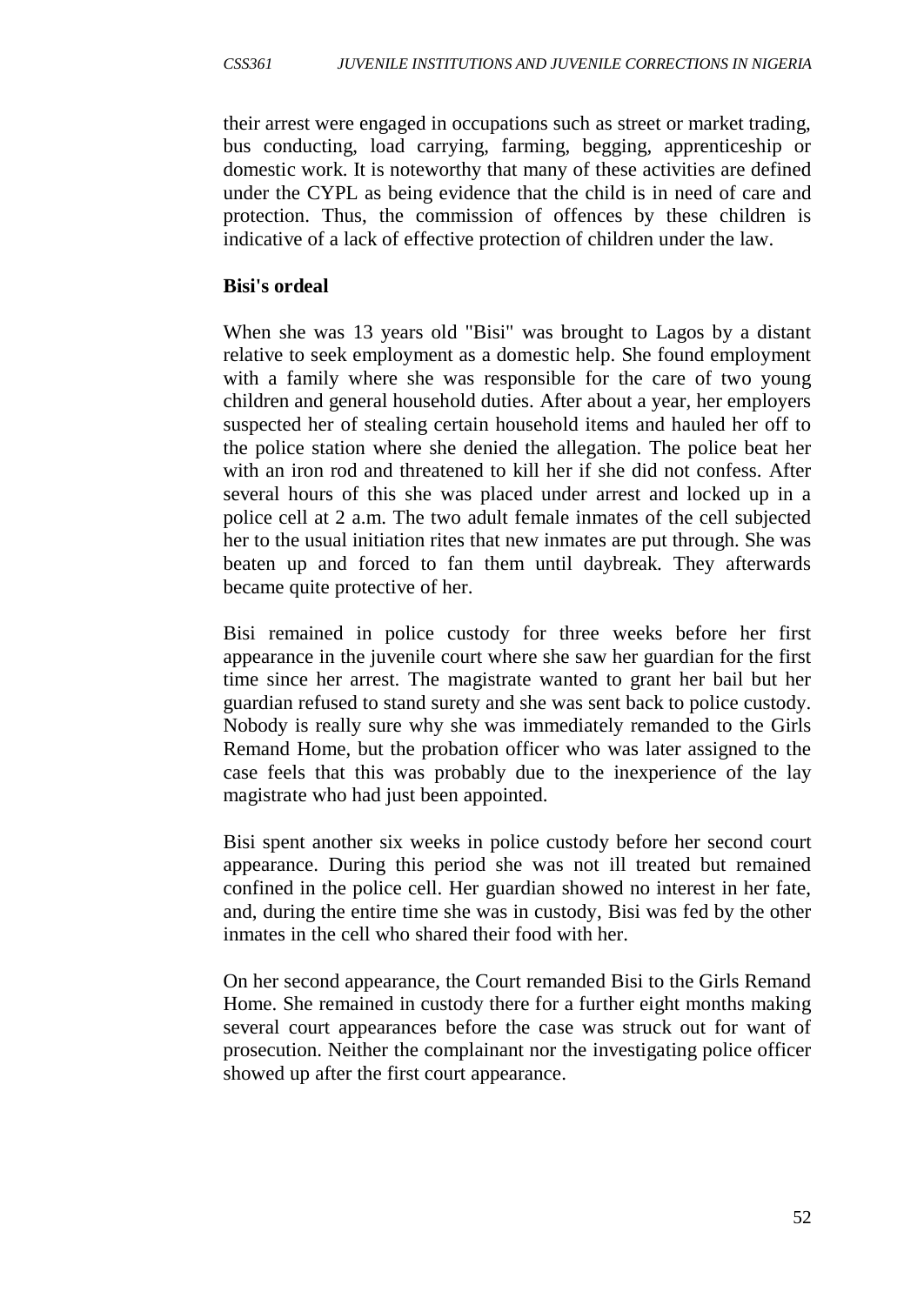#### **Pre-trial procedures**

While the CYPL is silent on the mode and procedure for the arrest of children, the 1979 Constitution prohibits torture and inhuman or degrading treatment and requires that every person must be informed in writing and within 24 hours of the facts and grounds for his arrest. All arrested persons have the right to remain silent until after consultation with a legal practitioner or any other person of their choice and must be brought before a court of law within 24-48 hours of arrest. Any person who is unlawfully arrested or detained may sue for his liberty either through habeas corpus proceedings or by means of a constitutionally based procedure provided under the Fundamental Rights (Enforcement Procedure) Rules.

Most of these constitutional provisions, especially those related to time requirements, have been suspended by military decrees, and Bisi's experience has become fairly typical of children who come into conflict with the law. This is borne out by the Institute study which found that 40% of children in criminal custody stated that their arrest involved the use or threat of physical force while almost 45% stated that they were subjected to various forms of pressure to admit to the offence they were charged with.

The CYPL enjoins the police (subject to certain exceptions) to grant bail to arrested juvenile who cannot immediately be brought before a court, but children commonly spend long periods of time in police custody while the charge is investigated. In the Institute study only one-fifth (21.9%) of the respondents spent less than 24 hours in police custody before their first appearance in court. Almost three-fifths (59.3%) spent from a few days to one month in police custody; 12.6% spent from 1-3 months, while 5.6% spent from 3 months to one year in custody. When social workers become aware of such cases, they intervene to secure the remand of the child to a remand home. Severe understaffing means that social workers are unable to embark on a quest of discovery in the police stations, and they are limited to intervening in those cases which are reported to them.

The police are under no legal obligation to notify parents of the arrest of their children, and 41% of the children in the Institute study stated that they were denied contact with their family and friends while in custody awaiting trial. However, even when parents are contacted they are often of limited assistance to the child because of their ignorance and the trepidation with which contacts with the police are usually viewed. Legal representation is also desirable and might curb some of the excesses of the police but given the socioeconomic background of many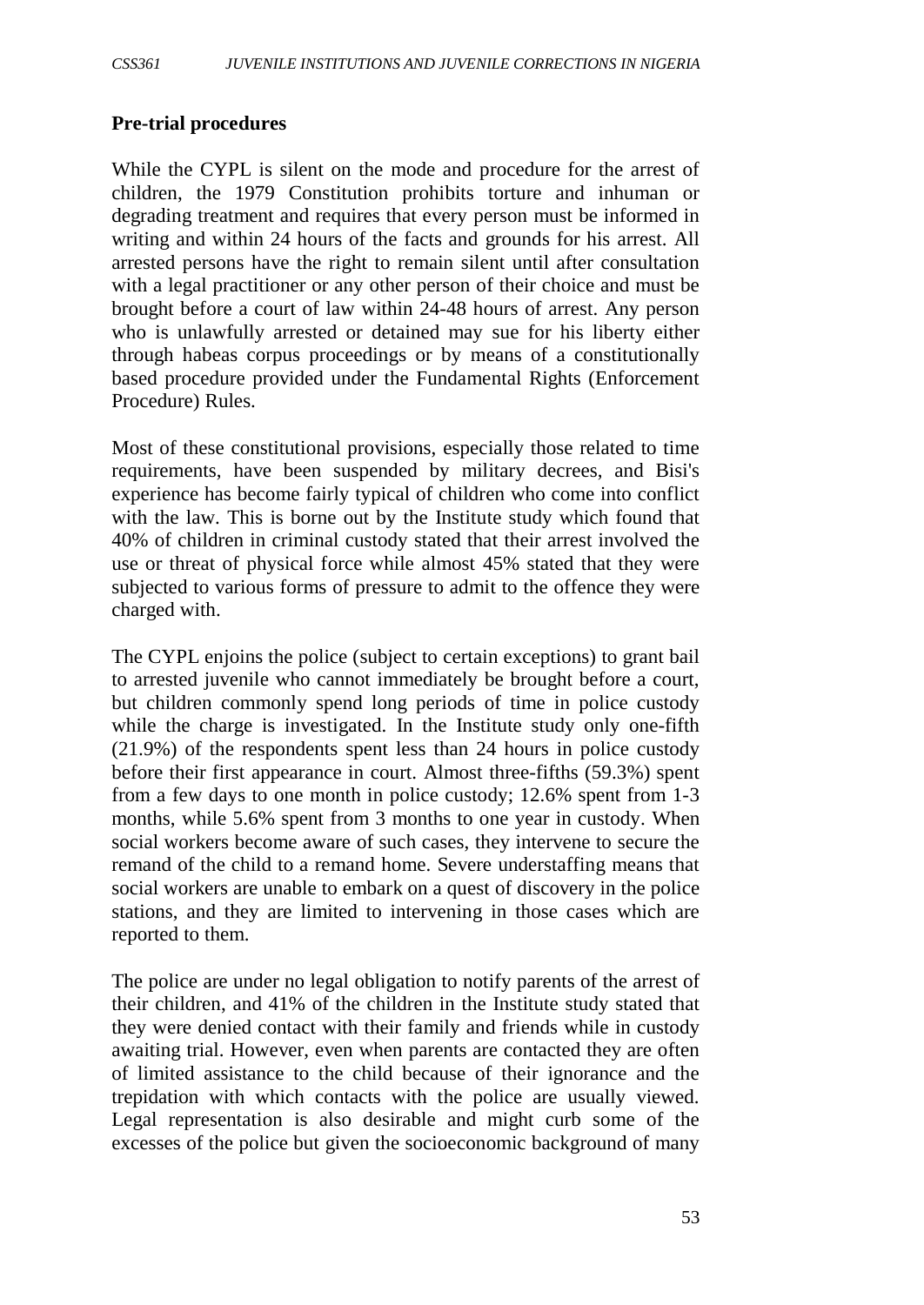of these children this is generally unaffordable. Legal aid is only available in respect of a narrow range of criminal offences.

The Children's Decree proposes the introduction of a right to free legal aid in the hearing and determination of any matter concerning a child and further provides that whenever a child is arrested his parents or guardian should be immediately notified or as soon thereafter as possible. The police are enjoined to consider the issue of release without delay and to handle contacts with the child in such a way as to avoid harm and promote the best interests and well-being of the child. It is further stipulated that detention pending trial should be used only as a measure of last resort and for the shortest possible period of time.

The Children's Decree also provides for the establishment of specialized Children Units in the Nigeria Police Force which should be made up of police officers who are trained specifically to deal with children and matters related to children. Some specialized police units already exist but their members have received no special training and do not demonstrate any particular expertise in handling juvenile offenders.

Specific provision is made for the introduction of pre-trial diversion measures so that in "non-serious" cases the police, prosecutor or any other person dealing with a case involving a child offender may dispose of the case without resorting to formal trial by using other means of settlement including supervision, guidance, restitution and compensation. Police investigation and adjudication before the court are to be measures of last resort. It does appear however that there should be a requirement that the child admit to the offence before diversion measures are adopted. A further measure might also be introduced requiring the police to notify the Social Welfare Department whenever a juvenile is arrested. Social workers could help trace family members, by their presence curb police excesses, assist to monitor the welfare of the child in police custody, participate in the diversion decision and, in those cases where diversion is not considered appropriate, ensure the speedy arraignment of the child before the juvenile court.

#### **The Boys Remand Home, Oregun**

The Boys Remand Home Oregun is located in a busy industrial suburb of Lagos. The compound is large and overgrown and the single storey buildings are tucked in a corner of the compound. The facility was constructed as a government office complex in 1976 and was converted to its present use when the old home dating from 1942 was demolished to make way for the construction of a highway.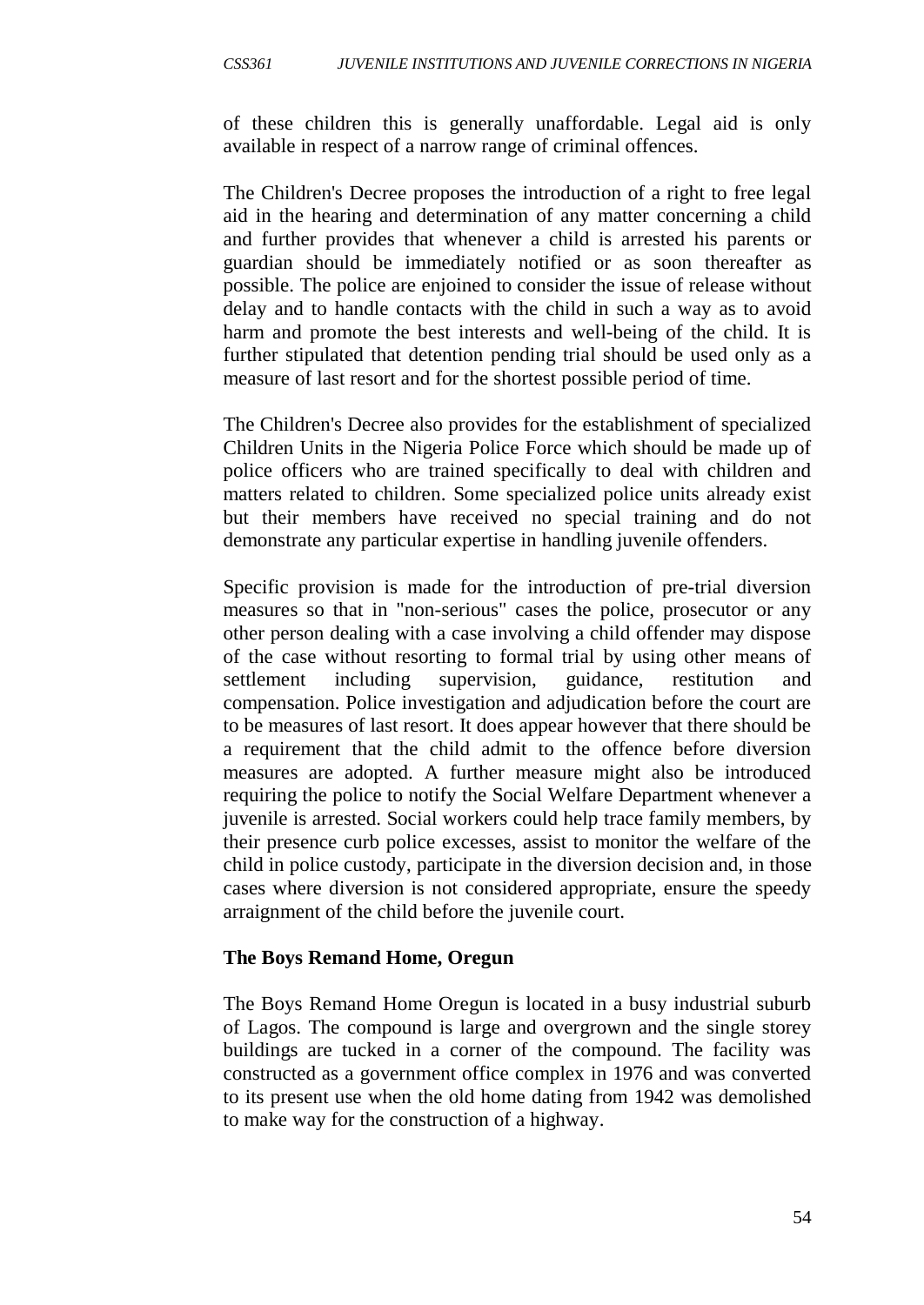The Remand Home has the capacity for 200 inmates. During a recent visit it had 40 inmates on roll (18 criminal cases, 14 beyond parental control and 8 in need of care and protection). Their ages ranged between 9-17. Most of the children are either awaiting trial or have been remanded for the preparation of a social inquiry report. The preparation of the report often takes as long as 6-72 months. The children mix together freely and there is no attempt to segregate the different groups beyond dividing them by age for the purpose of sleeping arrangements. In the mornings after completing their chores the children attend remedial classes. Some of them have never attended school before this. The two classes for senior and junior boys are run by volunteers from a church group which also supplies books and materials. A graphics class and a barbing class are also run by volunteers and a social club has indicated its intention of introducing tailoring and shoe-making classes. The social club provided the uniforms which the children wear. Instruction in basic hygiene is provided by the Warden.

In the afternoons the children engage in some recreational activities such as table tennis, football, cards and ludo. Prayer meetings are usually held in the evenings. The children sleep in two large dormitories. However, there are very few beds and a sour smell emanates from the dirty foam mattresses stacked in a corner. Apparently some of the children still wet the bed. The Warden is currently engaged in repairing a stack of broken iron bunks and is trying to source new mattresses from the community. He also plans to have a WC installed in each dormitory as the children are locked in at night and currently make do with a bucket.

The premises appear scrupulously clean, and despite the lack of running water the toilets are exemplary. Maintenance appears patchy, and the Warden explains that he relies an assistance from the members of a church group to which he belongs who contribute their time or money to effect repairs. For instance, a plumber from the church recently repaired all the toilets which were blocked and non-functional before the Warden was posted in the Home seven months ago.

Water is fetched from a bore-hole which was sunk by a medical NGO. Medical services are also paid for by the same group which has arranged for the treatment of sick children at a private facility in town. The group has recently indicated its intention to set up a small clinic staffed by a nurse within the premises.

The children eat three times a day on a diet of Nigerian staples, but the nutritional value of the meals is somewhat questionable. The Warden relies on eggs for protein as meat and fish are too easily pilfered by staff. He can keep count of the eggs. The children are not allowed out of the premises except for court appearances. Visits from friends and family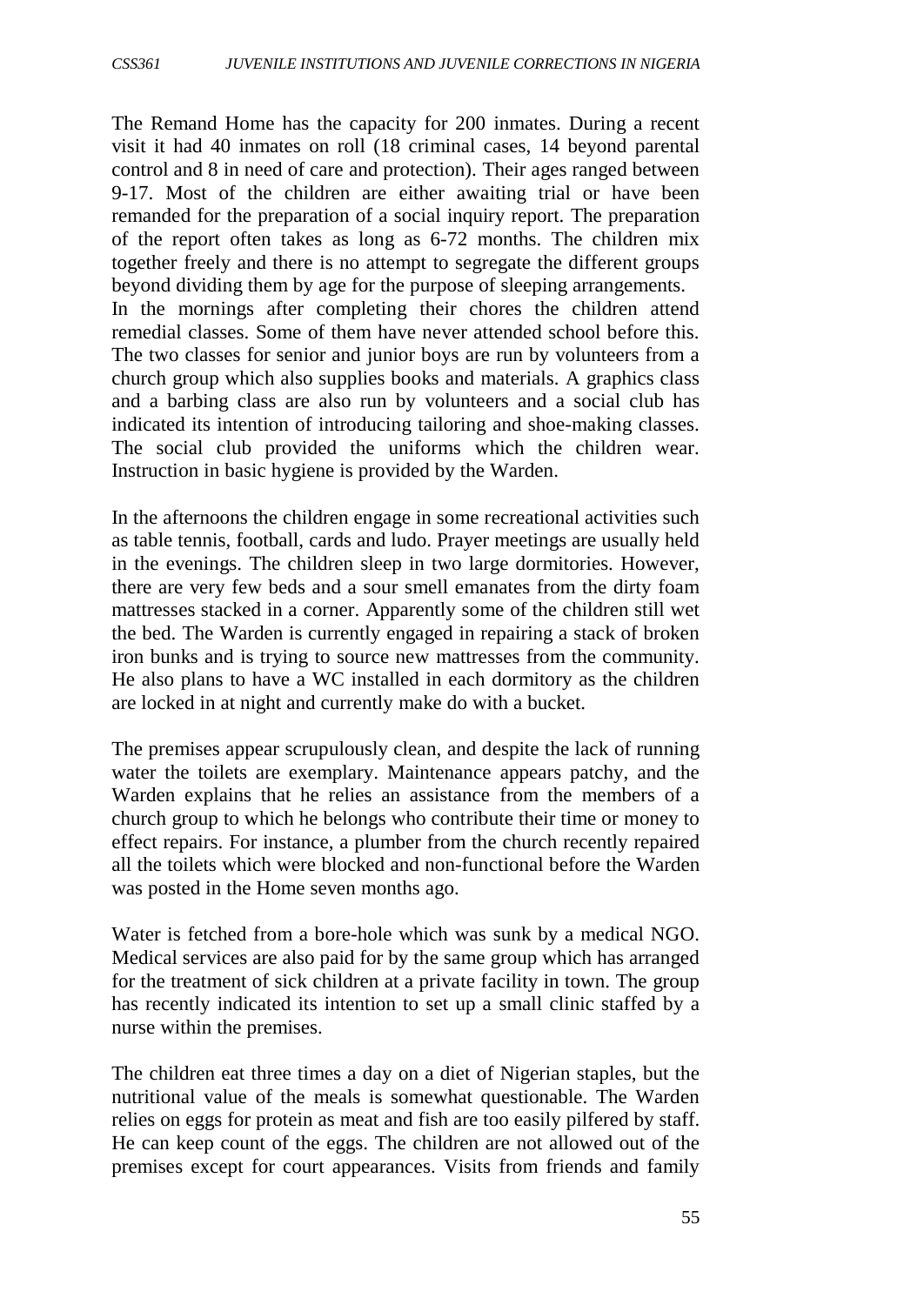are usually allowed once every three weeks but some of the children do not receive visitors.

The Warden is the only trained social worker employed in the Home. An Assistant Warden recently joined the staff, but she has had no formal training in social work. The other staff are support personnel, namely, a storekeeper, nigh guard, cook and day caretaker. There is no night caretaker to sleep with the children at night so the warden sleeps on the premises. Ten years ago there were 9 social workers and 23 support staff to cater for about 60 inmates.

#### **Pre-trial conditions**

A child who has been denied bail by the police or the court is committed to custody in a Remand Home unless he is so "unruly" or "depraved" that it is considered that he cannot be so safely committed, in which case he may be committed to prison. A Remand Home serves primarily as a place of detention for juveniles awaiting trial, although a juvenile offender may also be committed to a remand home after being found guilty by a juvenile court. A Remand Home further serves as the centre where a child may be detained after a criminal charge against him has been proved while a social inquiry report is prepared to assist the court in its determination of the. Most appropriate form of intervention. Although the CYPL provides that a child may be released on bail while the report is prepared, in practice this rarely happens and the child is invariably remanded to a home. Children in need of care and protection and children beyond parental control are also commonly remanded to the Remand Home while a social inquiry report is prepared.

All the probation officers interviewed were of the view that their investigations would be hampered when the child remains in the home environment. In their view, the child would remain under the influence of his parents and would not open up to them; they would not be able to obtain a true picture of the home background and circumstances of the offence which might involve parental neglect or instigation, etc. The time taken to prepare the report depends on several factors, including the cooperation of the parents and the child, the availability of resources with which to conduct investigations (probation officers are only given N500 a month for this purpose) and the caseload of the officer. An Investigation Board must also meet to discuss the report of the probation officer and warden of the Remand Home with custody of the child. A combination of all these factors means that it may take an average of 6- 12 months for the preparation of the report and during this time the child is in custody. This means that where the final recommendation is for a non-institutional intervention, the child will have already spent several needless months of detention in a non-family environment.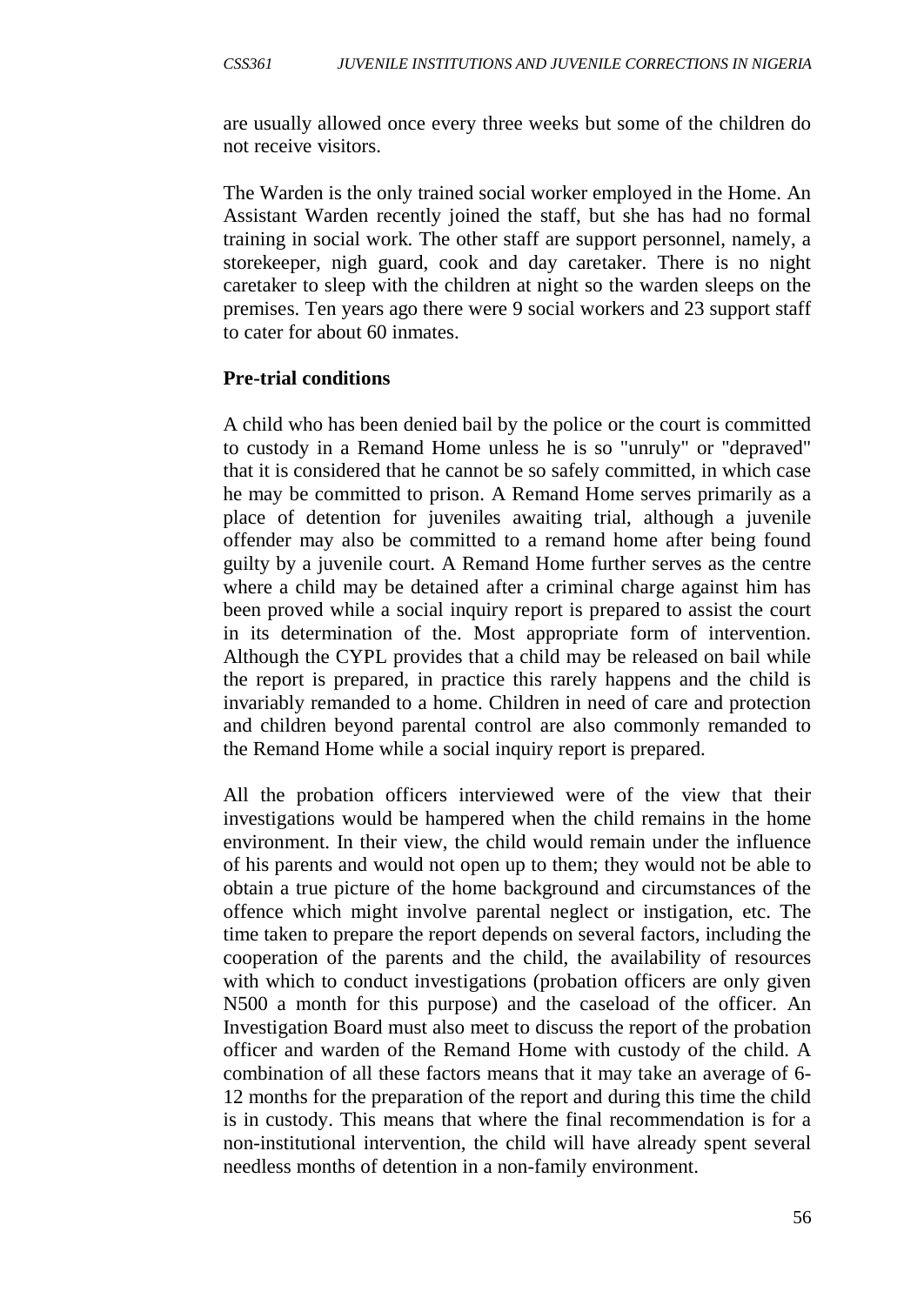The Rules regulating the operation of remand homes require that inmates be provided with reasonable occupation and recreation but do not specifically require that any vocational or literacy education be provided. The-primary orientation of a remand home is therefore custodial and is often punitive rather than rehabilitative. As the description of the Boys Remand Home details, the perspective of social workers is somewhat different considering the length of time which children spend there, and innovative means have been explored to introduce some educational programmes in the home through the community outreach efforts of the Warden. The perspective of the Warden of the Girls Remand Home is very similar.

The Draft Children's Decree abolishes the concept of remand homes and instead provides that children should be remanded to any of a variety of state accommodation including placement with a family, relative or any suitable person or placement in a community home, voluntary home or registered children's home. Where a child who has attained the age of 15 is charged with (or convicted of) committing a violent or sexual offence, or an offence punishable in the case of an adult with imprisonment for a term of 14 years or more, a security requirement may be imposed on the remand of the child. This means that such a child will be placed in a section of a community home in which liberty is restricted. A child of 15 who has a recent history of absconding from state accommodation may also be subject to a security requirement.

## **Tunde's trial**

Tunde is charged before the Juvenile Court with assault occasioning actual bodily harm. He is out on bail, and this is his third court appearance in as many months. When the case is called the parties file into the court, and Tunde stands in front of the magistrate's table with his parents seated next to him. The magistrate feels uncomfortable with the presence of two other family members and asks them to wait outside. The only other persons present in the court are probation officers, counsel and court personnel. An assessor, an elderly lady, sits with the magistrate. At the last hearing, the complainant, a 17 year old girl, had testified alleging that Tunde bit her in the course of a fight. Today, the complainant will be cross-examined by Tunde's lawyer.

It is immediately apparent that the procedures of a regular court hearing are in place. The language is measured and formal. The pace is slow as the magistrate must record every question and answer in longhand. The attitude of defense counsel is combative and hostile. He keeps on "putting it to" the complainant that she does not clearly recollect this or that event. She appears confounded by the turn of phrase and does not answer. The magistrate has to intervene to rephrase the questions. Men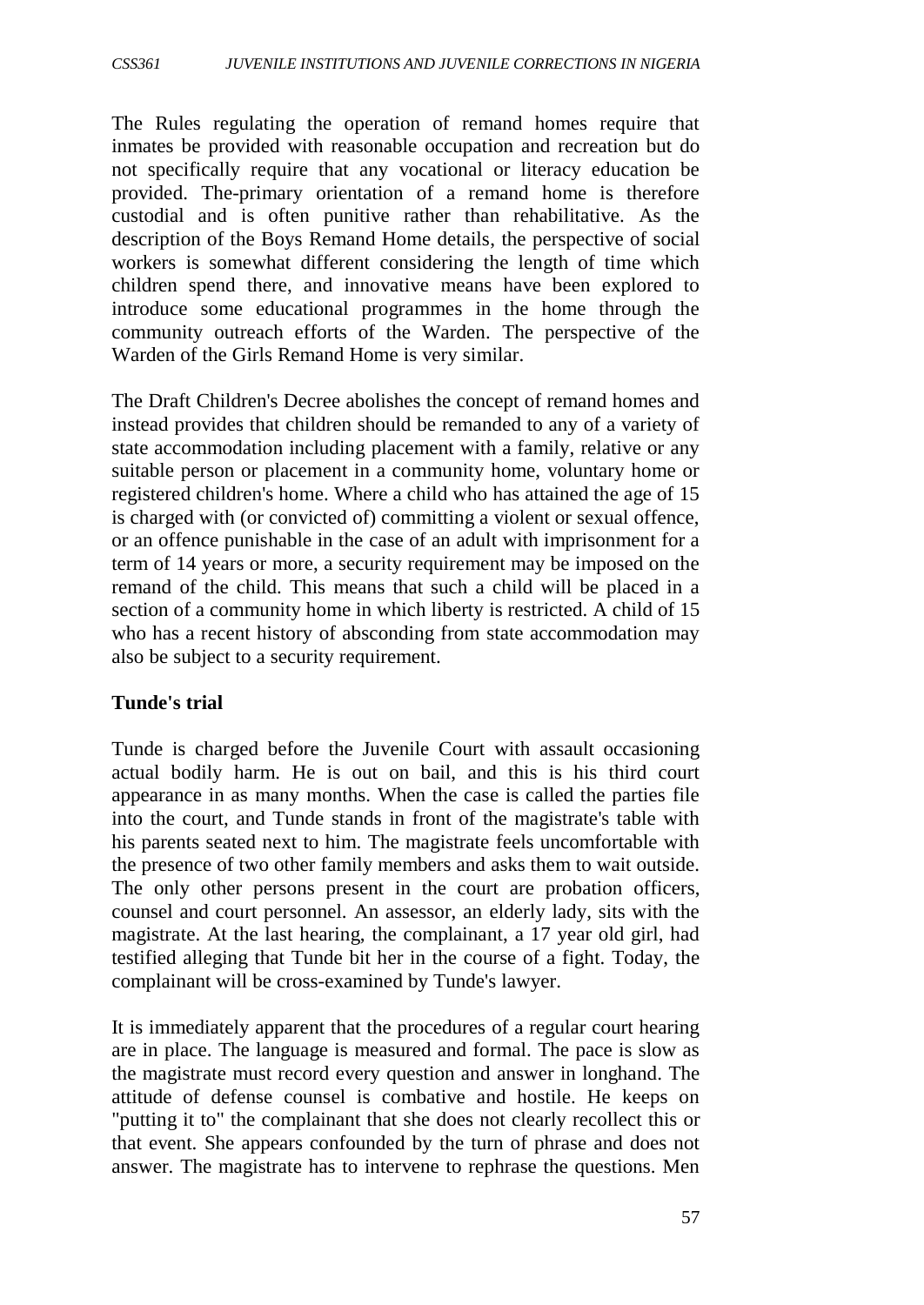the witness does reply her voice is so low and counsel is standing so far away he cannot hear her answers and has to repeat his questions. The magistrate acts as a megaphone relaying the answers of the witness to counsel. It does not occur to anyone that counsel could leave his table and move closer. The cross-examination proceeds for several hours covering only one or two points of testimony. The prosecution protests that counsel is badgering the witness, and the magistrate hesitantly urges counsel to move along, but to little effect. At one point the line of questioning suggests that the "subject" (as Tunde is referred to throughout the proceedings) is only 12 years old. The magistrate points out that he has not yet assessed the age of the subject who in his opinion looks substantially older than 12 years. The assessor, who had been quietly dozing, shakes herself awake, looks at her watch, gets up and leaves.

Finally, after 2-1/2 hours of cross-examination the magistrate announces that he simply must adjourn the proceedings as he has another 8 cases listed for the day. Defence counsel bulldozes on for another few minutes until the magistrate finally puts his foot down. Both Tunde and the complainant who have been standing throughout the proceedings heave exhausted sighs of relief. The case is adjourned for three weeks, and the parties file dispiritedly out of the court.

## **Trial and sentencing**

Tunde's case is unusual in that he was represented by a lawyer. In the Institute study 73% of the children whose cases had gone to trial were not represented by a lawyer. The main reasons for this were financial inability to secure the services of a lawyer, not knowing who to contact, not believing that the services of a lawyer were necessary and not having parents around to secure the services of a lawyer. The dragging out of the trial is however fairly typical. Bearing in mind the length of time children spend in custody before their first appearance in court, it is obvious that the speedy disposal of juvenile cases is far from being achieved.

Under the CYPL a juvenile court is constituted by a magistrate either sitting alone or with any other person appointed by the Chief Judge of a state. Persons sitting with the magistrate are commonly referred to as assessors and are usually drawn from the community. Many states of the federation do not have permanently constituted juvenile courts. Instead designated magistrate's courts handle juvenile cases on certain days of the week. In such instances the law requires the court to sit either in a different room or building from that in which ordinary sittings are held or on different days or at different times.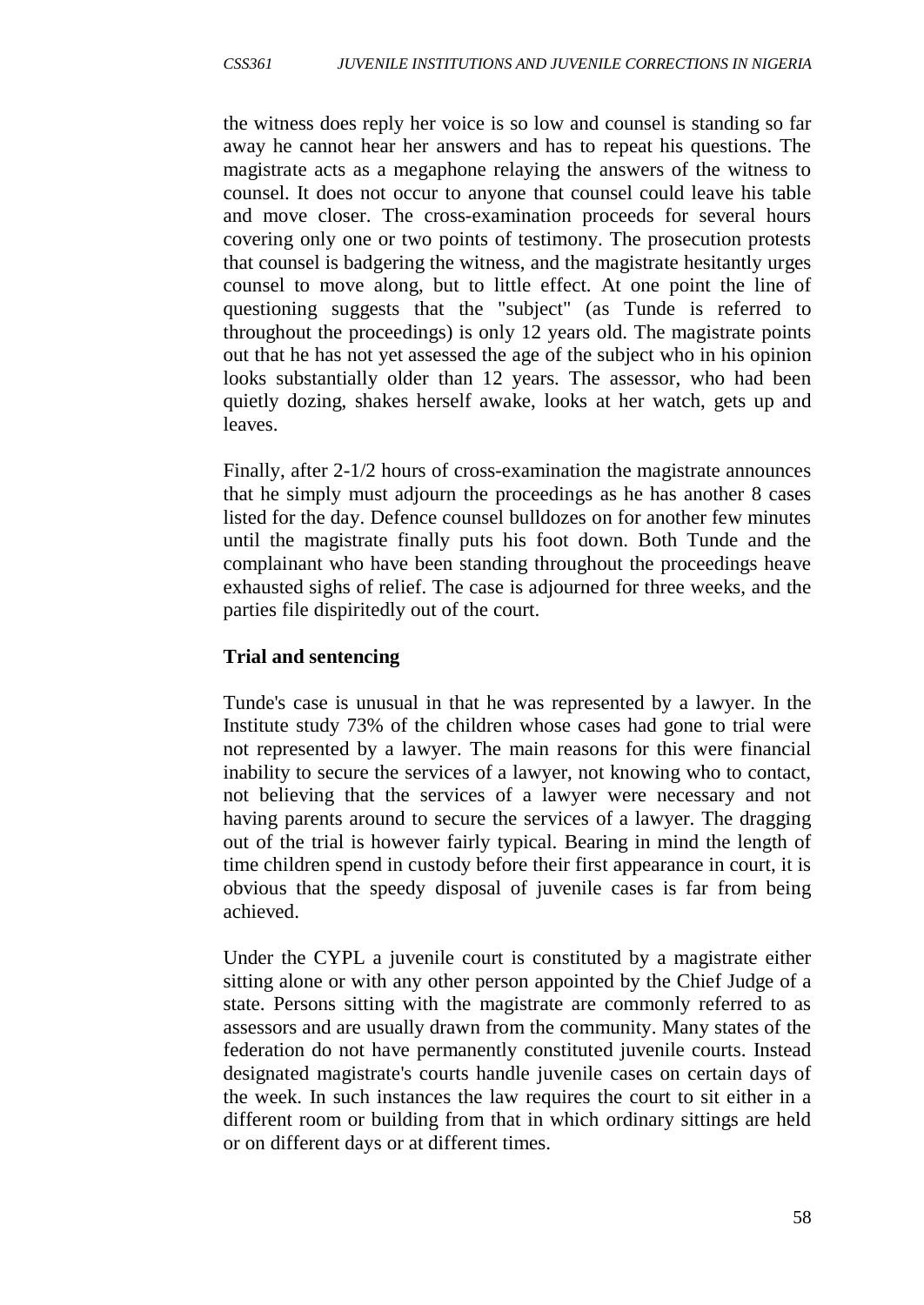Lagos State has two juvenile courts which sit full time, thus enabling at least theoretically a specialization of judicial personnel. The courts are housed in the same premises as social welfare offices rather than in any of the various court complexes and are headed by lay magistrates who may be retired social workers. Beyond a short induction course on appointment, these magistrates have no legal training, and, as evidenced in Tunde's Trial, they are often not able to exert much control over the proceedings and are often unfamiliar with points of procedure. On the other hand in a particular court visited which was manned by a magistrate with legal training and considerable experience on the Bench the magistrate was unaware of the existence of various institutional facilities for children In the state. There thus commonly appears to be a trade-off between legal experience on the one hand and expertise in social work on the other.

The Chief Judge may make rules for regulating the procedure in juvenile courts but until this is done the rules relating to the practice and procedure in the ordinary magistrates courts continue to have effect. In more than 50 years since the enactment of the CYPL, no special rules of procedure have been made for juvenile courts and this is largely responsible for the formality of the proceedings highlighted.

The Juvenile Court has jurisdiction over all children who are accused of criminal offences except those children who are charged jointly with adults and children who are charged with homicide who may be tried as adults in the ordinary courts. The rules of privacy are generally observed in juvenile proceedings; however the rules do not apply where juveniles are tried in the ordinary courts.

The CYPL contains a somewhat curious provision to the effect that, where, in the course of any proceedings in a court other than a juvenile court, it appears that the person charged is under the age of 18 years, that court, if it thinks it undesirable to adjourn the case, may proceed with the hearing and determination of the case. (The converse is also true, so that, when it is found that a person appearing before a juvenile court is above the age of 18, the juvenile court may proceed with the hearing.) It would however appear that in such cases the court in question is limited to the forms of intervention provided in the CYPL. The provision may have to do with the difficulties which the courts experience in assessing the age of accused persons that is briefly highlighted in Tunde's Trial. Although the registration of births and deaths is compulsory in Nigeria, it is only within the last five years or so that the National Population Commission has embarked on a concerted drive to ensure that the requirement is complied with. Thus, many children do not have birth certificates and sworn declarations of age (which are resorted to as the alternative) are not always reliable. In such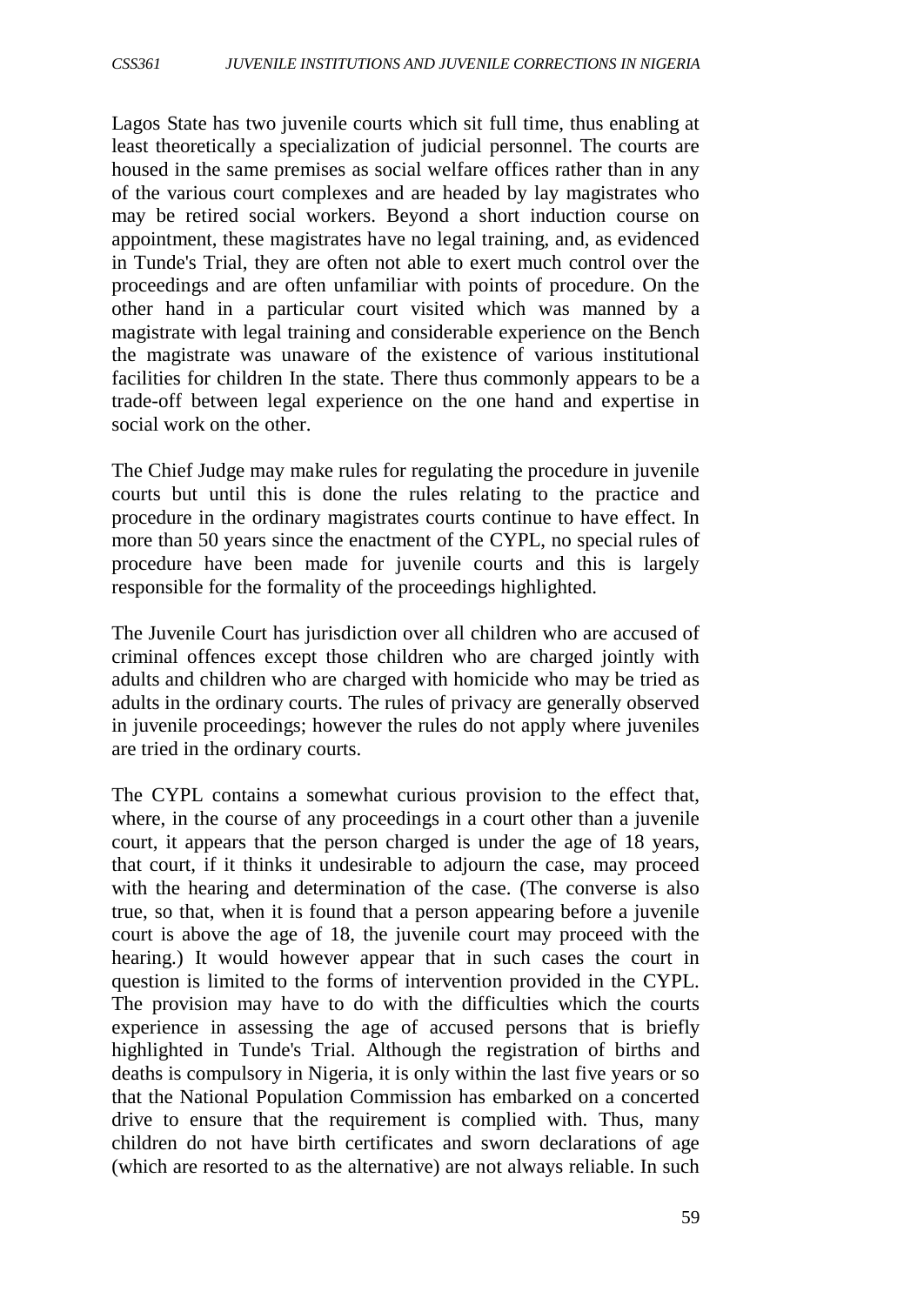cases the court usually embarks on a rough and ready assessment of the child's age by inquiring into the child's school record and recollection of significant events. Only as a last resort and very rarely is medical assessment resorted to. The result is that, especially in the case of older children, there can be a lot of initial confusion as to the appropriate court before which they should be charged.

All juvenile offenders have an automatic right of appeal to the High Court, which may have very little specialization or experience in the handling of juvenile cases. This right is rarely exercised, and in the Institute study it was found that of those juvenile whose cases had gone to trial almost 90% did not appeal against the decision. When asked why, 14% stated that they suffered from financial constraints, 13% were satisfied with the decision, and 12.2% were ignorant of how to appeal or did not appeal because they did not have a lawyer. About 8% stated that they were not allowed to appeal but offered no specifics, while 3.1% did not appeal because their parents were against it.

The Draft Children's Decree attempts to address some of the issues raised and proposes the introduction of a Family Court at two levels to replace the existing arrangement. At the magisterial level the court is to be manned by an officer not below the rank of a Senior Magistrate Grade I (i.e. a trained lawyer) and two assessors, one of whom should be a senior social welfare worker and the other a person with professional experience in handling children, preferably in the area of child psychology and education. At the second level the Family Court will be established as a division of the High Court. This court will hear appeals from the court at the magisterial level and will have the power to try homicide cases and deal with other matters relating to children which are normally dealt with by the High Court, including presumably cases where children are currently tried jointly with adults. The Family Court is to exercise exclusive jurisdiction in any matter affecting children. Proceedings in the court are to be conducive to the best interests of the child and conducted in an atmosphere of understanding that allows the child to express himself and participate in the proceedings.

The Decree further provides that court personnel must receive the necessary training on a continuing basis, to promote and enhance the professional competence required of them.

## **The Juvenile Court**

The Juvenile Court is housed in a large airy room containing a few rows of benches and chairs. The court sits full time and handles different types of cases on different days of the week. Adoptions on Mondays. Criminal cases on Tuesdays and Thursdays. Family welfare cases on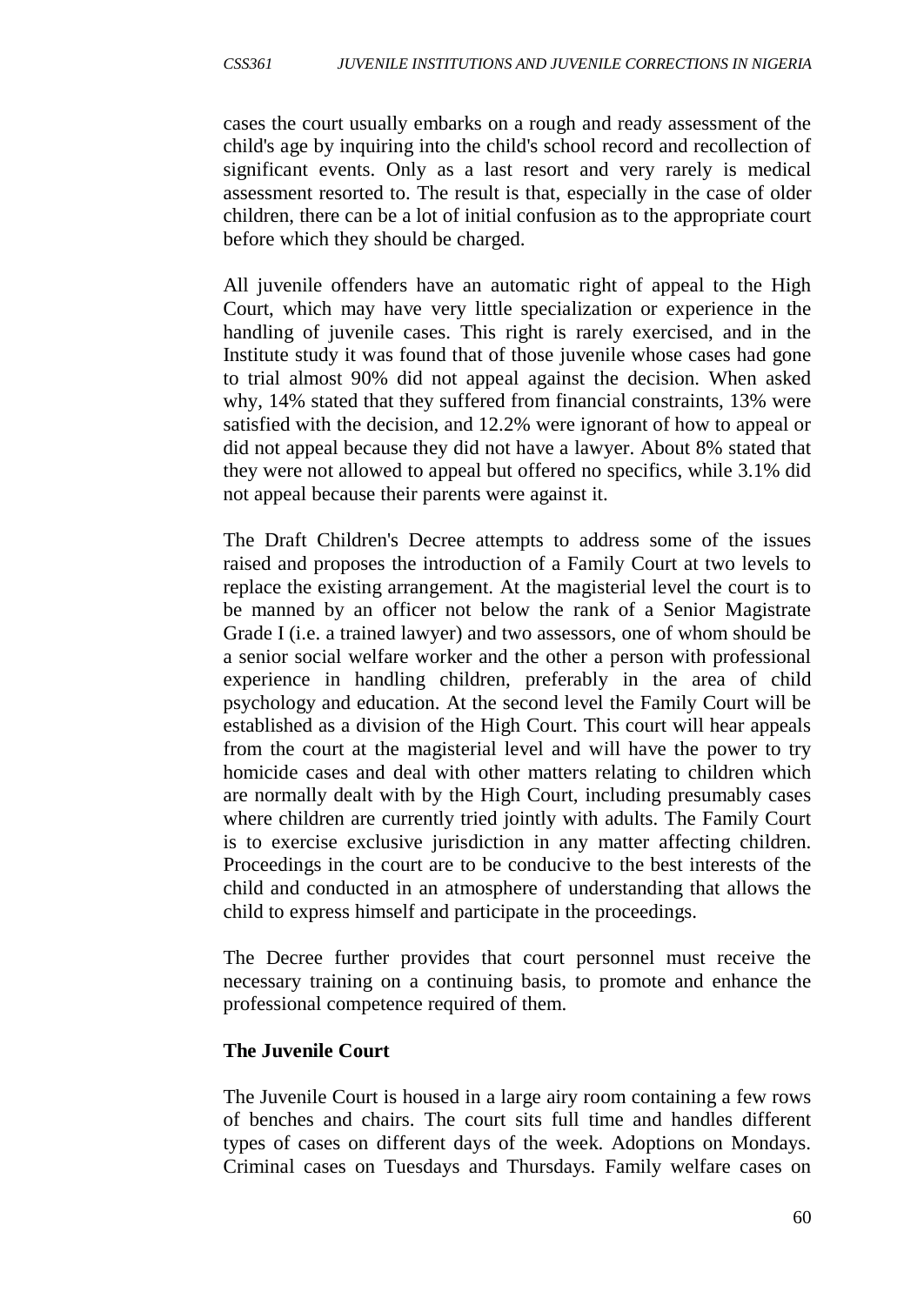Wednesdays and civil cases (i.e. children in need of care and protection and children beyond parental control) on Fridays. The magistrate reckons that he handles about 12 criminal cases a week. Records are however unavailable as his court clerk has difficulty in filling out the forms, and he doesn't have the time. The magistrate is a retired senior probation officer Two assessors have been appointed to the court but they are rather elderly and turn up irregularly. The magistrate does not think they are of much use in criminal cases.

The magistrate always prefers to. Release juvenile on bail in the custody of their parents even when they are accused of quite serious offences. He usually only remands-offenders to the Remand Home when their parents cannot be located. No formal pre-trial diversion procedures are in existence. However he often adjourns cases to encourage an out-of-court settlement. In Tunde's case, for instance, his parents are unwilling to pay the medical costs of the complainant's treatment, and so despite the magistrate's urging they have been unable to settle. He openly strikes out cases for want of prosecution. He finds that often the complainant only wants to teach the child a lesson by reporting the matter to the police. Very few have the patience or persistence to attend court hearings to give evidence and even the investigating police officer often does not show up.

Where the charge against a child is proved, the magistrate most often resorts to probation orders, except when he finds that the home environment is not suitable, in which case he may order the offender's committal to an approved school. Where the offence is particularly serious he may order the offender's committal to the Borstal facility in Kaduna State. He usually relies on the recommendation contained in the social inquiry report, although where he feels that he has obtained enough background information in the course of the trial he may dispense with the report. He very rarely imposes a fine or corporal punishment. When he does resort to the latter intervention, he limits it to six strokes of the cane that are administered by his police orderly in his presence. Such punitive measures are usually combined with a probation order.

#### **The court and disposition measures**

Before deciding how to deal with the juvenile offender the court must obtain such information as to his general conduct, home surroundings, school records and medical history as will enable it to deal with the case in the best interests of the child. For the purpose of obtaining such information the court may remand the child or young person on bail or to a place of detention. Almost invariably the court remands the child to a remand home.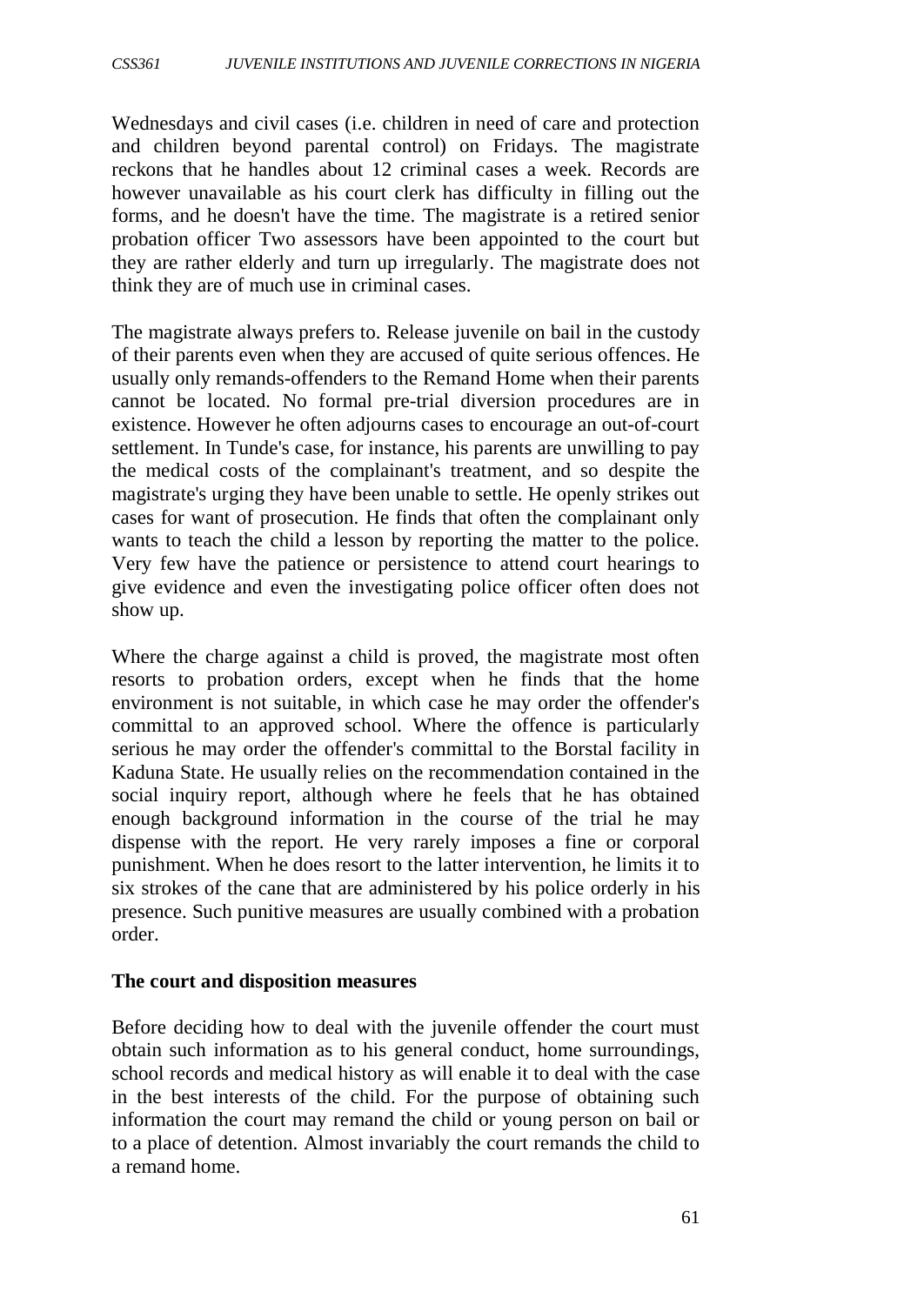Under section 15 of the CYPL, the court may dismiss the charge, discharge the offender on his entering into a recognizance, discharge the offender and place him under the supervision of a probation officer, commit the offender by means of a corrective order to the care of a relative or other fit person, send the offender by means of a corrective order to an approved institution, order the offender to be caned, order the offender to pay a fine, damages or costs, order the parent or guardian of the offender to pay a fine, damages or costs, order the parent or guardian of the offender to give security for his good behaviour, commit the offender to custody in a remand home, order him to be imprisoned (where the offender is a young person, i.e. above 14; children below 14 may not be imprisoned and "young persons" may only be imprisoned if there is no other suitable way of dealing with them), commit him to a borstal institution (where the offender is a young person; only one borstal institution has been established in Nigeria, in Kaduna State), deal with the case in any other manner in which it may be legally dealt with. (Children in need of care and protection or child beyond parental control may also be placed under a supervision order. Their parents may he required to enter into a recognizance to exercise proper care and guardianship or they may be repatriated to their home states, if they are from other state.)

Probation orders are usually made for a period of two years. A corrective order to an approved school is invariably for a period of 3 years, as this is considered the minimum period necessary for vocational training and character reformation. Older children who have less than 3 years to go before they reach 18 years are either committed until their eighteenth birthday or are committed to the borstal facility in Kaduna where they may be detained until the age of 21 years. A Progress and Discharge Board meets periodically to review the progress of inmates and may recommend the release of an inmate before the expiration of a corrective order, but this rarely occurs. The Board may also recommend that an order be extended, especially when there are no identifiable relations into whose custody the child can be released.

In the Institute study, judicial officers were asked which disposition measures they most frequently resorted to and their responses are reflected in Table 1.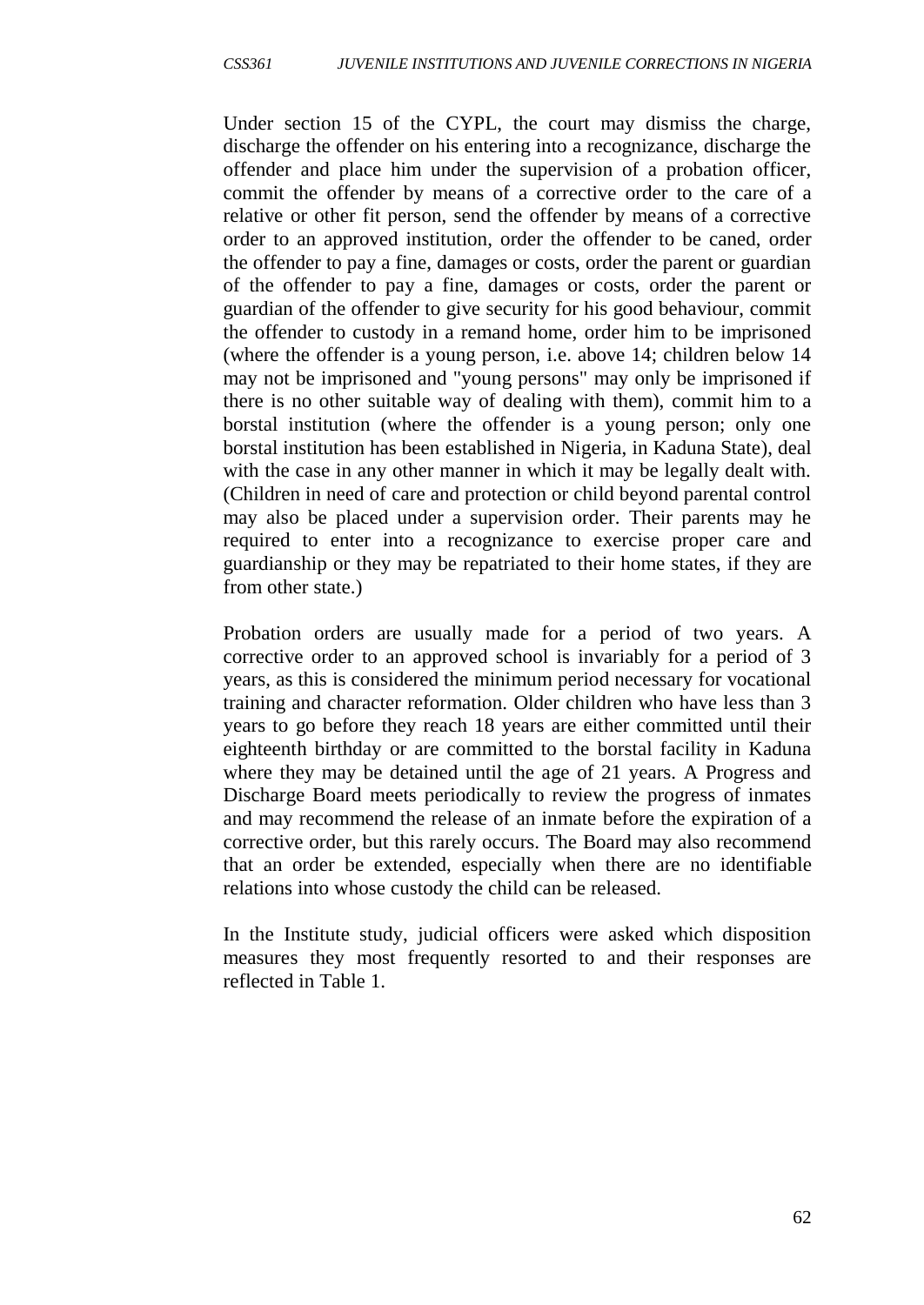|                             | Judicial officers |      |  |
|-----------------------------|-------------------|------|--|
|                             | <b>Number</b>     | $\%$ |  |
| Corporal punishment         | 20                | 37.0 |  |
| Caution/dismissal           |                   |      |  |
| Probation/fine              | 6                 | 11.1 |  |
| Prison                      | 10                | 18.5 |  |
| Approved school/remand home | 14                | 25.9 |  |
| <b>Borstal</b>              | 3                 | 5.6  |  |
| Others                      | 1                 | 1.9  |  |
| Total                       | 54                | 100  |  |

*Table 1: Disposition methods most frequently resorted to in the experience of judicial officers*

It must be said that these responses need to be approached with some caution. It is surprising to say the least that none of the judicial officers mentioned dismissal as an option, although where records were available they showed that dismissal was quite frequently resorted to. In the Kano State juvenile court, for instance, 37% and 33% of all cases heard in 1988 and 1989, respectively, ended in termination, dismissal or discharge. What did appear? To be clear however was that half of the judicial officers interviewed reported that they most frequently resorted to the deprivation of liberty in one way or another, closely followed by the utilization of corporal punishment.

A child who had not attained the age of 18 at the time the offence was committed may not be sentenced to death, but is instead to be detained during the Governor's pleasure. Military tribunals do not feel bound by this rule since they are governed by their own special rules and procedures, there is often no right of appeal from such tribunals, and juveniles must depend on the Governor's exercise of the prerogative of mercy to commute the sentence. In such cases the sentence is usually commuted to life imprisonment, although in some rare cases the child may be released.

The Draft Children's Decree prohibits corporal punishment and imprisonment regardless of the age of the child. Where a child detained in an approved institution is found to be "incorrigible" or to be exercising a bad influence on the other inmates, he may be transferred to a special correctional centre. A child may be committed to various types of institutional facilities detailed in the next section and the Draft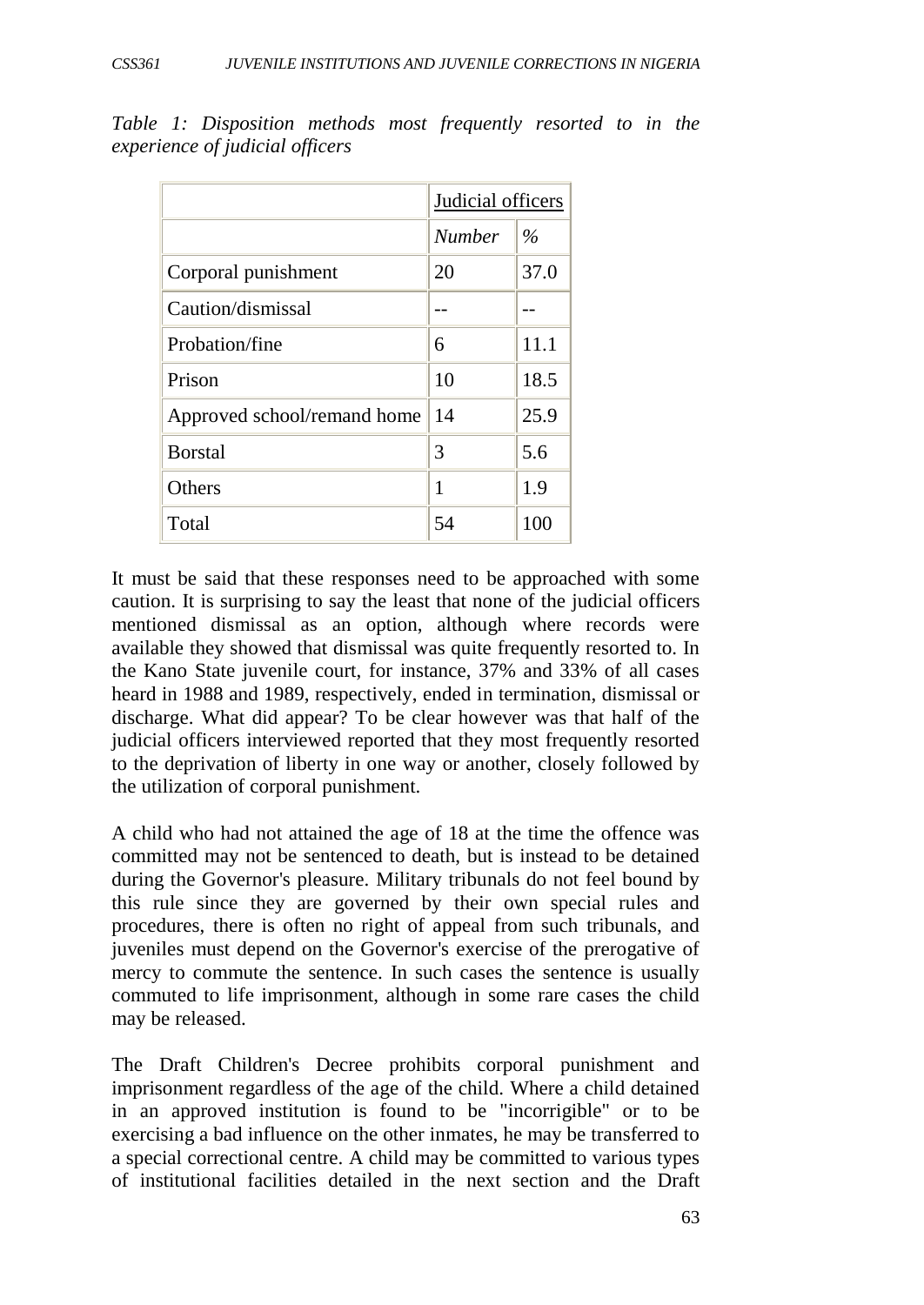introduces several non-institutional intervention measures, including group counseling, community service, hospital or treatment orders and orders concerning foster care, guardianship, or (rather vaguely) orders concerning living in communities or other educational settings. It further specifically provides that the placement of children in an institution should be a disposition of last resort and should not be ordered unless there is no other way of dealing with the child.

#### **Children deprived of liberty**

While many of the intervention measures available to a juvenile court are non-custodial, the court has the power to commit a juvenile into custody. Where this measure is resorted to under the CYPL, a juvenile may be confined in a remand home, an approved institution, borstal or prison. Remand homes have been described earlier. An approved institution is any institution established or so declared by the Governor of a state for the purpose of taking into care juvenile offenders, children in need of care and protection or children beyond parental control. While a remand home is primarily a place of custody, an approved institution is required to provide an education to every inmate according to his age and development at least equivalent to that which the juvenile would have received were he attending school in the usual way of education.

There are two remand homes and three approved schools in Lagos State, namely:

- i) The Boys Remand Home, Oregun
- ii) The Girls Remand Home, Idi-Araba
- iii) The Senior Boys Approved School. Isheri
- iv) The Junior Boys Approved School, Birrell Avenue, Yaba
- v) The Girls Approved School, Idi-Araba.

Table 2 depicts the number of children in custody in remand homes and approved schools in Lagos State.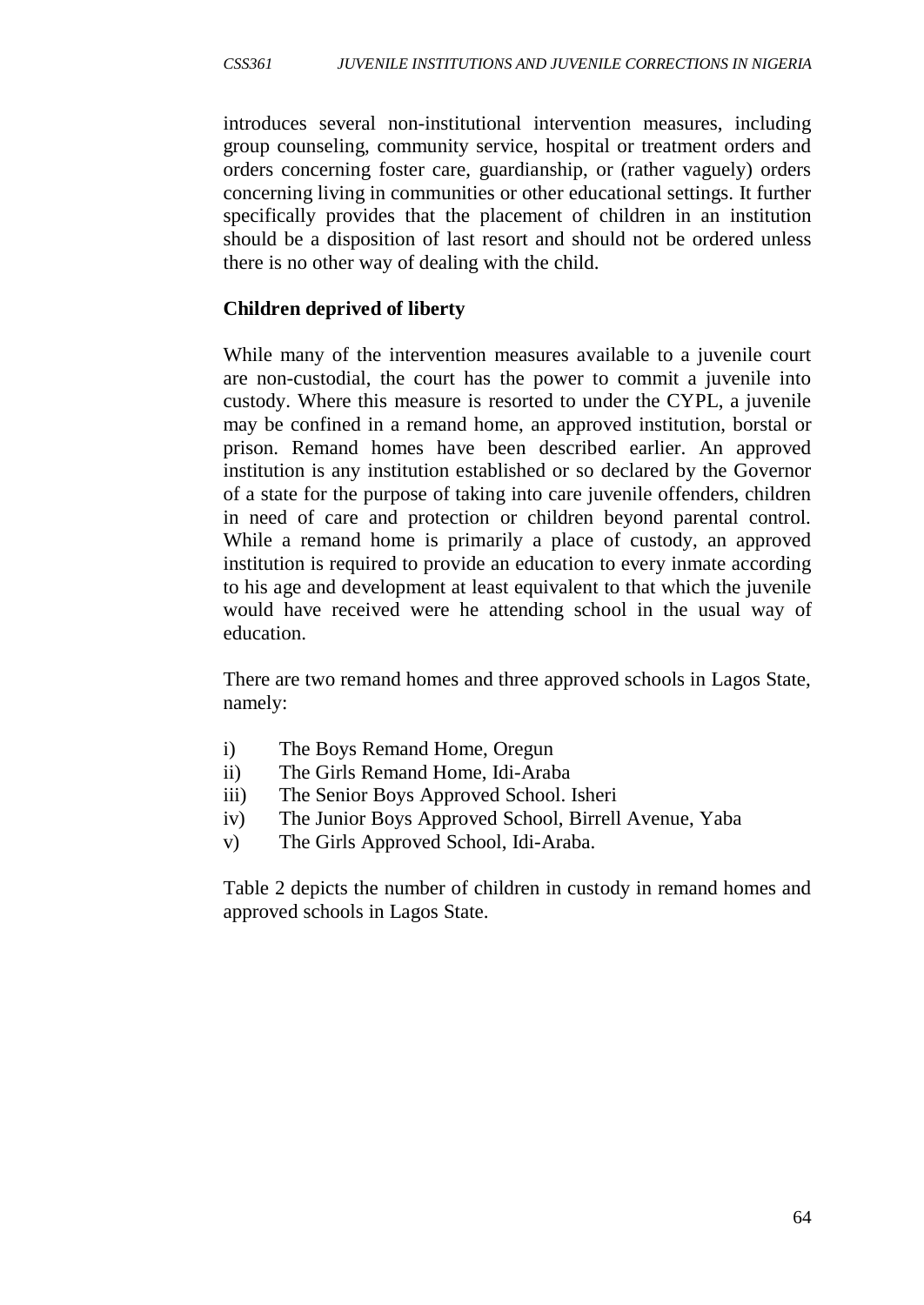|        | Remand home         |                                                      | <b>Approved</b><br>schools                                 | Total |     |
|--------|---------------------|------------------------------------------------------|------------------------------------------------------------|-------|-----|
|        | $Criminal$ $Beyond$ | parental control protection $\alpha$ categorization* | $\vert \textit{Care} \text{ and } \vert \textit{No} \vert$ |       |     |
| Male   | 16                  |                                                      | 17                                                         | 30    | 74  |
| Female |                     |                                                      | 18                                                         | 27    | 53  |
| Total  | 23                  | 12                                                   | 35                                                         |       | 125 |

*Table 2: Children in detention in Lagos State, January-June 1997*

\* Children in approved schools are not categorized to avoid stigmatization.

Borstal institutions are specifically designated for the institutionalization of offenders between the ages of 16-21. However, the CYPL provides that young offenders may be committed to Borstals from the age of 14, as may children beyond parental control or in need of care and protection. (Strictly speaking, the legality of these provisions are in doubt. The CYPL is state legislation, while the Borstal Act is a federal enactment. In the event of any inconsistency federal legislation prevails.) In practice only the more serious juvenile offenders are committed to the Borstal. Only one Borstal facility for males has been established in the country, although there are several Borstal Remand Centres for those awaiting trial.

Children above the age of 14 may be committed to prison when it is determined that they cannot suitably be dealt with in other way. Where no remand home is conveniently located, a child may be detained in an approved institution or prison, and where a child awaiting trial is considered "unruly" or "depraved" he may also be detained in a prison despite the availability of a remand home. In all such cases the law provides that the child should not be allowed to associate with adult prisoners.

Lagos State is exceptional in the number of juvenile detention facilities it has established. Many states do not have remand homes and even fewer have approved schools. This means that even with the best of intentions many children are committed to prison custody. In the Institute study roughly two-fifths (41.9%) of the young offenders sampled were found in custody in remand homes, 18.5% in police stations, 16.8% in prisons, 14.8% in a Borstal facility, and 5.1% in approved schools. Out of a relevant sample size of 99 respondents in prison custody, 51.5% had not been kept separate from adult prisoners.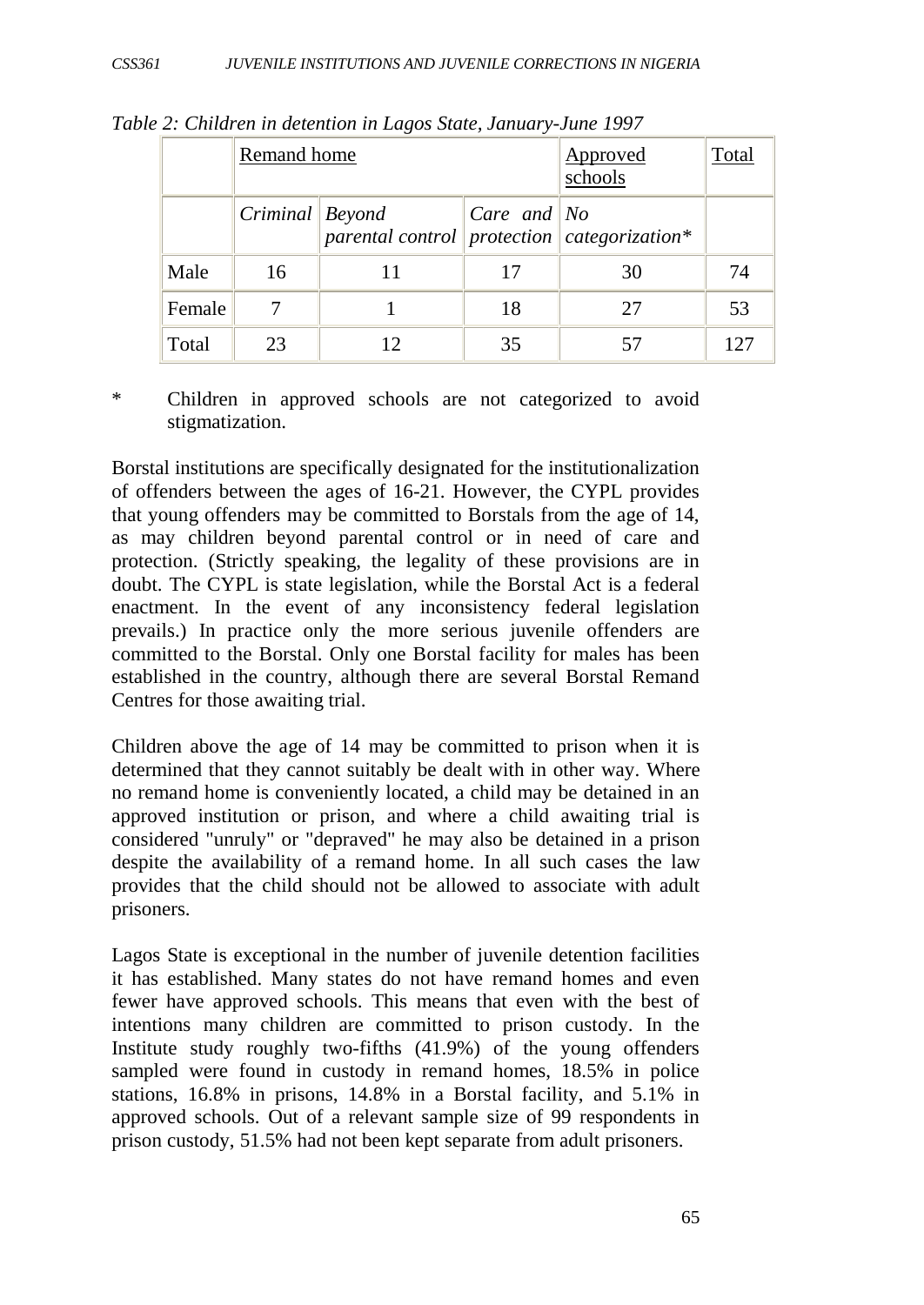In the same study social workers were asked to describe the complaints usually received from children in respect of the different types of detention facilities. Their responses are detailed in Table 3.

|                          | Prison         |      | Remand<br>home |               | <u>Approved</u><br>school |               | <b>Borstal</b> |               |
|--------------------------|----------------|------|----------------|---------------|---------------------------|---------------|----------------|---------------|
|                          | $\overline{N}$ | $\%$ | $\overline{N}$ | $\frac{0}{0}$ | $\overline{N}$            | $\frac{0}{0}$ | $\overline{N}$ | $\frac{0}{0}$ |
| Inhuman<br>treatment     | 60             | 32.3 | 32             | 16.4          | 14                        | 7.7           | 9              | 5.0           |
| Hunger/no water          | 15             | 8.1  | 33             | 16.9          | 22                        | 12.2          | 24             | 13.3          |
| Physical/sexual<br>abuse | $\mathbf{1}$   | 0.5  | 9              | 4.6           | $\overline{2}$            | 1.1           | 6              | 3.3           |
| Poor<br>accommodation    | 24             | 12.9 | 21             | 10.8          | 11                        | 6.1           | 25             | 13.9          |
| Several of above         | 59             | 31.7 | 42             | 21.5          | 32                        | 17.7          | 39             | 21.7          |
| None of above            | 27             | 14.5 | 58             | 29.7          | 100                       | 55.2          | 77             | 42.8          |
| Total                    | 186            | 100  | 195            | 100           | 181                       | 100           | 180            | 100           |

*Table 3: Complaints received by social welfare officers from juveniles in various detention facilities*

The Table reveals that, in general, social workers receive more complaints about conditions in prisons and remand homes than in respect of approved schools and Borstal facilities.

When staff of custodial institutions (not including prisons) were asked in the Institute study how children are made to comply with institutional rules, 33% detailed measures such as persuasion or counseling, while 38.6% resorted to threats, denial of privileges, including denial of home leave, food and visitors, force or corporal punishment. When corporal punishment is utilized it is limited by the regulations to a maximum of six strokes of the cane; only the Warden can administer it, and the incident must be recorded. Other disciplinary procedures include physical drill, domestic labour and solitary confinement. All these measures are permitted by the regulations. It would also appear that in Lagos the children in an approved school may, as a disciplinary measure, be sent to a remand home for a period of confinement. This is usually resorted to when a child has absconded (and been recovered) or attempted to abscond from the school.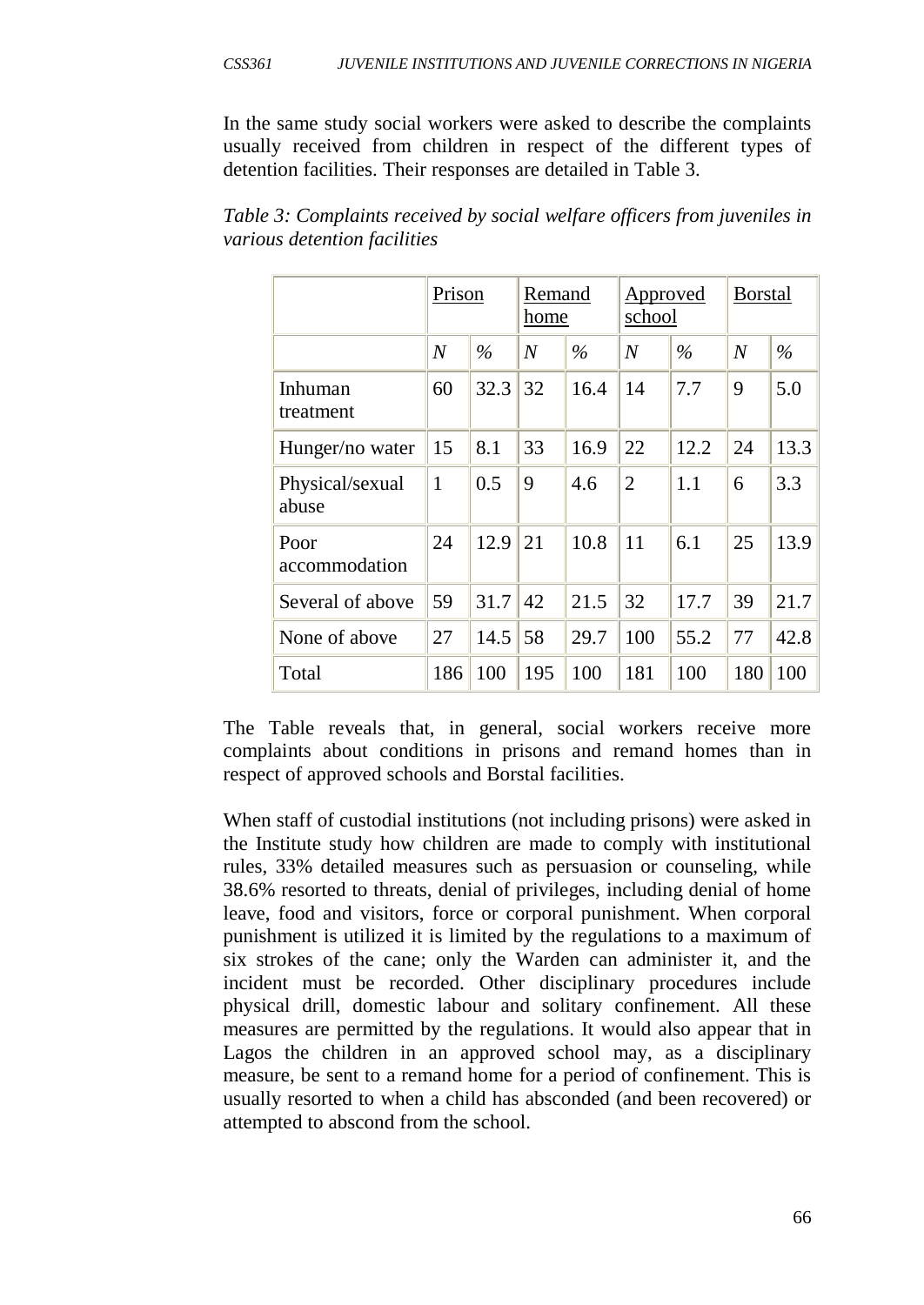Every inmate has a right of access to the Visiting Committee for the institution which records and investigates complaints made by the inmates. The Visiting Committee, which is made up of retired social workers and members of the surrounding community, may interview inmates in the absence of staff. Many of these Committees are not active.

#### **Adekunle, a profile of detention**

Adekunle, a 17-year-old male, was arrested two years ago for stealing. He appeared before the Juvenile Court and after the charge was proved was remanded to the Boys Remand Home during the preparation of his social inquiry report. He was in the Remand Home for eight months because the probation officer initially assigned to the case was suddenly transferred. He would probably have been placed on probation except that his parents wanted no part of him, and he was eventually committed to the Senior Boys Approved School until his eighteenth birthday.

The approved school, which was built in 1944, is located in a large compound which is so overgrown it looks abandoned. Many of the buildings appear to have been vandalized, and the children occupy a small section of the school that is still habitable. The school, which originally had a capacity for 200 inmates, has only 14 inmates on roll. It only admits children from the age of 12 years; younger ones are sent to the Junior Boys Approved School.

Adekunle does not like the approved school. He feels too big to mix with the younger ones who range between 12 and 14 years. He would like to work, but the rule of the school does not permit this. In the alternative he would like to learn the trade of sign writing. A trademaster in town is willing to engage him, but neither his parents nor the school can afford the N5, 000 apprenticeship fee. The school is supposed to run a variety of vocational courses within the premises, but has an instructor only for the tailoring class. Industrial equipment which was once in place for the different courses has been stolen.

Adekunle occupies his time with farming in the school compound, and he is allowed to sell some of the produce. He also does a little bit of carpentry work with a private instructor who serves as a volunteer in the school in return for work space. For recreation he plays football with youngsters from the community who are allowed free access into the school premises. His father has come to visit a couple of times, and Adekunle has been allowed out on a home visit. He is bored and restless and has begun to leave the school compound without permission. A group of about five older boys with whom he used to associate have absconded.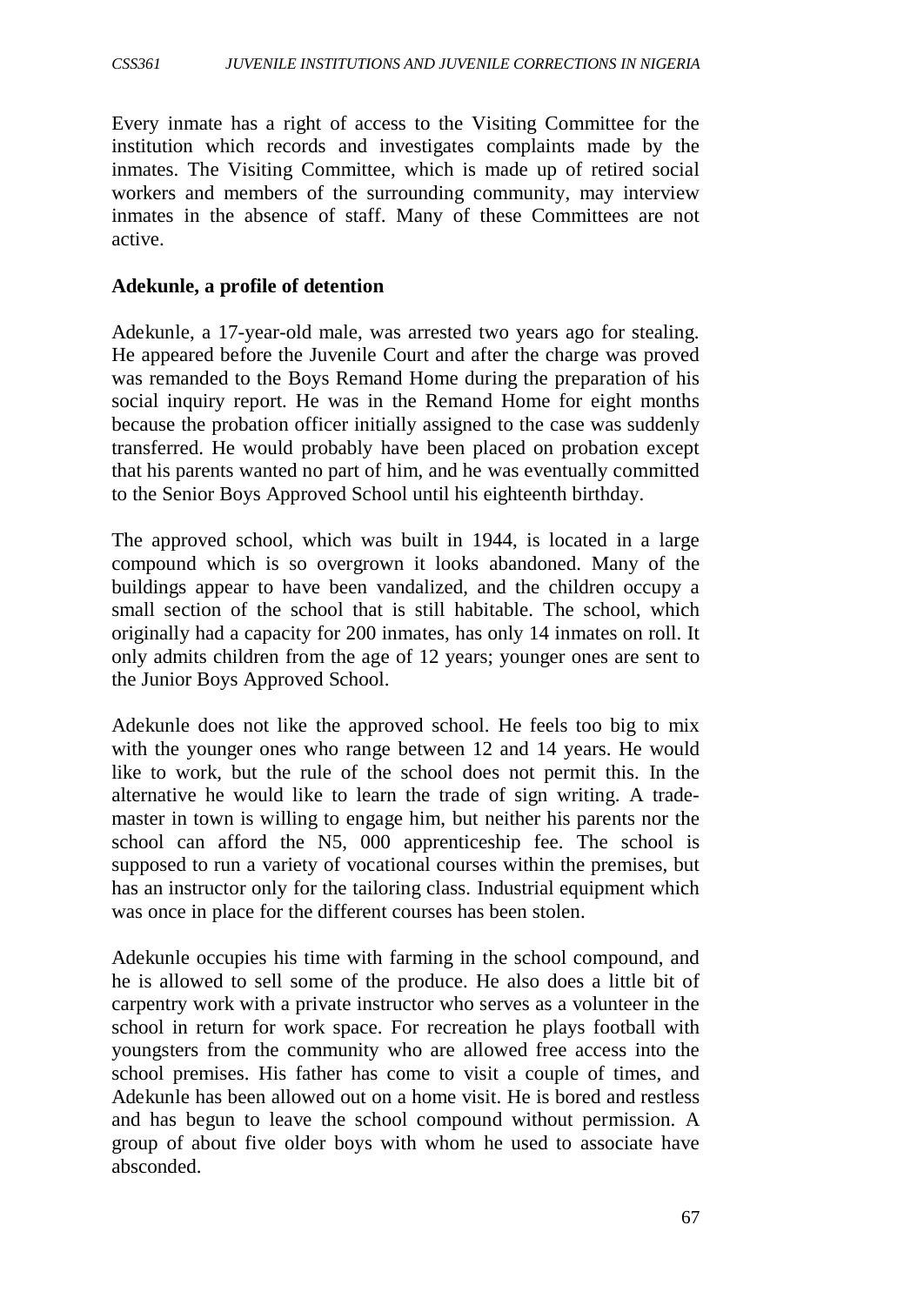The profile of Adekunle's detention indicates that Senior Boys Approved School is unable to provide a wide range of meaningful activities. The inmates of the Junior Boys School attend school within the community, while inmates of the Girls Approved School engage in a wider range of activities primarily because more NGO and community assistance seems to be directed there. Thus, the Girls School runs classes on fashion design, hairdressing, typing and (soon to be introduced) catering, as well as remedial literacy classes which are either manned by volunteers or by staff in the employment of voluntary agencies. However these piecemeal and often sketchy efforts fall far short of providing an organized programme of treatment and rehabilitation necessary to ensure that children benefit from their institutional experience.

The staffing situation of the schools is deplorable. There has been an embargo on the employment of new staff in the Lagos State Civil Service for several years in the course of which many experienced staff have retired without being replaced. Very few of the institutions visited had more than one experienced social worker backed up by a few support staff. This officer is responsible not only for the care and counselling of the inmates, but must also handle all administrative matters relating to the institution, liaise with NGOs and other voluntary agencies, attend hearings as well as staff meetings at headquarters, handle the marketing and oversee the activities of other staff. On those occasions when the social worker leaves the premises, the children are left in the care of support staff or community.

# **Treatment of Juvenile Offenders**

## **Juvenile Crime**

- Juvenile violent crime is at its lowest level since 1987, and fell 30% between 1994 and 1998.
- On average, juvenile were involved in 25% of all serious violent victimizations (not including murder)
- In 1999, law enforcement officers arrested an estimated 2.5 million juvenile

## **Juvenile accounted for:**

- 16% percent of all violent crime arrests
- 32% of all property crime arrests
- 54% of all arson arrests
- 42% of vandalism arrests
- 31% of larceny-theft arrests
- 33% of burglary arrests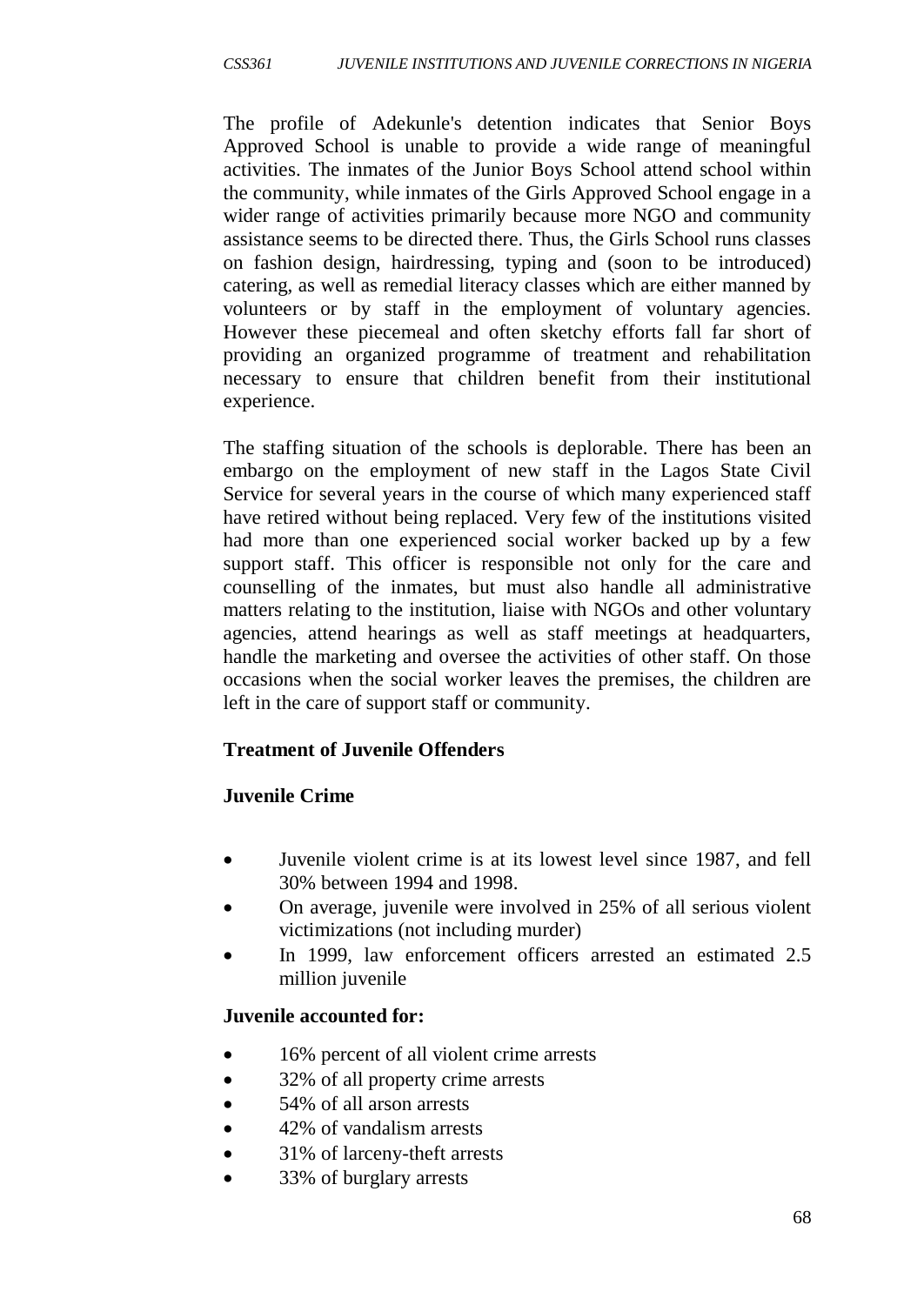## **Juvenile Court Cases**

- The nation's juvenile courts disposed of more than 1.7 million delinquency cases in 1997.
- The overall delinquency caseload was 48% larger in 1997 than it was in 1988, and four times as large as it was in 1960 (Delinquency" offenses are those committed by a juvenile which would be crimes if committed by an adult)
- Nationwide, it is becoming easier to try juvenile in adult criminal court between 1992 and 1997, 44 states and the District of Columbia passed laws making it facilitating the transfer of juvenile to the adult system
- Two states -Vermont and Kansas--provide statutory provisions for trying children as young as 10 years old in adult criminal court
- The number of juvenile cases waived into adult criminal court peaked in 1994 when 11,700 cases were transferred.
- By 1997, this number was down to 8,400
- In 1996, juvenile courts waived jurisdiction over 1% of all formally processed delinquency cases, sending the juvenile offenders involved to adult criminal court

## **Juveniles in Corrections**

**Conclusion:** The juvenile system does work?

• A 1996 Florida study found that youth transferred to adult prisons had approximately a 30% higher recidivism rate than youth who stayed in the juvenile system

The goal of juvenile justice is to deter/prevent juveniles from entering the juvenile justice system by:

- diminishing risk factors
- promoting protective factors
- This is preferable to punishing them
- however despite this, some juveniles will commit crimes for which they will be sentenced to out-of-home placement.
- Most juvenile justice systems rely heavily on the use of restrictive out-of-home placement as a sanction for delinquent behavior.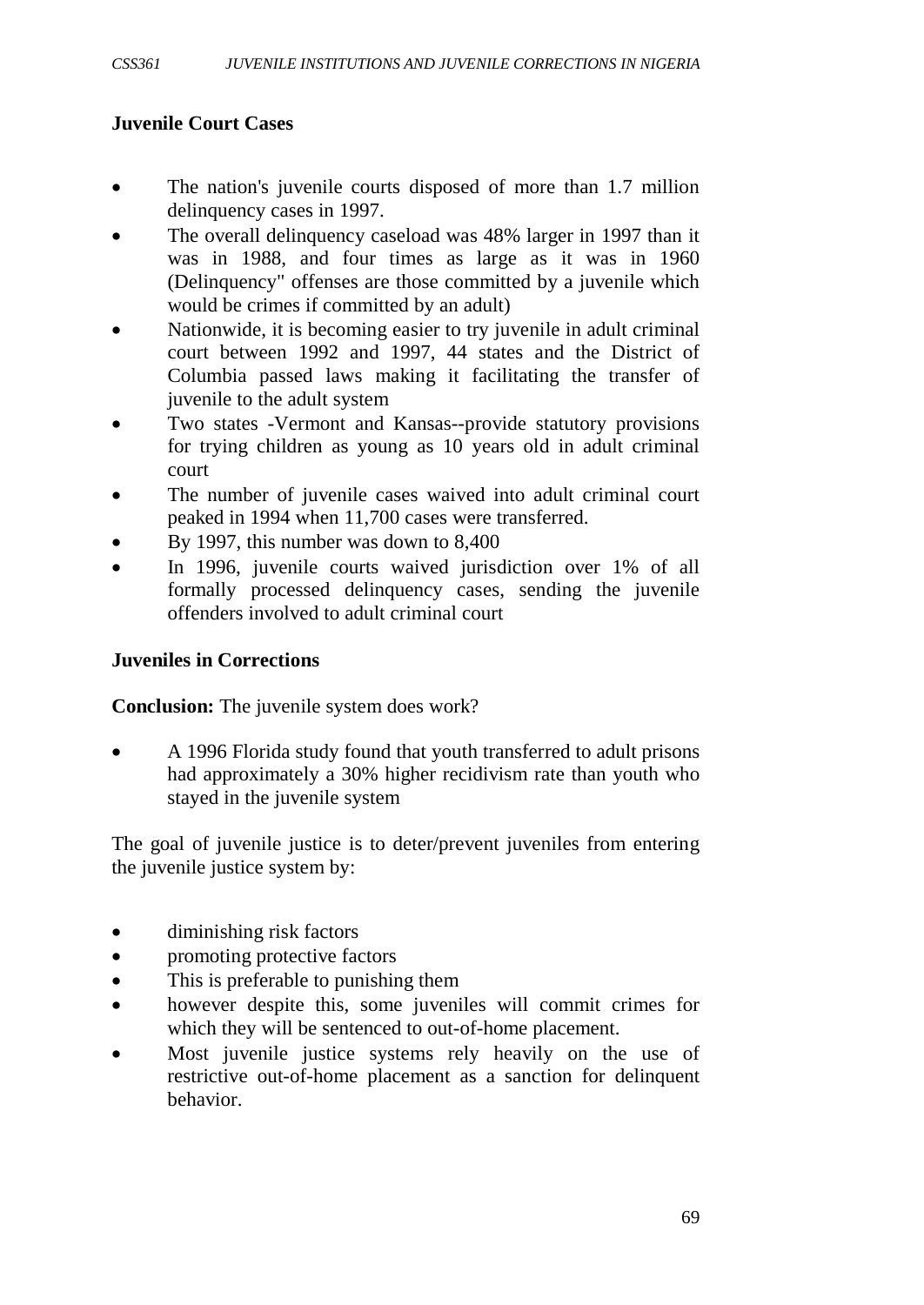This has several negative consequences for a juvenile justice system:

- out-of-home placement is exceedingly expensive (\$48,400)
- it increases the number of juvenile in institutions, which are already dangerously overcrowded
- does little to correct delinquent behavior.
- Large percentage of serious juvenile offenders continues to commit crimes and reappear in the juvenile justice system (91% California Youth Authority Graduates)
- Researchers estimate that the recidivism rate for untreated serious juvenile offenders is about 50 percent
- The ineffectiveness of restrictive practices has prompted juvenile justice practitioners and researchers to explore innovative, research-based programs that help recently released juveniles reenter the community.
- Researchers have hypothesized that providing transitional and reiterative supervision and services to youthful offenders would reduce the high rate of recidivism among parolees
- In turn, a reduction in recidivism would reduce overcrowding and the expenses associated with out-of-home placement.
- Reiterative services that prepare out-of-home placed juvenile for reentry into the community
- Establish the necessary collaborative arrangements with the community to ensure the delivery of prescribed services and supervision
- Two key components of the aftercare concept distinguish it from the traditional juvenile justice model.
- First, offenders must receive both services and supervision
- Second, they must receive intensive intervention
- While they are incarcerated
- during their transition to the community
- when they are under community supervision
- This second component refines the concept of reiterative services to include services that occur before release as well as after release

# **Intervention**

• Recent literature reviews and meta-analyses demonstrate that intervention programs can effectively reduce delinquency in juvenile (Lipsey, 2000; Lipsey, 1992; Andrews et al., 1990).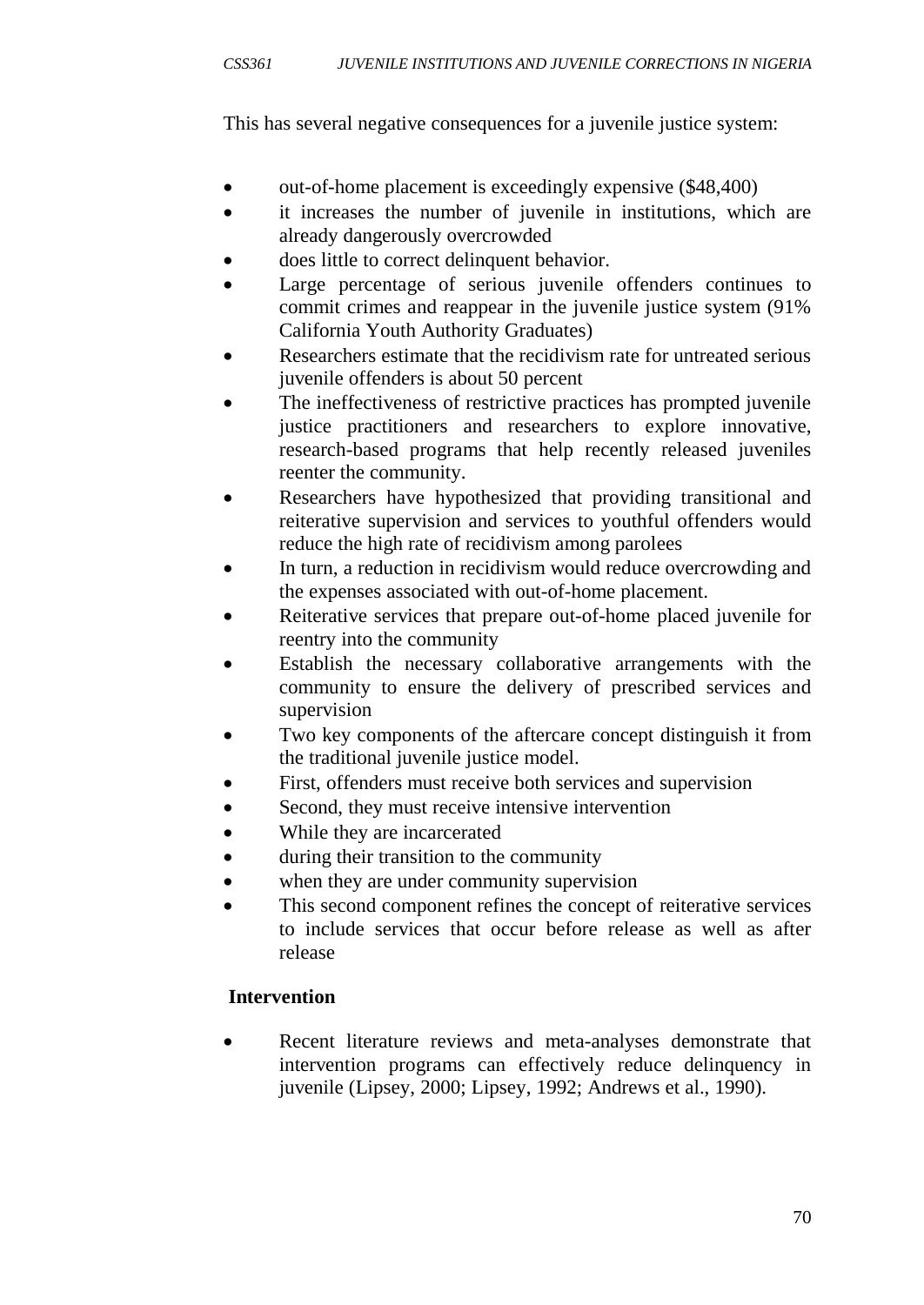Juvenile Intervention Programs should address the following:

- Targeting specific dynamic and criminogenic characteristics.
- Requiring staff and offenders to make frequent contact
- Using Cognitive-Behavioral Interventions
- Implementing a plan that is strictly adhered to by trained personnel.
- Targeting offenders with the highest risk of recidivism.
- Refers to the surveillance and control of offenders who are enrolled in alternative or intermediate sanction programs

Community restraint activities include:

- contact with parole officers or other correctional personnel
- urine testing for the use of illegal substances,
- electronic monitoring
- employment verification
- intensive supervision
- house arrest
- residence in halfway houses.
- Research indicates that community restraint alone does not effectively reduce recidivism, evidence suggests that combining community restraint and treatment may effectively reduce juvenile recidivism.
- It should also be noted that community restraint programs do not seem to lead to more arrests, at least for high-risk offenders
- For example, the cost of placing youth in a state training school or private facility was roughly \$83,400 for a 2-year period, and the cost of placing youth in the Challenge program was approximately \$60,500—a savings of more than \$10,000 a year.

#### **Aftercare:**

- Over the years, several experimental comprehensive aftercare programs have been created.
- The most prominent of these include:
- Philadelphia Intensive Probation Aftercare Program
- Juvenile Aftercare in Maryland Drug Treatment Program
- Skillman Intensive Aftercare Project
- Michigan Nokomis Challenge Program.
- Evaluations of these programs have produced mixed results mostly because of poor program design and implementation rather than a faulty concept.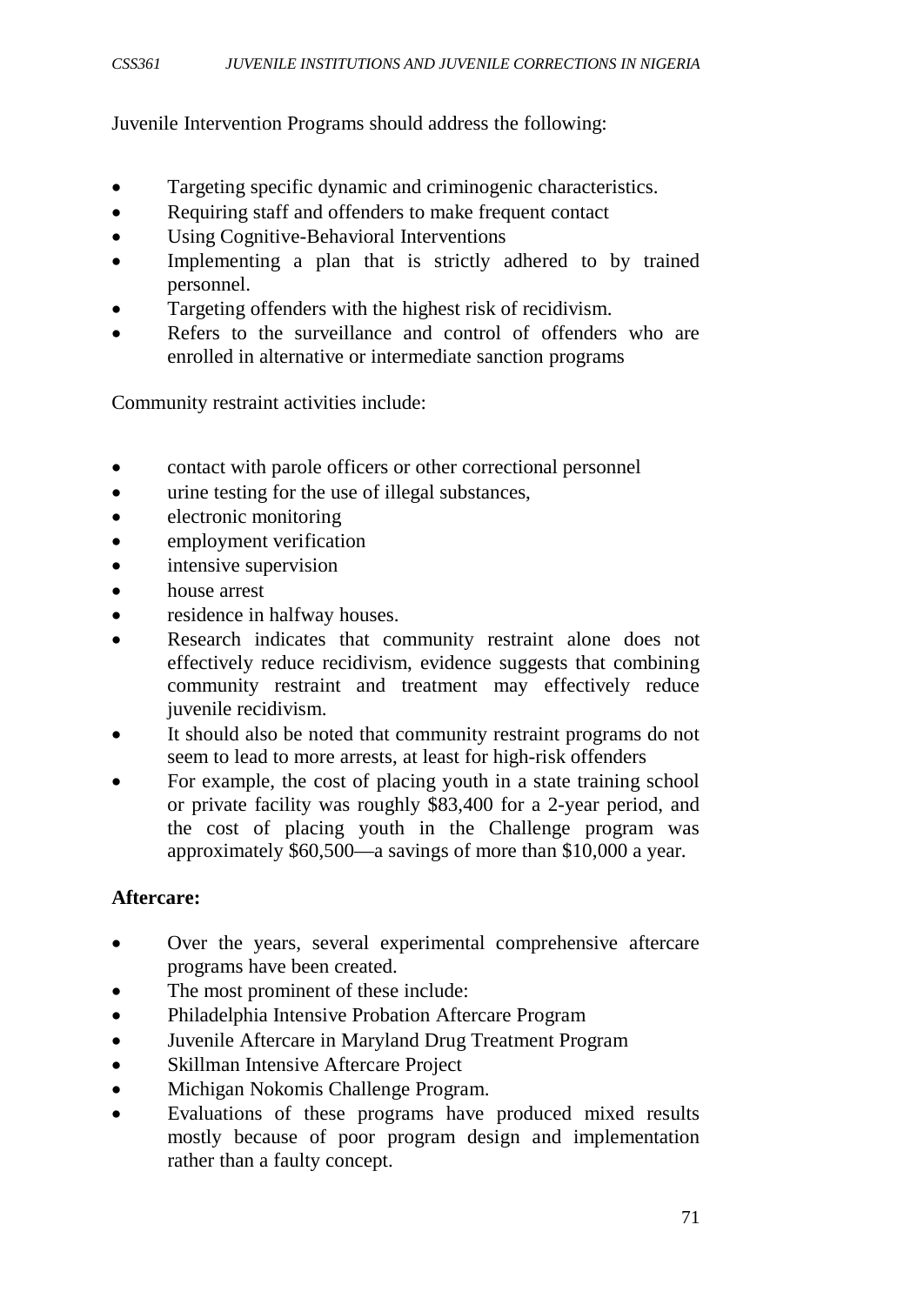Intensive Aftercare Program Model (IAP)

- IAP is an intensive community-based research and demonstration initiative supported by OJJDP.
- The IAP model seeks to reduce recidivism among high-risk parolees by better preparing them for release into the community.
- IAP is based on data-driven research that shows that a highly structured and enhanced transition from confinement to the community would benefit parolees in areas such as family and peer relations, education, jobs, substance abuse, mental health, and recidivism without negatively affecting the community.
- Intensive Aftercare Program Model (IAP)
- The five elements of the case management system provide explicit guidance for successful transition and aftercare. These elements are described below.
- Risk assessment and classification.
- Individualized case planning that incorporates family and community perspectives.
- A mix of intensive surveillance and services.
- A balance of graduated incentives and consequences.
- Links with community resources and social networks.

# **Juvenile Sex Offenders**

- Currently it is estimated that juveniles account for up to 1/5th of the rapes and 1/2 of the cases of child molestation committed in the US each year.
- The majority of cases of juvenile sexual aggression appear to involve adolescent male perpetrators
- Juvenile sexual offending appears to traverse racial and cultural boundaries.
- Juvenile Sex Offenders

Number of causal factors explain the developmental origin of juvenile sex offending:

- maltreatment experiences
- exposure to pornography
- substance abuse
- exposure to aggressive role models
- There is no compelling evidence to suggest that the majority of juvenile sex offenders are likely to become adult sex offenders.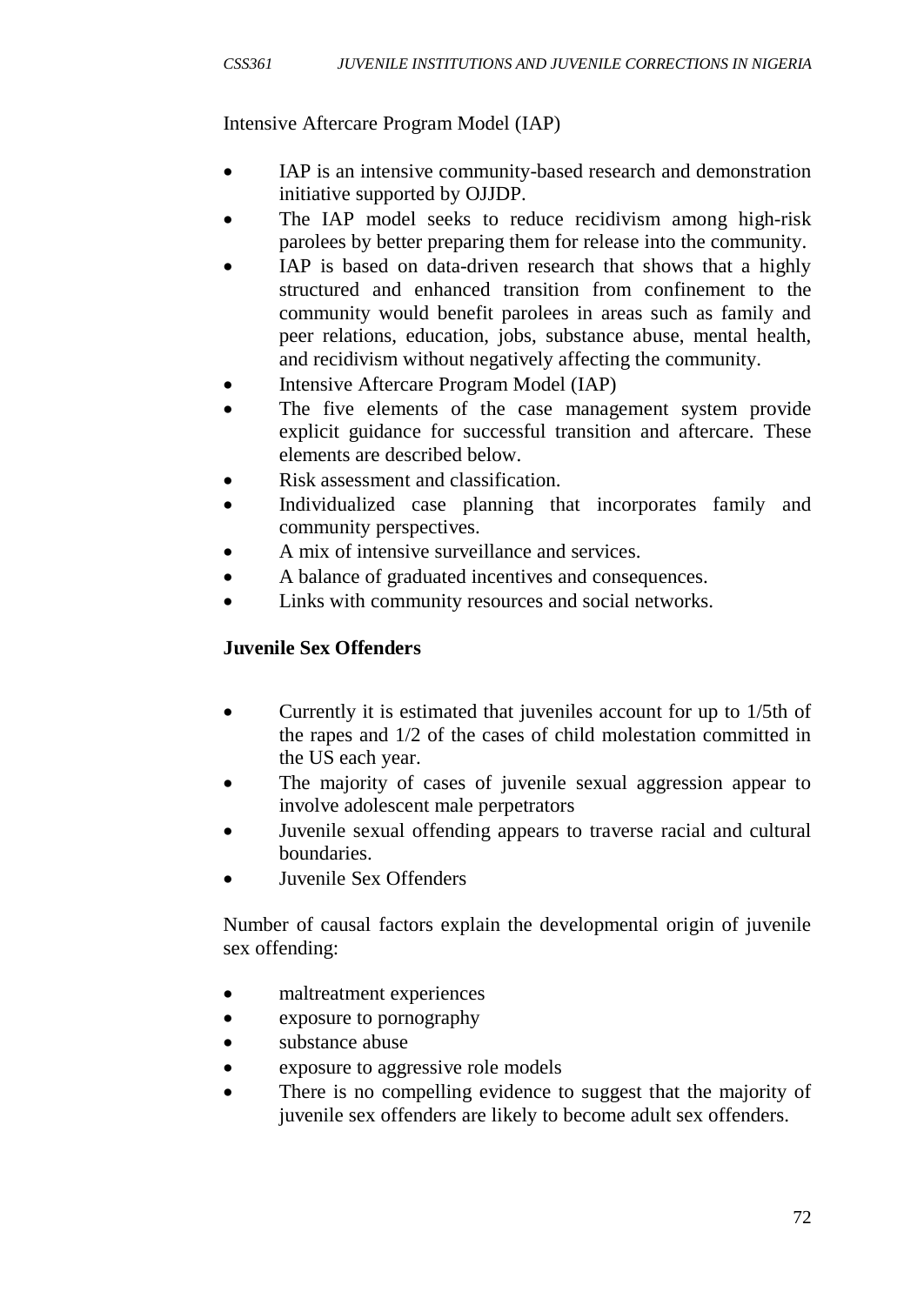- The estimated risk of juvenile sex offending leading to adult offending may have been exaggerated by an over-reliance on retrospective research studies
- As with their adult counterparts, juvenile sex offenders appear to fall primarily into two major types: those who target children, and those who offend against peers or adults.

Juveniles who sexually assault children, and those who target peers or adults, share certain common characteristics. These include:

- High rates of learning disabilities and academic dysfunction (30- 60%).
- The presence of other behavioral health problems, including substance abuse, and disorders of conduct (up to 80% have some diagnosable psychiatric disorder).
- Observed difficulties with impulse control and judgment
- a number of encouraging clinical reports on the treatment of juvenile sex offenders have been published.
- They provide empirical support for the belief that the majority of juvenile sex offenders are amenable to treatment and achieve positive treatment outcomes.
- In perhaps the best controlled study to date, Borduin, Henggeler, Blaske, and Stein (1990) compared "multisystemic" therapy with individual therapy in the outpatient treatment of sixteen adolescent sex offenders.

## **Juvenile Sex Offenders: Treatment**

- Using re-arrest records as a measure of recidivism (sexual and non-sexual), the above two groups were compared at a three year follow-up interval.
- Results revealed that youths receiving multisystemic therapy had recidivism rates of 12.5% for sexual offenses and 25% for nonsexual offenses,
- While those youths receiving individual therapy had recidivism rates of 75% for sexual offenses and 50% for non-sexual offenses.
- Program evaluation data suggest that the sexual recidivism rate for juvenile treated in specialized programs ranges from approximately 7%-13% over follow-up periods of two to five years.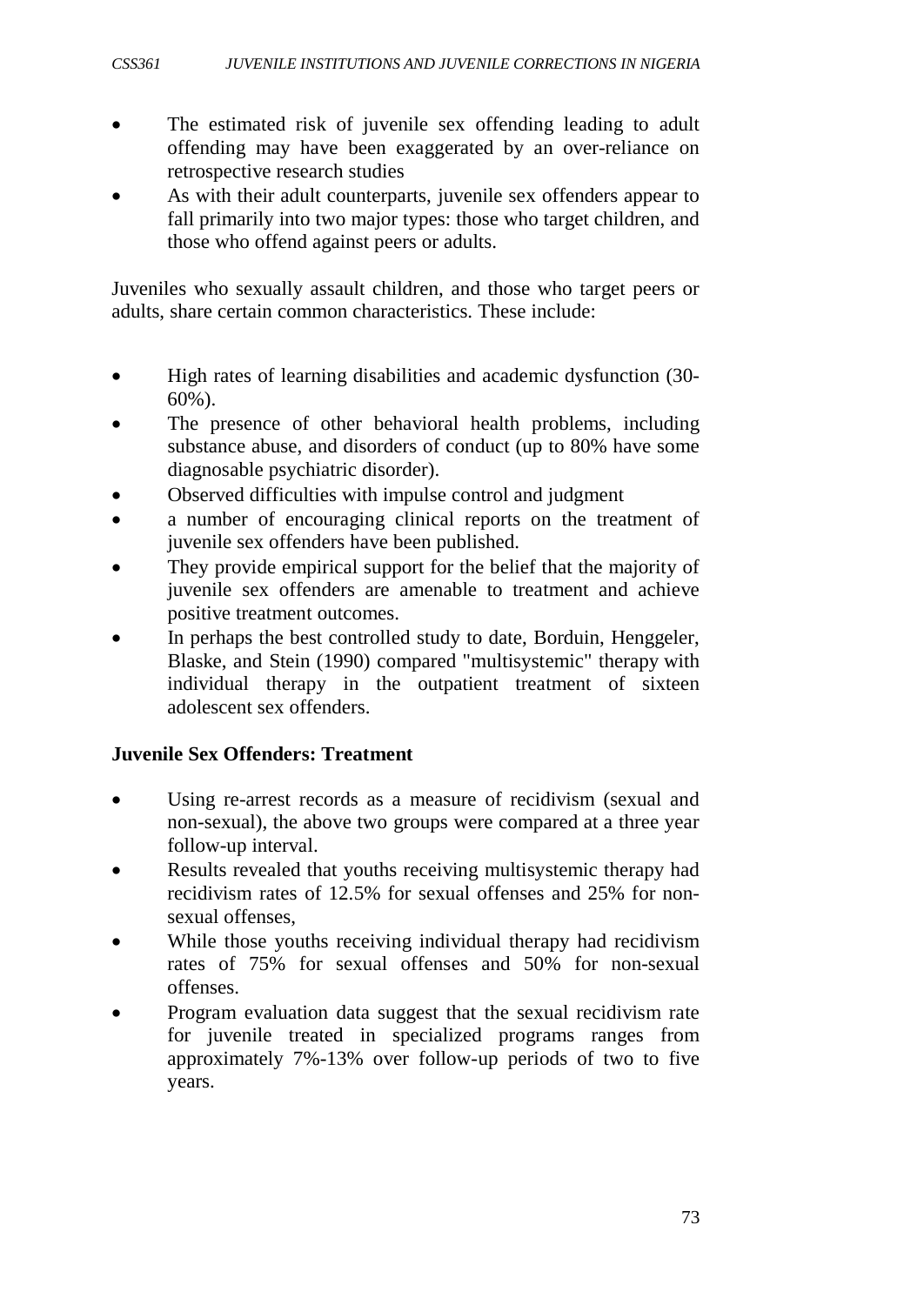The following have been found by many providers to be important in the effective treatment of juvenile sex offenders:

- The establishment of positive self-esteem and pride in one's cultural heritage.
- The teaching and clarification of values as they relate to a respect for self and others, and a commitment to stop interpersonal violence. Maximally effective programming may include promoting a sense of healthy masculine identity, egalitarian malefemale relationships, and a respect for cultural diversity.
- The provision of sex education and an understanding of healthy human sexuality, and the correction of distorted beliefs about appropriate sexual behavior.
- The enhancement of social skills to promote greater selfconfidence and social competency.
- The teaching of the impulse control and coping skills needed to successfully manage sexual and aggressive impulses.
- The teaching of assertiveness skills and conflict resolution to manage anger and resolve interpersonal disputes.
- The provision of programming designed to enhance empathy and promote a greater appreciation for the negative impact of sexual abuse on victims and their families.
- The teaching of relapse prevention.
- How do you think that adult programs would differ from Juvenile Programs?

# **Wilderness Camps**

- Similar in concept to Boot camps
- Developed about 15 years ago
- Sometimes called the Short Term Model, or Trek, Challenge, Sierra II, etc.
- Juvenile offenders complete a programmed and supervised cycle of days ranging from 14 to 90-plus days in wilderness.
- After graduation, the camper returns to his or her family. Normally, the organization does some follow-up care for up to one year to help the juvenile rejoin his or her family.
- Organizations that operate wilderness camps are legally run as profit or nonprofit, and are often supported in part or totally by the various states in connection with the courts.
- The success rate of these camps averages about 80%
- One evaluation concluded that:
- (1) During the treatment phase of the Sierra program there is an 84% decrease in criminal activity.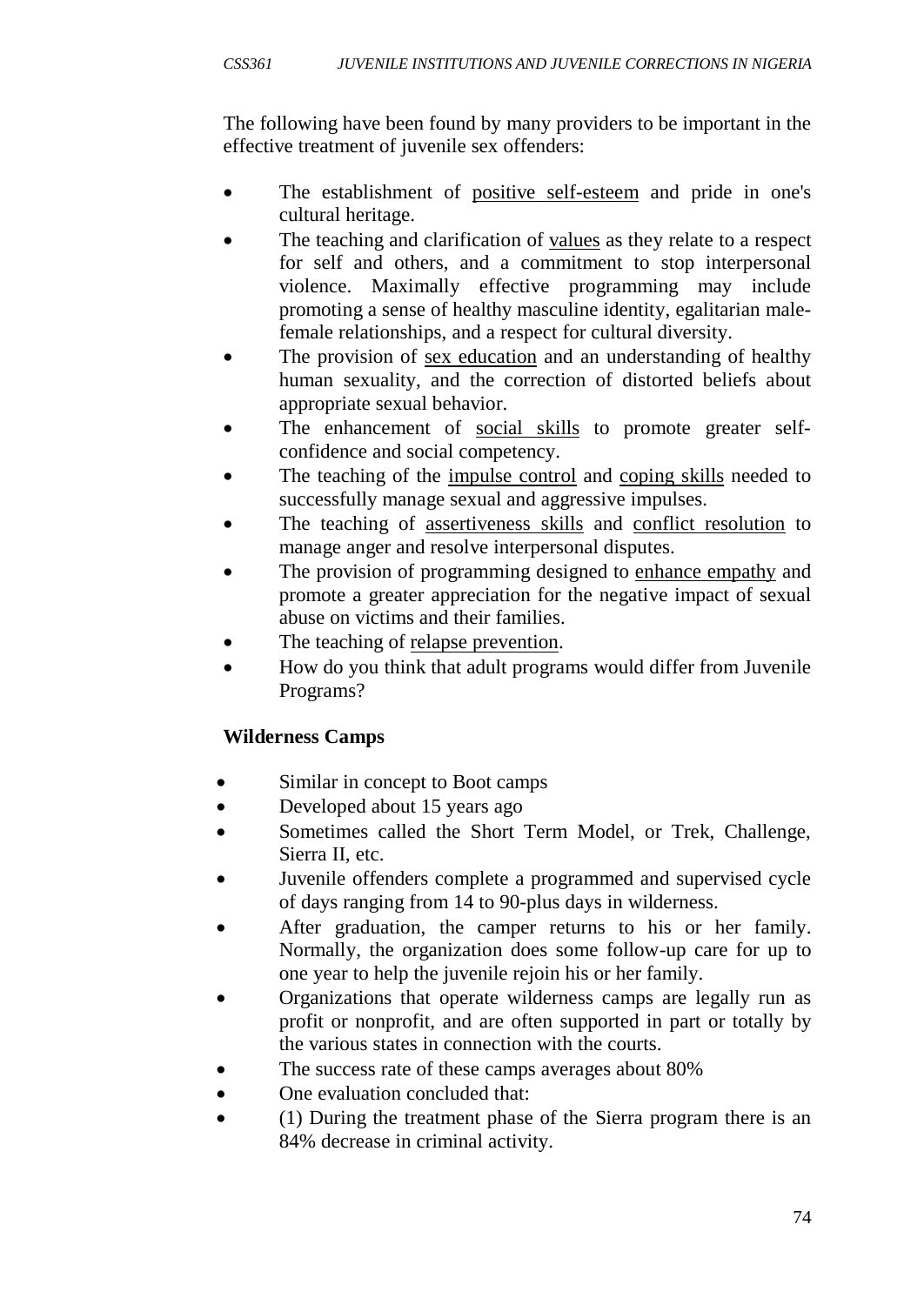- (2) There is a significant increase in self-esteem and in school attendance.
- (3) There is significant decline in negative remarks made by teachers including those regarding inattentiveness, students not being prepared for class, and students not working up to potential
- Poor parenting practices are strong risk factors for juvenile delinquency.
- Numerous studies have illustrated the effectiveness of parenting skills classes/training in reducing risk factors

These parenting programs also strengthen protective factors such as:

- family cohesion and functioning
- positive family communication
- consistent parenting practices.

A number of models of family therapy have reduced these family risk factors including:

- Functional Family Therapy
- Multisystemic Family Therapy
- Brief Structural/Strategic Family Therapy
- Multidimensional Family Therapy
- Purdue Brief Family Therapy
- Family therapy can be successful at engaging and retaining highrisk families, particularly when done in the home.
- For many families not at the highest risk levels, more costeffective parent education approaches produce outcomes comparable to family therapy.
- One promising family-based approach is parent training, such as the Systematic Training for Effective Parenting (STEP) model of training.
- STEP develops parenting skills through a guided training program that has been used for many years.

## **Parenting Classes – Outcome**

- Moderate effect sizes were found which diminished with the passage of time.
- The STEP program was found to be more effective with couples than with mothers or with mixed parent groups.
- In addition, the program was found to be more effective with younger, less educated parents with younger children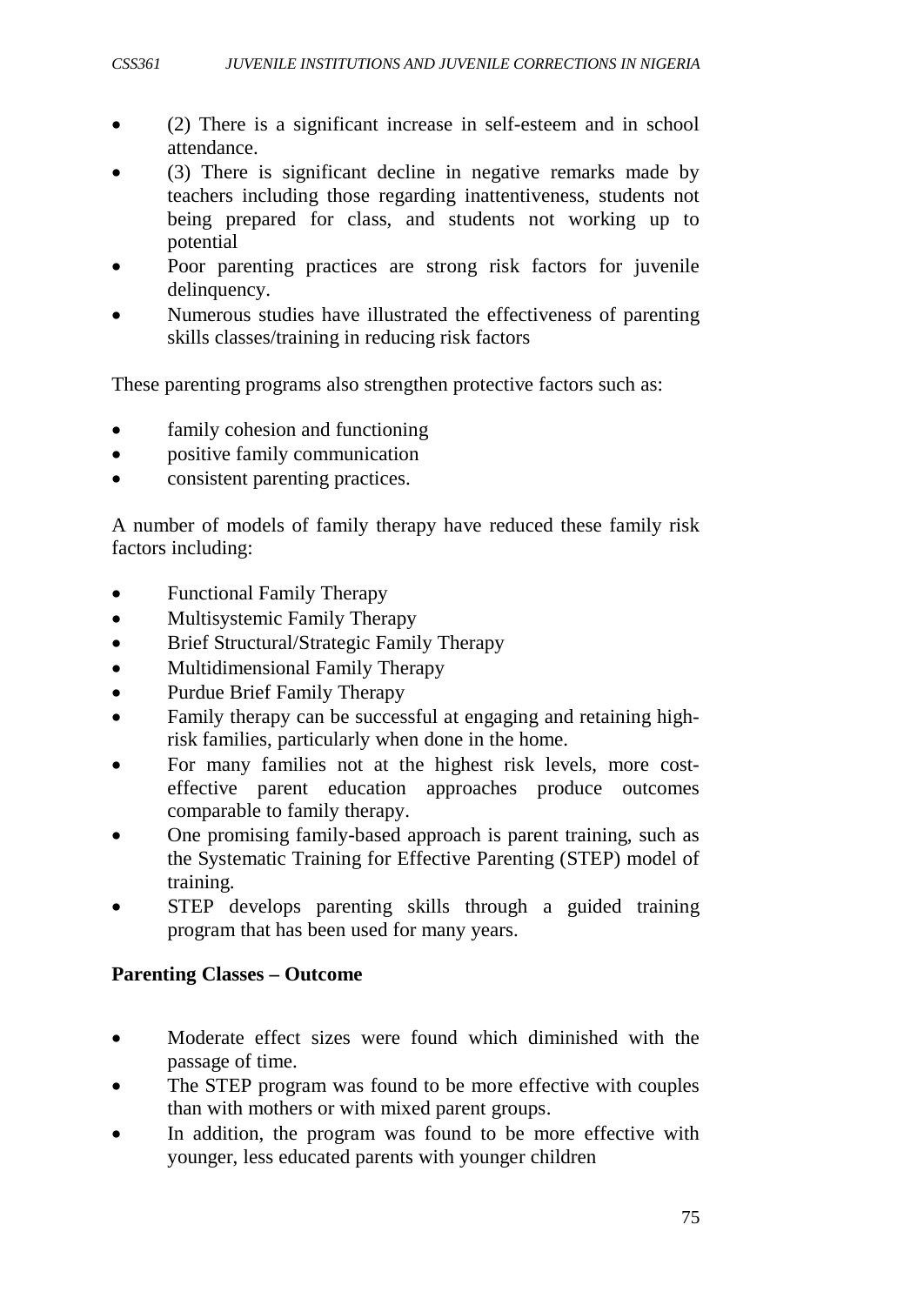It was found that exposure to the STEP program was associated with larger effect sizes for abusive and drug-addicted parents

#### **SELF ASSESSMENT EXERCISE**

What are Juvenile delinquent acts and what are the steps considered as the appropriate ways of trials of delinquent acts.

- 3.2 The Remand Homes
- 3.3 The Foster Institutions
- 3.4 And the Welfare Homes (Compressed)

The above sub-topics are compressed together because they are intermixed. And in this exercise, "Care for children in Botswana: The social work Role" is used as a reference point, Citing a case study of work done in Tapology Maudeni, University of Botswana

#### **Introduction**

The world over is experiencing an increase in the numbers of children who need care. The existence of children in need of care is not peculiar to contemporary Botswana society, it also prevailed in traditional Tswana society. What has changed is the volume of children who need care, and the resources available for their care. Like other African countries, Botswana is going through a process of rapid social, economic and cultural change. One of the characteristics of this change is the disintegration of the extended family. Consequently, the extended family can no longer cope with both the quality and quantity of care that children in need of care require (Botswana Human Development Report/BHDR 2000).

The majority of children who need care in Botswana are orphans due to HIV and AIDS which has killed and continues to kill many parents in the country. The Department of Social Services defines an orphan as a child below the age of 18 years who lost one (single parent) or two (married couple) biological or adoptive` parents. The rates of HIV and AIDS are highest among women in Botswana, therefore, it is common for children to be maternal orphans (Department of Social Services 2006). Other children who need care in Botswana are those who have been abused, neglected and abandoned. Section 14 of the Botswana Children's Act of 1981 (currently under review) defines a child in need of care as a child who:

- has been abandoned or is without visible means of support;
- has no parent or guardian or has a parent or guardian who does not or is unfit to exercise proper control over the child;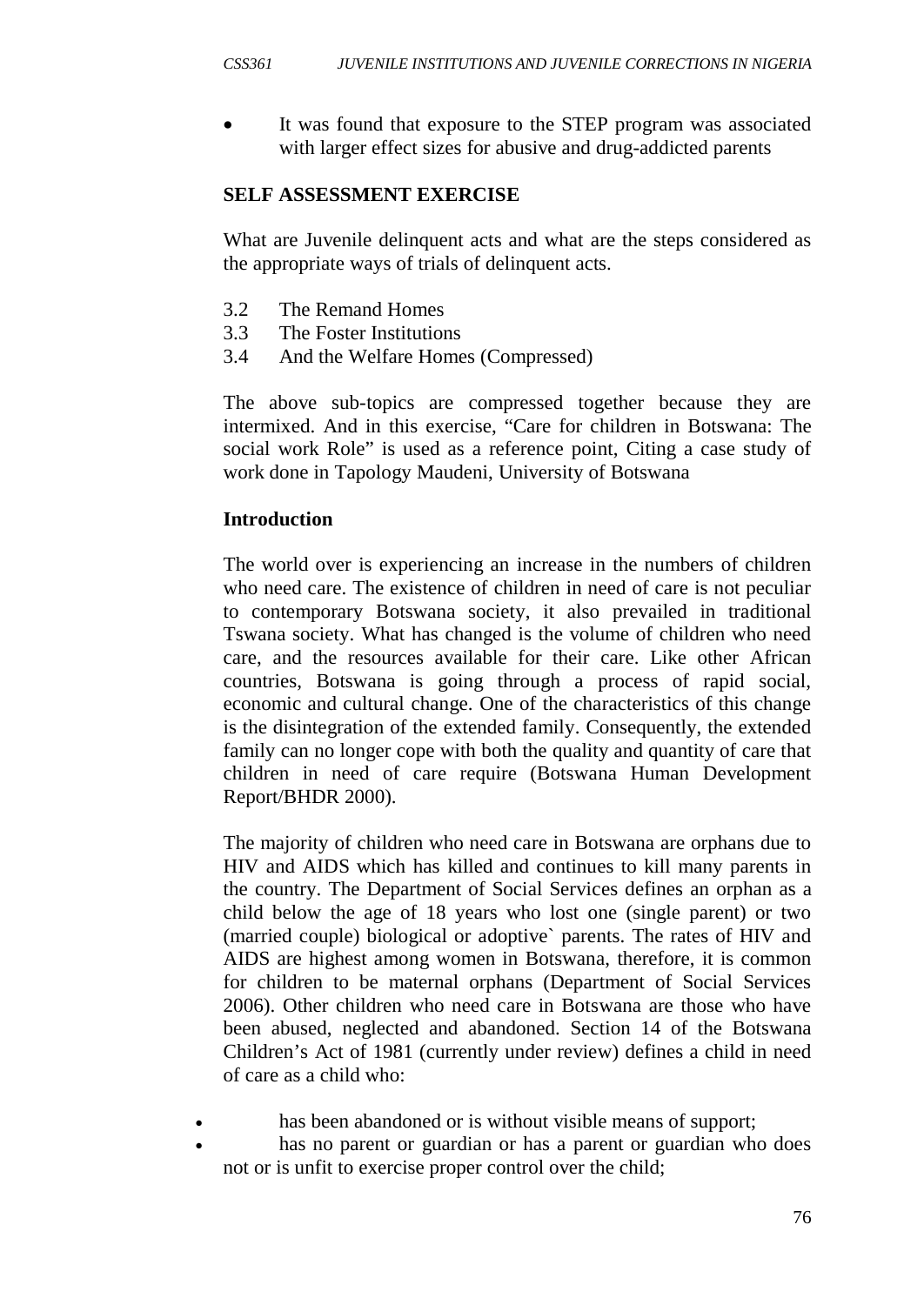- engages in any form of street trading, unless he has been deputed by his parents to help in the distribution of merchandise of a family concern;
- is in the custody of a person who has been convicted of committing upon or in connection with a child any offence referred to in part IV of the act; or frequents the company of an immoral or violent person, or is otherwise living in circumstances calculated to cause or conduce his seduction, corruption, or prostitution. In summary, children in need of care refer to orphans, abused, abandoned, and neglected children. For the purpose of this paper, the words children in need of care and orphans and vulnerable children (OVCs) will be used interchangeably.

There are no reliable national figures of the number of abused, abandoned, and neglected children because some cases are not reported (Author's discussion with representatives from Child line, Botswana). The absence of reliable national figures of abused, neglected and abandoned children in the country also partly results from the fact that each organization (e.g. the police, non-governmental organizations and local authorities) keeps its own figures, and they do not combine and share statistics. Although there are no reliable figures on child abuse as well as the numbers of children who have been abandoned in the country, social workers and police officers as well as the scanty available literature indicate that these phenomena exist in the country (cf. Ministry of Local Government 2001). Moreover, the media occasionally reports incidents of children who have been abandoned usually by mothers who have just given birth. They throw the babies in outlets such as pit latrines, garbage bags, rivers, while some just leave the babies under the care of strangers in public places like churches and hospitals. For example, in April 2005, a local radio station reported that a woman who left a newborn with a stranger in a church under the pretext that she was going to the toilet and would be back soon. In another incident, a woman left the baby in the arms of a patient who was in a queue at Princess Marina Hospital.

In many developing countries, children in need of care experience problems that are caused by society denying them their human rights. The basic rights of OVCs in Botswana such as the right to life and liberty, the right to adequate health care, and education and the right to freedom from discrimination are sometimes disregarded. Some children in need of care, particularly orphans are abused by family and community members, others experience property grabbing after the death of their parents, while others experience emotional stress, depression, anxiety, stigmatization, isolation unintended pregnancies, early marriages and deteriorating health conditions (Muchiru 1998; Raditedu 2004; Department of Social Services 2006; Maundeni 2006).

**Country overview**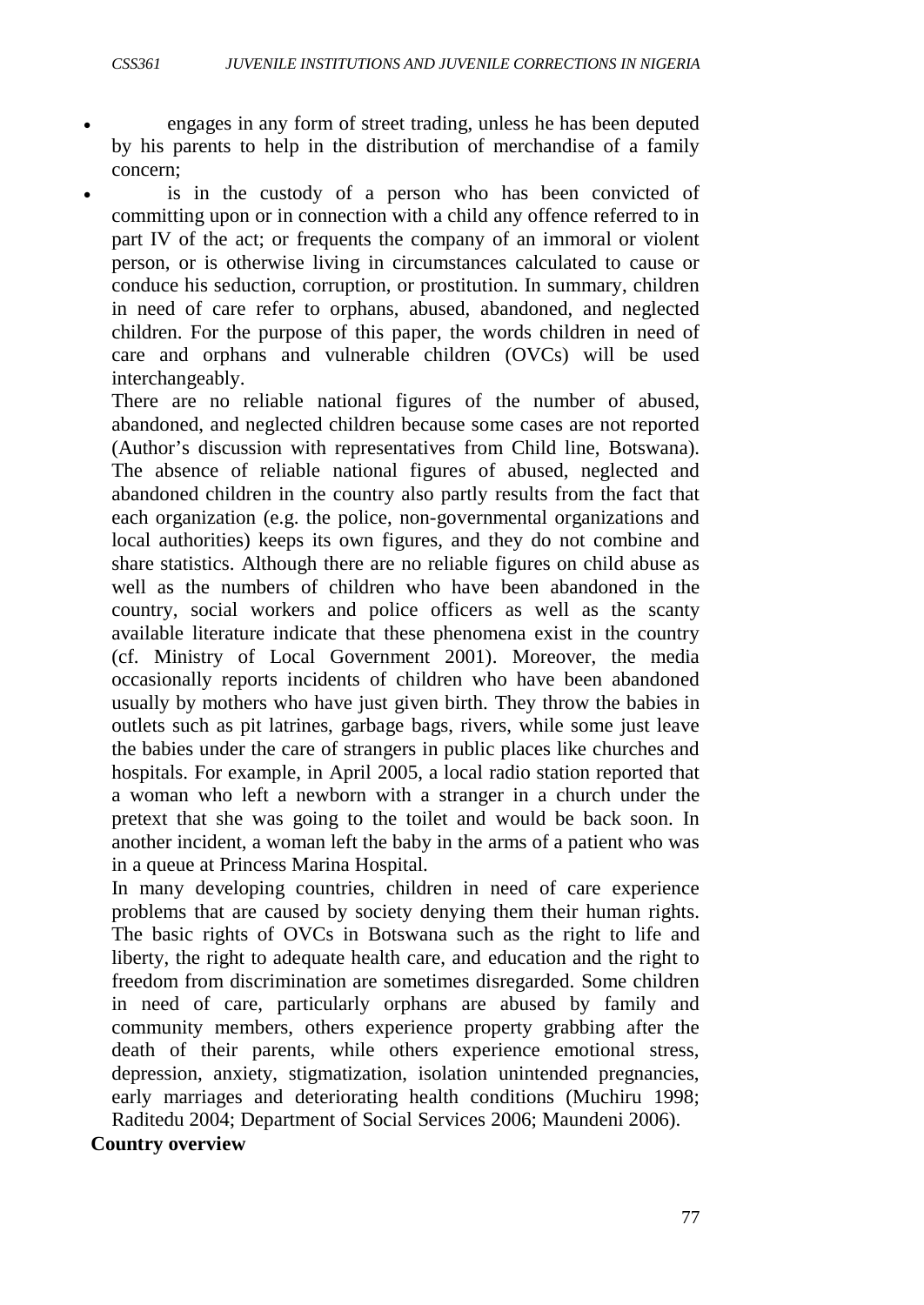Botswana is located in the Southern part of Africa, sharing boarder with South Africa, Zambia, Namibia, and Zimbabwe. The country is roughly the size of the state of Texas in the USA or of Kenya but it has a far smaller population - approximately 1.7 million (Government of Botswana 2001). Like most developing countries, Botswana has a young population structure. In 1991, for example, 43.6% of the population was between the ages of 0 and 14 years (Lesetedi and Ngcongco 1995). The country attained independence in 1966, and at the time, it was one of the poorest countries in the world. It has since been transformed into one of the richest economy in southern Africa (Hope 1996). The economic success of Botswana has been attributed, among other things, to its natural resources and political stability. It is a large exporter of beef, and diamond-generated wealth has given Botswana one of the strongest foreign reserves in the world. Not only has the country made significant strides in the economic sphere, but it has also made considerable progress politically as well as in the provision of social and educational services. Botswana has a stable democracy and good governance. Since independence, the country has had free and fair elections every five years. Life expectancy, health, mortality rates, literacy, nutrition and infrastructure improved significantly since 1966 (United Nations 2004). The government has introduced basic education (grades 1 through 7) for Botswana citizens. Literacy rates have increased significantly since the 1960s. For instance, only 3% of those who entered primary/elementary school in 1957 obtained places in secondary schools in 1964. In the 1970s, about 25 % of those who completed 7 years elementary school education were selected to continue to Junior Secondary schools (JSSs). The figure rose to 40% at the beginning of the 1980s because more Junior Secondary schools were built (Chilisa, Maundeni and Tabulawa, Undated). In 1985, the Botswana Government introduced universal nine years of basic education, therefore, the number of grade 7 pupils who progress to JSSs continued to increase. For example, in 1995 the transition rates from elementary to JSSs was 91%, while in 1999, it was 96%.

In addition, the government provides a primary health care system that offers essential health services in an evenly distributed and accessible way to all people. There is a clinic or health post within 5-8 kilometers of every village, resulting in 89% of the population having access to health care (Shaibu 2004). Children's access to primary health care services is boosted by the fact that health care services to them are provided free of charge. However, for the past decade, the country's economy has been recording lower rates of growth. This has been associated largely to the sluggish performance of the mining sector, which has been the driving force in economic growth (Siphambe 2003; Econsult 2007). It is worth noting that currently (at the time of writing this article) several new mining projects were under development in the country, therefore, these have the potential of contributing significantly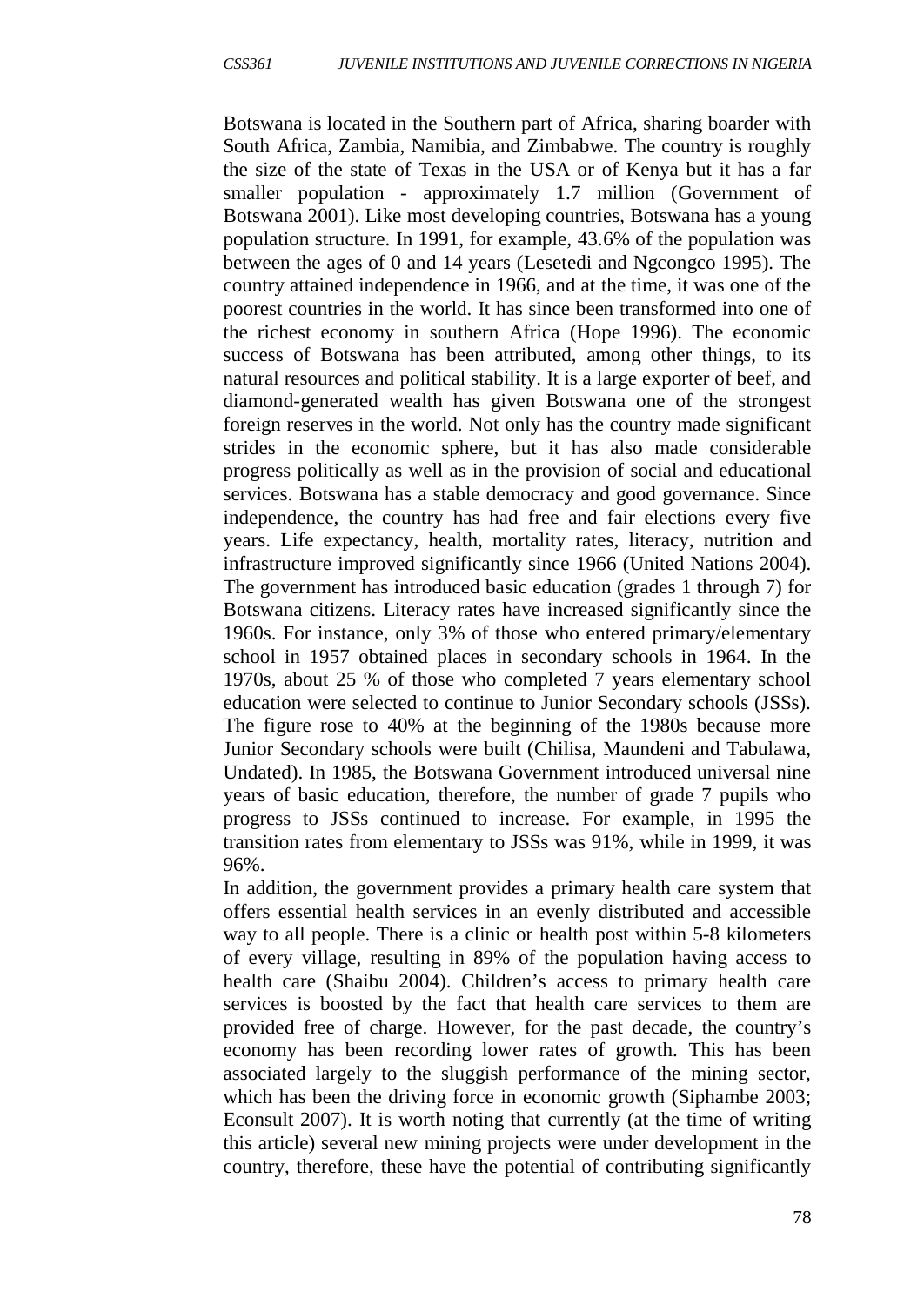to the economy. This is particularly so because Botswana is generally recognized as a country that has followed best principles with regard to ensuring that mineral revenues are used sustainably (Lange and Wright 2004; Hamilton 2006).

Although the economy of Botswana is doing relatively well compared to that of other African countries, poverty remains one of the major development challenges for Botswana. In 1994, it was estimated that 47% of the households in Botswana were living below the poverty datum line. Moreover, 23% of the population lived on less than US \$ 1 per day (Republic of Botswana 2003). Rural areas were more affected than urban areas. The proportion fell to 36.6% in 2001. However, it is worth noting that the Government of Botswana is taking steps to reduce poverty. These include employment creation opportunities and direct safety net programs which target vulnerable groups such as destitute and orphans (Republic of Botswana 2003).

#### **Problem overview**

As mentioned earlier, the majority of children in need of care in Botswana are orphans. According to a 2004 report by UNAIDS/UNICEF/USAID, 20% of children (160,000) in Botswana were orphans. The majority, 75%, are orphans due to the AIDS pandemic (UNICEF 2005). However, according to the Department of Social Services (DSS 2008), the percentage of orphans is 6.5% (51, 860). The difference in the numbers of orphans compiled by the above mentioned two organizations is likely due to the fact that the UN definition is broader than the one used by DSS.

For children orphaned by AIDS, emotional turmoil starts prior to the death of the parent as they are exposed to the parents' distress and progressive illness. This loss of an attachment figure or parent pervades every aspect of a child's life: their emotional wellbeing; physical security; mental and educational development and overall health (Maundeni 2006). This necessitates the provision of adequate and comprehensive psychosocial support services to orphans. However, in the context of Botswana much emphasis is placed on providing orphans with material assistance rather than psychosocial support (Ntseane and Solo 2007).

## **An Analysis of Laws, Policies and Programs for Children in Need of Care in Botswana**

In 1995, Botswana ratified the Convention on the Rights of the Child (CRC) and the African Charter on the Rights and Welfare of Children (ACRWC) in 2001. However, neither the CRC nor the ACRWC have been domesticated into Botswana laws. This implies that the instruments have not had much impact on the lives of children in the country. Despite failure to domesticate the two treaties, it is worth noting that the general environment in the country is conducive for the process to take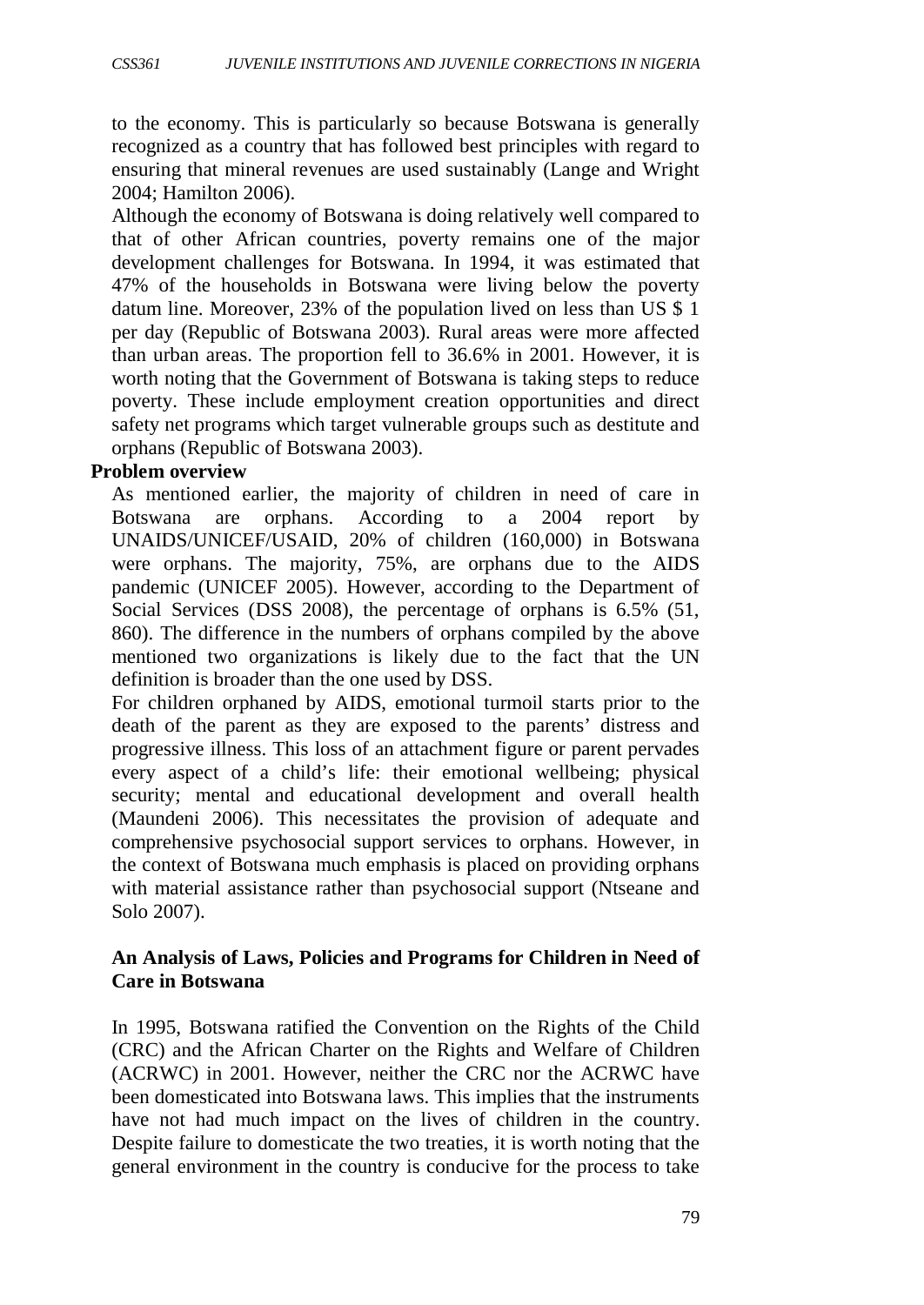place. The constitution of Botswana also provides reasonable protection of children's rights. It enshrines a bill of human rights that includes the rights of children. This provision allows for the fulfillment, protection, respect and promotion of children's rights. There is political will to respect and protect children's rights which is shown by the fact that the government provides an environment conducive for the compilation of both the State and Shadow reports to the United Nations Committee on the Rights of the Child. In addition a number of laws to improve the well-being of children in need of care in Botswana have been enacted. These include the Short Term Plan of Action for the Care of Orphans (STPA); the Children's Act of 1981, which covers child protection issues such as protection of infants, prevention of children in need of care, juvenile courts, establishment of homes and schools and institutions for the reception of children; and the Adoption Act of 1952, which sets guidelines that should be followed in adoption cases and the Deserted wives and children's Act, which specifies procedure to be followed in cases of deserted and divorced women and their children. It is important to note that most child welfare legislation in the country is outdated and currently under review.

In 1998, the Ministry of Health commissioned a Rapid Assessment on the Situation of Orphans in Botswana. The assessment pointed to the urgent need to provide support to orphans. Preliminary findings indicated among other things that food and clothing were immediate needs of orphans. These findings prompted the government to declare the problems of "orphan hood" a national crisis that needed immediate intervention. As a result, the government developed a Short Term Plan of Action (STPA) for orphans in Botswana (1999-2003). The overall goal of the STPA is to 'improve the socio-economic conditions of orphans by way of investing in human capital, within the broader context of sustainable human development' (Ministry of Local Government 1999: 9). The specific objectives of the STPA are as follows: to respond to the immediate needs of orphans; to identify various stakeholders and define their roles and responsibilities in responding to the orphan crisis; to identify mechanisms of supporting community based responses to the orphan problem; and to develop a framework for guiding the long-term program development of orphans. Under the STPA, orphans receive material assistance and psychosocial support until they are 18 years old. Services stipulated under the STPA are largely provided by the government. However, several nongovernmental organizations also offer some of the services aimed at meeting the basic needs of orphans provided under the STPA and are uniform to all orphans. In other words, they do not take into account age-specific risks and protective factors that orphans confront on a daily basis.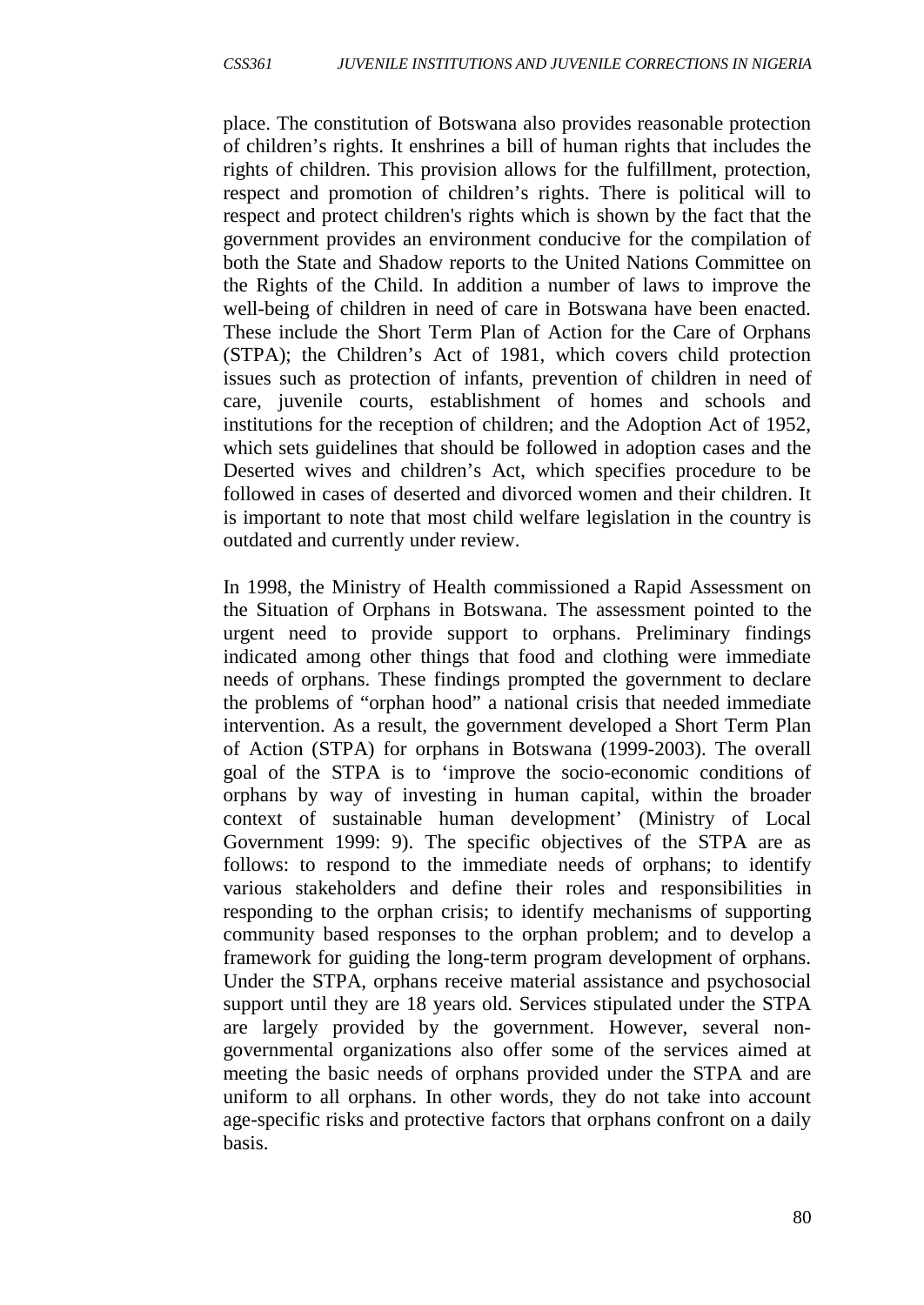The STPA stipulates that the provision of counseling is important. In reality, more often than not, orphans are provided with material assistance and other types of assistance are neglected due to local authority social workers being overwhelmed with the volume of orphans and others not being trained in child welfare. It should be noted that some social workers are responsible for covering more than one village. This is so because of shortage of staff. For instance, in 2007, there were 420 social workers employed by the local authorities in Botswana. The central government, NGOS, the private sector, hospitals and other government structures employ only a small number of social workers. The few OVCs who are provided with counseling are largely assisted on casework basis. Group work is not commonly used due to factors such as rigid working hours for local authority social workers and the inability of people who are free after hours to come for group sessions.

#### **Kinship care**

Kinship care or customary foster care is another approach that is used to address the needs of orphans in Botswana. In-fact it is the one that is commonly used to cater for the needs of such children. According to the Department of Social Services (2006), at least 95% of orphans are absorbed within the kinship structures based on descent and marriage. Kinship care is not a new practice in Botswana, it has existed from time immemorial. What has change is the volume of children in need of care (Madhavan 2004). Like in many African countries, kinship care is not regulated by formal institutions or by laws. Therefore, human service professionals such as social workers rarely intervene in the placement of children in kinship care because of the authoritative roles that relatives play in such placements. In varying degrees kin provide shelter, emotional support, educational support, spiritual support as well as moral support.

Despite the positive role that kin play in the lives of many orphans, for some children, kin are sources of stress. One of the striking practices that come out frequently in child welfare workshops as well as discussions with individual social workers around the country is that kin rarely consult children about where they prefer to stay following the death of their parent/s. Such decisions are largely handled by adult relatives. This practice partly arises from communities' lack of awareness on children's rights; as well as the culture of Botswana which tends to put emphasis on the saying that 'children should be seen but not heard' (see Maundeni 2002 for a detailed discussion of this practice). The exclusion of orphans in decisions about their living arrangements following parent's death violates article 12, of the CRC which states that: "…children not only have the right to articulate their opinions with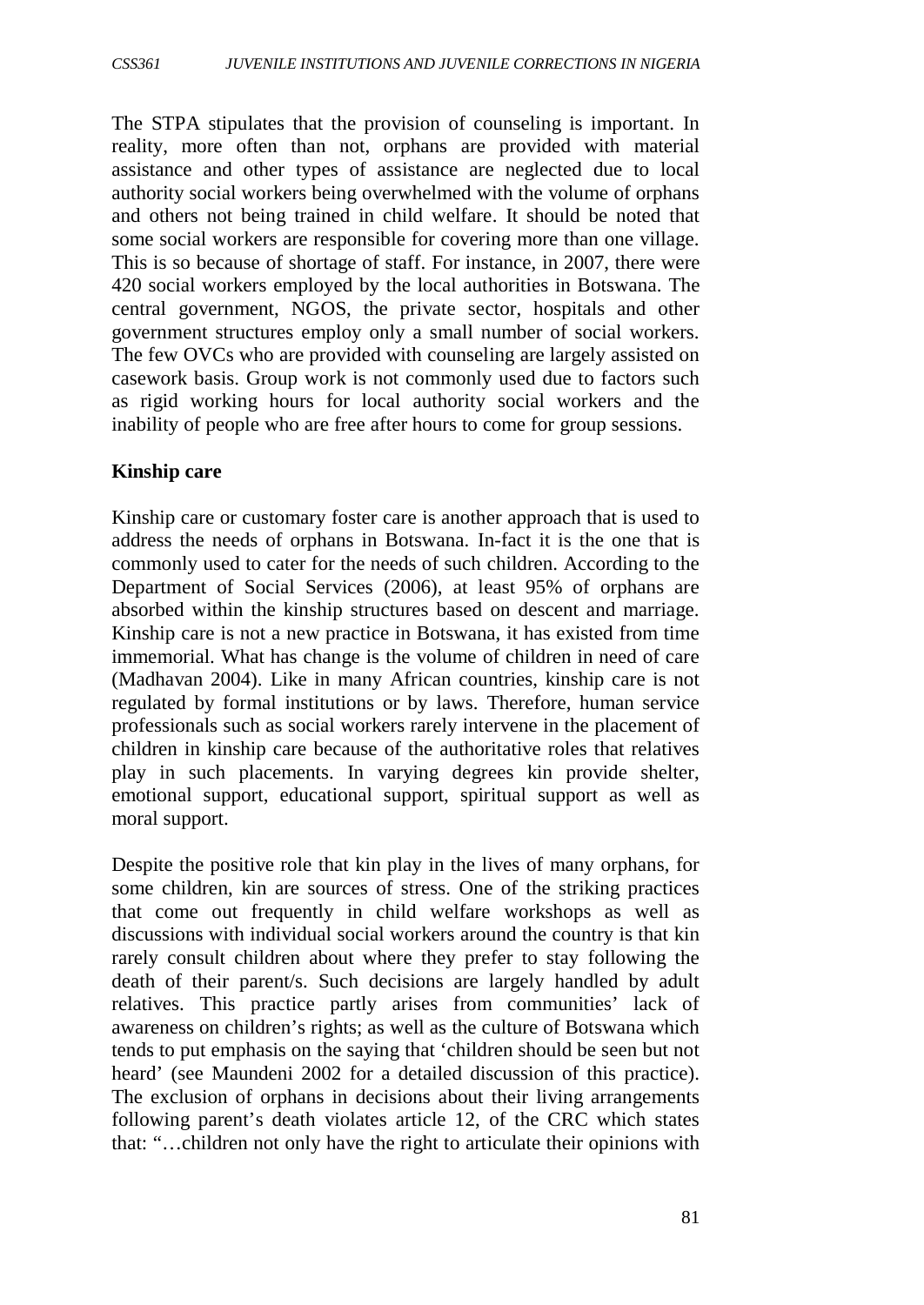regard to issues that affect them, but they also have a right to have these opinions heard."

Another related and rather disturbing trend about kinship care is that more often than not, relatives have a tendency to separate orphans (Maphalala 2007). This is done largely due to economic reasons. Relatives contend that the high cost of living does not enable them to care for a large number of children, particularly when they have their own biological children to care for (Raditedu 2004; Maphalala 2007). Some of the difficulties that extended family members face in absorbing children in need of care are evidenced in the following words of one of the respondents who participated in Raditedu's study of the psychosocial impact of orphan hood on a girl in Kalkfotein: "People should understand that we have our own children and taking in other children in our homes results in us having so many dependents to take care of. This becomes very difficult; we don't have the resources to take care of so many children. Some of us are not working, we are suffering. This is why we separate orphans (my emphasis) share orphans in extended family."

The above words indicate that although the popular belief is that the extended family is better suited to provide care, love, and support to children in need, this is not always easy. The current economic conditions make it difficult for unemployed relatives to provide care to orphans. Many orphans who participated in one study (Raditedu 2004) felt that caregivers did not fully accept them, but kept them to benefit from the Orphan Care Program which provides orphans under the age of 18 with the following: a food basket of P 216.00 per month (equivalent of 30 US dollars) irrespective of the geographic location for his or her home clothing, toiletry, assistance with educational needs, and counseling (Ntseane and Solo 2007). Some relatives separate orphans so that they too can benefit from the food rations that are supplied to orphans by the government (Oitsile 2007). The separation of orphans is a serious issue that needs attention particularly that siblings can be important sources of emotional support for each other.

The last major point to note in relation to kin is that to a large extent, relatives are not trained or rather provided with adequate support that could enable them to adequately care for orphans. This is not surprising taking into account the point made elsewhere in this article that kinship care is not regulated by formal structures. The absence of training for kin is one of the issues that need serious attention (DSS 2006). This is particularly so because there is evidence that shows that kin are not playing an adequate role in addressing the emotional issues confronting orphans. For example, traditionally, in Africa, illness, dying, and death are not spoken about with children. Elders provide a shield from what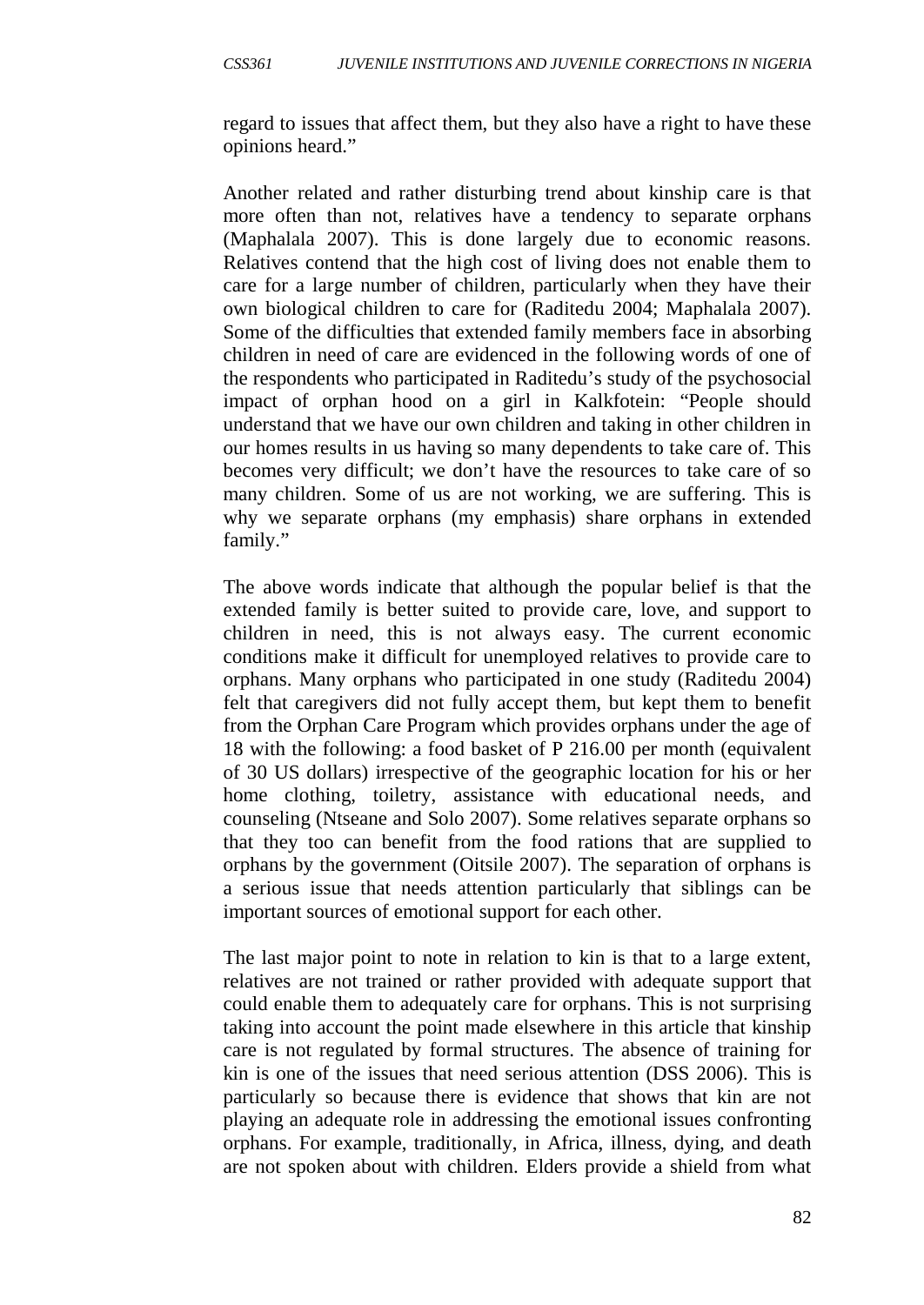they assert to be the cruel facts of life believing that this is in the child's best interest (Jacques 2003).

#### **Statutory Fostering**

Statutory fostering represents an institutionalized transfer of parental roles to those who are strangers to the child. In Botswana, as of 2008, formal alternative care giving arrangements for children in need of care included residential care as well as formal adoption and guardianship sanctioned by the courts. Formal adoption and guardianship are not common in the country, however, and are practiced on a small scale (Maundeni, Forthcoming). Currently, the national foster care programme in Botswana has not yet been implemented. However, guidelines for statutory family foster care were recently approved by the government and DSS together with the NGO, Child line Botswana, were involved in the training of trainers programme to prepare local authority social workers for their highly demanding role in the placement of children in foster care at a statutory level. Such training took place under the auspices of the Department of Social Services in the Ministry of Local Government. The delay in adoption and implementation of this policy is testimony to the significance of cultural practices and a general reluctance to abandon the norms of a passing era (Jacques 2008).

The government of Botswana is reluctant to establish additional residential homes for children in need of care because it argues that relatives are better suited to provide care, love, and support to children. Although the government argues that the extended family is able to take care of children in need of care, numerous scholars (cf. Kooijman 1978; Himonga 1985; Jacques 1998; Mandevu and Muchiru 1998; Maundeni 2000; Raditedu 2004) have asserted that this trend has changed, and the transformation has adversely affected the socio-economic support base of the extended family. The extended family is unable to care for orphaned children as it did prior to industrialization and urbanization. The process of social change has been accompanied by changes that have, among other things, weakened the communal production and ties which existed in the past, bringing about the spirit of individualism and the emergence of the nuclear family form that values helping immediate family members at the expense of extended family obligations. Moreover, there is evidence that people in the age group 20-45 years are reluctant to care for orphans mainly because of socio-economic constraints (Botswana Human Development Report 2000).

Residential care facilities for children in need of care in Botswana are relatively recent phenomena. The first facility was established in 1987, and currently, there are five in existence. These are the three Save Our Souls (S.O.S) villages, the facility that is run by Childline Botswana,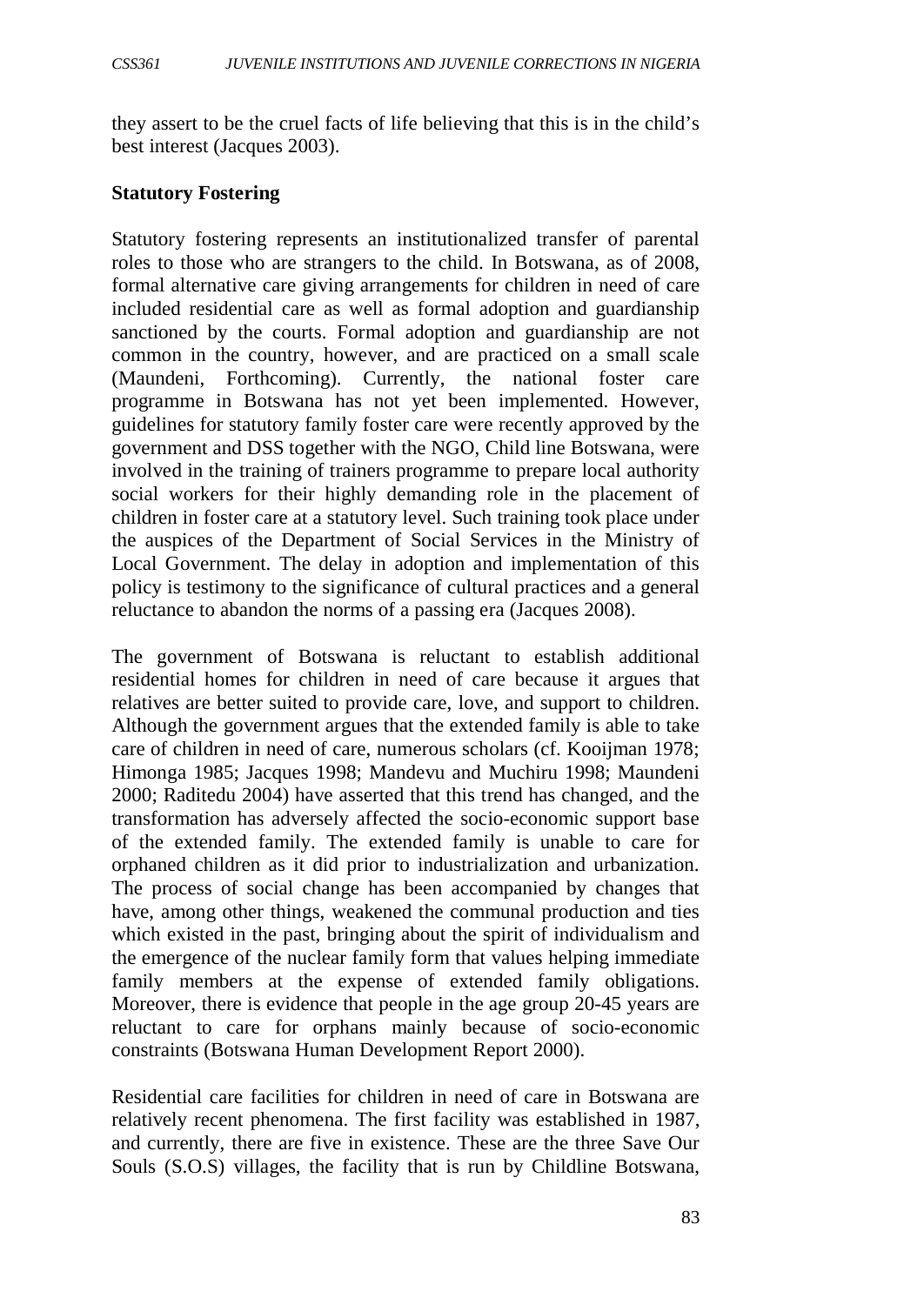which was established in 2003, as well as the Mpule Kwelagobe facility, which started operating in 2000. The centers are staffed by social workers. For example, the three SOS villages in different parts of the country have employed a total of six social workers. Three of the six are directors while the other three provide direct psychosocial support services to children in need of care who reside in the centers. Only one is fully funded by the government, the rest are funded by international and local nongovernmental organizations. However, the government does provide grants to them.

All the five centers are small-scale residential facilities. The settings provide a home-like setting with house-parents. At the time of writing this article the five residential centers for children in need of care in Botswana had a total of 500 children (Author's discussion with the managers of the centers). The facilities ensure that siblings are kept together under the guidance of house mothers. In other words, the type of residential facilities for children in need of care in Botswana does not fit the typical definition of institutions or orphanages for children. The children's homes mentioned above use a family approach to the care children. They try to meet specific needs of children and youth. Special effort is made to keep siblings together in the same group home (Maundeni, Forthcoming). The objectives of the residential facilities in Botswana show that they aim to create families for the children during their stay in the homes. This goal is an extension of the traditional extended family that is common in many African countries. Besides meeting children's needs for shelter, food and clothing, the residential facilities also provide psychosocial and spiritual support; and enhance children's sense of independence. It is important to note that the achievement of the above goals is facilitated by the utilization of various personnel that work in the home as well as those who live in the community.

The residential facility which is run by Childline-Botswana, has a total of three social workers, one of whom is the director. Three social workers are not enough to provide comprehensive services to all children who need services of Childline (Nganunu 2008). Besides social workers, other people who work in the centers are lay mothers who have undergone some training on a short-term basis as well as volunteer teachers and counselors to provide tutoring and counseling services to the children who live in the homes. Pastors from different churches are also utilized to provide spiritual support to residents of the homes.

An important issue to highlight at this juncture relates to the success of residential facilities as well as their impact. Social workers who worked for the residential care facilities in Botswana in 2005, revealed that no evaluation studies have been conducted, therefore a comprehensive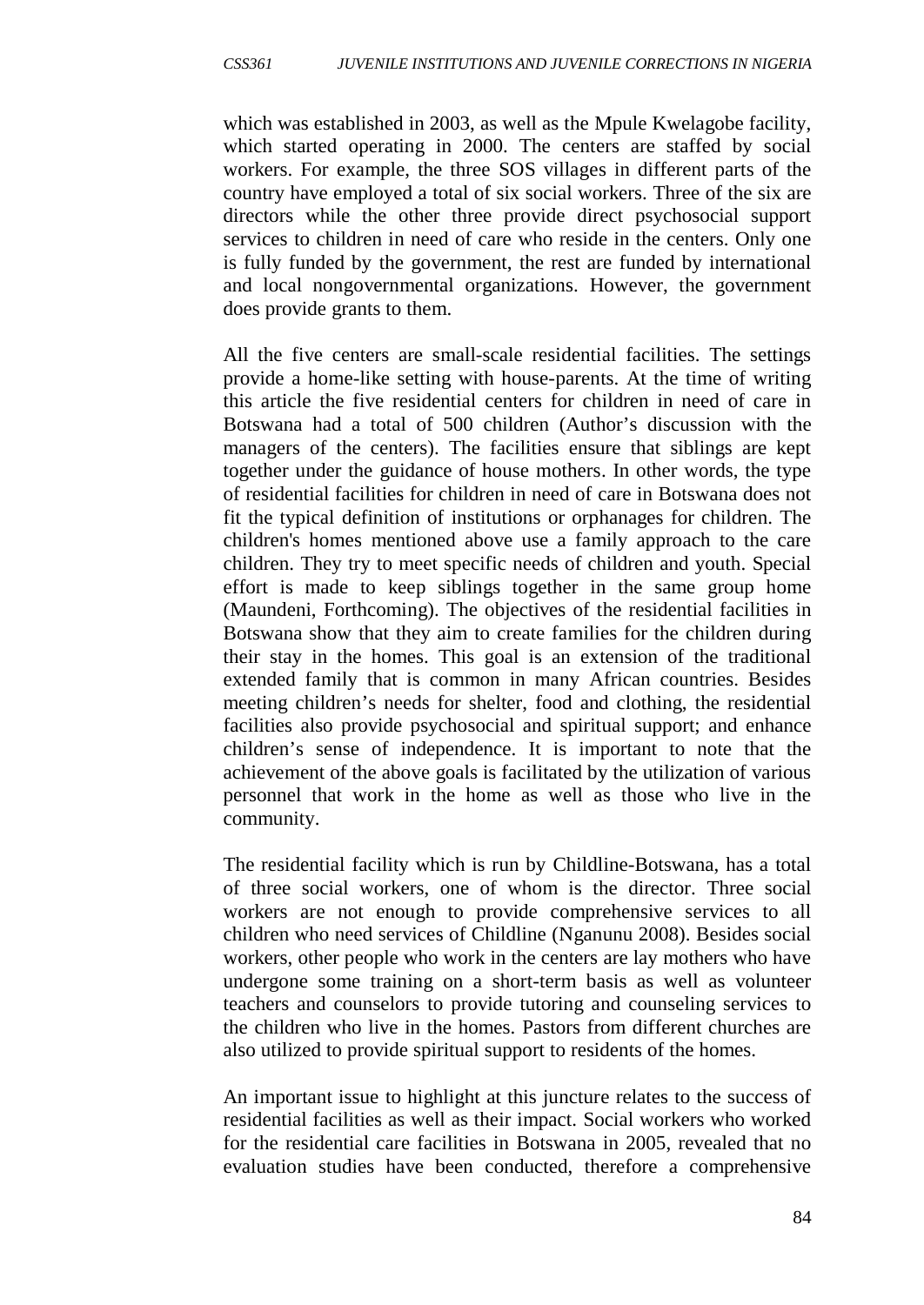picture of the impact of residential facilities is not known (Maundeni, Forthcoming). This implies that rigorous studies should be conducted to determine the effectiveness of services offered by residential facilities for children in Botswana.

#### **Services offered by social workers employed by other stakeholders**

Besides services offered by social workers working for the above mentioned sectors, as well as those offered by kin, numerous other organizations in the country have employed social workers as directors, managers, counselors, program officers, administrators, lecturers and researchers who teach and conduct research on child welfare issues. Examples of such organizations include the University of Botswana which has employed lecturesr and researchers; international nongovernmental organizations, such as UNICEF, that provide funds to various NGOs and government bodies to engage in programs that improve the wellbeing of children; local NGOs Botswana Christian AIDS Program (BOCAIP), Child AID, Maun Counseling centre, and the Ark program, and Masiela Trust. These organizations provide services to communities in various parts of the country, ranging from individual counseling, family counseling, recreational programs, life skills and day care for orphans to providing for basic needs such as food, clothing and education; psychosocial support to children and their families in order to curb child abuse and neglect; recreational support and skills training. While NGOs in Botswana play a significant role in improving the wellbeing of OVCs, their efforts are hampered by a lack of resources. This is particularly so because most international donor organizations have stopped funding several local NGOS because they contended that the economy of Botswana is doing relatively better than that of many African countries (Moatshe 2004).

## **Gaps and Barriers to Service Delivery**

The above discussion has shown that various stakeholders are continuing to provide different types of support to OVCs. However, there are several gaps in existing services. One of them is the concentration on material assistance to the neglect of medical, educational, and psychosocial support. This has implications for the social and emotional development of orphaned children. According to Maslow 1954, the fulfillment of basic needs supersedes that of higher level needs. In the context of Botswana, as well as in many African countries, most people who are hard hit by the HIV scourge are poor. Therefore, the tendency for human service professionals, including social workers, is to focus more attention on addressing clients' basic needs as opposed to or inclusive of psychosocial support. While these basic needs most certainly must be met, neglecting the emotional and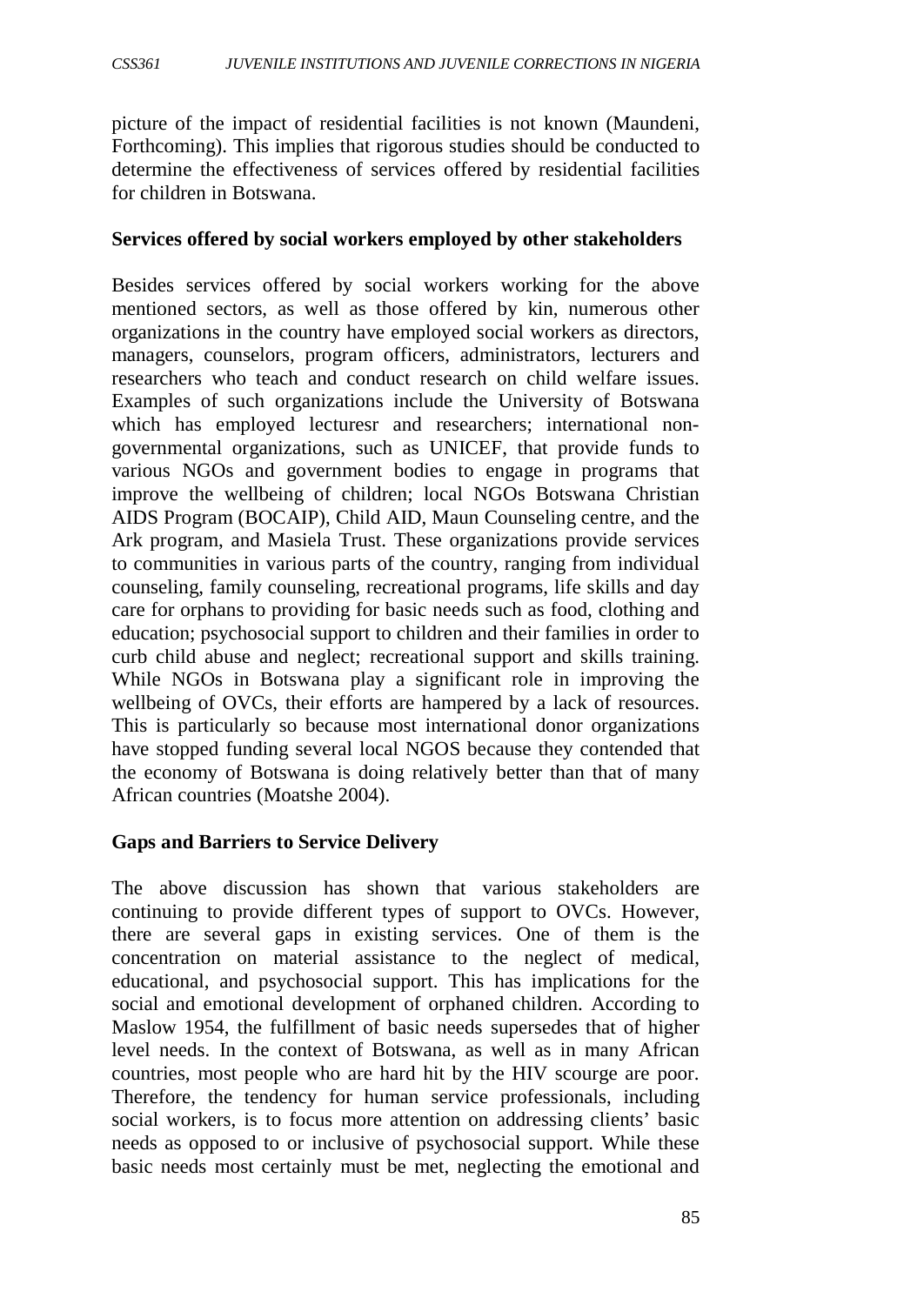psychological needs of these children may be a potentially harmful practice.

A second barrier to effective service delivery is that a majority of children in the country are not aware of their rights. This phenomenon is well documented in existing literature (cf. Ministry of Local Government 2001; Maundeni, forthcoming; Maundeni and Lopez 2005). One of the factors that account for this trend is the little attention that is paid to children's rights in the school curriculum. In fact, some teachers if not many adults are uncomfortable with the concept of children's rights in the first place. This was revealed by the author's interviews with secondary school teachers in 2002. One of the teachers said, "... you social workers, you make our lives as teachers difficult because you tell children that they have rights …, so when we discipline them, like when we beat them, some tell us that they are going to report to Child line because we are violating their rights …". Inadequate training on children's rights has far reaching implications for the wellbeing of children. For instance, it has led to the unpopularity of a Rights Based Approach to programming. Therefore, many child-centered programs are not guided by the rights based approach to programming. Inadequate information about children's rights has contributed to the minimal attention on grief and bereavement counseling for orphans. A study of how orphans cope with grief in one of the villages of Botswana found that social workers rarely help children to prepare for the possibility of parental death because caregivers do not inform or involve them in care decisions. As such, their help only comes after the loss when they register the orphans in accordance with the STPA for the care of orphans, providing material and financial support in the form of clothing, food and school fees. They are also supposed to provide grief counseling, but this is not always possible due to shortages of staff, vehicles and office space (Maphalala 2007).

In November, 2006, the United Nations country team organized a series of training workshops on the Human Rights Based Approach to Programming for Community Capacity Development targeting policy makers, district leadership, government service providers, and nongovernmental organizations and media practitioners. The purpose of the training was to increase participants' knowledge and understanding of the HRBAP and its value as well as human rights in general.

Another barrier is lack of resources (such as transport and social workers themselves) both at micro and macro levels. On average, one social worker covers five villages. This limits social workers' ability to register orphans, facilitate the distribution of food rations, and to facilitate payment of school trips in a timely manner (Oitsile 2007); to provide adequate counseling, and to conduct proper make follow-ups and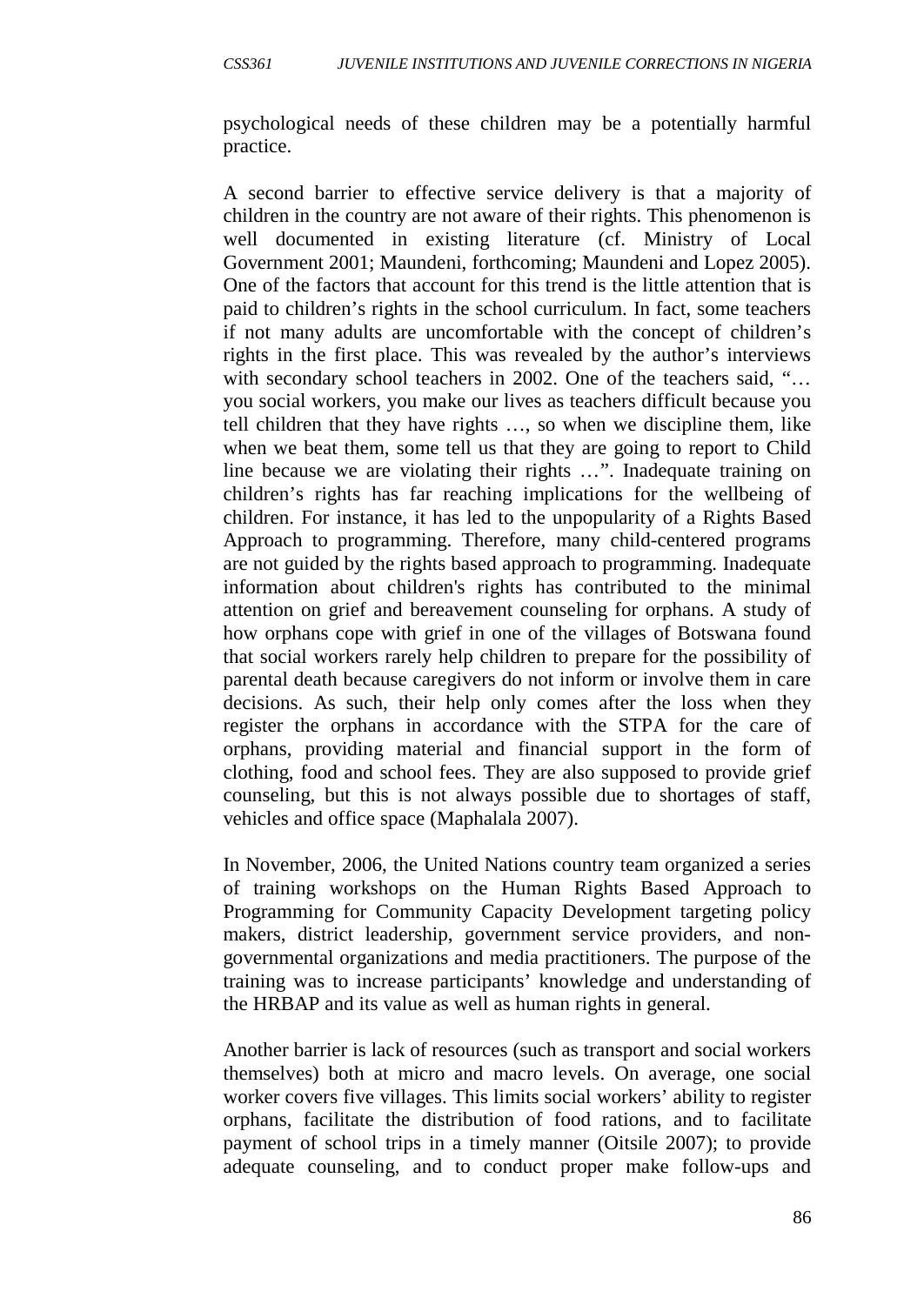referrals. In other words, an acute shortage of resources has led to poor service delivery (Ntseane and Solo 2007). Of respondents who participated in a study of psychosocial support to OVCs by DSS in 2006, 84.4% lamented that their area of operation was too large and that they were overwhelmed. Only 8.7% did not mention a high workload. This finding has implications for the quality and type of psychosocial support services that OVCs receive.

#### **The Social Work Role**

Only a certificate in Social Work was offered at the then Botswana Agricultural College until 1984, when the course was transferred to the University of Botswana, the only University in the country until 2007, which had just established a Department of Social Work. The first graduates with a degree in social work in Botswana were produced in 1990. Most social workers in the country hold either diploma or a degree in social work, and only a few hold Masters Degrees. One of the features of social work education in Botswana is that, although social work theory is socially constructed, the curriculum largely relies on literature from the west. This is partly so because all except two lecturers in the department did their postgraduate studies outside Africa. 'Consequently, since one can only teach what one knows, the curriculum resembles that in the west … where most members of staff studied' (Bar-on 2001: 128). The local authority is the largest employer of social workers in the country. At the time of writing this article, there were a total of 420 social workers who were employed by the local authorities in the country (Omphithetse 2007). Social workers in Botswana offer generic not specialized services. Therefore, almost all of them play a role in the lives of children in need of care. Other organizations that employ social workers for purposes of working with children in need of care include hospitals, the central government, international NGOs such as UNICEF, and faith based organizations which offer among other things, spiritual counseling.

The profession of Social Work aims to promote the well-being of disadvantaged people both at the micro and macro levels. Consequently, social workers play an important role in the formulation and implementation of laws, policies and programs that address the needs of children in need of care. One of the major roles that social workers who work for local authorities in Botswana is the assessment and registration for local authorities as well as the provision of material support to orphans. In this capacity, they:

• Identify, assess and register orphans in need of general welfare support.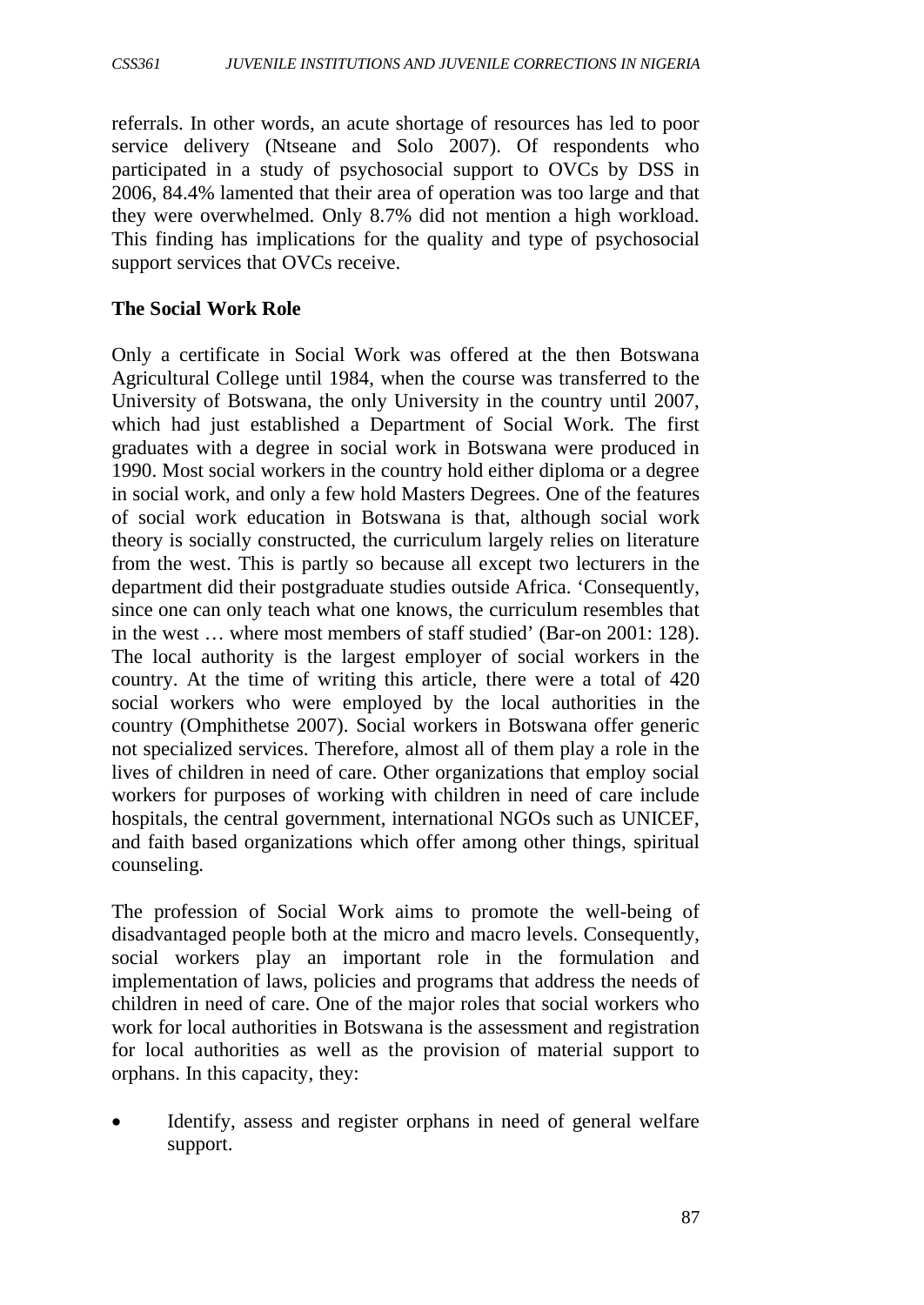- Identify and assess orphans in need of special care, i.e. AIDS infected orphans, disabled, mentally handicapped, etc.
- Provide food rations, clothing including blankets, toiletry and shelter as the case may be.
- Identify local groups purchasing food, clothing and other necessities and distributing them to orphans.
- Provide counseling.
- Refer and register terminally ill orphans for home base care.
- Provide skills training, identify school drop-outs and help them to go back to school and they also train parents on orphan care.

As mentioned earlier in this article, social workers who work for local authorities do not play a major role in the provision of psychosocial support to OVCs. This is so because of 57.8% of participants in the DSS's 2006 study mentioned that they were ill equipped to provide such support. Consequently DSS (2006) asserts that provision of material support was the main occupation of local authority social workers. Material support includes the provision of accommodations, rental payments, transport fees, school fees, uniform fees and other school needs.

Local authorities are not the only employers of social workers in Botswana. Social workers who play a role in the lives of children in need of care are also employed by hospitals and non-governmental organizations such as Childline and Save our Souls. Social workers working for such organizations work with local authority social workers. For example, hospital social workers as well as those working for Childline provide counseling to abused children. According to the Director of Childline-Mrs Nganunu, when counseling children, social workers in Childline use a number of tools. These include: drawings, helping children to define their goals, toys, and open ended questions. They also bear in mind the following when counseling children:

- Children have limited language skills.
- Adults have power
- o The best interest of the child principle (guided by the Botswana Children's Act, and Child care principles).
- o Work with the child from a systemic point of view because a child is not an isolated person.
- o Non-judgmental attitude.
- o Understand child's development stage, and that certain behaviors are normal because of the stage at which a child is.

Nganunu also contends that in their work with children in need of care, they always bear in mind the importance of intervening at all levels (i.e. micro, mezzo and macro). For instance, if they realize that several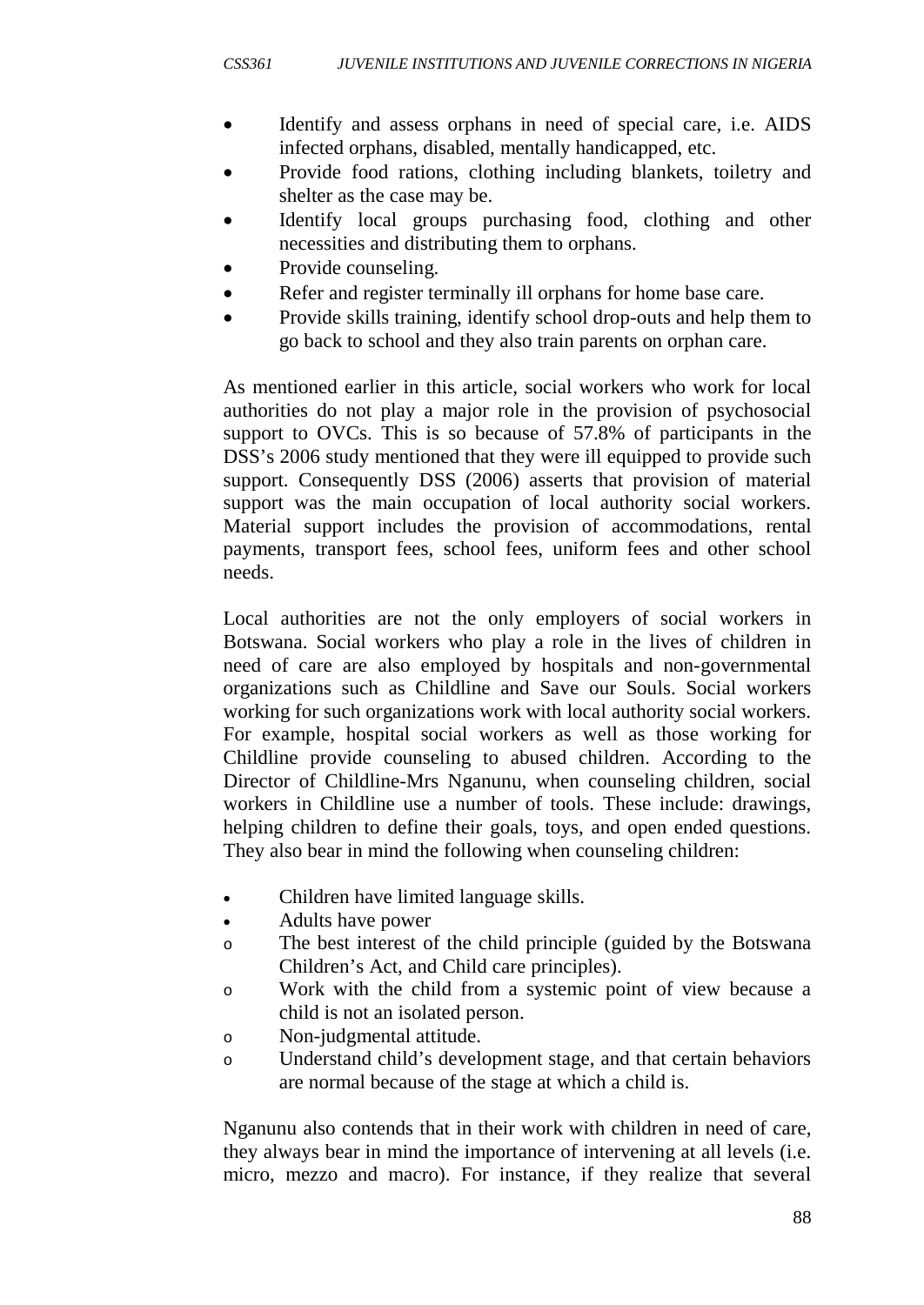children are survivors of abuse in one neighborhood, they can organize a neighborhood sensitization workshop that focuses on child abuse.

Social workers who work for hospitals also liaise with local authority social workers so that local authority social workers could provide the necessary materials such as milk and clothing to abandoned children who are hospitalized (Author's interview with Mmonadibe-one of the social workers who was working in a hospital).

Other activities of social workers that relate to OVCs include policy formulation and advocacy. Some social workers sit in reference committees of organizations such as UNICEF and Department of Social Services which fund and oversee the policy formulation process. The number of social workers who play this role is not known. However, from the author's experience of providing professional and community service to various organizations in the country, the number is not significant. Advocacy work requires among other things disseminating information to the public about various social issues. Social workers are frequently invited to various forums to provide information about issues such as child abuse, family violence, orphan hood as well as HIV/AIDS. Social workers around the country also occasionally organize various activities that sensitize communities about different issues. They (especially those working for NGOs) visit schools, traditional courts, and gatherings in various parts of the country to talk about issues such as property grabbing, children's rights, child abuse, and peer pressure. They also distribute Information Education and Communication (IEC) material on various issues that affect children's wellbeing. Some social workers also participate in radio and TV discussions that focus on these issues.

Other roles that social workers play include education and training (preventive work), for example, Child line has modules that focus on child abuse, children's rights, disciplining children, children and feelings, and children and trauma. Since 2006, social workers working for Child line-Botswana have also been training potential foster parents on foster care. They also investigate and assess child abuse and neglect cases, compile court reports, and prepare children for court. This is a crucial role especially taking into account that in Botswana children are not shielded from perpetrators when in court. This can be very intimidating and traumatizing for the child.

## **Implications for the future**

This article has explored the role of social workers in the lives of children in need of care in Botswana. In summary, depending on the organization one is working for, social workers play the following roles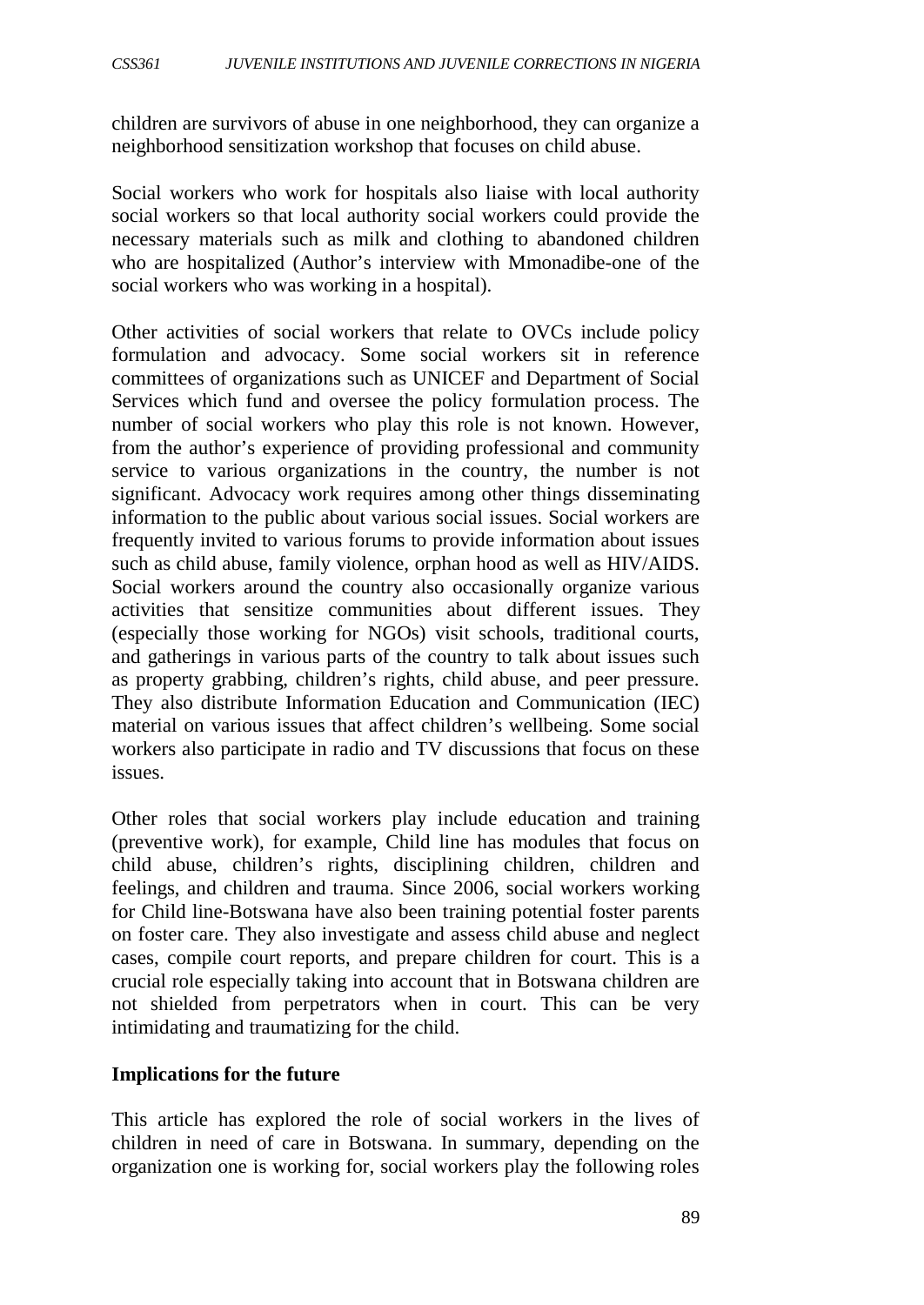in the lives of children in need of care: provision of material support, provision of psychosocial support, education and training, administration, advocacy and lobbying, policy formulation, and teaching and research. They also network with various stakeholders who provide other types of support (e.g. spiritual and educational support) to children in need of care. The article has also shown that children come into care due to orphan hood, abuse, abandonment and neglect. While national figures exist on the numbers of orphans in the country, there are none on the numbers of children who have been abused, abandoned and neglected. There is a need to compile reliable national figures on these groups of children. Such a practice could go a long way in assisting service providers and policy makers to design appropriate services and policies that adequately meet the needs of children. Moreover, the article has shown that currently, little effort is applied to supporting biological and extended families. This is partly due to the fact that social workers in Botswana generally have a high workload. If this trend continues, the number of children in need of care could continue to grow. Kin should be sensitized about the needs and challenges faced by OVCs. This can go a long way in improving their capacity to provide psychosocial support to these children both before and after the death of parents.

The finding that misconceptions about children's rights are prevalent in Botswana shows that duty bearers need to be educated about human rights more broadly first, then about children's rights. They need to be sensitized among other things about the fact the human rights education is not intended to lead to subversive acts, but to peace, respect and stability. Furthermore, more attention must focus on group work and the creation of social clubs that could enable OVCs to come together and share experiences, problems, challenges and solutions. This move could go a long way in addressing the psychosocial needs of OVCs; particularly taking into account that case-work has numerous limitations.

# **4.0 CONCLUSION**

The article has shown that stakeholders in the country are continuing to embark on numerous programs that aim to improve the lives of OVCs. However, there are many challenges that orphans face with the potential of both short and long-term effects on children's well-being. On this note, the following are recommended: First, there is need to pay close attention to providing services according to the specific needs of orphans, not to use the one size fits all approach as in the provision of material assistance to orphans. Second, there is need to channel efforts to training of kin in orphan care. Such training should not be a onetime event but should be on a long-term basis. It is comforting to note that recently efforts have been taking by DSS to do this, and social workers have started going around the country to train some caregivers on PSS.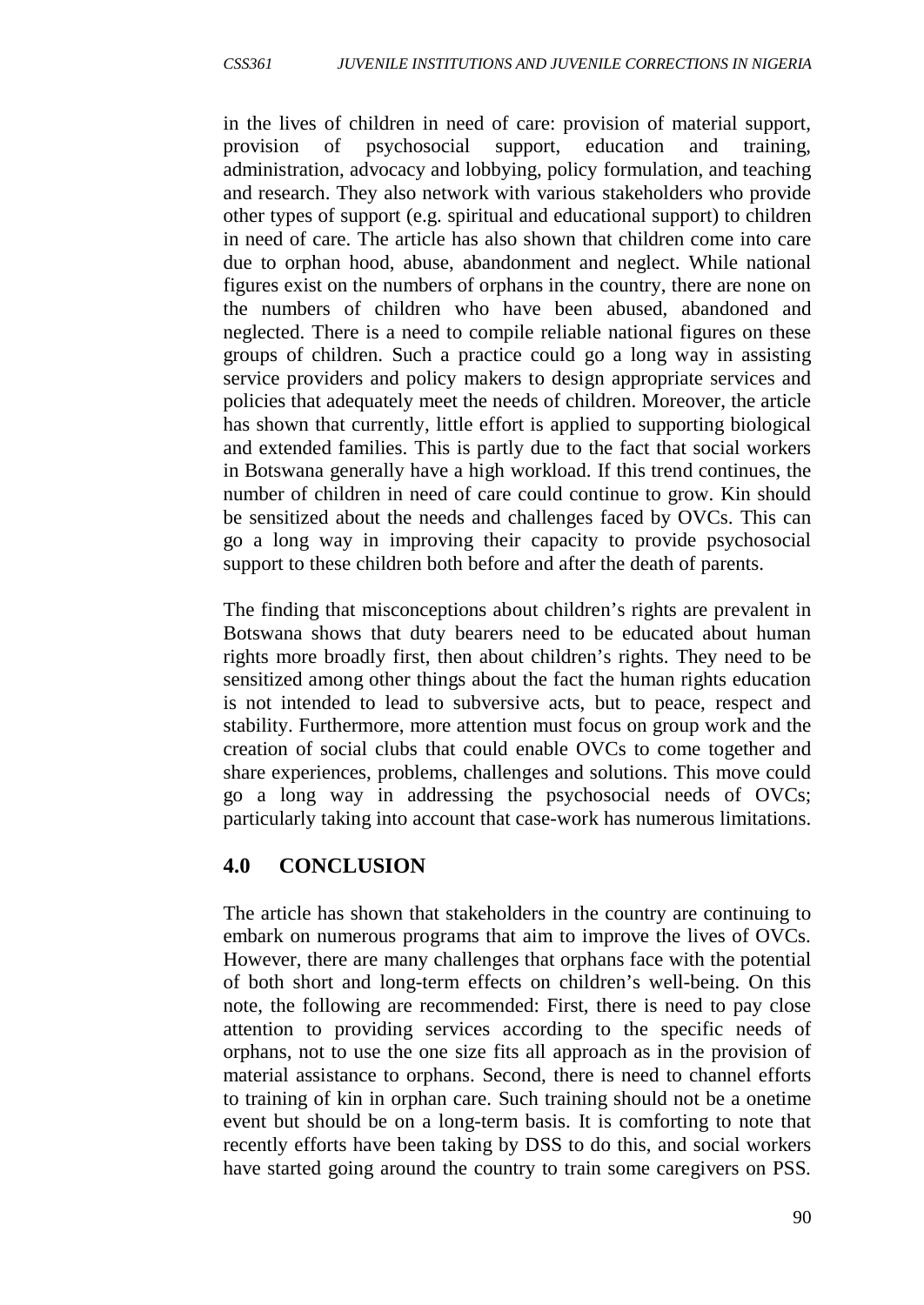Third, the use of a rights based approach is crucial. A related point is that society at large should be sensitized about children's rights. Lastly, there is need for continued research on children in need of care. Such research should be based on large scale samples, and it should be longitudinal in nature.

[\[1\]](http://www.socwork.net/2009/1/special_issue/maundeni/index_html#d57e77) Such projects focus on a wide range of non-diamond minerals such as Copper, Nickel, Uranium, Zinc, Gold, Silver, Coal and Methane.

[\[2\]](http://www.socwork.net/2009/1/special_issue/maundeni/index_html#d57e98) The reader may wonder why the above mentioned act combines both women and children. The rational is that in most cases, women are given custody of children following divorce and / or parental separation.

[\[3\]](http://www.socwork.net/2009/1/special_issue/maundeni/index_html#d57e107) Examples of material things that are provided to orphans are food rations on a monthly basis, and clothing (including school uniform on occasional basis). Some are provided with money to use for transport when going to school. Generally speaking most orphans receive these goods on time, however, sometimes; there are delays in delivering these items (discussions with social workers in various parts of the country in May and June, 2005, 2006 and 2007).

[\[4\]](http://www.socwork.net/2009/1/special_issue/maundeni/index_html#d57e129) This amount is regularly adjusted for inflation at the beginning of each financial year.

[\[5\]](http://www.socwork.net/2009/1/special_issue/maundeni/index_html#d57e146) These facilities are affiliated to the international organization SOS-Kinderdorf. One village is located in Tlokweng (approximately 4 kilometers from the capital city, Gaborone); the other one is located in Francis town (450 kilometers away from the capital city).

[\[6\]](http://www.socwork.net/2009/1/special_issue/maundeni/index_html#d57e153) It operates from the capital city.

[\[7\]](http://www.socwork.net/2009/1/special_issue/maundeni/index_html#d57e160) Mpule Kwelagobe facility is in Jwaneng (201 kilometers from the capital city).

[\[8\]](http://www.socwork.net/2009/1/special_issue/maundeni/index_html#d57e178) For instance, in June 2007, UNICEF funded the world fit for children plus 5 review.

[\[9\]](http://www.socwork.net/2009/1/special_issue/maundeni/index_html#d57e184) This is a program designed specifically to meet the psychosocial needs of orphans and vulnerable children (OVCs). It is based in Maun (a town which is 1000 kilometres from the capital city), however, it provides services to OVCs in various parts of the country. For instance, UNICEF, 2006, towards the end of 2006, two retreats were held for OVCs completing primary school leaving examinations, under an initiative called Children of the Ark to give children psychosocial support and peer counselling. The program gives children the opportunity to talk to children about issues related to the loss of parental figures, and provide grief counselling.

## **SOCIAL WELFARE SERVICE**

Through the Social Welfare Department of the Ministry, we provided social welfare services to different categories of the less privileged and the needy ranging from juvenile, miscreants, destitute and the aged.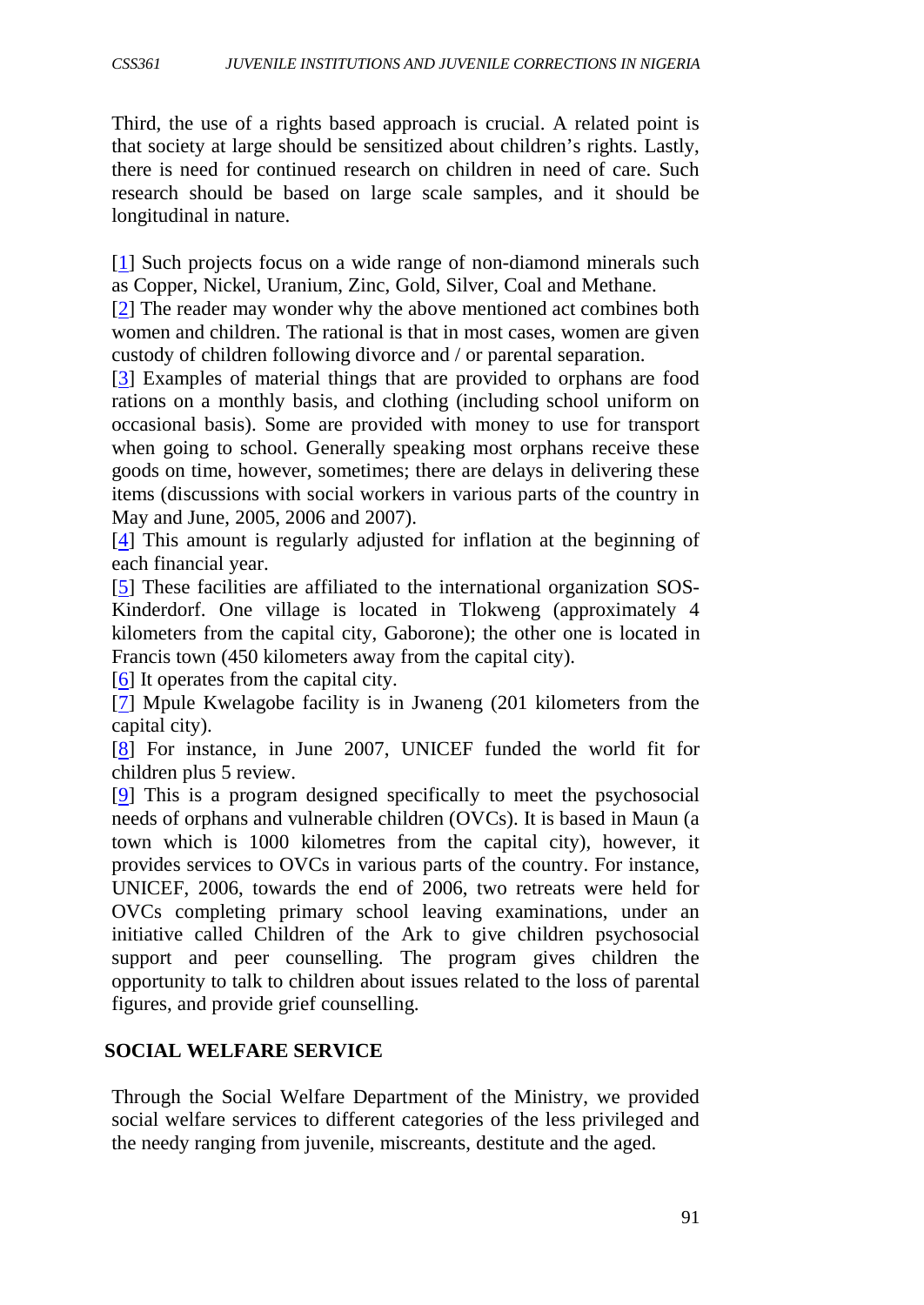This is done through casework and institutional care for the vulnerable members of the society.

## **INSTITUTIONAL CARE/REHABILITATION SERVICES**

The Ministry maintains 11 Social Welfare Institutions, which feed, cloth and provide medical care, shelter and the necessary training for well over 4,000 inmates.

The Institutions are:-

## **(i) REMAND HOMES**

Remands Homes are transit camp for young juvenile offenders whose cases are pending in court. Also, accommodate lost but found children pending the time they are either reconciled with their parents or committed to the approved school for necessary corrective training. There are two Remand homes, Boys Remand, Oregun and Girls Remand home, Idi-Araba. Presently, there are 116 delinquents at both homes.

## **(ii) APPROVED SCHOOLS**

These Schools offer corrective training to juveniles and wards in an effort to make them better citizens. The Ministry maintains 3 approved school i.e. Senior Boys Approved School, Isheri, Junior Boys Approved School, Yaba and the Girls Approved School, Idi-Araba. Presently, there are 34 Wards at the Boys Approved School, Isheri, 9 Wards at the Girls Approved School, Idi-Araba and 22 Wards at the Junior Boys Approved School Yaba.

## **(iii) THE CHILDREN TRANSIT HOME, IDI-ARAB**

This homes caters for abandoned children from 3 Years and above who are picked up from the street or referred to the home from the motherless babies home and other registered orphanages in the State. Presently, there are 37 Children in the home

## **(iv) OLD PEOPLES HOME**

The home provides care and protection for the aged. Presently, there are 40 residents at the home. It is note worthy to state that His Excellency, the Governor of Lagos State, Asiwaju Bola Ahmed Tinubu visited the home as part of activities commemorating his 50th Birthday in 2002 and donated a generator to the institution.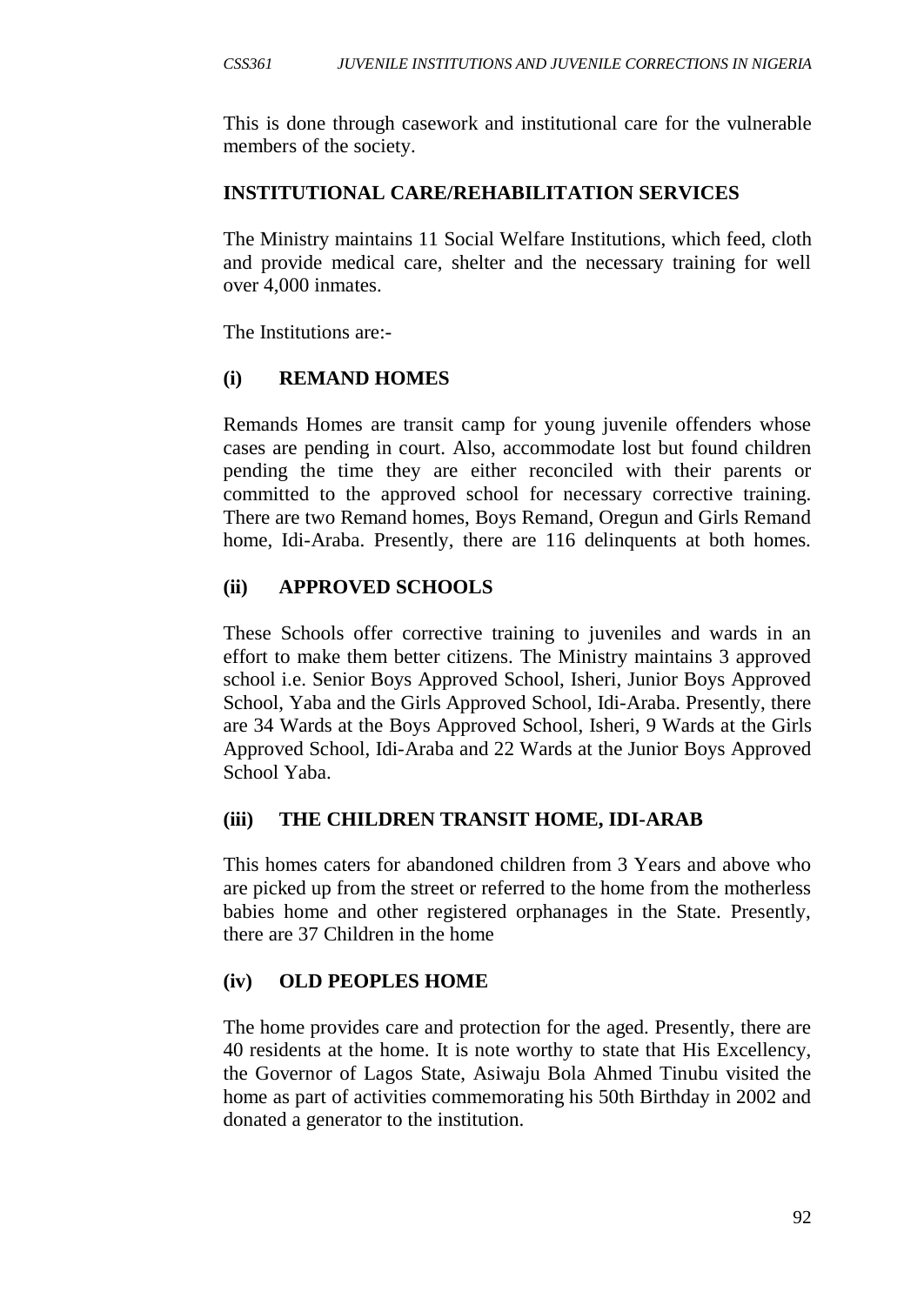### **(v) REHABILITATION AND TRAINING CENTRE, MAJIDUN**

The centre rehabilitates beggars, destitute lunatics and drug addicts. Presently, there are 571 inmates undergoing rehabilitation.

## **(vi) VOCATIONAL TRAINING CENTRE FOR DISABLED, OWUTU**

This centre caters for the needs of people with disability in vocation such as shoe making, tie and dye, carpentry, tailoring and animal husbandry. The centre presently has 30 residents.

#### **(vii) REHABILITATION CENTRE, ISHERI**

This centre serves dual purpose of rehabilitating delinquents as well as drug addicts after the detoxification process at the Rehabilitation and Training Centre, Majidun. Presently, there are 67 wards at the centre.

#### **BEGGARS CAMP, OKO-BABA**

Caters for over 1,000 destitute.

In the area of family and child welfare, the ministry has been able to reconcile 2,281 estranged families since the assumption of office of the present administration and the positive effect of this on the society cannot be over emphasized. We were also able to foster put 103 children while 1,279 children were adopted within the past 4 Years. The following achievements were also recorded during the period under review:-

- (i) 621 delinquent Children were given corrective training
- (ii) 680 delinquent Children were kept in remand homes while awaiting Court determination of their cases
- (iii) 4030 matrimonial dispute paternity denial cases were handled out of which 531 families reconciled
- (iv) 1907 Children were supervised of N6,046,710.00 was collected as maintenance allowance for Children from broken homes during the period
- (vi) 98 Children were fostered out of parents; and
- (vii) 2798 Children were adopted out to adoptive parents.

#### **ASSISTANCE TO OTHER WELFARE ORGANIZATIONS**

Apart from various institutions under the Ministry, it also gives financial, logistic and services supports to social welfare organizations and individuals with peculiar social problems in the state.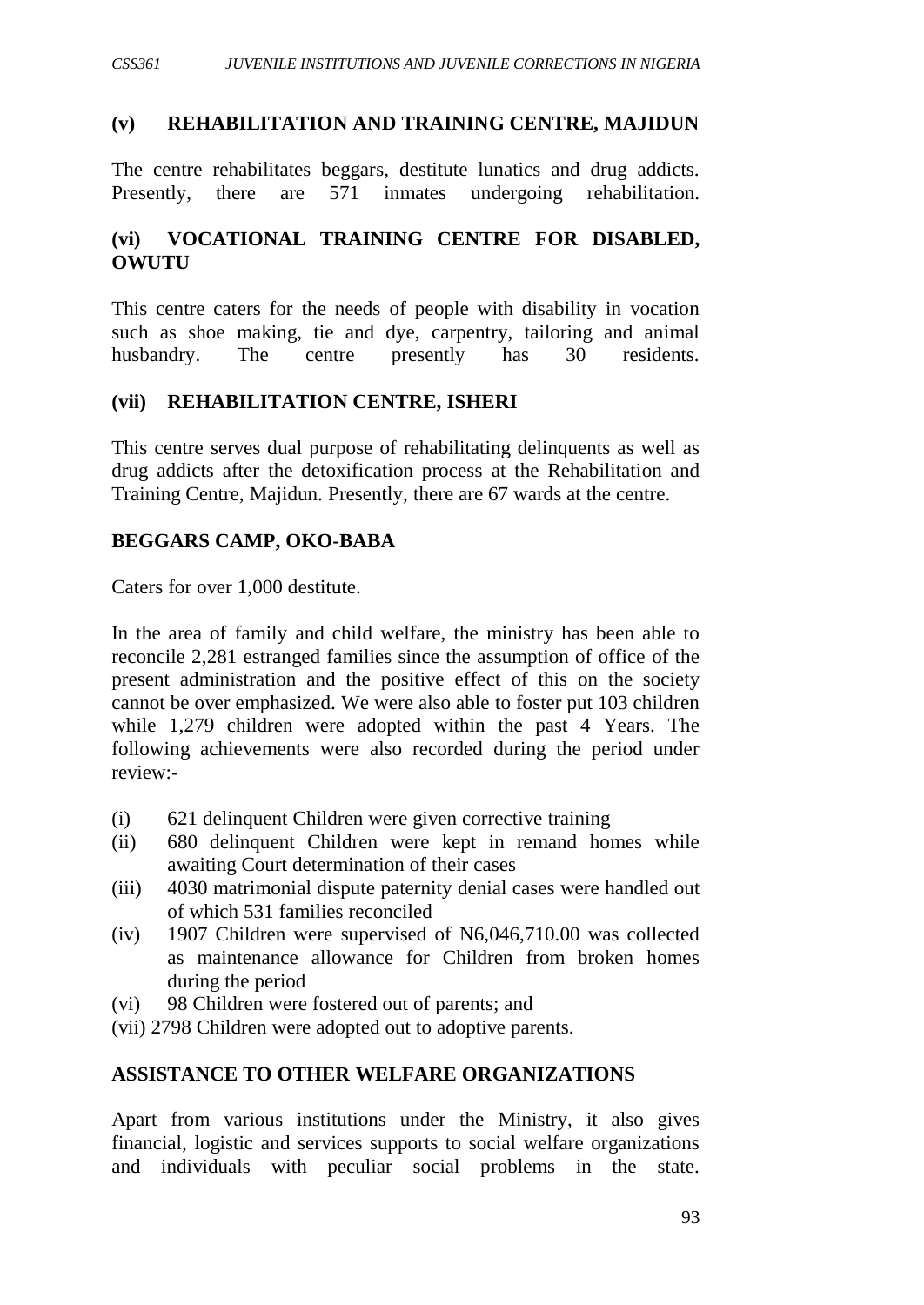Some of the organization assisted last year with financial grant totaling N645,000 were the Organization of Deaf Businesswomen, Pacelli School for the Blind, Little Saint Orphanage, Wesley School for the Blind and Friends of the Disables among others.

Also, the Spinal Cord Injuries Association of Nigeria (SCIAN) is presently being assisted with construction of a walkway, generator house, provision of a standby generator as well as fencing of its permanent site at Amuwo Odofin. The contract valued at N9.9m. has been completed and would soon be handed over to SCIAN.

Furthermore, a Mitsubishi L 300 bus was donated to Cheshire Home, Mushin, a home for the care of the Handicapped children as part of the Ministry assistance to the less privilege in the society.

## **SELF ASSESSMENT EXERCISE (3.2, 3.3 and 3.4 compressed)**

- 1. Discuss the role of remand homes
- 2. Of what benefits are the foster institutions and welfare homes?

We have explained the meaning of and definition of what treatment of offender entails.

Foremost, Juvenile delinquency refers to a variety of anti-social behaviour of a child and is defined somewhat differently by different societies, through a common converging tendency may be noted in those forms, socially unacceptable tendency of the child at any given time.

Modus-operandi were equally discussed, various methodology or steps to be taken in contending delinquent acts, the remand homes, foster institutions, welfare homes their role to the society.

# **5.0 SUMMARY**

In this unit, we have dealt with the meaning/definition of treatment of offenders and juvenile institutions by looking at the following aspects: definition, the remand homes, foster institutions and welfare homes.

# **6.0 TUTOR-MARKED ASSIGNMENT**

- 1. Briefly explain what the generally acceptable steps of treating juvenile offenders are.
- 2. List and explain the steps to be taken as regard question (1) above one after the other.
- 3. State clearly what are the supposedly role of the remand homes, foster institutions and welfare homes.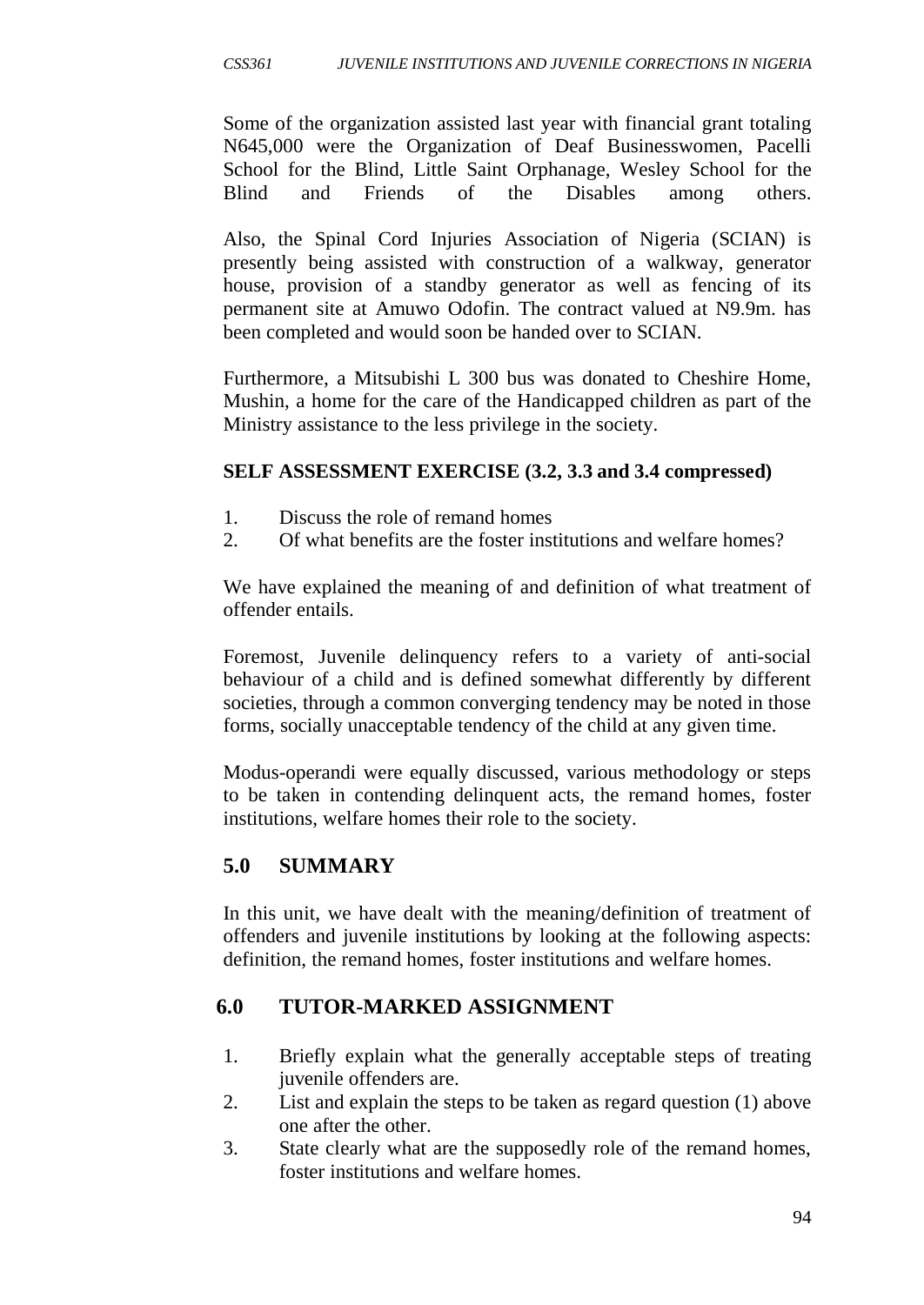#### **REFERENCES/FURTHER READING**

- **Bettmann, J., Osei-Hwedie, K., Maundeni, T., Jacques, G., Mmatli, M., Rankopo, M. J. and Jasperson, R.** (2007). 'Building Jerusalem…' Cultural Relevance of Western Social Work Education and Practice in Botswana. Paper presented at the 15th International Consortium on Social Development Symposium, Hong Kong Polytechnic University, Hong Kong, July 16 to 20, 2007.
- **Callistus, J. D.** (1999). Sexual Abuse of Students by Teachers: Experiences and Perspectives of Francistown Students. A Dissertation Presented to the Department of Social Work in Partial Fulfillment of Bachelor of Social Work Degree. University of Botswana, Gaborone.
- **Chilisa, B, Maundeni, T. and Tabulawa, R.** (Undated). National Report on Gendered School Experiences in Botswana. Department for International Development, UK.
- **Department of Social Services (**2005). A Report on Provision of Psychosocial Services to Orphans and Vulnerable Children in Botswana: Issues and Challenges. Ministry of Local Government, DSS.
- **Department of Social Services** (2008). National Guidelines on the Care of Orphans and Vulnerable Children. Ministry of Local Government, DSS.
- **Econsult PTY LTD** (2007). Preparation of the Second Common Country Assessment for Botswana. Draft Report Submitted to UNDP, Botswana Office.
- **Government of Botswana** (1981). The Botswana Children's Act. Gaborone: Government Printer.
- **Government of Botswana** (2001). Population and Housing Census. Gaborone: Central Statistics Office, Department of Printing and Publishing Services.
- **Hamilton, K.** (2006). Where is the Wealth of Nations? Washington DC: World Bank.
- **Himonga, C. N.** (1985). Family Property Disputes: The Predicament of Women and Children in a Zambian Urban Community. PhD Thesis. London School of Economic and Political Science.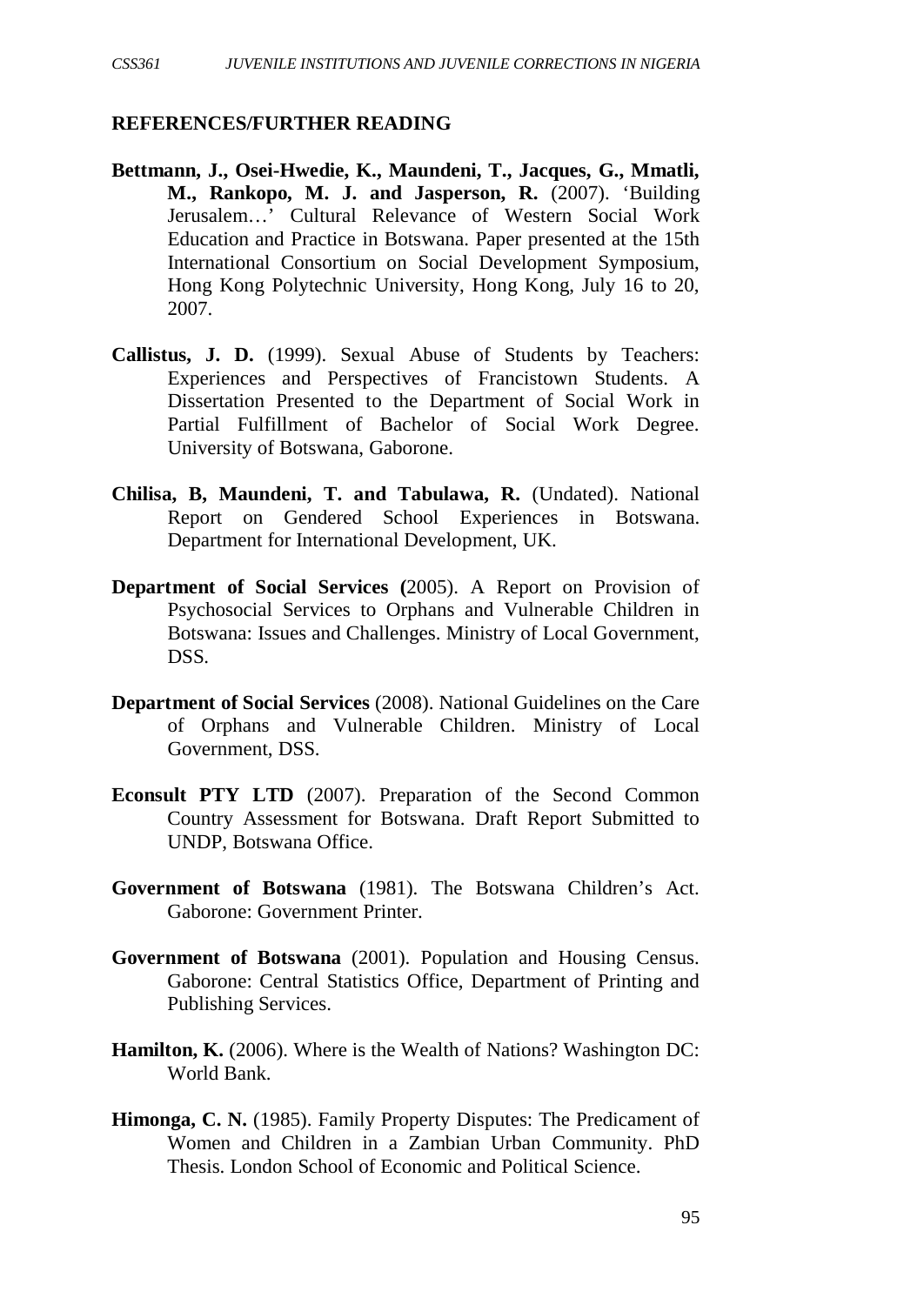- **Hope, K. R.** (1996). Growth, Unemployment and Poverty in Botswana, in: Journal of Contemporary African Studies, 1, pp.53-67.
- **Jacques, G.** (2008). The Changing Face of Family: HIV and AIDS and Statutory Foster Care in Botswana. Paper Presented at Schapera Project Conference, 30-31ST October 2008, University of Botswana.
- **Jacques, G.** (2003). Parents without Portfolios: The Challenge to Social Work of Child-Headed Households in AIDS-Stricken Africa. Paper presented at Joint Universities Conference on Contemporary Issues in Social Work. 6-8 October. Pretoria.
- **Jacques, G.** (1998). Back to the Future: AIDS, Orphans and Alternative Care in Botswana. Paper Presented at the Joint World Congress of the International Federation of Social Workers - IFSW and the International Association of Schools of Social Work-IASSW, Jerusalem, Israel, July 5-9.
- **Kiamba, J. M. and Otugha, R.** (2003). Gender Characteristics of Households in Botswana, in: Central Statistics Office (ed.): Population and Housing Census 2001. Gaborone: Central Statistics Office, pp.436-452.
- **Kooijman, K. F. M.** (1978). Social and Economic Change in a Tswana Village. Leiden: Afrika-Studiecentrum.
- **Lange, G. M. and Wright, M.** (2004). Sustainable development in mineral economies: The example of Botswana, in: Environment and Development Economics, 4, pp.485-505.
- **Lesetedi, G. N. and Ngcongco, N. L.** (1995). A Demographic and Socio-Economic Profile of Women and Men in Botswana: A Review of Summary Indicators of Population Composition and Distribution, Mortality, Migration and Economic Ability, in: Ministry of Finance and Development Planning. Gaborone Botswana: Central Statistics Office, pp.176-188.
- **Madhavan, S.** (2004). Fosterage patterns in the age of AIDS: continuity and change, in: Social Science & Medicine, pp. 1443-1454
- **Mandevu, R. and Muchiru, S.** (1998). Report on Rapid Assessment on the Situation of Orphans in Botswana. Gaborone: Ministry of Local Government, Social Welfare Division.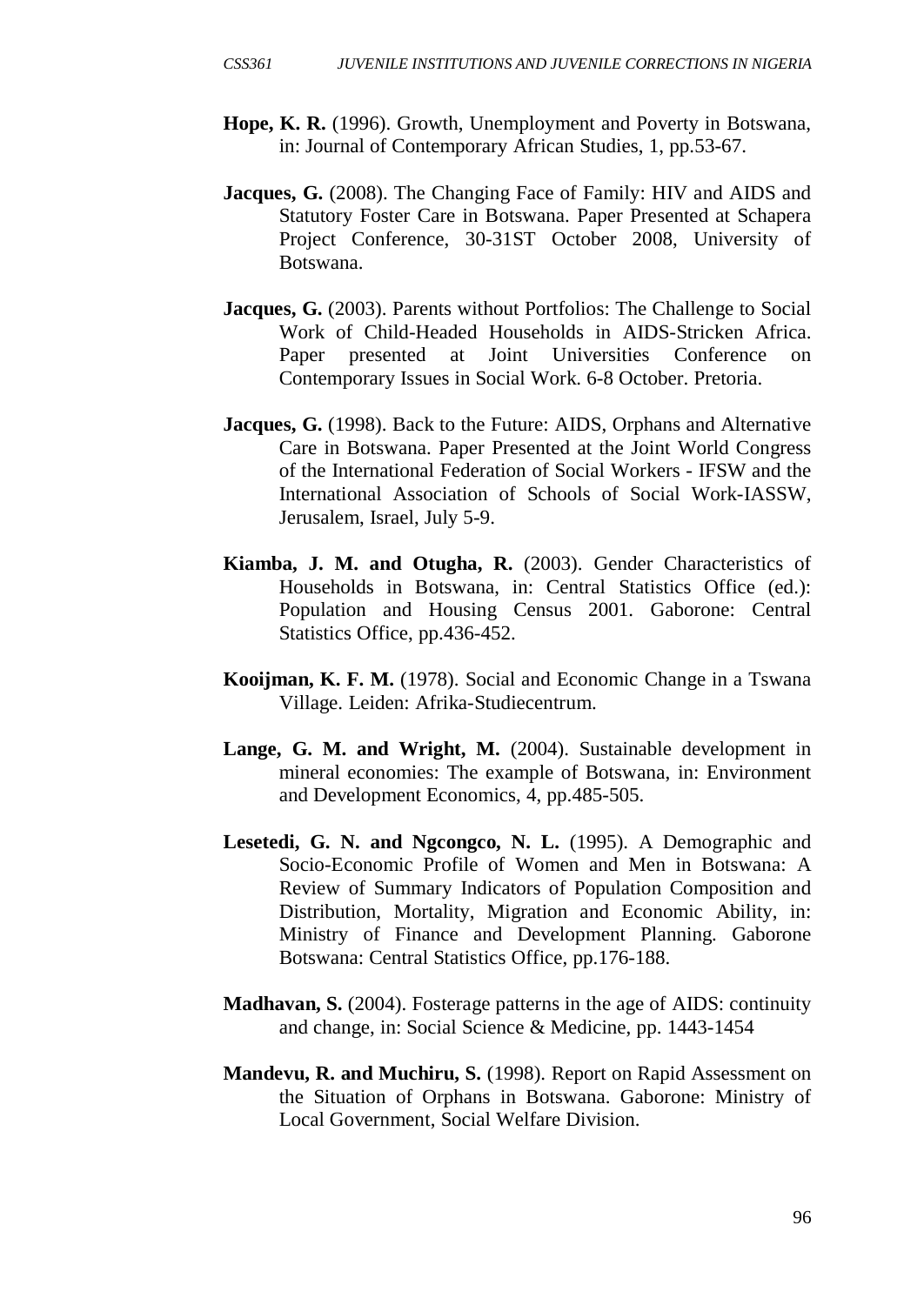- **Maphalala, B. A.** (2007). Coping with Grief: A Case Study of Orphans in Bobonong Village. Dissertation Submitted in Partial Fulfillment of the Bachelor of Social Work Program. University of Botswana, Department of Social Work.
- **Maslow, A.** (1954). Motivation and Personality. New York: Harper and Row.
- **Maundeni, T.** (2000). Children's Experiences of Divorce in Botswana. Thesis Submitted for the Fulfillment of Doctorate of Philosophy, University of Glasgow.
- **Maundeni, T.** (2002). Wife Abuse Among a Sample of Divorced Women in Botswana: A Research Note, in: Violence against Women, 2, pp.257-274.
- **Maundeni, T. and Levers, L. L.** (2005). Concerns about Child Subject Research in Botswana: A Call for Establishing Structures and Guidelines that Protect Children. Paper Presented at the Department of Social Work Seminar, September, 2004.
- **Maundeni, T.** (2006). The Silent Survivors of HIV/AIDS: A Quest for Comprehensive and Inclusive Strategies in Botswana, in: Kasiram, M., Partab, R. and Dano, B. (eds.): HIV/AIDS in Africa: The Not So Silent Presence. Durban: Print Connection.
- **Maundeni, T.** (Forthcoming). Residential Care in Botswana, in: Courtney, M.E. and Iwaniec, D. (eds.): Prospectus: Residential Care of Children Comparative Perspectives. Oxford Press.
- **Ministry of Local Government** (2001). Initial Report to the United Nations Committee for the Convention on the Rights of the Child. Gaborone: Government Printer.
- **Ministry of Local Government** (1999). Short Term Plan of Action on Care of Orphans in Botswana, 1999-2001. Gaborone: Ministry of Local Government, Social Welfare Division.
- **Moatshe, B.** (2004). The Impact of Declining Donor Support on the Sustainability of Non Governmental Organizations in Botswana: Insights from Some NGO Managers in Botswana. A Dissertation Submitted in Partial Fulfillment of the Bachelor of Social Work, University of Botswana.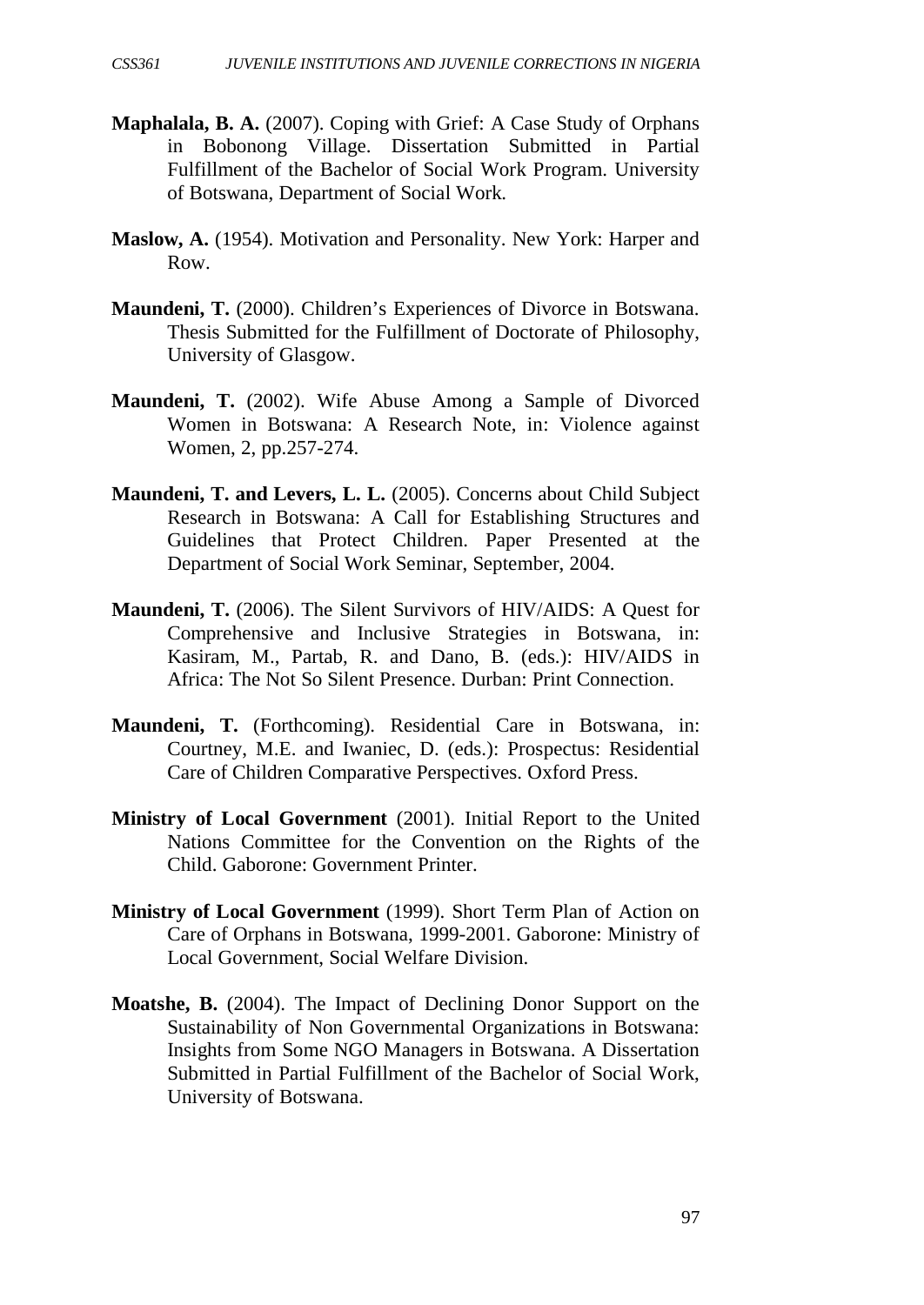- **Muchiru, S. M.** (1998). The Rapid Assessment on the Situation of Orphans in Botswana. Gaborone: AIDS / STD Unit. Ministry of Health.
- **Ncube, A. D.** (1997). A Needs Assessment for School Social Work. A Dissertation Submitted in Partial Fulfillment of the Bachelor of Social Work Degree. Department of Social Work. University of Botswana.
- **Nganunu** (2008). Lecture Notes Presented to Social Work Students taking a Course on Counseling. November, 2008.
- **Ntseane, D. and Solo, K.** (2007). Social Security and Social Protection in Botswana. Gaborone: Bay Publishing.
- **Oitsile, K.** (2007). The Effectiveness of Services Rendered to Orphans by Community Agencies: A Case Study of Selibe-Phikwe. A Dissertation Submitted in Partial Fulfillment of the Bachelor of Social Work Degree. Department of Social Work, University of Botswana.
- **Organization of African Union** (1990). Africa Charter on the Rights and Welfare of the Child. Addis Ababa: OAU.
- **Ratsatsi, E.** (2000). Evaluation of the Guidance and Counseling Programs in Boarding Schools: A Case Study of Molefi Senior Secondary School. A Dissertation Submitted in Partial Fulfillment of the Bachelor of Social Work Degree. Department of Social Work. University of Botswana.
- **Raditedu, B. L.** (2004). Psychosocial Impact of Orphan hood on the Girl-Child: A Study of Kalkfotein. A Research Project Submitted in Partial Fulfillment of the Bachelor of Social Work Degree, Department of Social Work, University of Botswana.
- **Shaibu, S.** (2004). Gender, Health and Ageing, in: Machacha, L and Letsie, L. (eds.): Report on the Workshop Proceedings on Gender and Ageing. University of Botswana: Gender Policy and Programme Committee.
- **Siphambe, H.** (2003). Economic Activity and Labour Force, in: Central Statistics Office (ed.): Population and Housing Census 2001. Gaborone: Central Statistics Office, pp.191-198.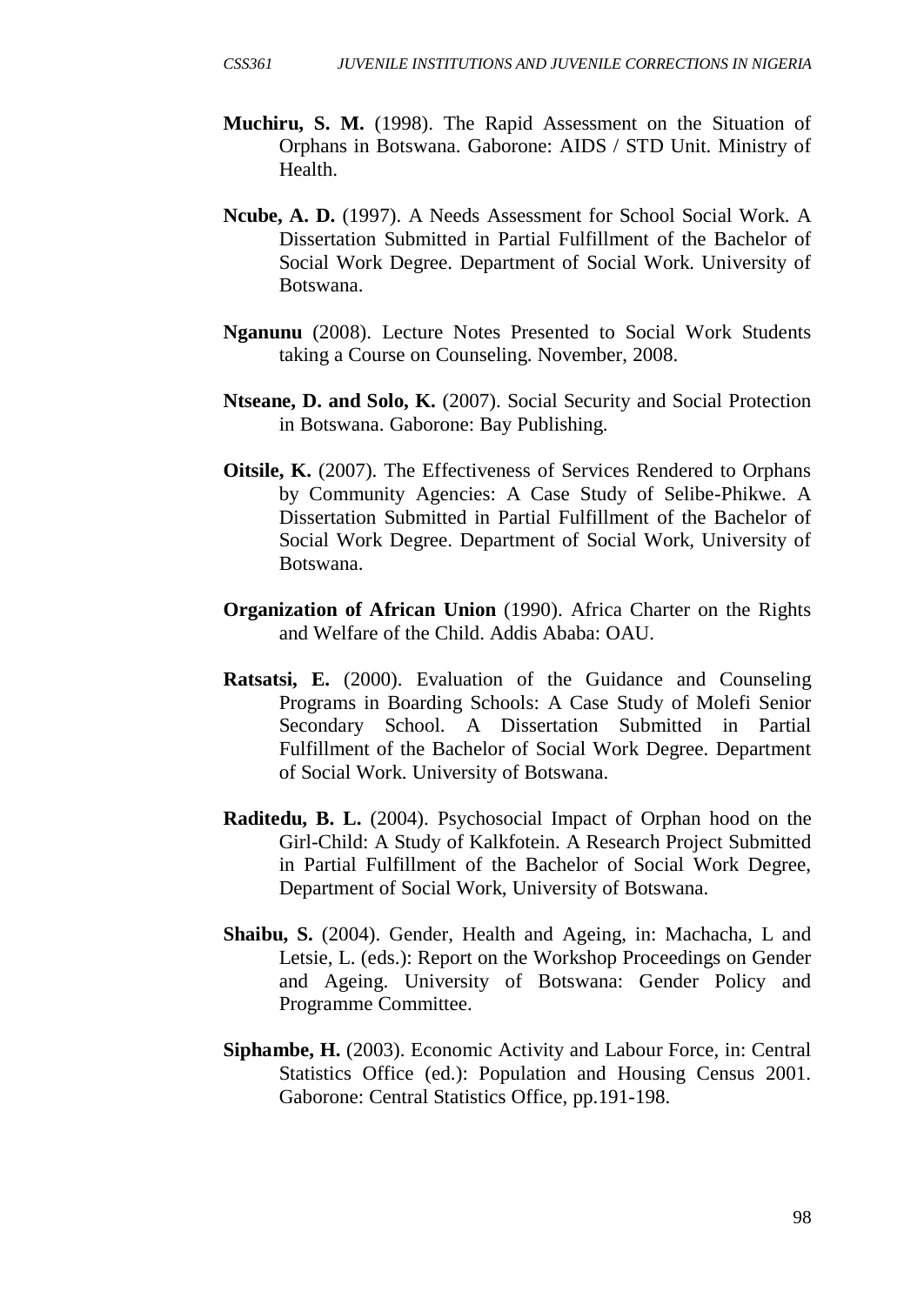- **Taylor, Z.** (1999). Values, Theories and Methods in Social Work Education: A Culturally Transferable Core?, in: International Social Work, 3, pp.309-318.
- **The Voice** (2006). Newspaper, 14 July, 2006.
- **United Nations (**2004). Botswana: Millennium Development Goals Status Report 2004: Achievements, Future Challenges and Choices. Republic of Botswana and United Nations.
- **United Nations** (1989). The Convention on the Rights of the Child. Adopted by the General Assembly of the United Nations on 20 November 1989. Geneva, Switzerland: Author.
- **UNICEF** (2000). The State of the World's Children, 2000. New York: Author.
- **UNAIDS/UNICEF/USAID** (2004). Children on the Brink: A Joint Report of New Orphan Estimates and Framework for Action. New York: UNAIDS/UNICEF/USAID.
- **UNICEF** (2005). The State of the World's Children. 2006. New York: UNICEF.
- **UNDP (United Nations Development Program)** (1996). Human Development Report. New York: UN.
- **UNDP** (2000). Human Development Report. New York: Author.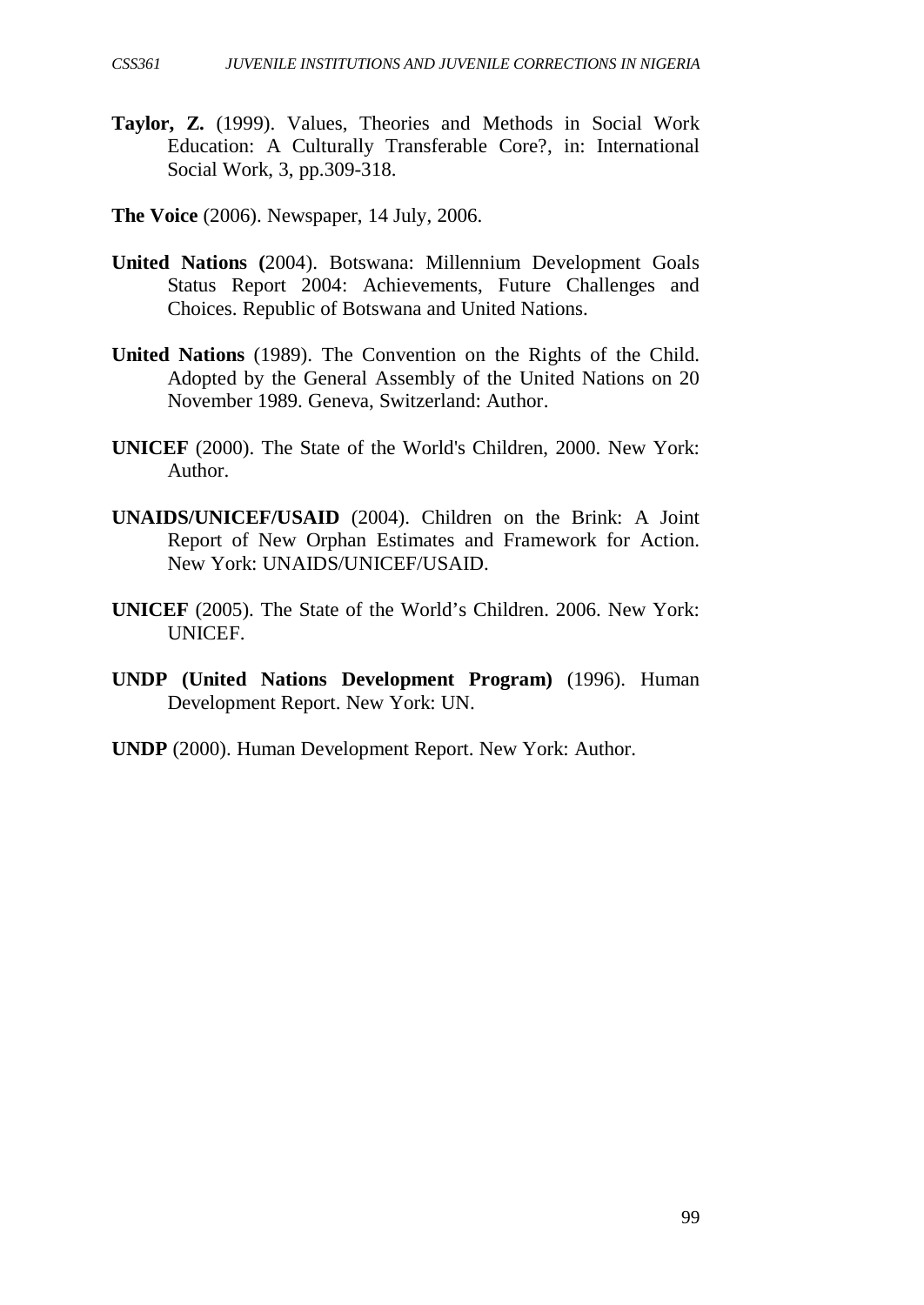# **MODULE 3 AFTER CARE/RELEASE SERVICES FOR JUVENILE OFFENDERS**

## **CONTENTS**

- 1.0 Introduction
- 2.0 Objectives
- 3.0 Main content
	- 3.1 Designing a Model System
	- 3.2 Frame Work for Individual Treatment
	- 3.3 Case Management System
	- 3.4 Monitoring (Evaluation, Feedback, Improvement of ITP)
- 4.0 Conclusion
- 5.0 Acknowledgement
- 6.0 Tutor-Marked Assignment
- 7.0 References/Further Reading

# **1.0 INTRODUCTION**

The task in this regard is to look at the best practices on how to overcome the challenges facing organizations in relation to the treatment of Juvenile offenders.

To this end, an adaptation from a group work of experts in this field were summarized and acknowledged, in other to do justice to the topic.

# **2.0 OBJECTIVES**

It is of the opinion of the writer that after all and done, the reader would be able to understand how best after care/release services for juvenile offenders could be understood.

# **3.0 MAIN CONTENT**

As pointed out in the course of introducing this section. The adaptation work of expert shall be employed. The work/seminar goes thus:

| <b>Main Topic</b> | <b>Sub-Topic</b>                                       |
|-------------------|--------------------------------------------------------|
| Designing<br>a    | Development of Model System Geared                     |
| Model System      | at Through Care                                        |
|                   | Framework for Individualized                           |
|                   | <b>Treatment: Case Management</b>                      |
|                   | System                                                 |
|                   | <b>Effective Programmes/Interventions</b><br>$\bullet$ |
|                   |                                                        |
|                   | <b>Operational   Staff Training</b>                    |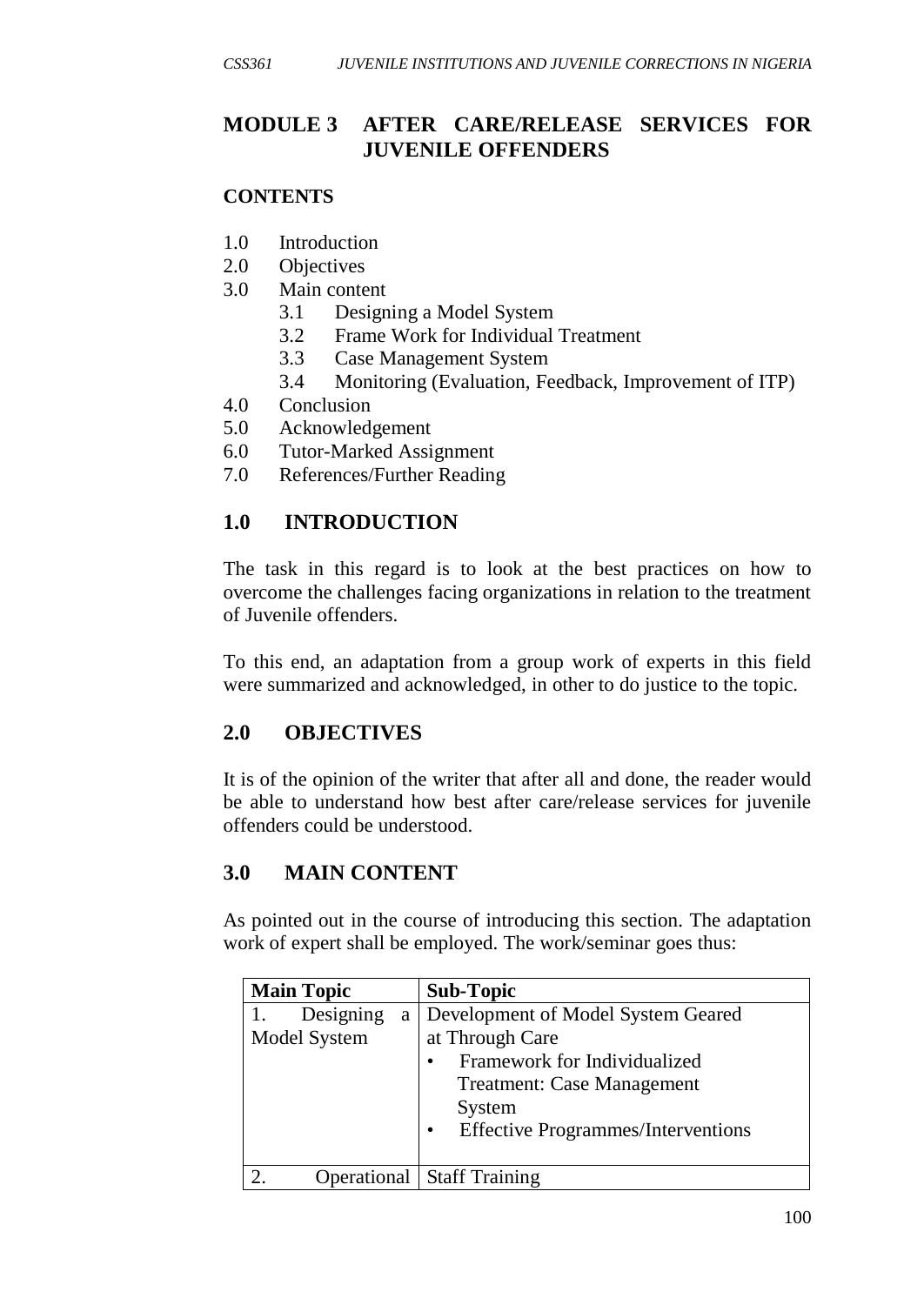| <b>Issues</b>        | Development of Training System/<br><b>Curricula Efficient Management</b><br><b>Reducing Costs</b><br><b>Finding New Resources</b> |
|----------------------|-----------------------------------------------------------------------------------------------------------------------------------|
| 3.<br>Accountability | <b>Offender Information Management</b>                                                                                            |
| and                  | System                                                                                                                            |
| Evaluation           | Development of Offender-Based                                                                                                     |
|                      | <b>Information System</b>                                                                                                         |
|                      | Development of Forms of Individual                                                                                                |
|                      | Files                                                                                                                             |
|                      | <b>Public Relations</b>                                                                                                           |
|                      | Gaining Public Confidence                                                                                                         |

# **3.1 Designing a Model System**

## **A. Development of Model System Geared at Through Care**

The group discussions covered a wide range of issues including the rehabilitation, re-socialization, and reintegration of juvenile offenders. It was determined that positive results by providing such services and treatments can be achieved in an institution. It was also agreed that all children requiring institutional care and treatment should be assessed, observed and classified before having an individual treatment plan developed. To effect this process the skills of a variety of specialists such as psychologists, psychiatrists, social workers, doctors, teachers and sociologists are required. During our discussion common problems were identified across the participating countries.

These were:

- Overcrowding in institutions
- Non availability of technical and professional staff such as, psychologists, sociologists and social case workers, etc.
- Nonexistent or non-functional parole staff
- Non-existent juvenile/family courts, classification and juvenile training schools.

The group agreed that the principles expressed in the United Nations Standard Minimum Rules for the Administration of Juvenile Justice "The Beijing Rules" (especially numbers 26, 27,28, 29 and 30); the United Nations Rules for the Protection of Juvenile Deprived of their Liberty (especially rule nos. 17–80), should govern the development of the model system.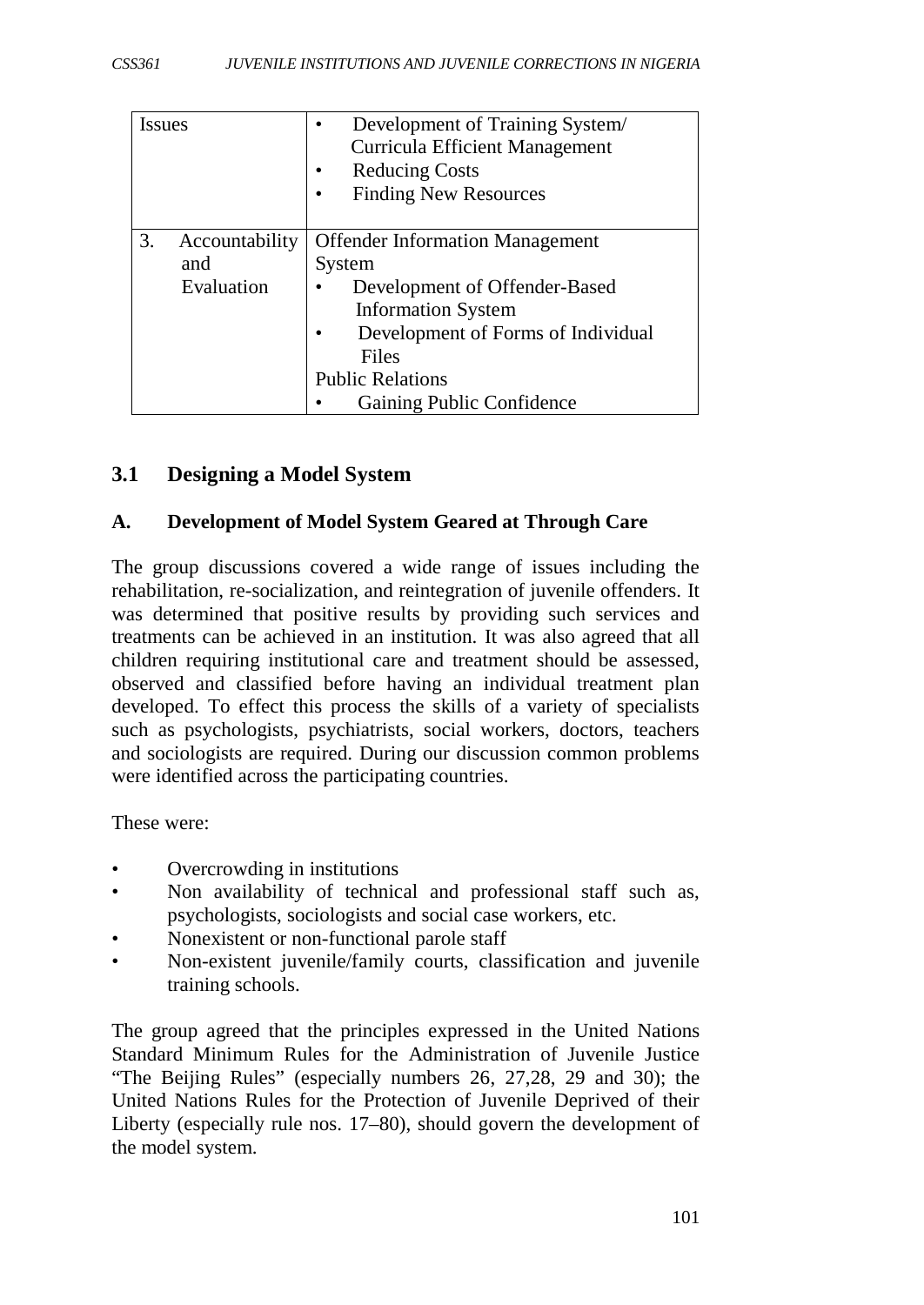# **3.2 Framework for Individualized Treatment**

Framework for Individualized Treatment, It was agreed that there should be institutions with 4 distinct functions.

- Juvenile Classification Home (JCH)
- Juvenile Training School (JTS)
- Juvenile Medical Training School (JMTS)
- Juvenile Prison (JP)

It was also agreed that each country needed an institution such as a Minor Children Re-socialization Centre.

This institution should be run by the social welfare department and aimed at preventing the behaviour of juvenile from progressing to offenders

# **(i)** *Juvenile Classification Homes (JCH)*

According to the Beijing Rules 13, detention in an institution should be used as the last resort and for the shortest possible time. The development of a Juvenile Classification Home is seen as one way of achieving the aims of these rules.

The following criteria are proposed to govern these Homes:

- The length of stay in the juvenile classification home is as prescribed by the juvenile laws in each country.
- Boys and girls are accommodated in separate sections of the home.
- Dormitory placement is assigned by; age, personal history, previous history of confinement and personality of the young person.
- The method of classification should be based on the needs and strengths of the juvenile.

This information is gathered through a variety of methods including: interviews, analysis of care history and Psychological tests to assess intelligence and character. Diagnosis is considered from the results of clinical psychology and psychiatry, medical examination, behavioral observation, analysis of personal history and life environment, case conference and treatment. Various types of psychotherapy, counseling, and behavioral observations are used to examine problems. The results of this classification form the basis for developing the treatment plans and determining the type of institute where the juvenile should be placed.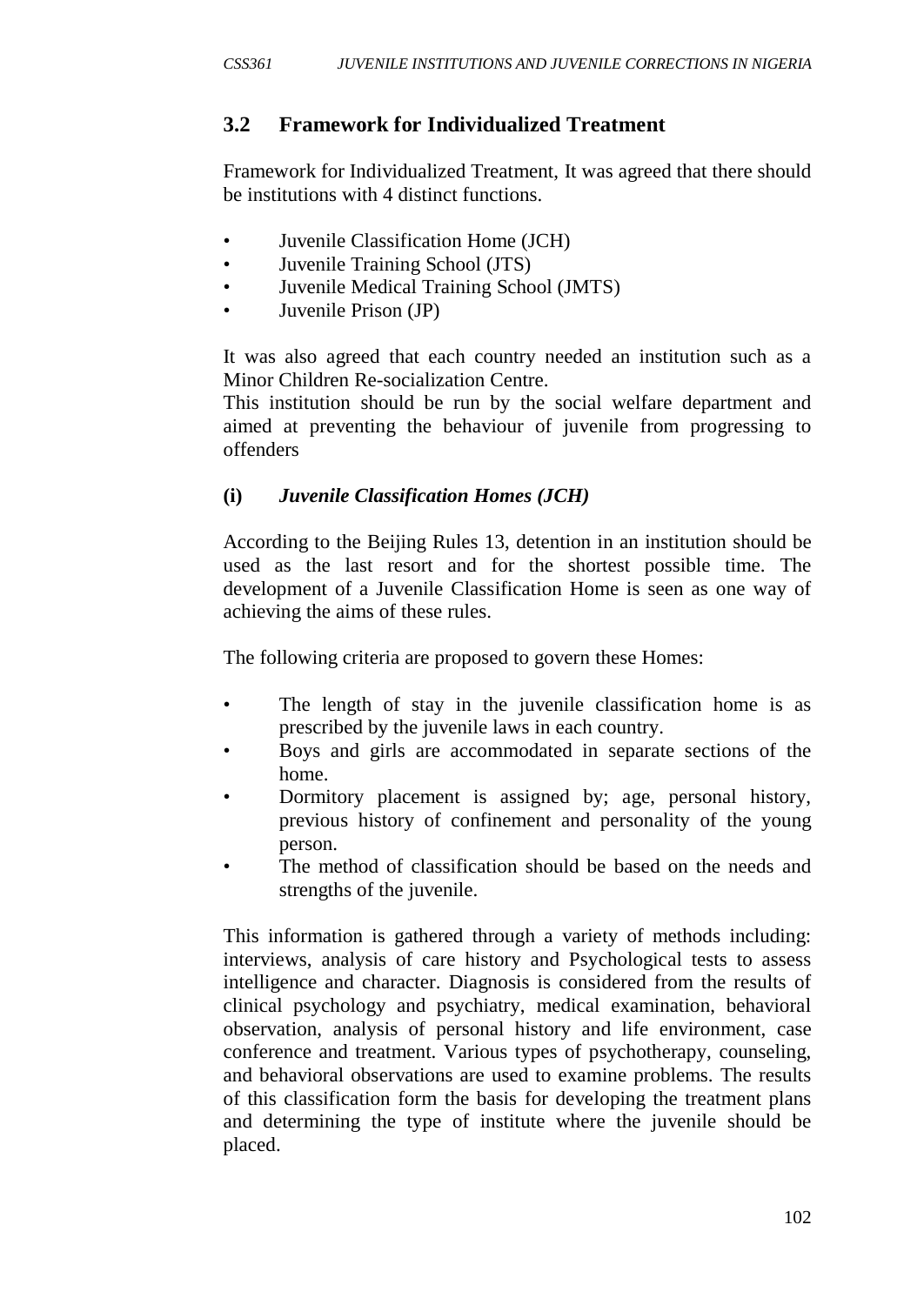## **(ii)** *Juvenile Training Schools (JTS)*

According to Beijing Rule 26 the objective of institutional treatment is to provide care, protection, education and vocational skill, with a view to assisting the juvenile to assume a socially constructive role in society. Juvenile in institutions must receive care, protection and all necessary social, educational, vocational, psychological, medical and physical programmes and services. Adult and young offenders, males and females, should be detained separately. The parents or guardians of juvenile must have the right of access to their children; this can be achieved through phone calls, letters and visits to the institution. Cooperation between organizations is particularly important in enhancing the quality of institutional treatment and training. Our group considered that Juvenile Training Schools should meet the following criteria:

- Institutions should be divided into 2 types, depending on the duration of treatment; short-term institutions and long-term institutions.
- Short-term institutions will provide the basic course and rehabilitation for juvenile who are assessed as having a low level of delinquent tendencies, and as being able to be rehabilitated with intensive training.
- Long-term institutions will provide for those who are assessed as having relatively advanced delinquent tendencies and, as being difficult to re-socialize in a shorter period of time.
- Individual treatment plans should be developed according to individual needs.
- Methods of treatment should be flexible and specified according to rehabilitative needs of each juvenile.
- Maintaining close contact between the correctional institution and community organization should encourage the re- socialization process.
- Major methods of treatment are as follows; admission, orientation, dormitory placement, living guidance, academic education, vocational training, moral education, treatment, medical care, sport physical education/recreation, dormitory activities, special activities/annual activities/festivals/camping/club activities, extracurricular (e.g. Lecture by volunteers), progressive grade system, and community services.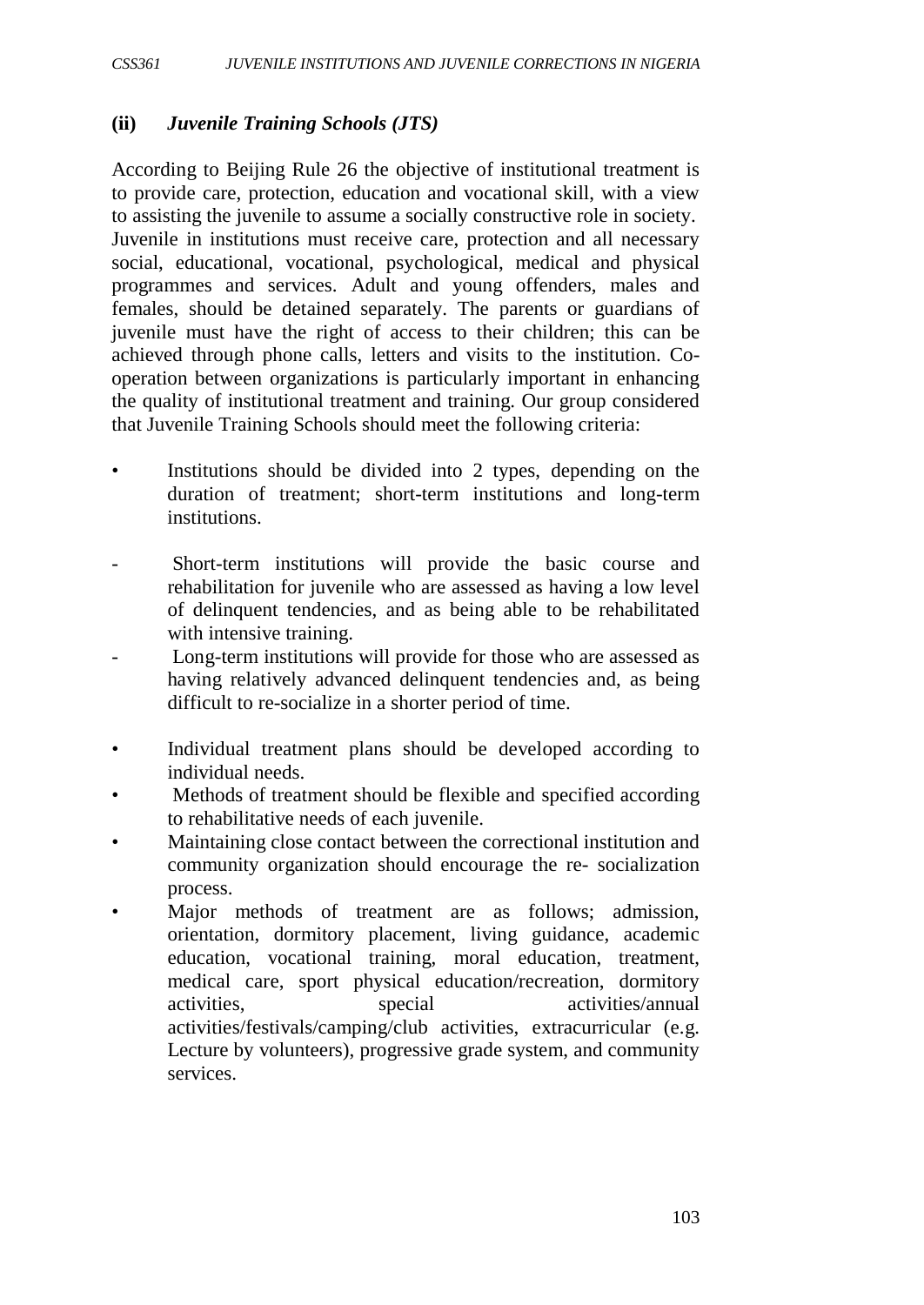## **(iii)** *Juvenile Medical Training Schools (JMTS)*

In our discussion around the model of Juvenile Medical Training Schools, we considered the United Nations Rules for The Protection of Juveniles Deprived of their Liberty, rules numbered 49–55. A juvenile who is suffering from mental and/or physical illness should be treated in a specialized institution under independent medical management. It is also important to ensure that the juvenile continue to receive mental and physical health care after their release from the institution. Juvenile Medical Training Schools should be established for juvenile who are physically or mentally diseased and need medical and psychological treatment. Methods of treatment are as follows; medical care, mental care, academic education, occupational therapy, social skills training, sport, recreation, special activity and community services.

## **(iv)** *Juvenile Prisons (JP)*

Our group agreed that imprisonment could serve as a small, though important part of the whole process of treating juvenile. While there is a general belief that imprisonment should be utilized as a last resort, there will always be juveniles for whom this kind of alternative cannot be avoided. At this juncture, the group unanimously supported that correctional philosophy for the treatment of juvenile at this stage must be geared towards re forming and rehabilitating the juvenile.

The inmates of juvenile prisons are those classified as having advanced criminal tendency (recidivists, re-offenders, hardened criminals, age wised separation), and are not suffering from any serious physical and mental conditions which need intensive medical care.

Basic treatment programmes in the juvenile prison will include intensive treatment, vocational training, academic education, rehabilitation, resocialization, discipline, prison labour and security.

## **(v)** *Minor Children Re-Socialization Centers*

All group members generally agreed that a Minor Children Re-Socialization Center should be available for uncontrollable juvenile. These juvenile will demonstrate the following characteristics: disrespect, mischievousness and misbehavior, homelessness, and juvenile who need guidance and supervision. The major method of treatment are as follows; care, control, parental love, affection and respect, guidance and academic education.

The services provided to the juvenile in the Centre will help them to gain a changed outlook towards a more constructive purpose in life and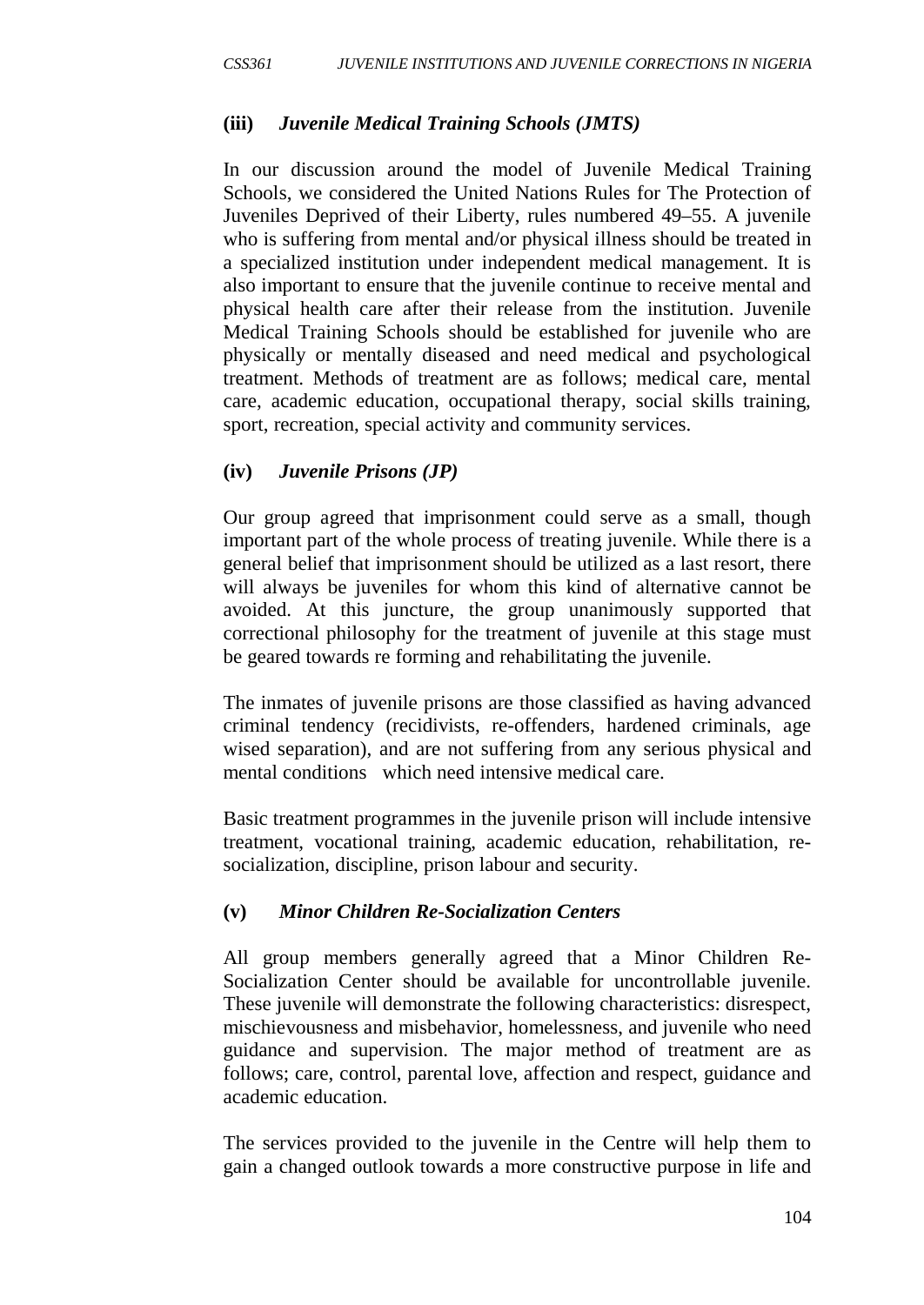enrich their sense of respect and confidence to steer them away from crime.

The Minor Children Re-Socialization Center should be under the control of the social welfare organization in each country, and not part of the juvenile justice system. It is mentioned in this report as a valuable home for preventing the behaviour of juvenile from progressing into offenders.

## **3.3 Case Management System**

To implement the function of the Case Management System, our group considered that we should apply a set of Concepts.

These concepts indicate that the following principles should be applied to Case Management:

- Risk differentiation provides intensive treatment for the higher risk group.
- Intervention efforts must be targeted towards criminogenic needs (dynamic risk factors).
- Clarify the treatment goals and objectives along with most effective treatment model in proper sequence (Individual Treatment Plan).
- Multimodal treatment programme works better than those used in isolation (Treatment should address all of the needs).
- Responsive Principle: Treatment should be matched with learner's style and staff's teaching style.
- Utilize skills orientation and cognitive behaviour treatment.
- Intervention should be comprehensive and of sufficient duration. Continuity of care must be secured for treatment integrity.
- The same people deliver all treatment for the same group of programmes.
- Monitor the progress of evaluation and monitor the programme effectiveness in term of recidivism (outcome evaluation).

The group agreed that all juvenile referred to an institution should have Individualized Treatment Plans (ITP) rather than receiving stereotypical group treatment, however this does not prevent group work with juvenile. Programmes should be designed for the individual, not for the ease of management within the institution.

The treatment plan offered should be periodically reviewed and adjusted to meet changes in the juvenile's behaviour.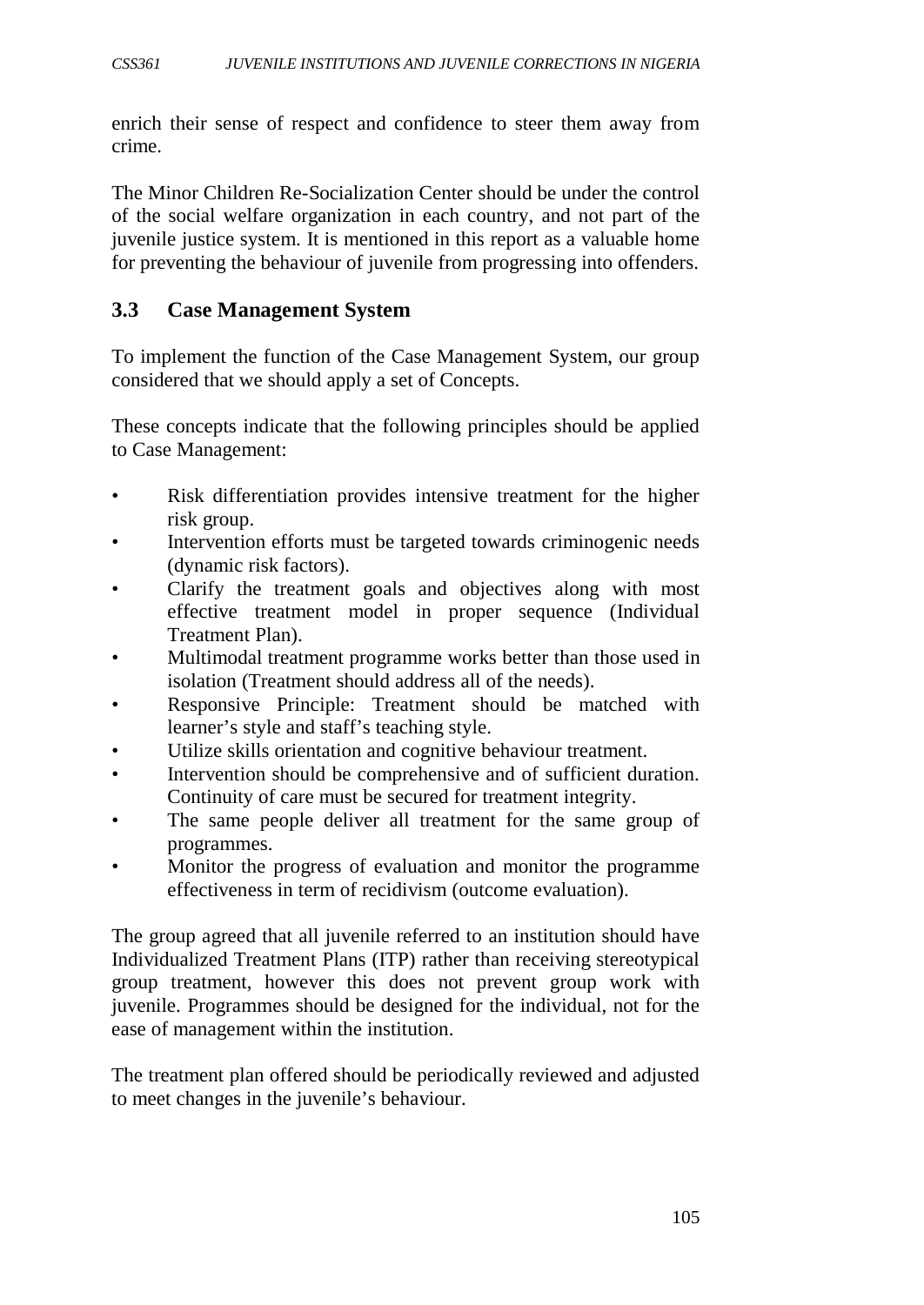The following is the case management process that will be used.

## **(i)** *Assessment and Classification*

In order to implement effective treatment, we have to understand the problems of juvenile. So we should investigate underlying problems and criminogenic factors in the juvenile. The main functions of assessment belong to Juvenile Classification Homes. However, classification functions are also necessary for juvenile training schools, juvenile medical training schools and juvenile prisons to make effective ITPs. Major elements of assessment are as follows:

- a. Psychological interview and testing
- b. Behavioral observation
- c. Physical/mental examination

Clinical assessment is often conducted by special experts (e.g., psychologists, psychiatrists, social workers, instructors, doctors, etc.). In addition to such clinical assessment, the utilization of standardized assessment tools would enhance the identification of risks and strengths of inmates exactly (e.g. ASSET, LSI-R, etc.).

Objective and systematic assessments enable us to precisely classify various types of delinquents into relatively homogeneous subgroups of juveniles in terms of criminogenic risks and required programmes. Selection of the most appropriate institution and the most appropriate treatment course together with successive reclassification to assess the juvenile' progress and changes in risks and needs would lead to further enhancements of offender-rehabilitation.

# **(ii)** *Individualized Treatment Plans (ITP)*

The individualized treatment plan is the description of the goals to be sought for the juvenile and the activities to be carried out at the institution. At the same time, it is necessary for juvenile institutions to understand each juvenile background and the information and recommendations from the family court and JCH. By integrating information from al l these sources, juvenile institutions can develop the juvenile ITP. The process is as follows:

- a. Set individualized treatment goals
- b. Set sub-goals at each stage (e.g. orientation stage, intermediate stage, pre-release stage)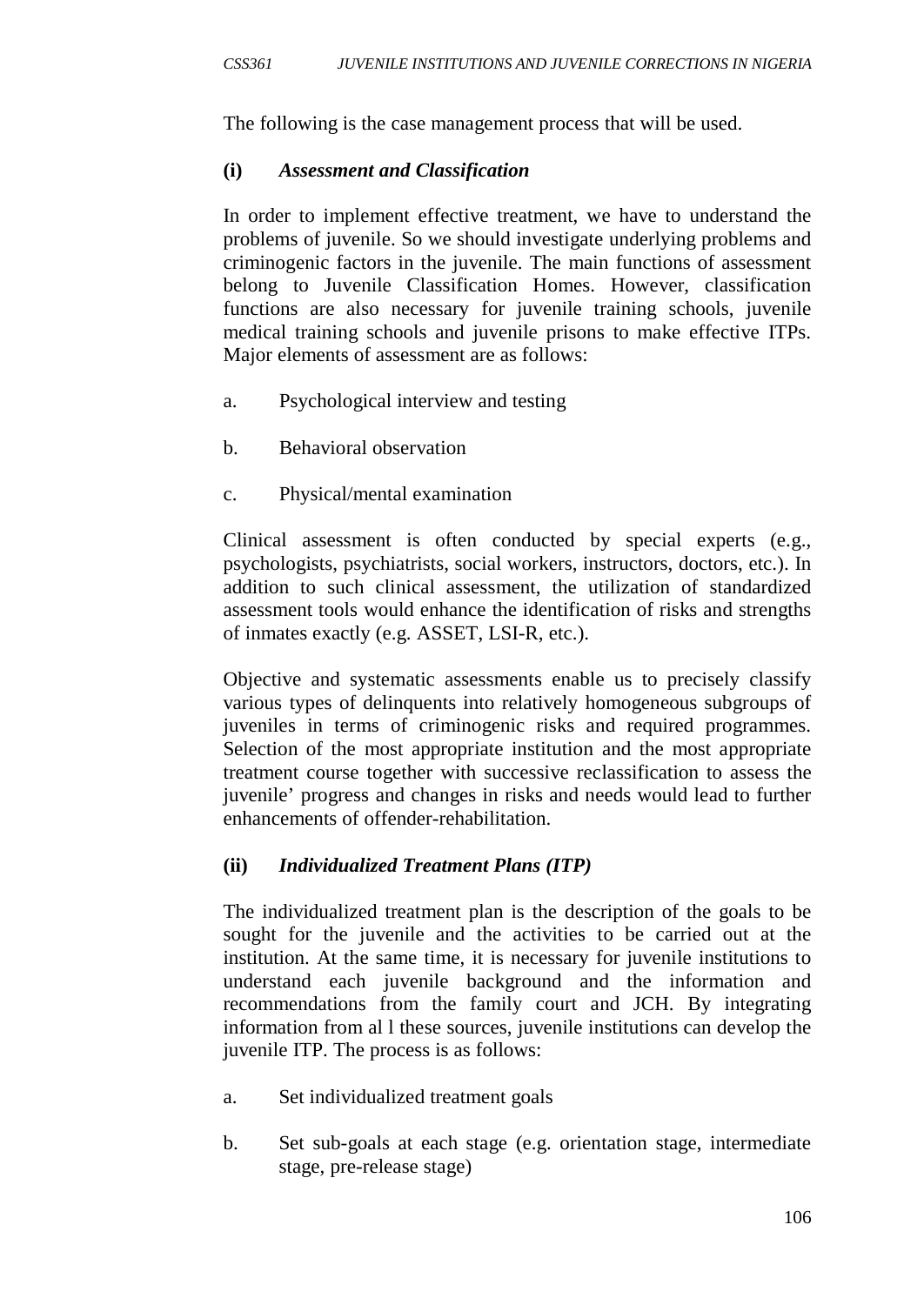c. Make educational targets and measures At the same time, we have to consider the scheduled treatment period and priorities strategies depending on inmates' needs and the nature of criminality.

#### **(iii)** *Programme Implementation*

The group discussed and agreed to divide the stages of treatment in juvenile institutions into 3 stages; i.e., orientation stage, intermediate stage and pre-release stage. The objectives in each stage are set to solve problems or needs of individual juvenile by following an individualized treatment plan. The following are the descriptions of programme implementation at each stage.

- **a. Orientation stage programmes:** the objective of this stage is to help the juvenile recognize their own problems that led to delinquency, and the need to carry out tasks designed in the juvenile training school with positive attitudes and to reflect the relationship with the family. Staff of the institution are responsible for designing individual treatment plans during this stage. Programmes provided at this stage include orientation, interviewing, introspective meditation, essay writing, individual counseling, role lettering and parent meetings.
- **b. Intermediate stage programmes:** the objectives of this stage are divided into 2 parts; the first part is aimed at developing the young persons emotional control so they do not get upset when facing a problem, and to help them to recognize the value of work, to carry out daily tasks patiently and to recall past behaviour in the family and understand how they were wrong. The second part is aimed at teaching the young person to be considerate of the feelings and standpoints of others, to participate actively in vocational training and acquire reliable working attitudes and to understand the way of family and the roles of persons in it. Intermediate programmes include such programmes as individual and group counseling, introspective meditation, daily keeping, rolled tattering, role -playing, group discussion, aggression replacement training methods, positive peer culture methods, family visits, academic examination, vocational examination, and case conference with significant persons who would assist rehabilitation after juvenile are released.
- **c. Pre-release stage programmes:** the objective of this stage is to sympathize with other inmates, to cooperate with them voluntarily, to develop a concrete plan of post-release life firmly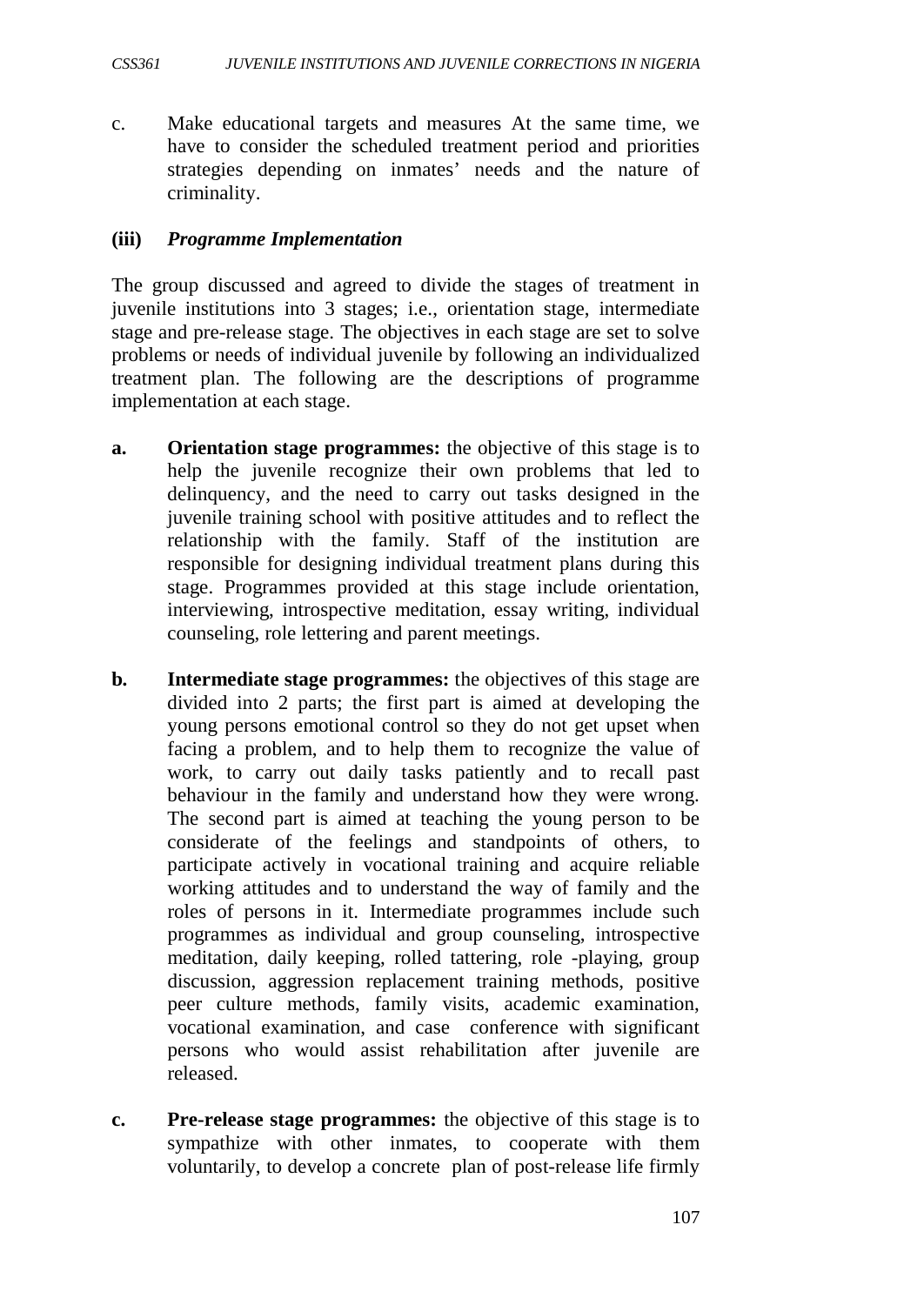founded on work, to communicate closely with family members and maintain good relationships. The pre-release programmes include individual and group counseling, essay writing, career development, social skill t raining, family counselling, overnight stay with parents, home visit and continuing case conference with parole officers or VPOs who would assist rehabilitation after release.

# **3.4 Monitoring (Evaluation, Feedback, Improvement of ITP)**

Monitoring and evaluation of treatment processes are very important for individualized treatment plans. By monitoring changes and progress after programmes, educational targets and measures can be adjusted flexibly toward further improvement of the juvenile. If a juvenile does not achieve their individualized goals at the intermediate stage, juvenile institutions may need to provide more intensive programmes in order for the juvenile to achieve their goals.

Our group considered the methods to evaluate the progress/improvement of juvenile and agreed to devise the following methods:

- **a.** Interviewing: the purpose of interviewing is for the evaluation of attitudinal changes of each juvenile and to give guidance to support the juvenile in improving their behaviour.
- **b. Essay:** specific tasks for essay writing will be provided for the juvenile depending on juvenile's problems or needs. The essay writing is intended to improve juvenile thinking and developing an understanding of themselves through writing.
- **c. Diary Keeping:** the objective of diary keeping for evaluation is to understand the juvenile thinking, feelings, attitudes and problems as well as his/her self- monitoring.
- **d. Academic and Vocational Examination:** in order to re-socialize and rehabilitate the inmates improvements made through academic and vocational training should be measured.
- **e. Behavioral Observation:** in order to understand the real attitudes, thinking and feelings of the juvenile, staff have to observe how juvenile behave in the dormitory, whether juvenile have good relationship with others or not, how juvenile have changed their attitudes, thinking and feelings. Behavioral observation is undertaken in various situations.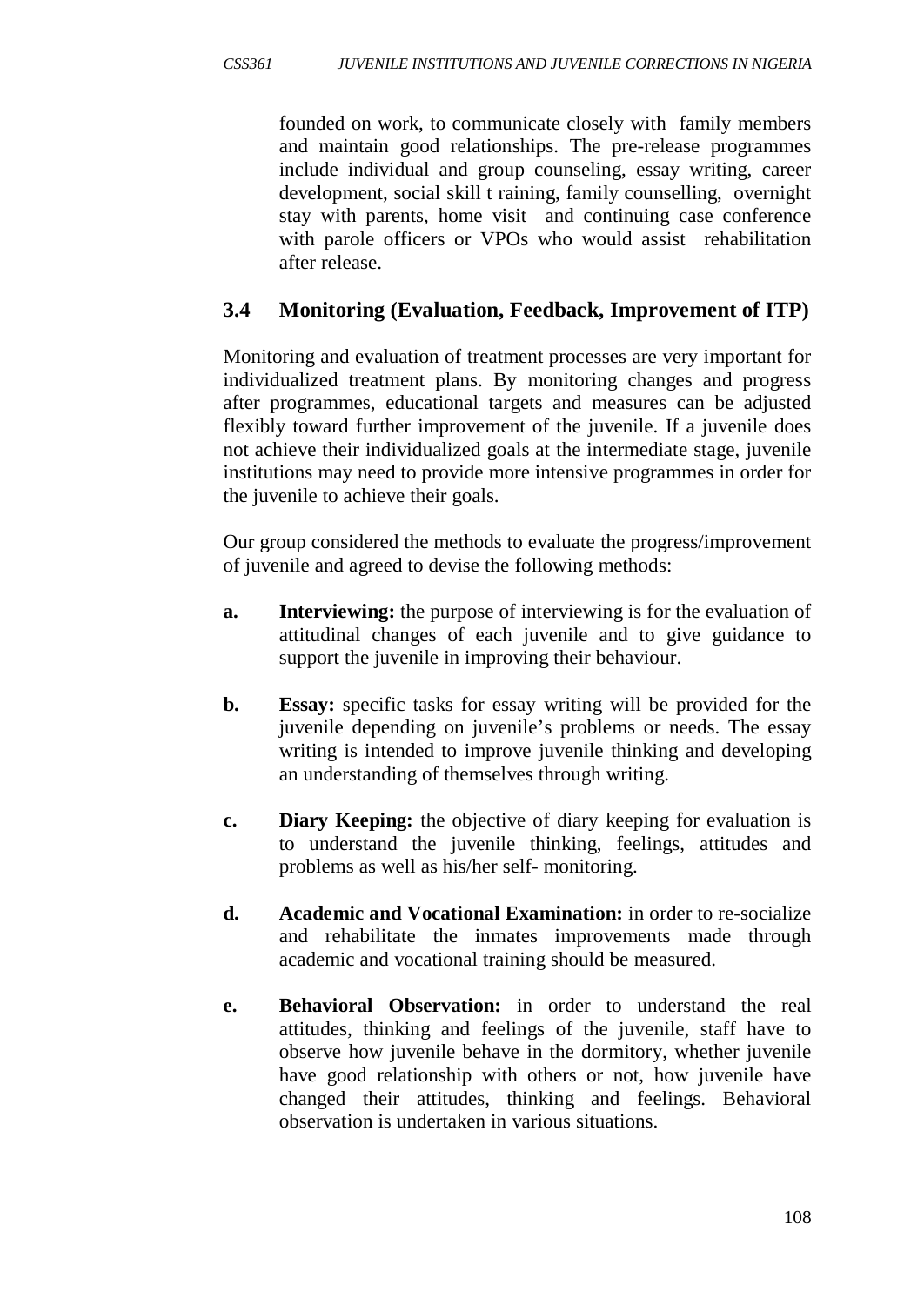- **f. Evaluation after group activity:** juvenile delinquents are not usually good at maintaining constructive interpersonal relationship. Their relationships are often damaged by violence, selfishness, and antisocial activities. In juvenile institutions, we should establish group discussion, problem-focused programmes (Drug Abuse, Familial Problems, Sexual Abuse, etc.) and roletaking activities in dormitories.
- **g. Evaluation after parents visit:** a lot of juvenile delinquents have poor relationships with their parents and guardians. In order to improve the relationship with them, the staff has to make approaches to the juvenile, parents and guardians by interviewing them individually and implementing family counseling. Staff then needs to evaluate any change in the juvenile' attitudes after family visits to determine whether there is any improvement in the relationship with the family member.

#### **3. Effective Programmes/Interventions**

#### **(i)** *To utilize group-based treatment method specialized for juvenile*

Juvenile often have antisocial, self-centered and harmful attitudes. If staff in juvenile institutions don't control the juvenile external environment, they cannot implement programmes effectively. If staff don't control and understand the relationship between different groups of individuals, the more antisocial juveniles will adversely effect the other juveniles. On the other hand, in order to equip the juvenile with social skills, the staff need to teach and model pro-social behaviour for juvenile. This will include developing good relationships with each other not only individually but also collectively. From these points of view, we should utilize group approaches.

#### **a. The Positive Peer Culture**

According to the available materials, youth can learn to help each other in group sessions. They can learn to do this through regular meetings and various programmes. Through meetings, discussions, activities and effective programmes such as Positive Peer Culture (PPC), peer groups can develop better moral judgment and social skills such as learning to express complaints and feelings constructively, caring for one another, keeping out of fights, responding constructively to failure, etc. Hence, these attempts to help one another will be strengthened.

The peer-helping approach is also evident in the experience of the Japanese in its rehabilitative programmes of Juvenile Training Schools, where group work and group sessions have brought about positive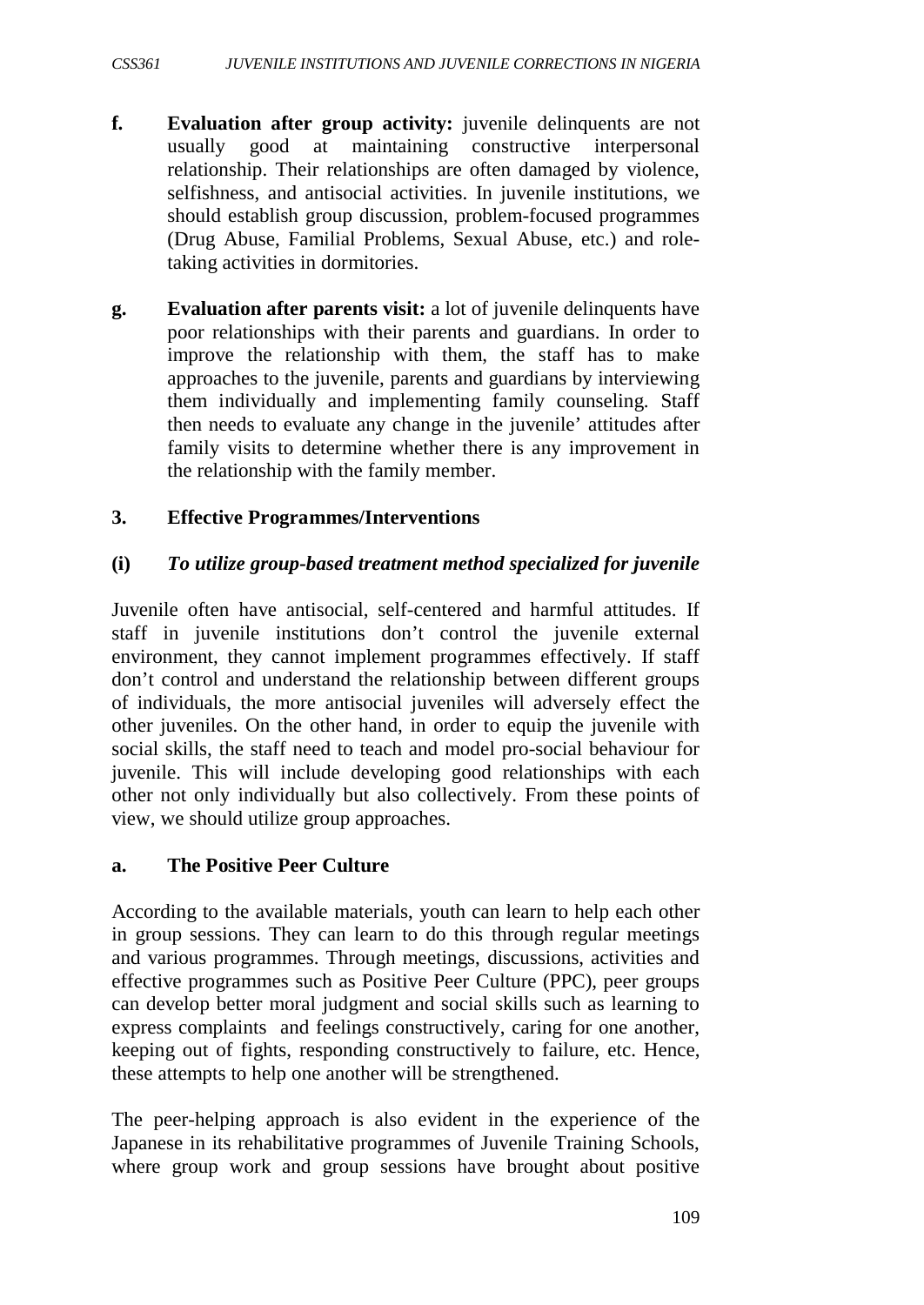results. Group work can be effective, it is therefore suggested that Group work activities and programmes where juvenile learn to help one another should be carried out.

# **b. Aggression Replacement Training (ART)**

Aggression Replacement Training (ART) method is a multimodal psycho-educational intervention which has been developed and evaluated in response to the behavior deficit perspective, such as negotiating differences, dealing appropriately with accusations, and responding effectively to failure, teasing, rejection or anger. The intervention of this method has the following three components; i.e., skill streaming, anger control training (ACT) and moral education. The effectiveness of ART programmes from efficacy evaluations demonstrates a significant decrease in aggressive incidences. It is impact interventions to promote skills acquisition and performance, improve anger control, decrease the frequency of acting out behaviors and increase the frequency o f constructive, prosocial behaviors.

# **(ii)** *Aftercare Programme*

During the group discussion the issue of maintaining changes in the juvenile following their release from the institution was considered very important. It was agreed that most countries have two forms of release from institutions:

- a. Released finally, on the expiry of sentence
- b. Released conditionally, when some part of his/her sentence is yet to finish.

In the first case the released juvenile, soon before his/her release is given some sort of guidance and knowledge focusing on their adjustment into the community.

In the second case, planning for the conditionally released juvenile should be undertaken by the agency responsible for re-socialization and reintegration of the offender in the society. The agency (parole officer) will be responsible for the care and adjustment of the juvenile in the community with constant liaison (feedback) to the institution from which the juvenile was released. The parole officer will access social welfare, education and health institutions in order to get specialized services for the juvenile like education, job placement, recreation, individual counseling etc. These efforts will be helpful in achieving the objective of through care for juvenile.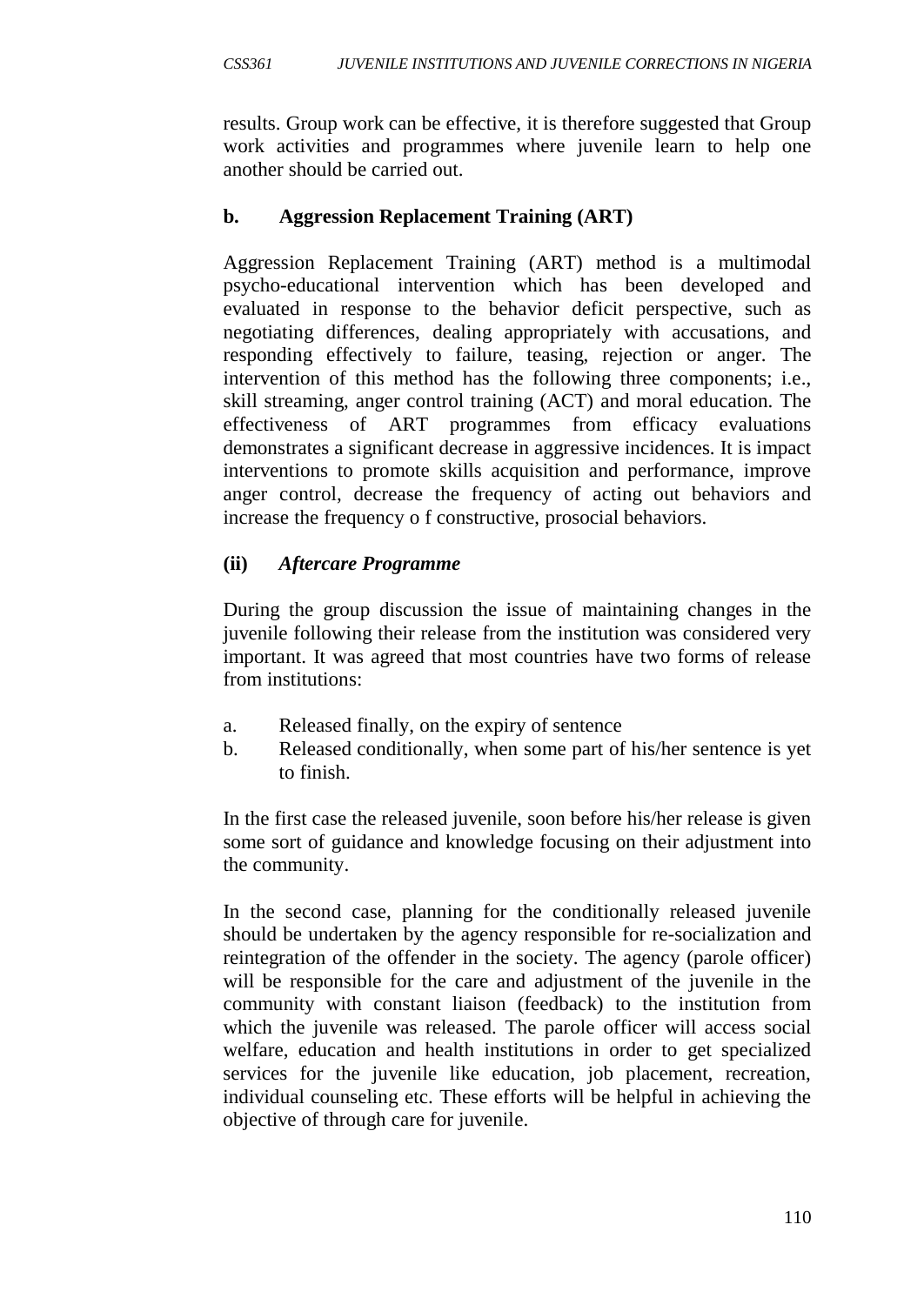### **OPERATIONAL ISSUSES**

#### **A. Staff Training**

#### **1. Development of Training System/Curricula**

The effective and efficient working of staff in any organization or institution depends on the knowledge, motivation and expertise of the staff. This can be enhanced by providing orientation, knowledge and skills, in the shape of training to every member of the staff.

This should be viewed as a continuing process and as one of the key factors in maintaining the motivation of the correctional staff working with young of fenders. Similarly this can be considered as a stepping stone for any promotion for staff once they have acquired the necessary knowledge, skills and competence.

#### **(i)** *U. N. Standard Rules for Training*

The following s standard rules are framed by the United Nat ions for equipping the staff with most appropriate and up to date training. In the Standard Minimum Rules for the Administration of Juvenile Justice (The Beijing Rules), Rule No.22.1 and rules No.81 and 85 of United Nations rules for the Protection of Juvenile deprived of their Liberty deal with training of the staff.

#### **(ii)** *General Situation*

Most of the countries have their own training system and curricula being delivered by the Training Centers, Training Institutions or Academies and these institutions are responsible for providing training skills and knowledge for offender treatment, proposing suitable treatment plans and implementation of those plans and programmes.

While the importance of training and furthering knowledge is important in any field of life, some of the underdeveloped or developing countries do not have their own staff training system. After induction to some posting, the official sometimes receives OJT (On the Job Training) under the supervision of experienced staff. He/she does not usually study the relevant laws and rules and this can lead to problems. It is proposed that in such countries where opportunities for staff training are absent, assistance may be sought from the nearby developed countries and request for help in this regard may be made to the UN and its affiliated agencies like UNAFEI.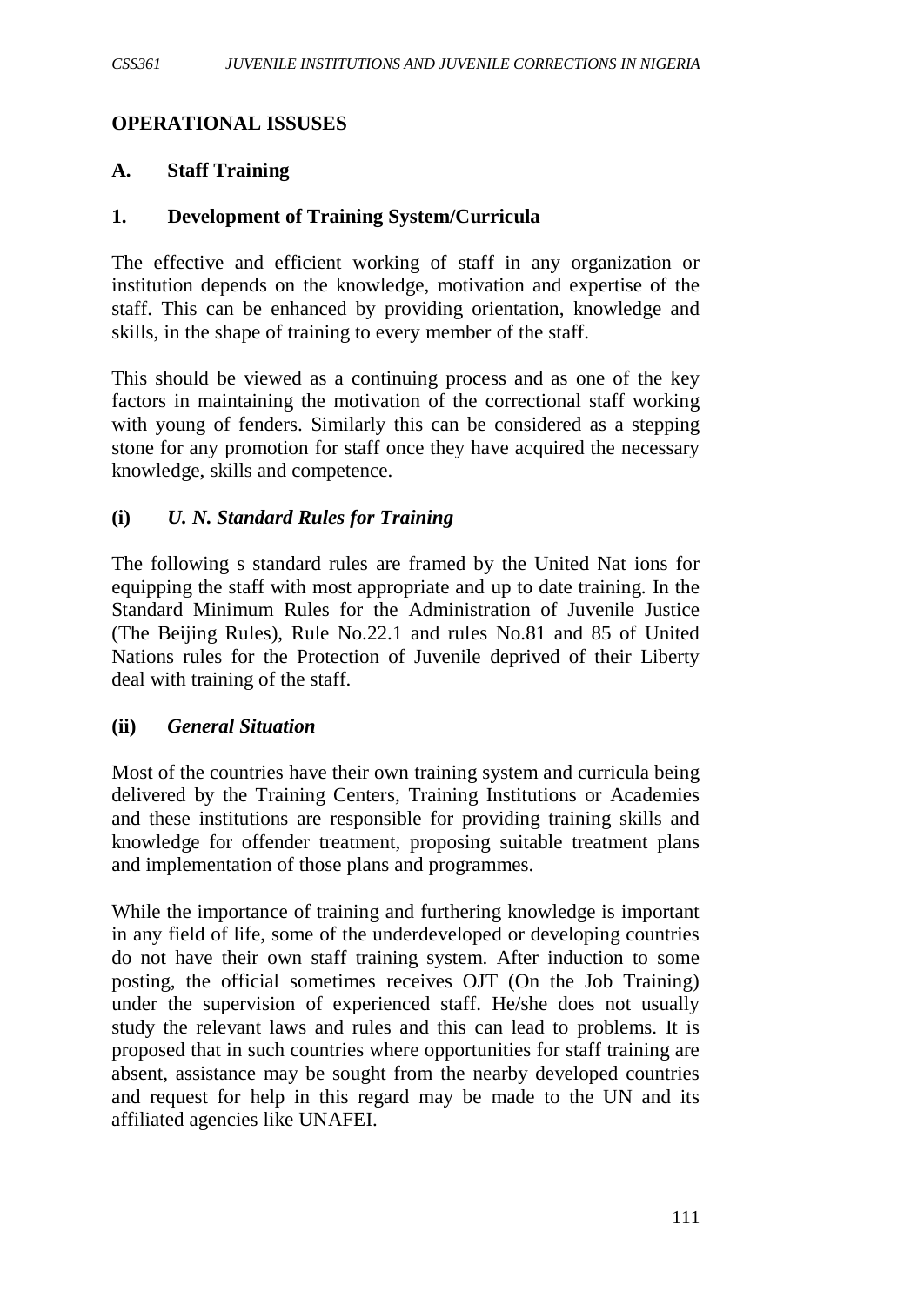#### **(iii)** *Enhancement of Knowledge*

There is a continuous need to establish and develop new strategies for modern treatment. Therefore staff should be provided with opportunities to attend seminars, conferences and be offered training and scholarships for international training to update their knowledge and enhance their skills in the proper treatment of juvenile offenders.

It was unanimously agreed that soon after induction to any position everybody should receive basic orientation training. This should include the standard operating procedures of the institutions, programmes and services, the basic psychology of working with offenders and their characteristics, legal procedures, etc. After completion of basic orientation, the staff should be placed in OJT. New recruits should be placed under the close supervision of experienced staff for a certain period of time to enable them to become acquainted with the functions and carry out such functions effectively by putting into practice what they have learned during training. On the completion of the specific period they should be evaluated with regard to their performance in order to determine their strengths and areas for further development. Follow up or refresher training should also be provided to all staff involved in the treatment and rehabilitation of offenders to further enrich their knowledge and enhance their skills in working with offenders. Performance evaluation will be one of the bases in considering the possible content of the t raining. Current techniques and methodology in the treatment of offenders should be taken into consideration and the curriculum should be revised, taking into consideration the changing needs brought about by practice, experience and research. The faculty responsible for delivering training should be selected with great care. They should be practice focused and transferred from juvenile institutions to staff training institutes and vice versa, in this way they can learn about gaps, if any, between theory and practical work.

## **(iv)** *Training Needs*

Training should be provided as per needs of the staff in the institution. As the staff training institutions are providing training to all positions (junior, middle and senior ranks) it should be target or goal oriented. Every post should be provided training as per his/her job requirements and needs, because of variation in nature of duties. Training subjects and materials should be standardized, yet delivered in a flexible way.

## **(v)** *Proposals for Cost Reduction in the Field of Training*

Some of the measures to be adopted can help in cost reduction of the staff training institutions, such as one or two staff members from the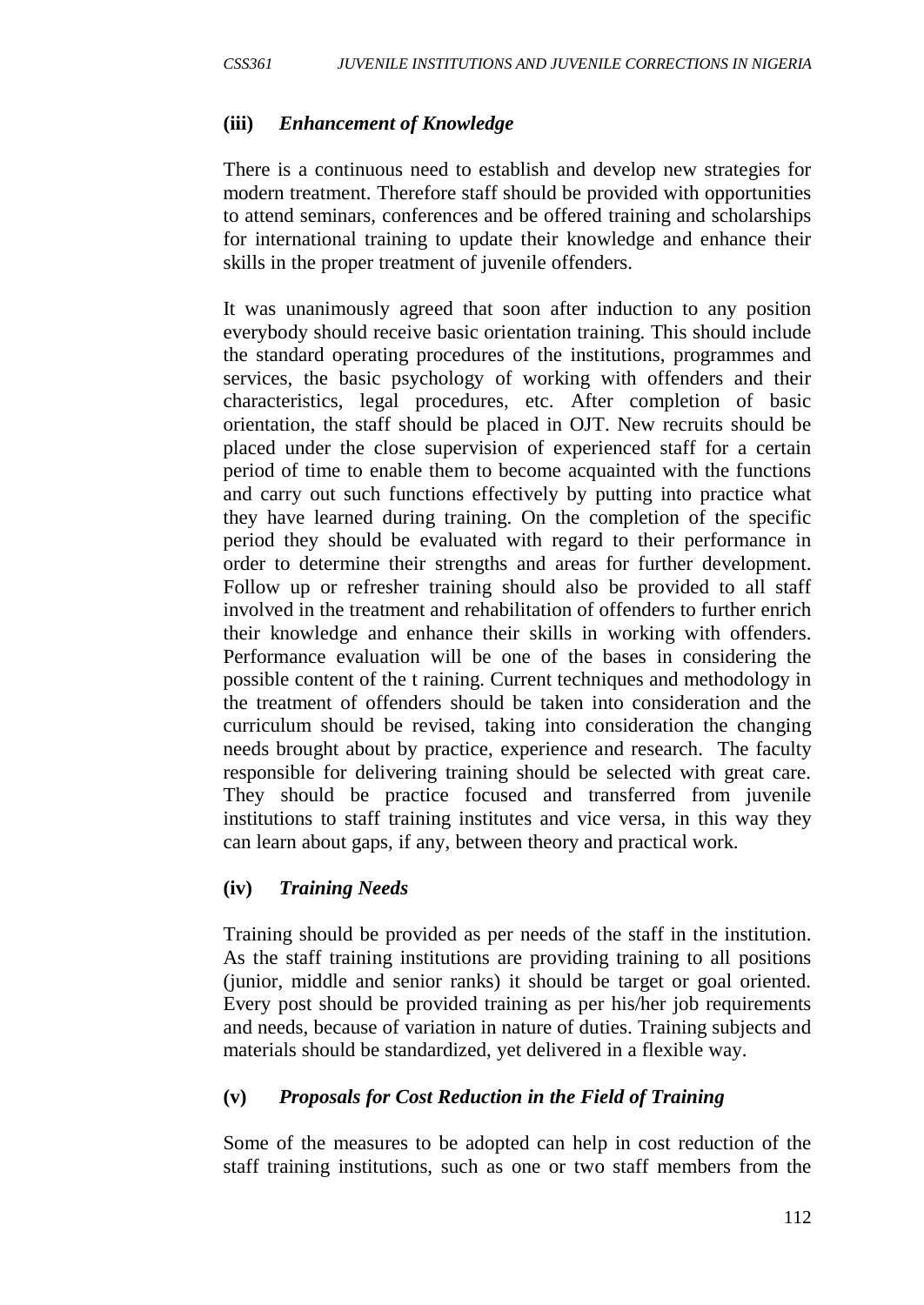juvenile institution being selected and provided comprehensive training to make them master trainers (Training the Trainer). These trainers can provide training to the whole of the juvenile institution staff as well as nearby juvenile institutions. In other words without sending 30 or 40 people to the training institution, they can be provided training at their institution where they can carry out their official duties as well as can receive training without leaving their place of posting.

Distant learning programmes can also be offered such as correspondence, CAI (Computer Assisted Instruction), videos, training brochures and kit etc. The main training division or academy can provide training instructions and education, through the abovementioned programmes.

## **(vi)** *Development of Training Curricula*

It is proposed that some curricula, which are suitable to member countries but flexible according to needs, is to be designed. This can then be remodeled, redesigned or restructured as per changing needs. The model designed is given in chart 1 and table

- 1. In chart 1, it has been shown that after induction in the correctional service, everybody should receive training for the phase, which we call "BASE". In the "BASE" course essential subjects, basic laws, rules, case studies, etc. are to be given. The more advanced information/ knowledge should be given according to the needs and requirements of the job and similarly specialized training is to be provided to the experienced staff according to the demands and responsibilities o the posts. The performance of each participant can be evaluated periodically by reviewing their performance through exams/assessments and evaluations as given in the chart under the heading "MONITOR". At the same time the training records are maintained so that their participation in advanced or refresher courses, will be monitored and assessed to determine what further subject and expertise is to be provided. This idea is based on the theory of RPL (Recognized Prior Learning). The group proposed the following curricula for the training of the juvenile staff as given in table
- 2. It has been agreed that everybody who joins the correctional service for the juvenile should undergo some basic training in the subjects like basic behavioral sciences (e.g. , child psychology, correctional sociology, etc.), criminology, child welfare and case study etc. so that they learn about the different needs and treatment.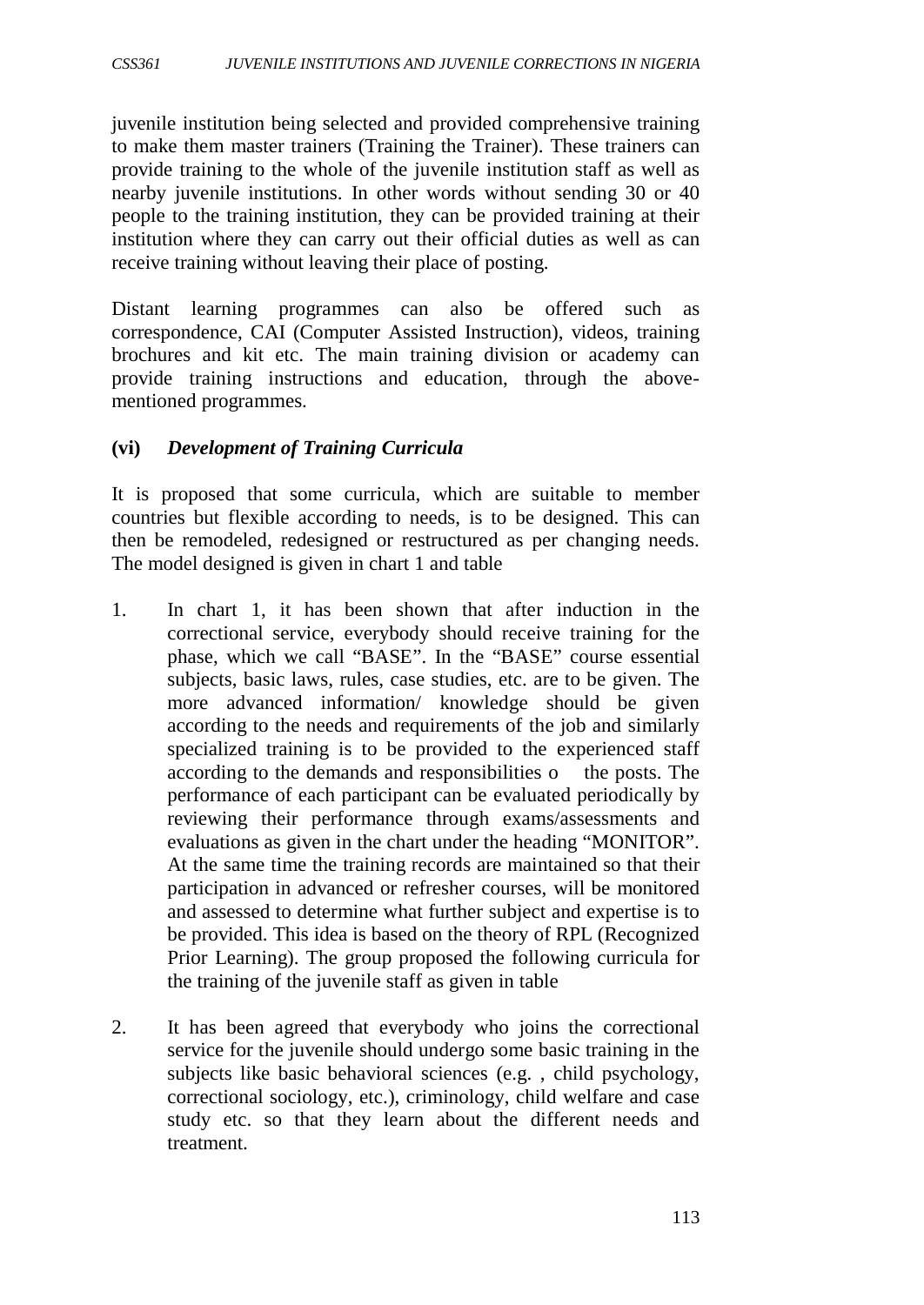## **B. Efficient Management**

## **1. Reducing Cost**

Due to economic depression the world over, most countries are striving hard to achieve their targets of development by using minimum resources and achieving best results in the management of juvenile institutions. The following steps are proposed which will be helpful in reducing the cost.

- (i) A lot of the allocated budget for each institution is consumed in the payment of salaries of the staff. It is agreed that to reduce cost, it is necessary that some clerical nature jobs should be replaced by the introduction of I.T. (Information Technology). The I.T. will not only help in reducing cost but will also provide a more rapid and confidential service. Similarly some of the jobs may be restructured in such a way that one person may be assigned some of the tasks at one time. In other words two tasks are to be carried out by one person. At the same time advanced systems of close circuit TV monitor should be introduced, replacing the old system of watch and ward staff. The computerized system should be interlinked between the juvenile institutions, for cost effectiveness and to avoid delays in acquiring up to date knowledge.
- (ii) Another step that can be taken is changing the structure of the juvenile institution. The juvenile courts, juvenile classification homes, juvenile training schools, juvenile medical training schools and educational set up (both formal and vocational) could be set up on the same campus with separate blocks (like in Bangladesh). The whole of the establishment can have one kitchen and the same senior, middle management and professional staff. The lower level supervisory staff can be different for each block. The juvenile medical training school will provide treatment to all sick inmates. With the introduction of juvenile courts in the same campus, we can avoid transportation cost as well as security problems. The educational set up for juvenile may be run by NGOs under the supervision of education department. The books, writing materials for the juvenile may be provided by the NGOs.

Similarly book foundations and publishers may be involved in establishing a well-stocked library in the campus.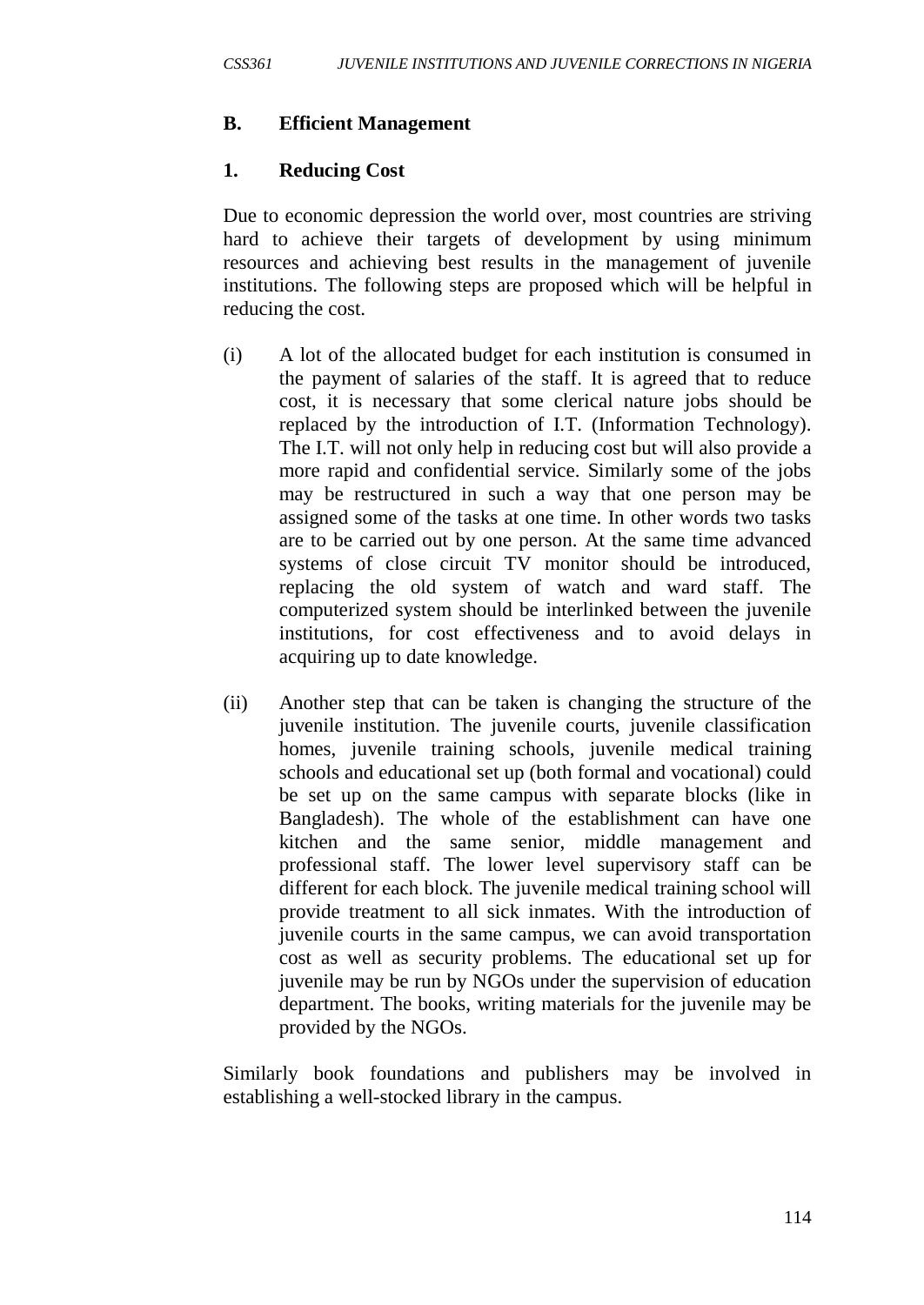If it is not applicable in some countries because of established structure, the vocational and formal education can be given in shift systems, with less number of staff.

For example group A receiving formal education in the morning will go to vocational training in the evening and group B, in the morning receive vocational training and formal education in the evening. This will help in reducing the manpower cost. Changes in layout of educational set up will be useful to save manpower costs.

- (iii) The proposed treatment plan should not be generalized to save costs. It is necessary for every programme to be designed according to the individual needs and suitability of the juvenile, so that limited resources can be allocated and utilized effectively.
- (iv) The primary objective of juvenile institutions is to provide the juvenile with education and training to build their confidence and strengths so that after their release they do not re-offend. For this it is necessary that in addition to formal education they must be provided with vocational education. They should be taught some skills, so that after their release they can adopt the same or similar trade or career in society. The skill that he/she has acquired in the institute can also be used as a source of income by the juvenile but it should always be treated as a secondary objective to avoid stigmatization of child labor because the juvenile institutions are not the commercial organization.

In acquiring the skills, the products/Crafts made by juvenile can be sold out in the market. Similarly the Vegetables, fodders and crops, Cultivated at the land of institution can also be used as a source of income. At the same time if baking and cooking skills are provided in the institution, it will also be helpful in re- socialization and reintegration of the offender after his/her release. Moreover the juvenile can consume the food which they have prepared in acquiring the skill, and it can also be sold out in the community to generate an income.

## **2. Finding New Resources**

To meet the expenses of treatment programmes, rehabilitative activities as well as betterment and welfare of the juvenile, we have to search for new resources, from within the community in addition to relying on the government for implementation of such programmes. In every community there are a large number of NGOs, private companies, manufacturers and philanthropists who are willing to extend every support for the welfare of juvenile because they are the hope and future of tomorrow. These resources can be utilized in different areas after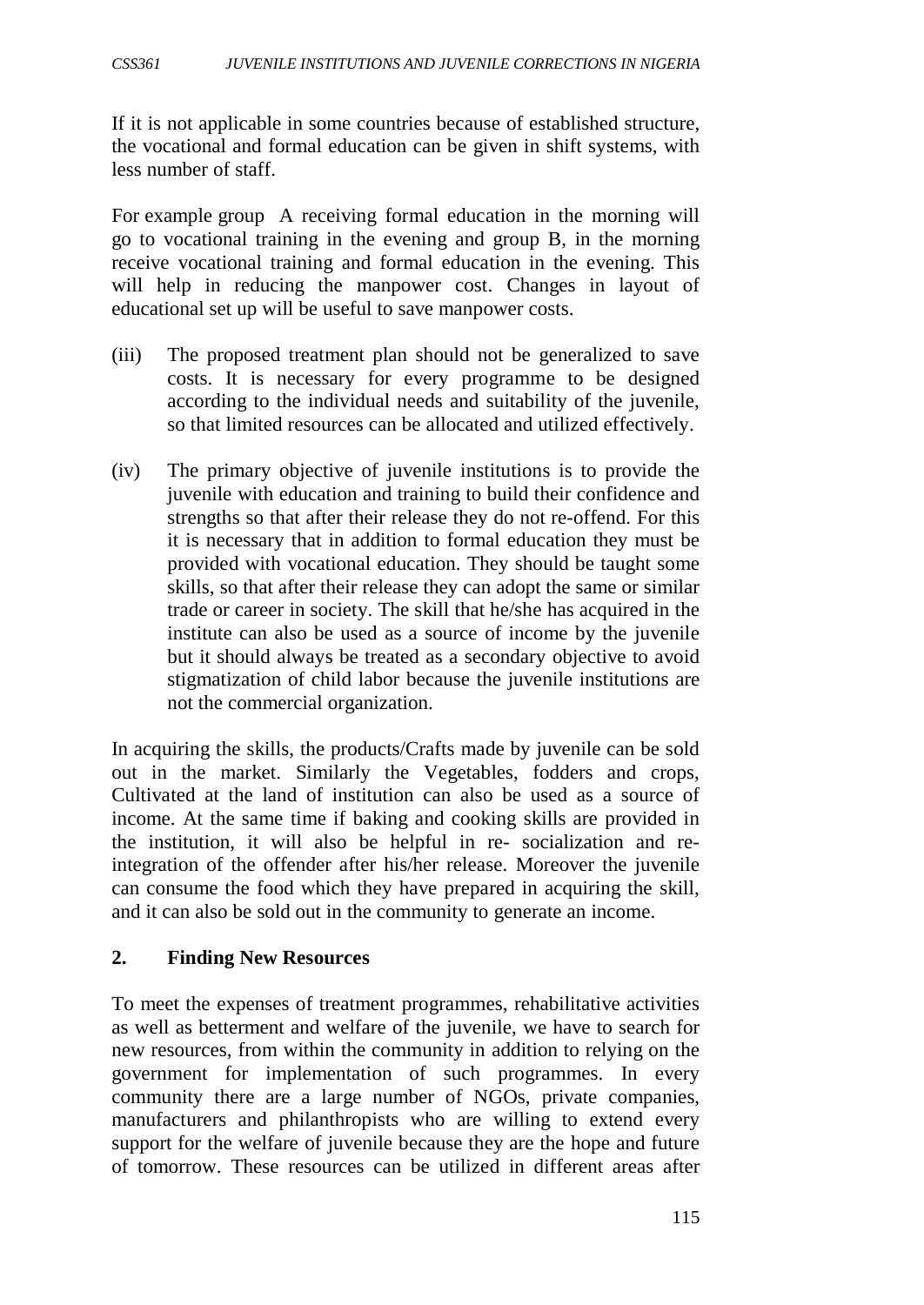proper planning and mobilization. The expenses of the institution will obviously be cut down if shared by above mentioned organizations/persons. The following are some of the areas, which are identified as areas where the services could be utilized. In table 2, target areas, focal needs, available resources and effect are given. For example, if we identify the need of imparting formal education as well as vocational training, we can involve NGOs, private manufacturers, private companies like publishers, printers etc. and education department in helping the juvenile institutions for imparting education, extending expertise, with provision of course books, writing material, books for the library of the institution. The services of the trained teaching staff, trade masters as well as raw material, are also provided by NGOs, manufacturers, etc. By the involvement of the community in the areas of human, material and monetary resources in different projects of juvenile institution, we will be able to reduce manpower as well as material cost. The details of target areas and focal needs, etc. are given in table 2.

# **IV. ACCOUNTABILITY AND EVALUATION**

# **A. Offender Information Management System**

Our group considered a wide range of issues around the development of Offender Information Management Systems. We agreed that developing information management systems are important for planning, policy and practice development, as well as for reporting on the work of the institution at both the case individual (juvenile) and system (institution) level.

It was acknowledged that many of the participating countries did not have the technology or finance available to introduce computerized system; however it was agreed that all countries needed to be working towards developing such systems to help facilitate and improve the management of juvenile and institutions. A suggested cost effective strategy for developing a computerized system is for countries to work together in developing the system, with each country contributing either financially or with technological expertise. One o f the key advantages of a computerized system was seen as having the potential to provide ready access to "Best Practices in Institutional Treatment of Juvenile Offenders". Realizing this potential could address many issues identified in the Operational Issues section of this paper, particularly staff development and training. The system should be designed to gather and disseminate information on best practice for the treatment and management of juvenile offenders. Professional staff would be able to use the system as a source of ideas, practical advice and support. A computerized system would also provide a ready link to the Internet for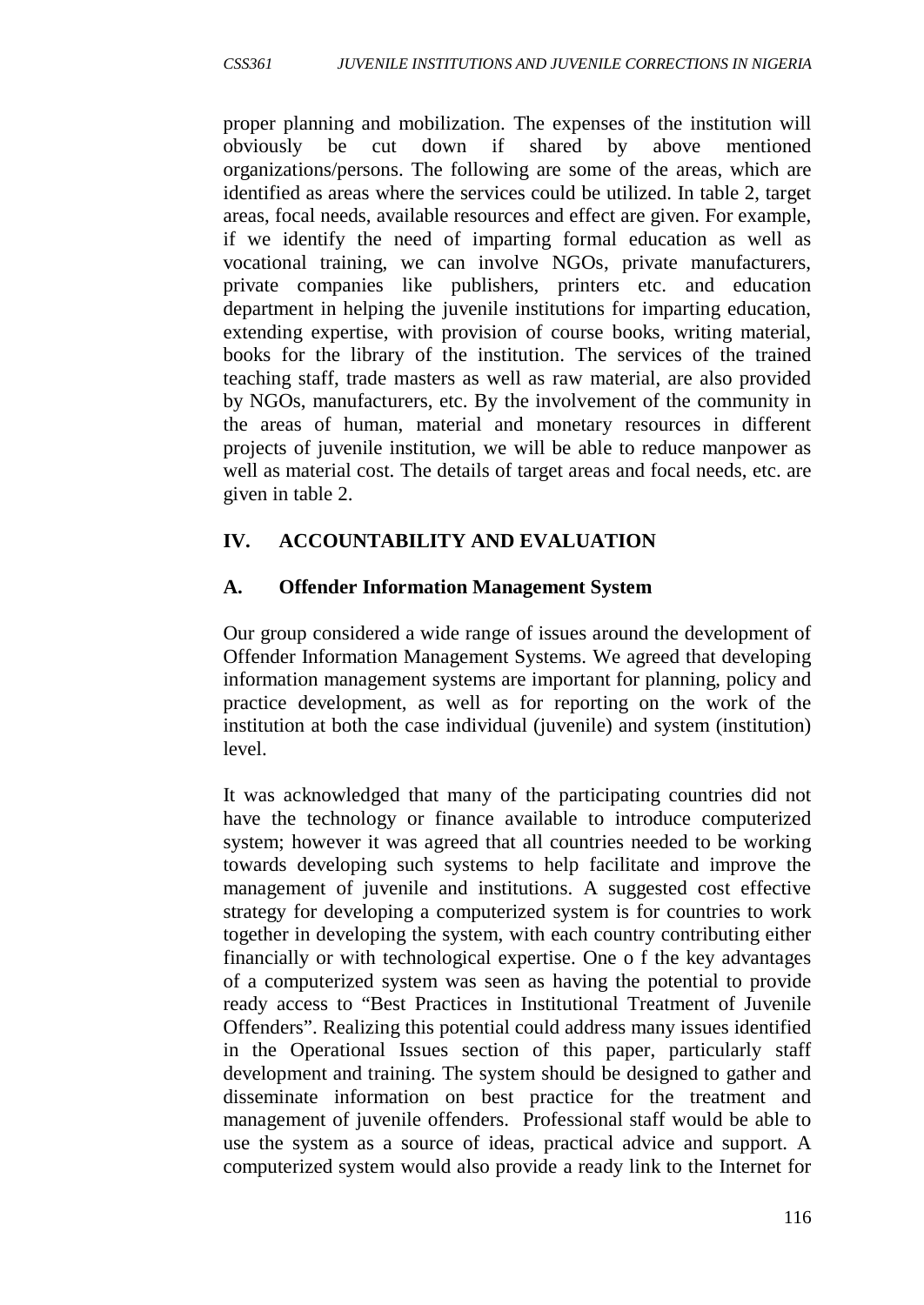the latest research about the treatment of young of fenders as well as on line training courses for professional development of staff.

It was also considered important that the system should be developed to promote best practice as a system, or institute management level. This will enable the institutions to monitor the effectiveness of their overall programme as well as managing and reporting on key strategies.

### **B. Development of Offender-Based Information System (OBIS)**

A diagrammatic representation of OBIS is attached in chart

2. The information to be contained in OBIS is described as follows:

#### **1. Individual case management**

A system of individual case management is necessary for the use by professionals working in the institution to develop and monitor Individualized Treatment Plan (ITP). Before developing ITP, an assessment must be made of the individual young persons "needs" and "strengths" (Refer rule number 12 and 49 of the United Nations Rules for Protection of Juvenile Deprived of their Liberty). While treatment within institutions will usually focus on the needs and strengths of the individual, it is important to work closely with our community partners who will focus their work on the needs and strengths of the young persons' family and within the community that the young persons will return to on their release from the institution. This process will ensure effective after care for the young person.

In order to develop the ITP, information must be gathered on each individual young person, their family background, case history, and offending history as well as information on the young person's needs and strengths. The information gathered will provide a comprehensive picture of the young person's situation and will be used to develop the ITP.

A wide variety of staff may be necessary to develop, implement and monitor the ITP. These will include for example educators, vocational instructors, counselors, social workers; psychiatrists and psychologists (Refer to Rule 81 of the United Nations Rules for Protection of Juvenile Deprived of their Liberty).

The individual case management section of the OBIS is used to enter the result of the individual young persons assessment, their treatment plan and to monitor the effectiveness of the plan.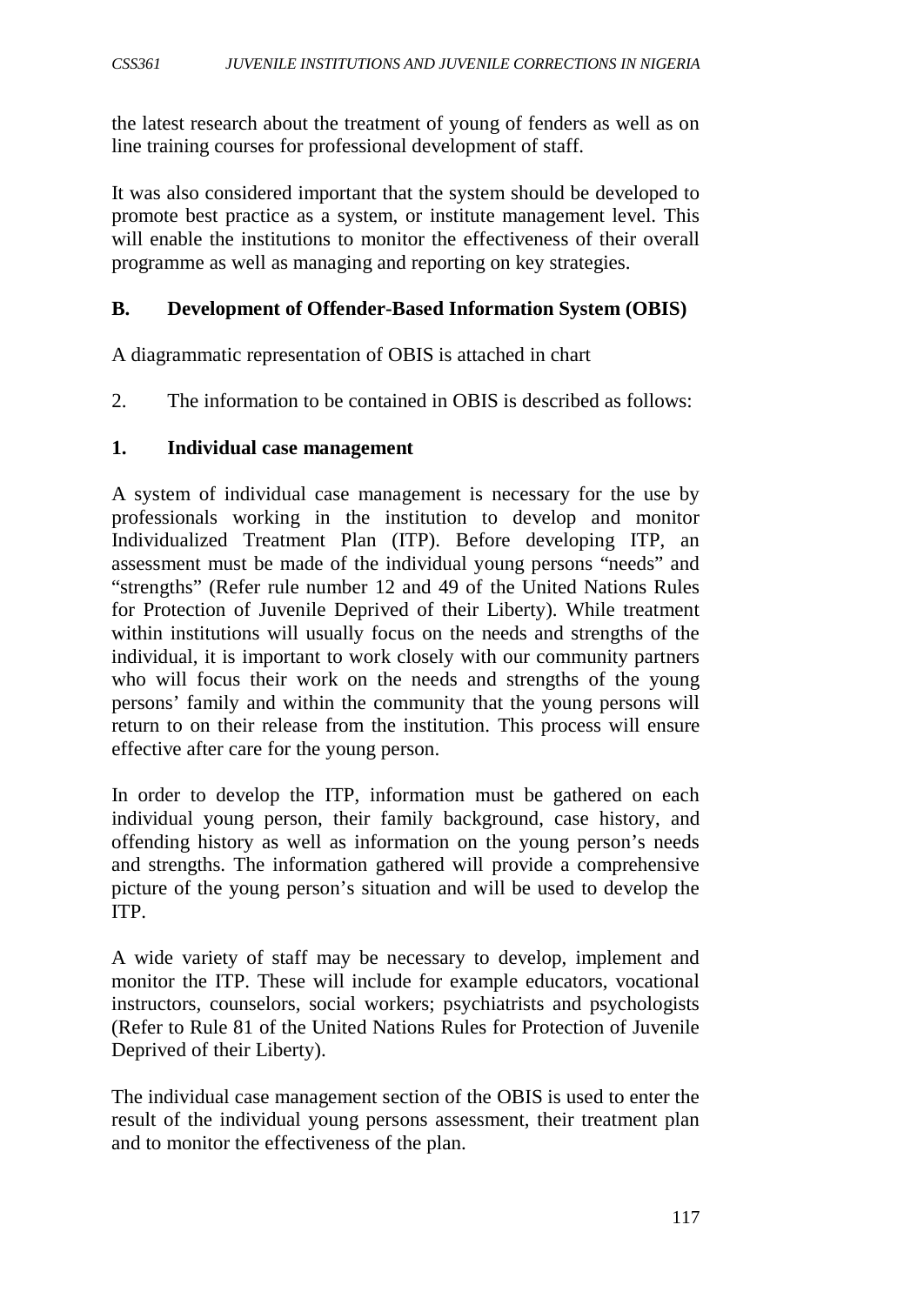In addition to monitoring the cases at the individual level, information will be collated to provide information on the effectiveness of the programmes across all individual young people. In this way there is a continual cycle of evaluation of the effectiveness of programmes, and information gathered will be used to develop and improve the programme.

# **2. System level management**

System level management is necessary for managers and administrators of the institutions to ensure the efficient and effective management of the institutions. We have called this part of OBIS, "Institutional Management". The institutional management system will have a number of key components. These will include:

## **(i)** *Admission register*

Information entered here will include the elements necessary to comply with international conventions as well as individual countries legal and policy requirements. They will include for example; the young persons date of committal, and date of discharge from the institution (Refer to Rule 20 of the United Nations Rules for Protection of Juvenile Deprived of their Liberty), as well as examination by physician on admission to the institution (Refer to Rule 12 of the United Nations Rules for Protection of Juvenile Deprived of their Liberty).

## **(ii)** *Daily activity register*

Information entered here will assist in the day-to-day management of the institution and requirements will vary among the different countries. Such information will include records of all major activities or events in the institution, for example, visitors to the institutions, number of young people in the institution and movements of young people to and from the institution.

## **(iii)** *Security and emergency management plans*

The system will be used to record and monitor the institutions comprehensive security and emergency management plans. These plans will include procedures to be put in place to manage a security or emergency crisis, as well as the location of, and monitoring of the maintenance of security equipment. (Refer to Rules 32 & 33 of the United Nations Rules for Protection of Juvenile Deprived of their Liberty).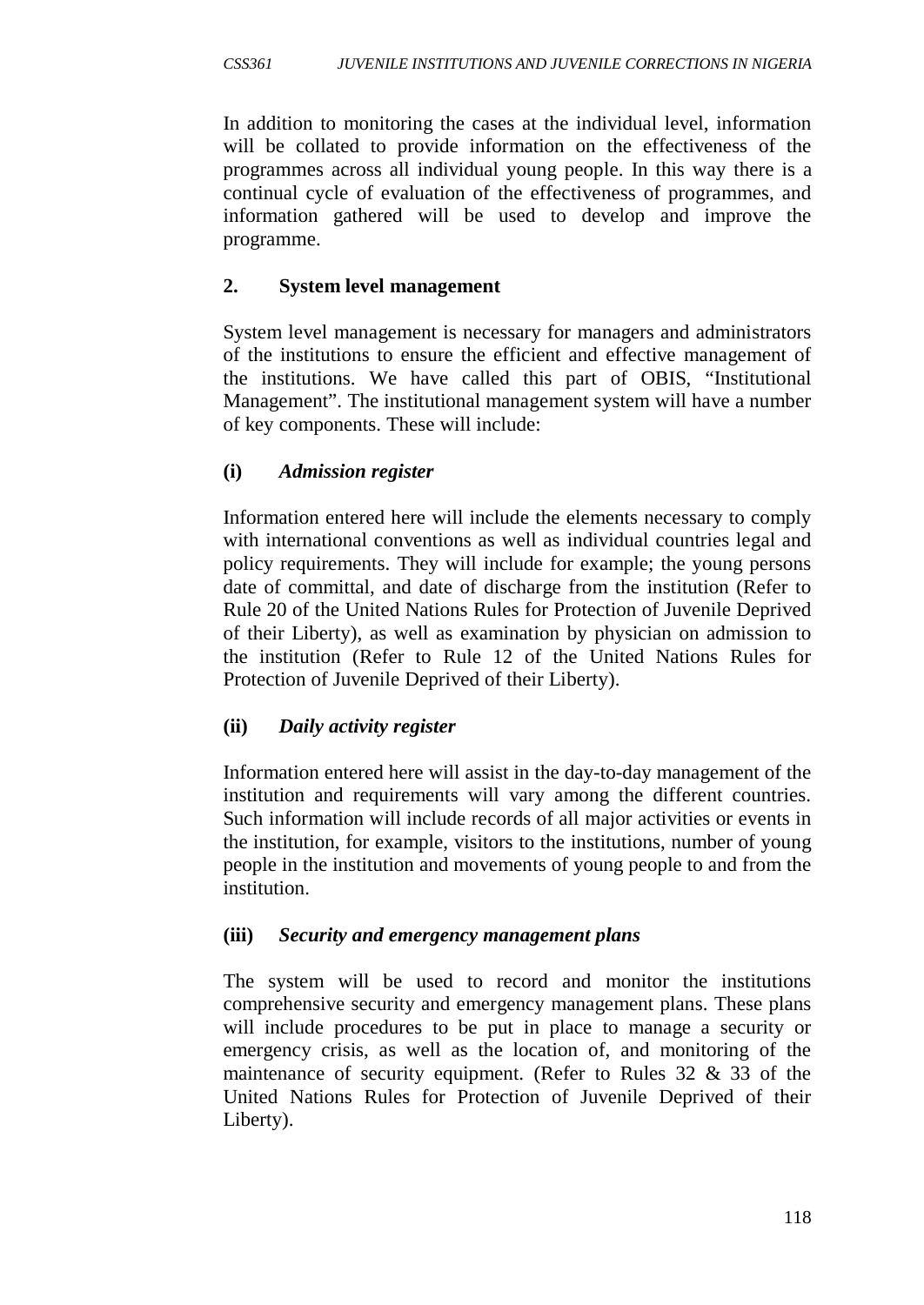### **(iv)** *Human resource management*

This will include all information required for efficient and effective staff management. The following records will be included:

- Staff rosters
- Timesheets, sick leave, annual leave, length of service, etc.
- Training records for all staff
- Performance and development plans for all staff

#### **(v)** *Public relations management*

The public relations strategy will also be entered onto the system. This will include full details of the information that formed the strategy, the strategy itself, as well as providing for monitoring of the strategy. Reports that are relevant to the Public Relations Strategy such as overall effectiveness of the programme will be obtained from both the Individual Case Management and Institutional Management parts of OBIS.

## **C. Development of Forms for Individual Files**

In order to effectively manage the information to be entered into the Individual Case Management section of OBIS it is important to develop a form that will capture consistent data elements. In this way everyone who under-take assessments will gather the same elements, although the actual information gathered will be different for each individual young person.

The form developed by our group for this purpose has been adapted from ASSET (Assessment tool by the Youth Justice Board [UK]). Table 3 (Assessment Information) contains the elements and content of the form to be used to gather the relevant information.

## **D. Public Relations—Gaining Public Confidence**

One of the most important issues for public relations in correctional institutions is that of gaining public confidence. The public are concerned about their safety and the humane treatment of their young people. They are also concerned about the high cost of institutional treatment of young people and require information of the effectiveness of such programmes in preventing re-offending.

In general, the public is unaware of the activities of institutions and often form their views from individual cases that are reported in a sensational way in the media. It is therefore important to explore al l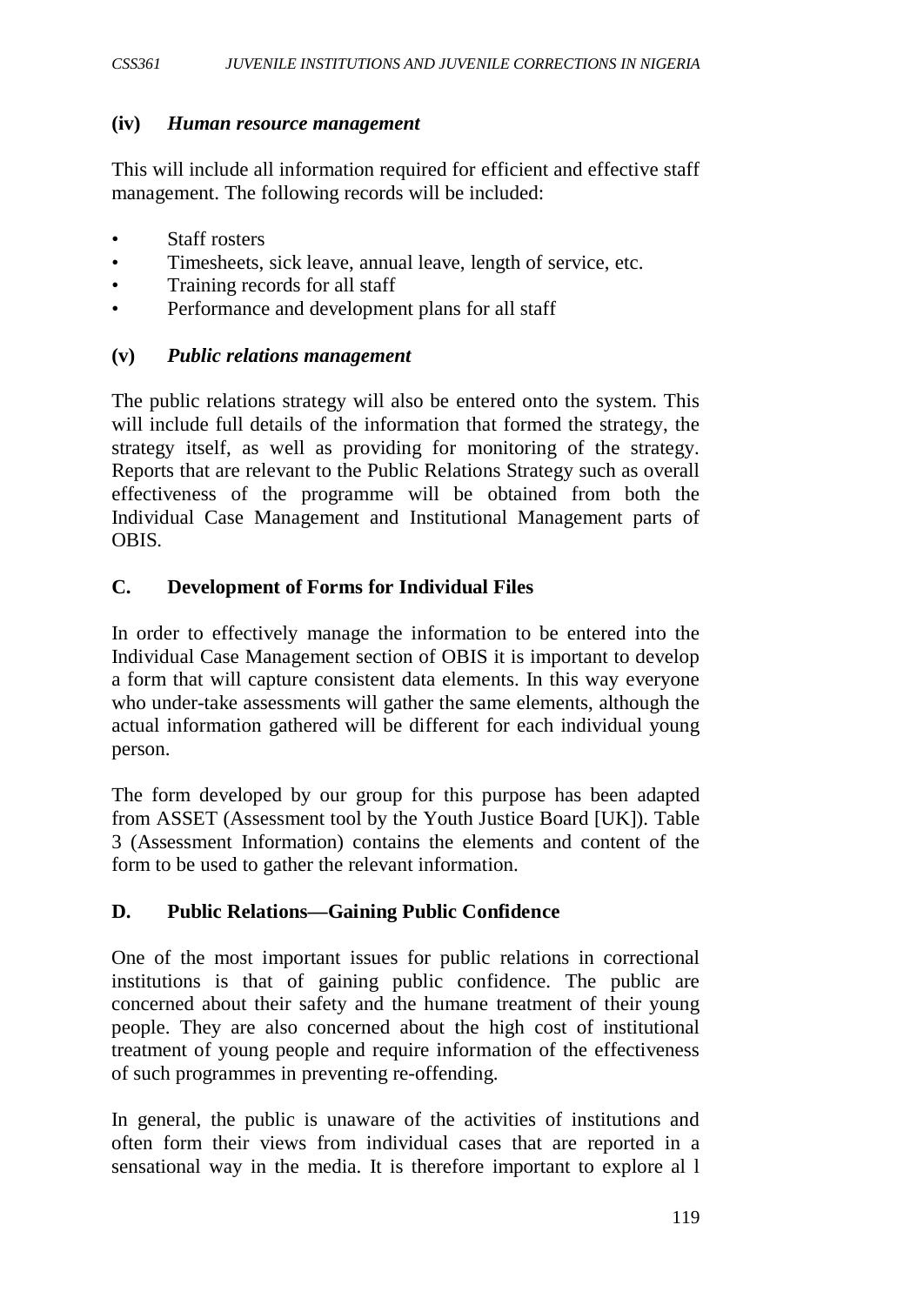avenues of providing information to the public to promote awareness of the work of the institutions.

Ensuring that effective programmes are delivered and providing the public regular reports on the programme outcomes will go a long way in developing public confidence. We considered that it is necessary for all countries to under-take a consistent and methodical approach to developing a Public Relations Strategy.

# **1. Developing a Public Relations Strategy**

# **(i)** *Getting Started*

Define the problem or issues that relate to public confidence. This will include undertaking research and surveys to find out how confident the public are about the institution.

# **(ii)** *Planning and Developing the Strategy*

Identify the target groups, establish the goals and objectives, identify the benefits to the institution and target groups. Select the techniques to be used to assess progress against the plan.

# **(iii)** *Develop Materials and Activities*

Decide what the key messages are that the institution wants the public to hear.

Then plan activities, special events and other promotions that will help communicate the message.

# **(iv)** *Write the Communications Plan*

This must include the issue, goal, objectives, target group, benefits, delivery methods, resources, indicators of success, and assessment methods. Timeframes are then assigned for implementing the strategy. The strategy is then recorded in the Institutional Management section of OBIS.

# **(v)** *Implement the Plan*

Work with community leaders to help ensure the message is at least considered by the people who count.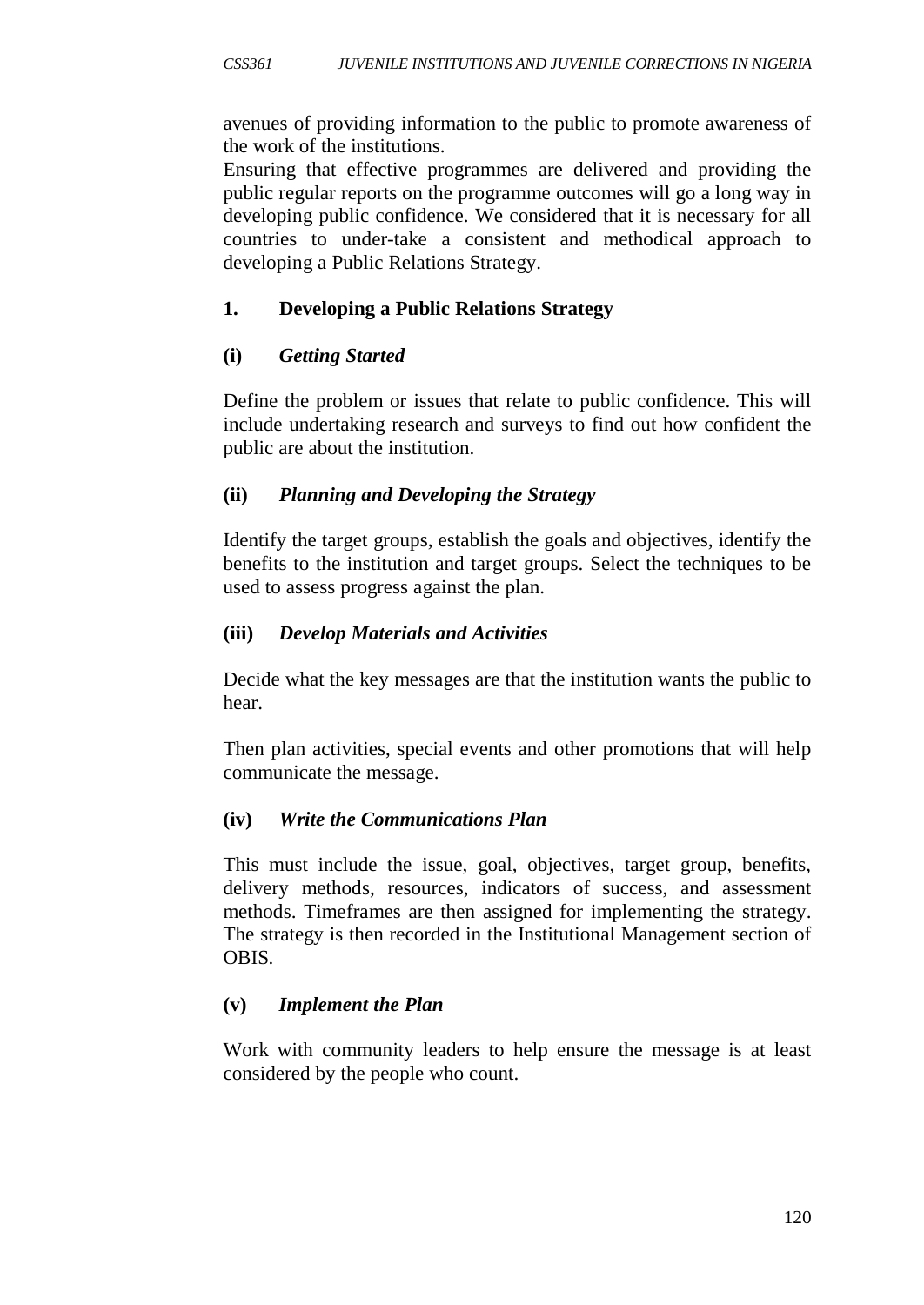### **(vi)** *Measure the Results*

As with any strategy it is important to measure its effectiveness. Information gained should be detailed into a comprehensive report for use in developing the next plan.

#### **2. Target and Strategy**

Although our group did not have the information available to develop a comprehensive public relations strategy for each country, we identified from our experience, the target groups necessary to gain public confidence. These are:

- The families of the juvenile in the institution.
- The immediate neighbours of the institute.
- The general public.
- The media.

Table 4 identifies our target groups in the community and their areas of concern about juvenile treatment and rehabilitation. It also identifies our strategies. In order to improve our strategies to gain public confidence, the overall results of public participation and effectiveness of the strategies will be monitored and evaluated. The evaluation will include questionnaires and surveys.

## **4.0 CONCLUSION**

In the field of Juvenile Justice, the United Nations has played a key role in establishing Standard Practices by preparing international instruments (UN Rules). A number of Member States have undertaken special efforts to administer a Juvenile Justice System in line with these instruments. In the process of these efforts for Juvenile Justice reforms, the need for technical assistance has become evident and led to various activities. This course at UNAFEI is an example of these activities of conducting a training course focusing upon the treatment of juvenile offenders.

Recently the organizations in charge of the treatment of juveniles in conflict with the law are facing many challenges. In some countries, the treatment system is overwhelmed by the sheer volume of offenders supplied by the criminal justice administration. In some countries, the pressure from society to redefine the most appropriate measures to deal with Juvenile Offenders has intensified, resulting in many legal and administrative changes. Equally, in some countries, the introduction of new technologies, such as information technology is craved, but barred by the tremendous amount of human and monetary resources required.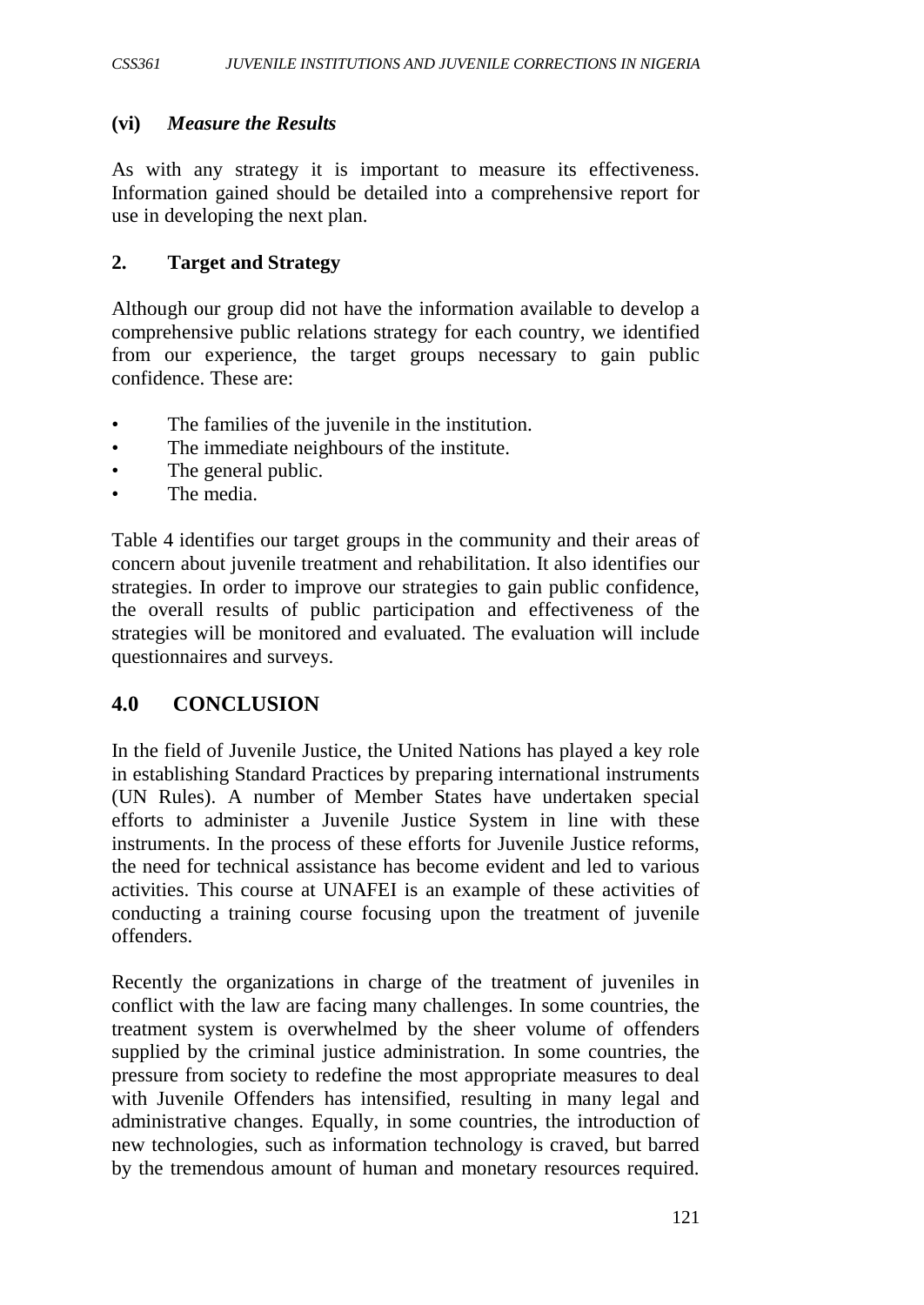In other countries, the costs of offender treatment are under pressure to be reduced so that offenders and the rest of society get a reasonable share of the national wealth. Considering the above facts, UNAFEI aims through this training course, to come up with strategies to overcome recurrent and newly raised challenges in this area, focusing management of offenders and management of treatment organizations.

We, all members of the group work, serving in the criminal justice administration discussed our countries' situations and shared our experiences to explore the best practices in the institutional treatment of juvenile offenders. Newly emerging ideas such as 'risk management', restorative justice and multi-systemic approaches, which gives impetus to the integration of the various treatment systems at the institutions, have been studied and suggested as an integrative approach in designing a model system. In the group we exchanged our views concerning the introduction, development and utilization of offender data management systems in each country and agreed that the introduction of an individual case file/record system with a sophisticated database, utilizing information technology will help to study the trends of changing characteristics of juvenile and their offences.

## **There is no alternative to training**

Although the training of staff has been of perennial concern to correctional treatment providers, many countries have had difficulty in equipping their treatment officers with the knowledge and skills necessary for working with juvenile offenders. Group members discussed at length and designed best practices for training of their officers. The idea in designing the curricula is based on the theory of Recognized Prior Learning (RPL).

Since juvenile criminal justice has changed dramatically in recent years, managing public relations is becoming more and more difficult for the correctional institution officers and gaining public confidence is becoming crucial to the correctional institution services. Keeping in mind the urgency in this regard the group shared their experiences and developed a strategy, linking up with the Offender Based Information System (OBIS) for obtaining feedback through conducting research/evaluation.

In the end we hope that the proposed model will be practically applicable in every participant's country, of course with some of the modifications keeping in mind the nature, resources and circumstances. At the same time, it will be helpful in achieving a framework for individualized treatment with effective training programmes and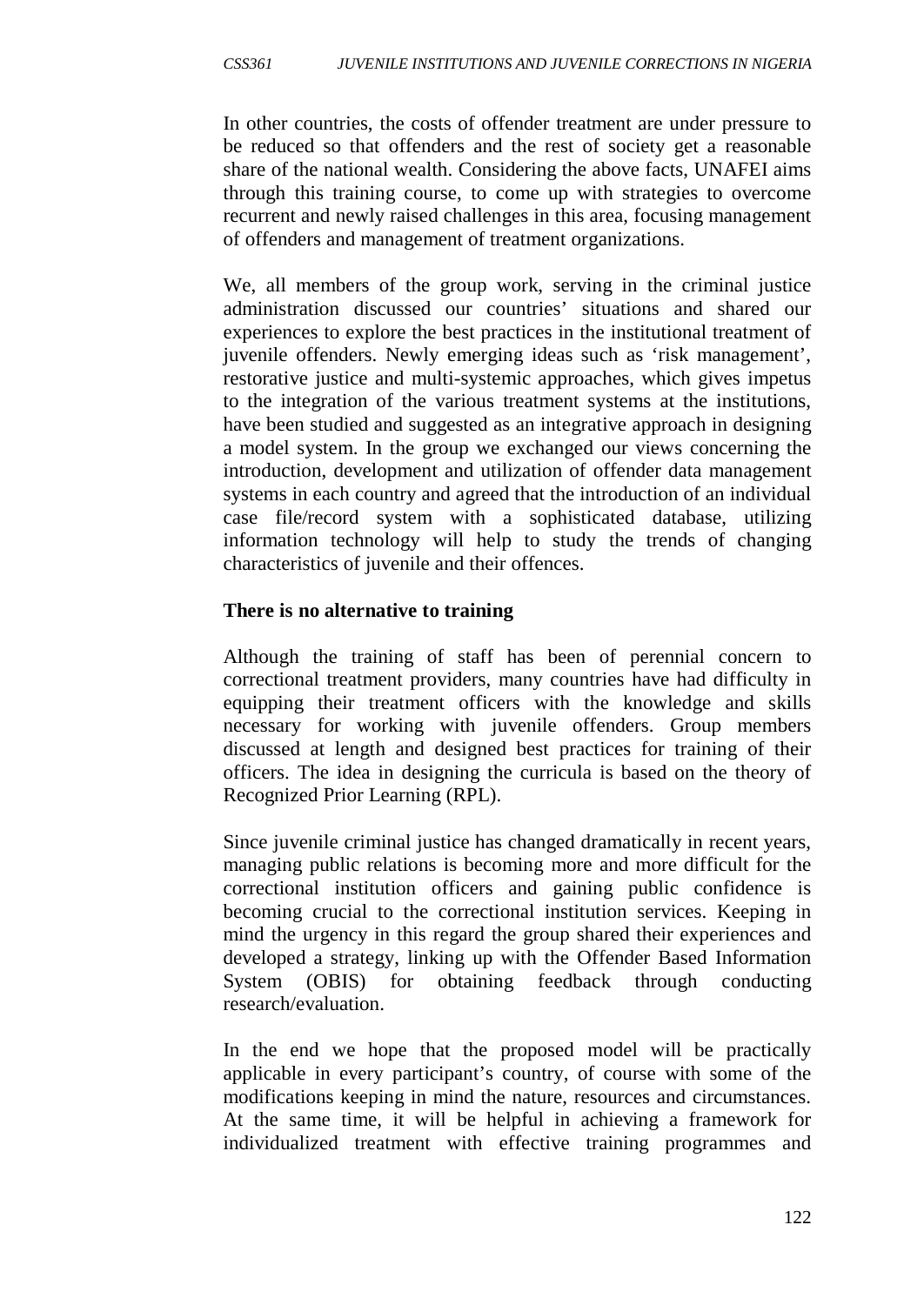intervention with standardized staff training programmes and OBIS and suggestions for gaining public confidence.

### **REFERENCES/FURTHER READING**

John C. Gibbs, Granville Bud Potter and Arnold P. Goldstein (1999).*The EQUIP Programme—Teaching Youth to Think and Act Responsibly Through a Peer- elping Approach*, 1995.Correction Bureau, Ministry of Justice, Japan, *Correctional Institution in Japan*.

Rob Allen (1996).Children & Crime—*Taking Responsibility*.

Gerald G. Gaes *e t al.* (1999).Correction Treatment.

UNAFEI, Resource Material Series No. 40. December, 1991.

UNAFEI, Resource Material Series No. 42. December, 1992.

UNAFEI, Resource Material Series No. 45. December, 1994.

UNAFEI, Resource Material Series No.46. March, 1995.

UNAFEI, Resource Material Series No. 51. December, 1997.

UNAFEI, Resource Material Series No. 52. January, 1998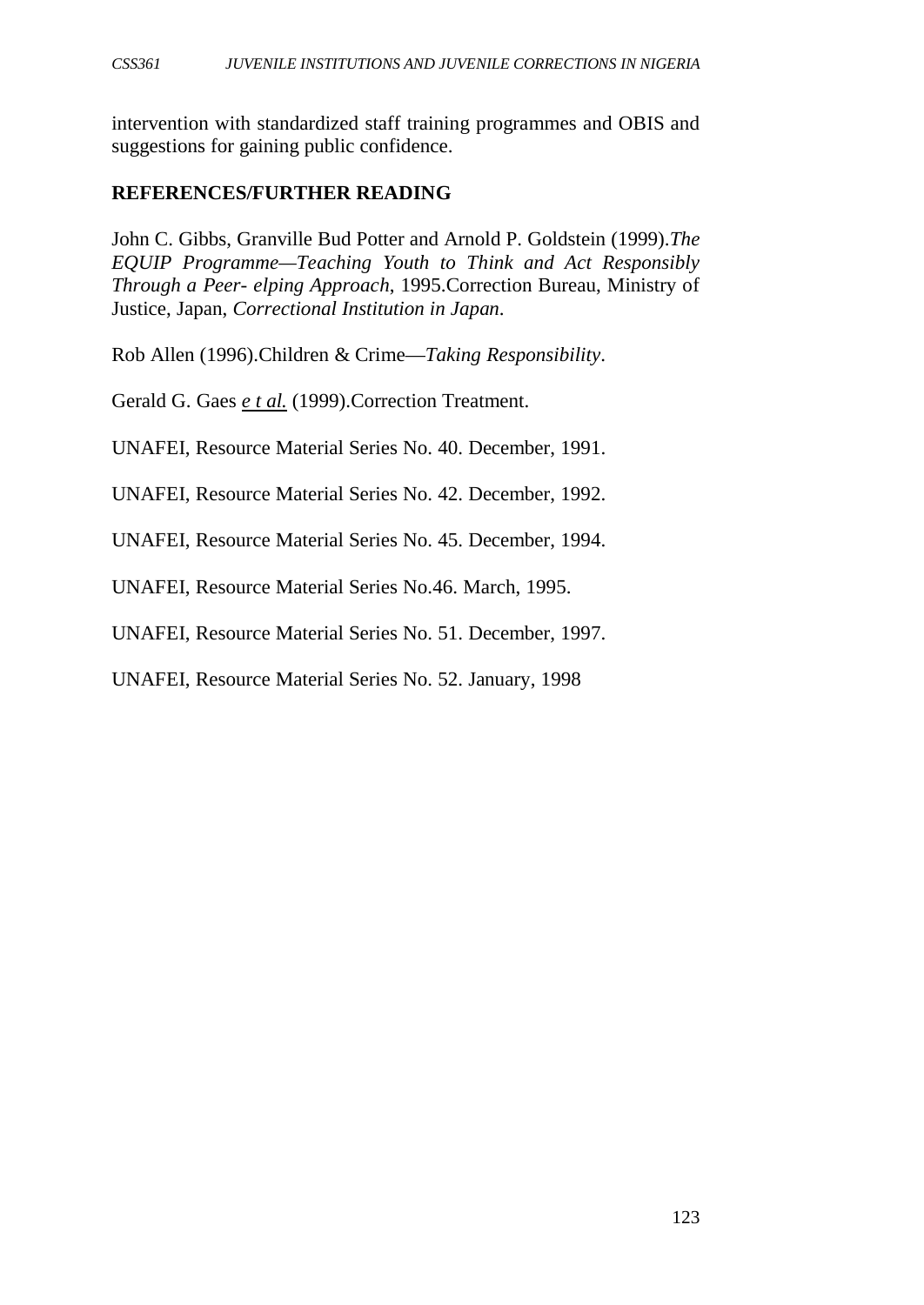# **MODULE 4 JUVENILE JUSTICE SYSTEM AND CRITICS OF THE SYSTEM AND INSTITUTION**

## **CONTENTS**

- 1.0 Introduction
- 2.0 Objectives
- 3.0 Main Content
	- 3.1 Critics of the System (Juvenile Justice System)
- 4.0 Conclusion
- 5.0 Summary
- 6.0 Tutor-Marked Assignment
- 7.0 References/Further Reading

#### **Juvenile Law - Should The Juvenile Justice System Be Abolished?**

#### **SHOULD THE JUVENILE JUSTICE SYSTEM BE ABOLISHED?**

The juvenile justice system seeks to rehabilitate children, rather than punish them for their juvenile criminal behavior. Since the late 1970s, critics of the juvenile courts have sought to abolish this system, arguing that it has failed in its rehabilitation efforts and in not punishing serious criminal behavior by young people. At the same time, defenders of the juvenile justice system contend that for the vast majority of children, the system is a worthwhile means of addressing problems. They maintain that a handful of violent juvenile who have committed serious crimes should not lead the public to believe that the system does not provide ways of changing behavior.

Critics note that the social and cultural landscape has changed considerably since the early 1900s when the juvenile justice system was established. Drugs, **[GANGS](http://law.jrank.org/pages/7073/Gangs.html)**, and the availability of guns have led to juvenile committing many serious crimes, including murder. Critics insist that juvenile courts are no longer adequate to address problems caused by violent, a moral young people.

Some argue that the perceived leniency of the juvenile justice system compounds its failure to rehabilitate by communicating to young people that they can avoid serious consequences for their criminal actions. The system engenders a revolving-door process that sends the message that young offenders are not accountable for their behavior. It is not until these repeat offenders land in adult criminal courts that they face real punishment for the first time. Thus, it may be better to punish a juvenile in the first instance, in order to deter future criminal activity.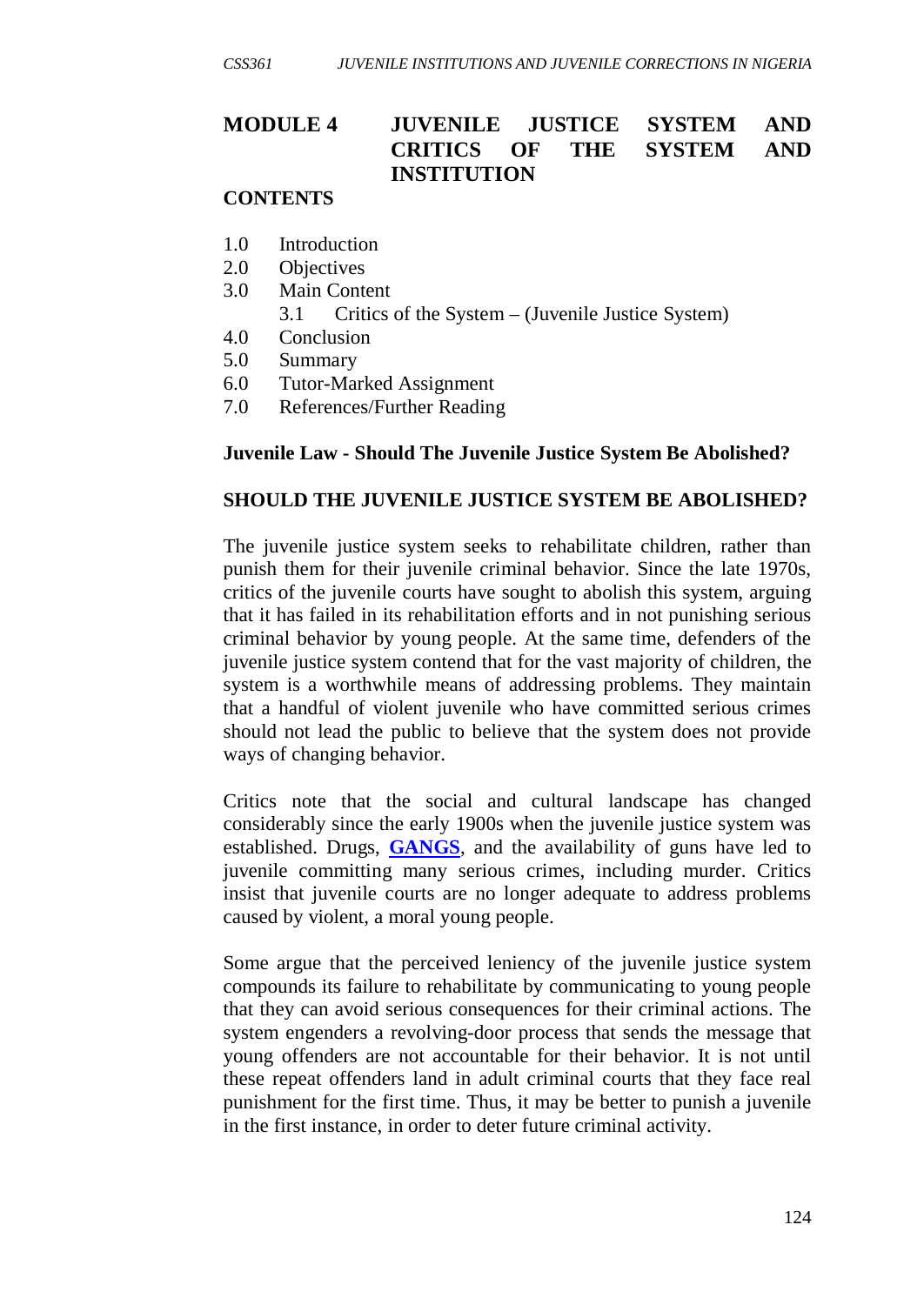Critics also claim it is wrong for juvenile offenders who have committed violent crimes to be released from the jurisdiction of the juvenile court at age eighteen or twenty-one. Serving a few years in a juvenile correction facility for a crime that if committed by an adult would result in a ten-year sentence is unjust. The punishment for a crime, argue critics, should be the same, regardless of the age of the perpetrator.

Because of these deficiencies, critics contend, the system should be dismantled. Juveniles should be given full **DUE PROCESS** rights, including the right to trial by jury, just like adults. Freed from the juvenile justice system's rehabilitative ideology and restrictions on criminal due process rights, juvenile should stand accountable for their criminal actions. Once a juvenile is convicted, a trial court can determine the appropriate sentence.

Defenders of juvenile justice respond that a small minority of violent youths have created the misperception that the system is a failure. Though not every child can be rehabilitated, it is unwise to abandon the effort. In every other sphere of society, children are treated differently from adults. For the few juvenile who commit serious crimes and have poor prospects for rehabilitation, current laws provide that they be transferred to adult criminal courts. Allowing this alternative is a wiser course, defenders insist, than dismantling the system.

Defenders also contend that many of the alleged defects of the juvenile courts can be traced to inadequate funding and to the environment in which many juvenile are forced to live. They point out that violent subcultures and early childhood traumas caused by abuse, neglect, and exposure to violence make it more difficult to address individual problems. If the system were adequately funded, **[PROBATION](http://law.jrank.org/pages/9452/Probation.html)** officers and court support personnel could more closely supervise children and rehabilitation efforts. If more energy were put into changing the socioeconomic situation of communities, rehabilitation efforts would improve and crime would decrease.

According to system supporters, placing juvenile in prison will not end the cycle of criminal behavior. The opposite result is more likely, for a teenager may feel stigmatized by a criminal conviction and may believe he is a lost cause, resulting in a return to crime. In addition, the huge amounts expended on incarceration could be better spent on counseling, education, and job training.

Defenders of the juvenile justice system argue that a criminal conviction can engender difficulties in obtaining employment and in negotiating other aspects of life. It is wrong, they contend, to label a person so early in life, for an action that may have been impulsive or motivated by peer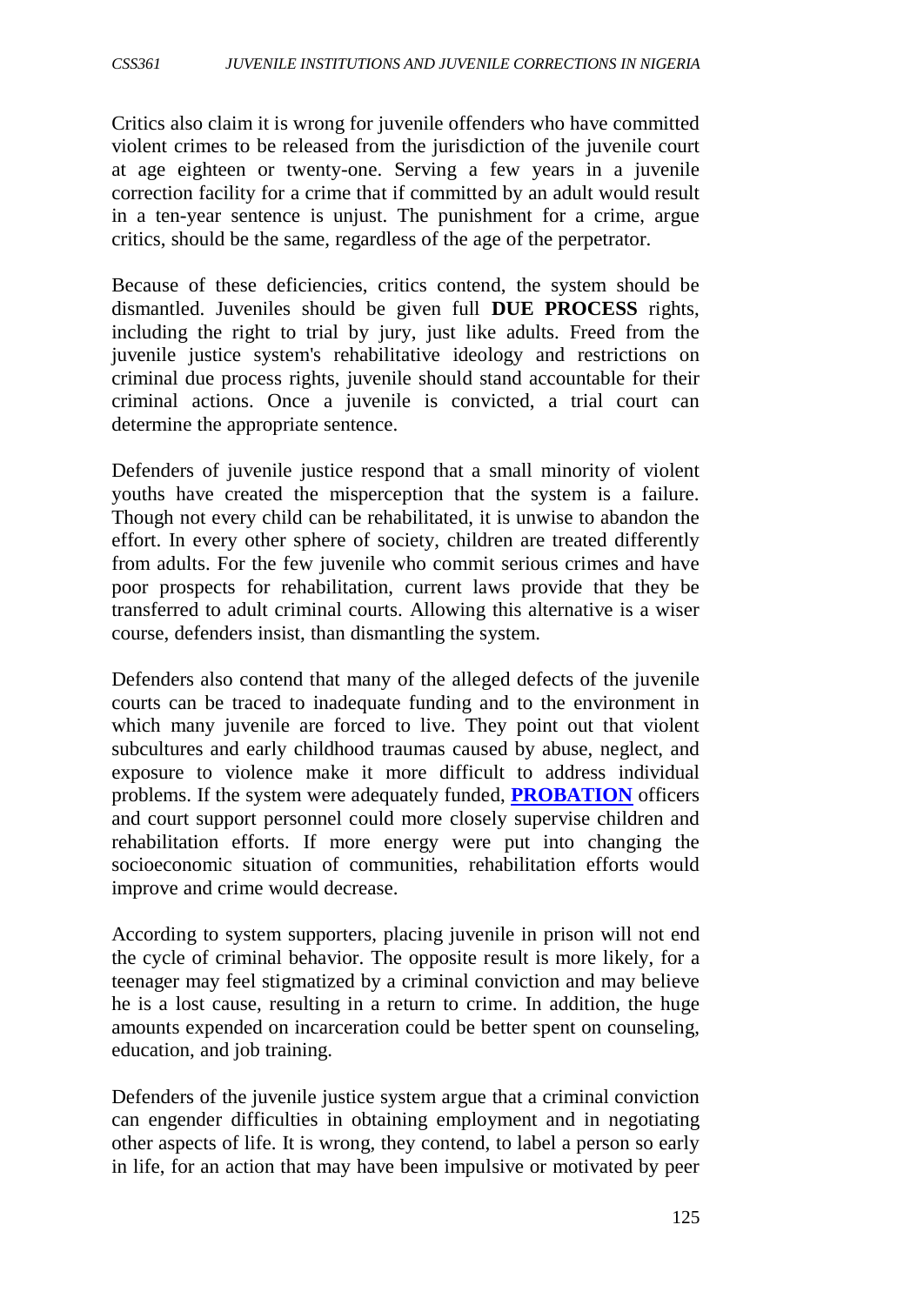pressure. Preserving the juvenile justice system allows many teenagers to learn from their mistakes without prejudicing their adulthood.

Finally, defenders note that many states have changed their laws to deal more severely with violent juvenile offenders. As long as there are ways of diverting these offenders into the adult system, defenders insist, the current juvenile justice system should be maintained.

# **4.0 CONCLUSION**

Conclusively, juvenile justice system is really meant to curb and possibly eradicate offenders. The rationale behind the whole concepts is very important and of high necessity to the growth of society.

The main critics are to ensure that proper and adequate mechanisms are put in place in ensuring its potentiality and rationality.

# **6.0 TUTOR-MARKED ASSIGNMENT**

How would you, justify the relevance of juvenile justice system in our society.

# **REFERENCES/FURTHER READING**

- Rosenheim, Margaret K., et al., (eds.). (2002). *A Century of Juvenile Justice.* Chicago: Univ. of Chicago Press.
- Whitehead, John T. and Steven P. Lab. (1999). *Juvenile Justice: An Introduction.* Cincinnati, Ohio: Anderson.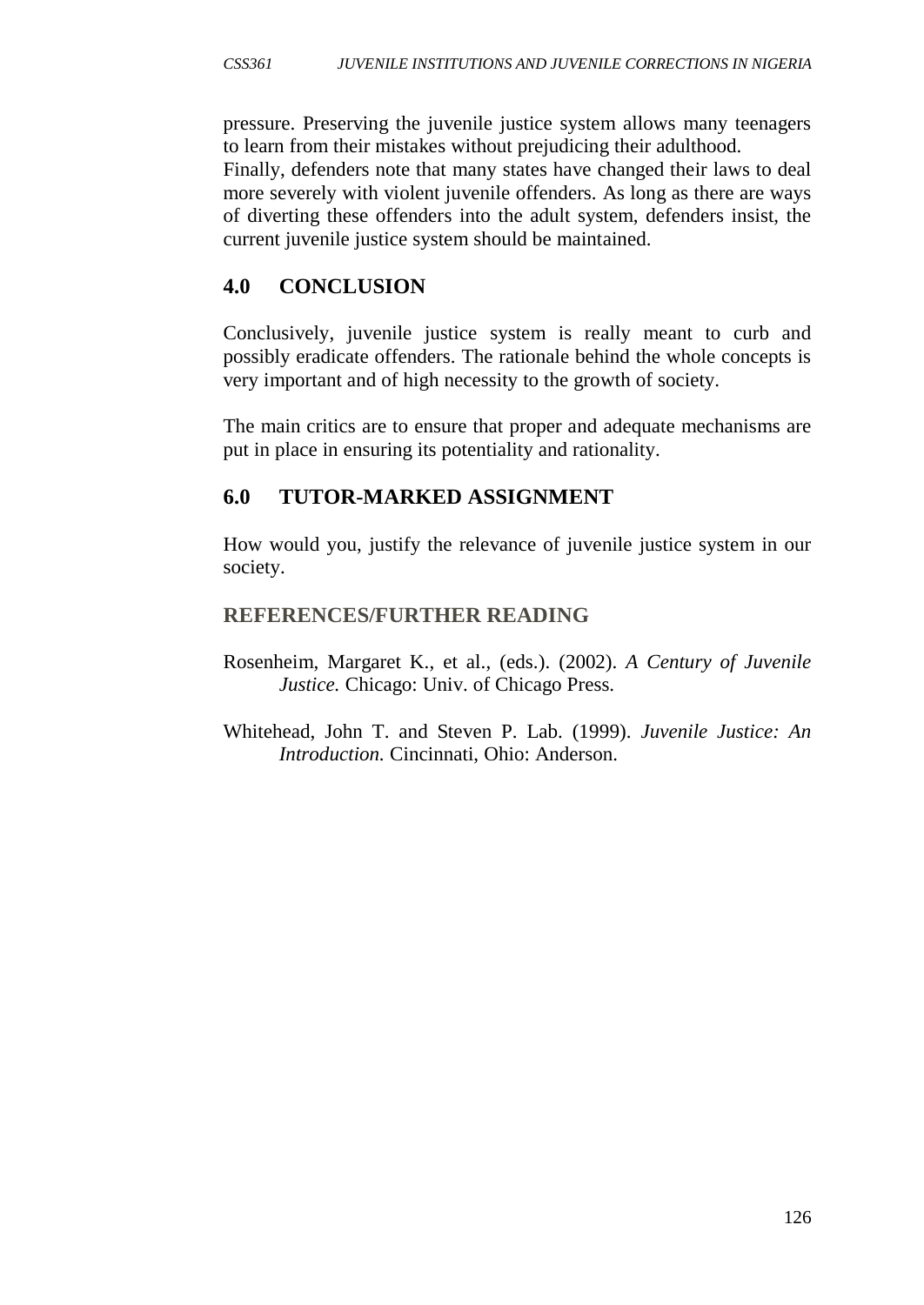# **MODULE 5 NON-INSTITUTIONAL TREATMENT METHOD OF JUVENILE OFFENDERS**

# **CONTENTS**

- 1.0 Introduction
- 2.0 Objectives
- 3.0 Main Content
	- 3.1 Identification of the Problems of Overcrowding of Juvenile Institutions
- 4.0 Conclusion
- 5.0 Summary
- 6.0 Tutor-marked Assignment
- 7.0 References/Further Reading

# **1.0 INTRODUCTION**

As a result of the growth of science, technology, industrialization, urbanization and the intensive flow of information. The is need for transition in value.

The existence of the value transition can be marked by the diminishing of traditional value, the emergence of new value such as a changing family pattern and lifestyle, and the lessening of community social control.

Along with this growth and changes, the number rate and spread of juvenile delinquency especially drug abuse among teenagers are apparently increasing every year.

## **2.0 OBJECTIVES**

The whole essence behind this section is to exhibit means or patterns in which juvenile offenders are disciplined and equally gives minimum standard (manners) in which they should be disciplined so as to inculcate good values; otherwise, the problems remain unabated.

## **3.0 MAIN CONTENT**

# **3.1 Identification of the Problem of Overcrowding of Juvenile Institutions**

The problem of overcrowding in juvenile institution establishment is a universal phenomenon and have been a persistent and pressing problem confronting correctional and rehabilitative administrators in many parts of the world.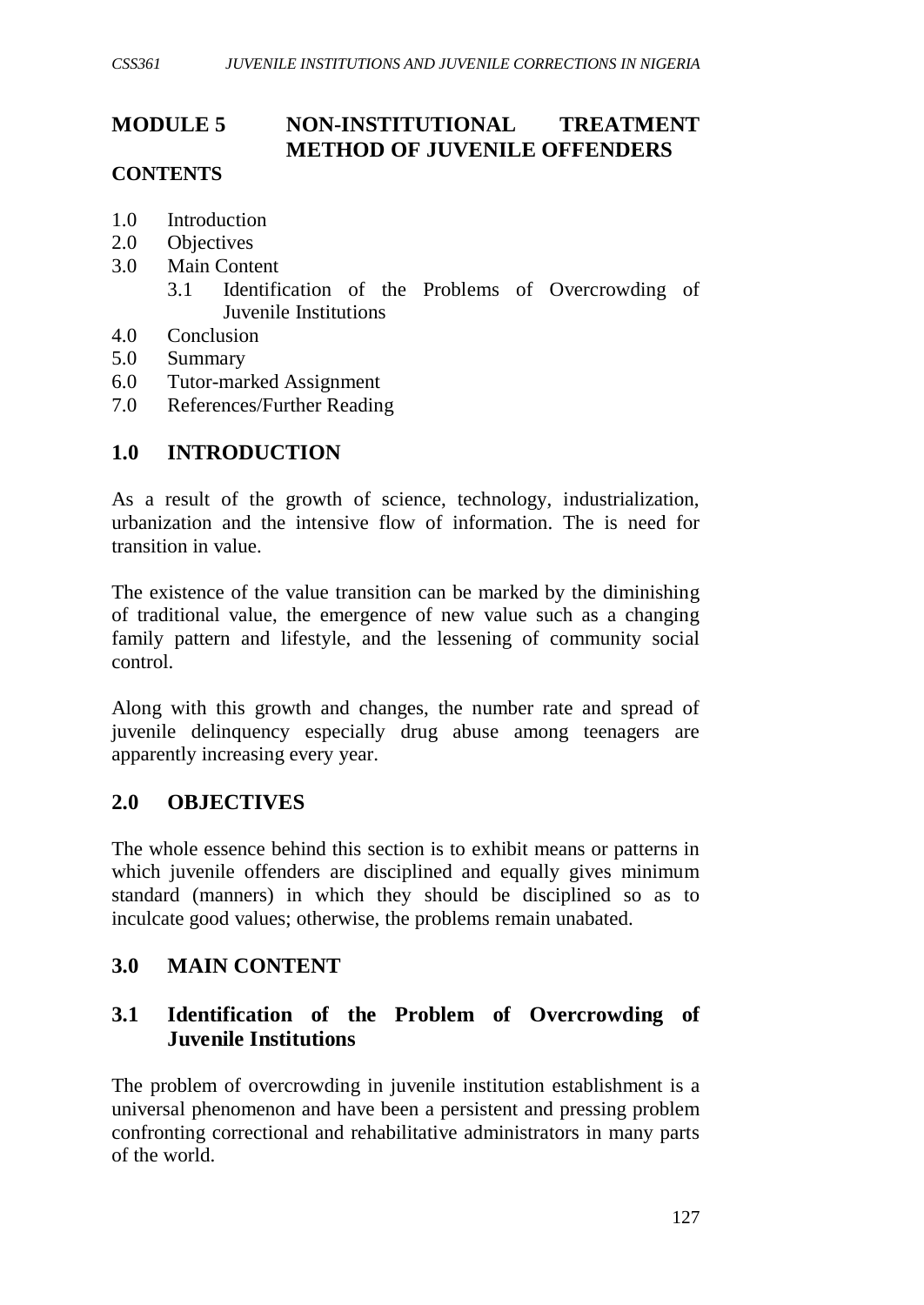Overcrowding in juvenile institutions may have different meaning to the developed countries and developing countries. The developed countries use criteria as minimum floor space, cubic content of air ventilation and other basic amenities to measure overcrowding. However, it means more than just shortage of accommodation for the inmates, it also develops an unhealthy climate affecting juvenile treatment and rehabilitation programmes as well as creates other problems, such as security, social services, discipline, riot and escaping.

The criteria for measurement of overcrowding of juvenile institutions, there is a common standard regarding accommodation of juvenile offenders under the United Nations Standard Minimum Rules for the Treatment of Prisoners in this regard Rules 10 states that "All accommodation provided for the use of prisoners an in particular all sleeping accommodation shall meet all requirement of health, due regard be paid to climate condition and particularly to cubic content of air, minimum floor space, lighting, heating and ventilation. And also the United Nation Rules for the Protection of Juvenile Deprived of their Liberty in this regard Rule 33 and 34 state that "Sleeping accommodation should normally consist of small group dormitories or individual bed room, while bearing in mind local standards. During sleeping hours there should be regular, unobtrusive supervision of all sleeping areas, including individual rooms and group dormitories in order to ensure the protection of each juvenile. Every juvenile should, in accordance with local or national standards, be provided with separate and sufficient bedding, which should be clean when issued, kept in good order and changed often enough to ensure cleanliness" "Sanitary installations should be so located and of a sufficient standard to enable every juvenile to comply, as required with their physical needs in privacy and in a clean and decent manner"

To be related of these Rules, Thailand had the major codes and standard of architectural design and building control to be applied for the architectural and utility designs of juvenile institutions in principle. In cases where there are no relevant codes or standard or the existing one are deemed sufficient may be applied on a case by case basis. Thus, for architectural design and building construction of juvenile institutions this code and standard applies to specified floor, or cubic space, ventilation and light as follows;

## **(1) Sleeping accommodation**

## **(2) Standard with ventilation and light**

State that window shall be large enough to enable the inmates to read or work by natural light and also to allow the flow of fresh air and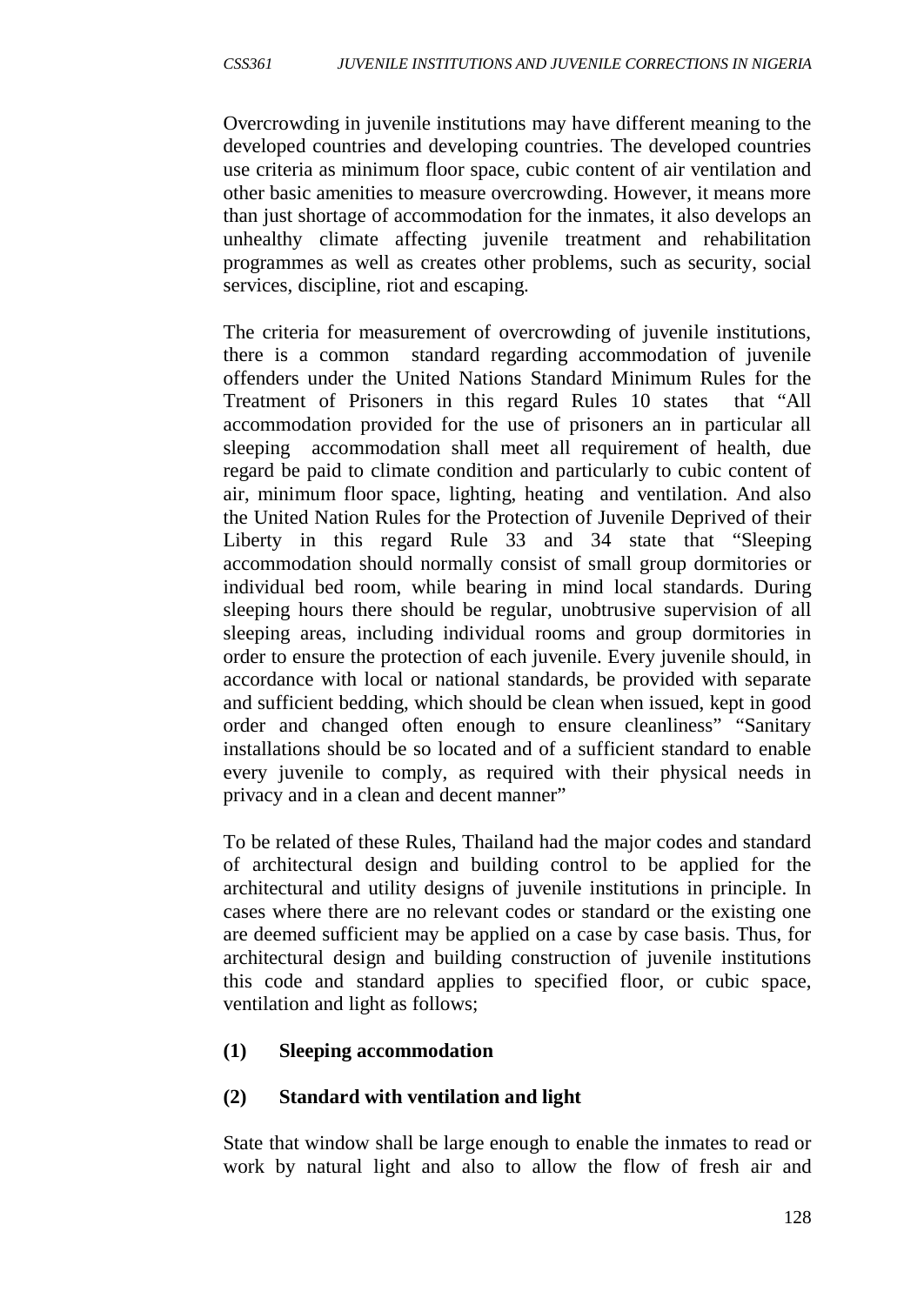sufficient artificial light shall be provided to enable the inmates to read or train without injury to eyesight. This would mean whether in dormitory, classroom or workshop there must be sufficient air circulation, full of natural light and also artificial lighting. Moreover, where the climate warrant group rooms that cannot be adequately ventilated by other means should use electric fan. The problem of overcrowding of juvenile institutions could be examined from two angles; overcrowding of untried juvenile during trial and overcrowding of trainees after adjudication.

### **2. Reasons for the overcrowding of juvenile institutions**

There are many reasons for the overcrowding of juvenile institutions within the following aspect should be regarded as the major reasons for this phenomenon.

## **(2.1) Reasons for the overcrowding of untried juvenile during trial awaiting**

The rapid increase in juvenile crime rate especially the in crease of juvenile drug abusers since 1996 – 1998, the number of remand homes and the accommodations have not kept pace. Old, out dated homes and construction of new remand homes are being grossly under facilitated and unable to cope with the ever increasing. Furthermore, laws delays or long period taken for the disposal of cases. In general case it will be taken for 90 days. (Article 51 of the Act for the Establishment of and Procedure for Juvenile and Family Court BE. 2534).

Excessive bail or inadequate use of bail provision or some untried juvenile are either too ignorant or too poor to retain counsel to make application for bail or be granted by the Directors of the Observation and Protection Centers, they are reluctant to relax the requirements or condition of bail in fear of the difficulties of serious case, making untried juvenile appear in court and some untried juveniles breaking conditions of bail quite often especially the juvenile drug abusers, in consequence of these matters, it has also contributed to the increase in the untried juvenile populations.

## **(2.2) Reasons for the overcrowding of trainees after adjudication**

The juvenile justice system in Thailand aims at rehabilitation of a juvenile offender is actually mixed with treatment and punishment model. The juvenile proceedings have focused on proven guilty as well as care. A training institution which is actually a minimum security detention facility is a preferable or an alternative place. Alternatives to the juvenile delinquency problems rather emphasize on criminal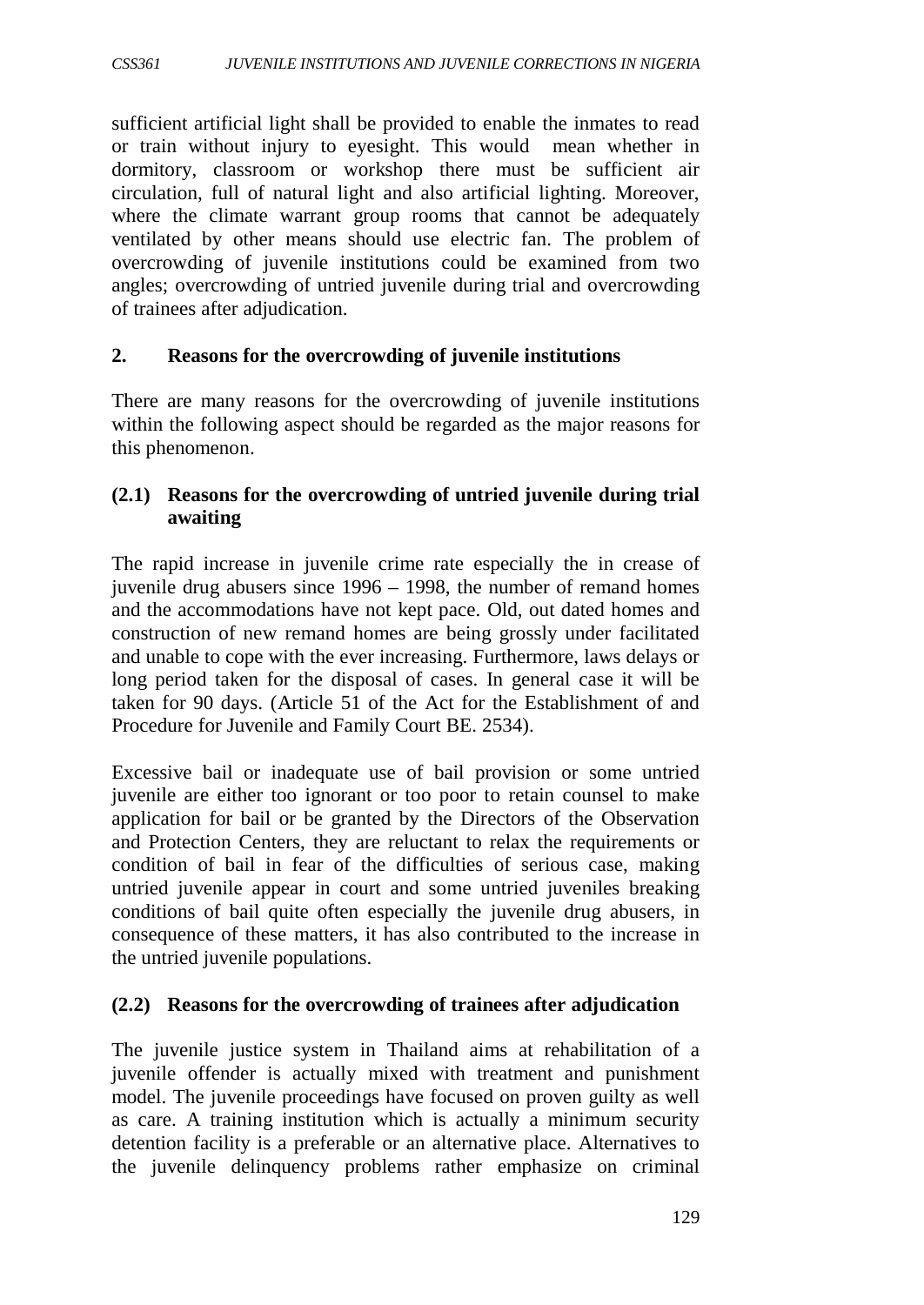proceedings than care and social proceedings. Diversion from juvenile justice to non-institutional treatment or non-punitive juvenile shelter administered by a welfare agency or private organization is not preferable. Thus, institutional treatment would be a routine recommendation or adjudication process as the most powerful and effective measure against juvenile offence but not a measure imposed as a last resort. Other reasons are long treatment sentence and the large numbers admitted to juvenile training school for juvenile drug offences also contribute toward the increase of juvenile populations.

Moreover, a very significant factor in the overcrowding of juvenile training school is that Thailand had not constructed adequate new juvenile facilities especially the facilities for juvenile drug addict of which have to be separated from general juvenile facility. However, the construction of the new buildings of other types of juvenile training schools or juvenile drug addict treatment and rehabilitation centers, took a very long time (about 3 years) and was a very expensive item for Thailand during the economic crisis and are therefore placed as the last of the priority list.

# **3. Effect of overcrowding of juvenile institutions**

# **(3.1) Effects on juvenile**

Juvenile institutions overcrowding creates many difficulties in the observance of Convention on the Rights of the Child, United Nations Standard Minimum Rules for the Administration of Juvenile Justice, and United Nations Rules for the Protection of Juvenile Deprived of their Liberty. It causes severe strain on the already meager essential services and amenities resulting in deprivation of basic necessities for human living, child and juvenile welfare. Overcrowding leads to keeping together different categories of juvenile offenders. Classification and segregation become impossible. There is, therefore the risk of contamination as first offenders, recidivists serious offenders and petty offenders, long and short-term offenders have to be housed in the same institution. Once the juvenile offenders are not properly classified or segregated and left untrained, they become idle and mixed up with the group that they are not supposed to.

This is the most dangerous period or stage where pollution can easily take place. Once pollution takes place, juvenile institutions become "School of Crime" because harmful contacts greatly outweigh beneficial contact. Furthermore, stigmatization of juvenile incarceration breeds more social unacceptance, resentment and ostracism by the wider society of the released juvenile to a "life" of juvenile crime which ultimately manifests itself in recidivism.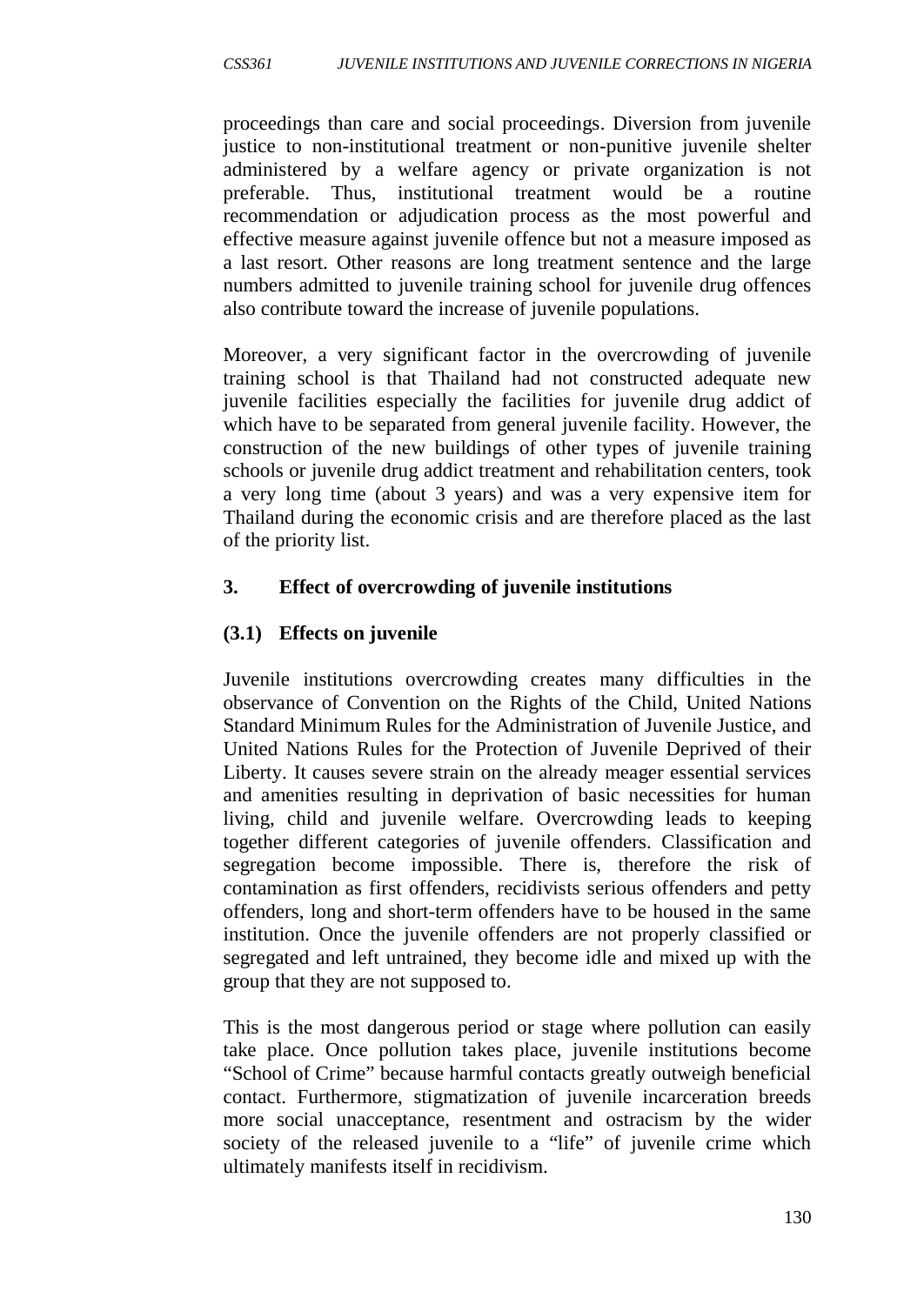## **(3.2) Effects on administration and staff**

Overcrowding hinders realization of the goals of juvenile institutional administration. Due to the limitations of manpower, material resources and technical equipment, juvenile institutional administration have to be immersed in coping with daily affairs, and can not carry on treatment and rehabilitation programmes.

Increasing juvenile populations and limited incarceration facilities such as accommodation facilities cause different categories of juvenile offenders to be kept mixed. As a result different kinds of offenders impart their bad behavior and crime experiences to each other in juvenile institutions. Overcrowding also weakens juvenile institutions security staff cannot keep close watch on juvenile's movement so that the phenomenon of escape is frequently occurred in many remand homes and juvenile training schools and contributes to additional pressure on staff and tension between staff and inmates. Besides the above-mentioned negative effects, juvenile institutions overcrowding impedes to effectively implement international standards, in particular the Convention on the Rights of the Child, UN. Standard Minimum Rules for the Administration of Juvenile Justice (Beijing Rules),UN. Rules for the Protection of Juvenile Deprived of Their Liberty, which cover standards in many aspects.

Moreover, the United Nations in the procedures for effective implementation of the concerned standard minimum rules and other rules ask that the states should incorporate those rules in national laws and regulation. Unfortunately, increasing juvenile institutional populations and the inadequacy of basic necessaries, juvenile welfare services and incarceration facilities have created difficulties in the observance of the convention, UN standard Minimum Rules and UN rules in juvenile institutional administration of Thailand.

#### **4. Measures to reduce overcrowding of juvenile institutions**

Solutions to these thorny problems are not easy and could not be found by the strategies adopted by the juvenile correctional and rehabilitative administrators alone. It is widely acknowledged that all components within the juvenile criminal justice administration i.e. the police , the prosecution, the judiciary, the juvenile correctional and rehabilitative organs, social welfare services agencies, and public each has a vital part to play in an integrated approach to formulate countermeasures in alleviating pressure exerted to the over- populated, dynamic and under facilitated juvenile institutions. Therefore, Thailand has carried out a comprehensive policy to seek the solution to this problem.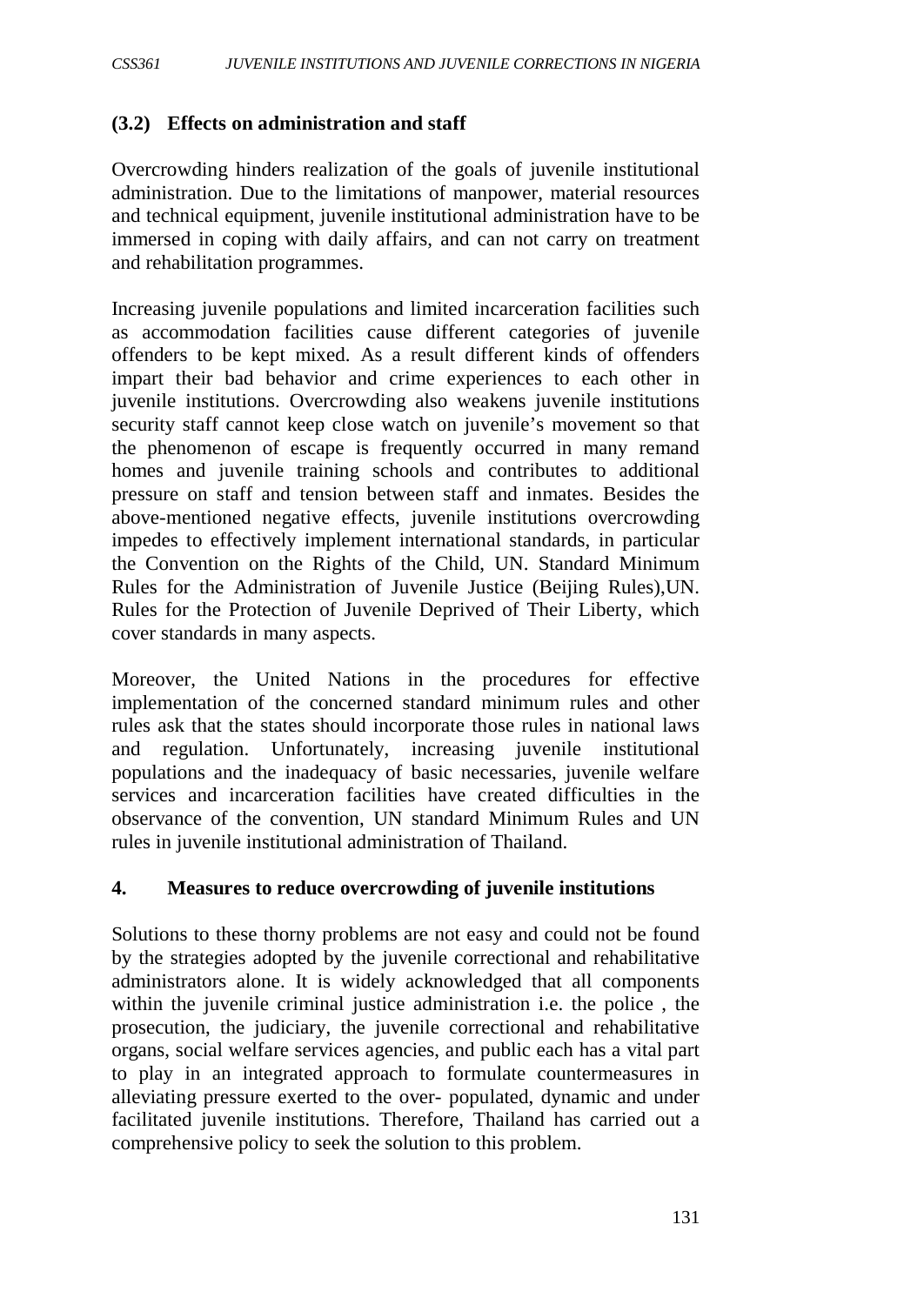### **(4.1) Measures to reduce overcrowding of untried juveniles**

Untried juvenile in remand homes aggravate the problem of overcrowding. In order to reduce the number of untried juvenile committed to this home, these measures would be effective at the pretrial stage such as warning , summons, application of voluntary investigation, suspended prosecution, and bail.

### **(4.2) Measures to reduce overcrowding of trainees**

Thailand emphasize juvenile institutional treatment would be a routine recommendation or adjudication process as the most powerful and effective measure against juvenile offence but not a measure imposed as a lost resort. Time is ripe to consider modification of Juvenile Act. Institutional treatment should not be a routine recommendation or adjudication process but should be a measure imposed as a last resort and for the minimum necessary period. Moreover, implementation for non-institutional treatment (such as diversion, probation, restitution, community service, temporary release, pre-released, individual-centered, non-institutional treatment, family and community non-institutional treatment and parole or semi-institutional arrangements (such as halfway houses, educational homes, day-time training centres and other such appropriate arrangement that may assist juvenile in their proper reintegration into society) should be taken to reduce the judiciary's heavy caseload, juvenile institutional overcrowding and the high financial cost of maintaining institutional system.

## **5 Non-institutional treatment of juvenile offenders**

Resolution of the 7th United Nations Congress on Prevention of Crime and Treatment of Offenders advocates the use of non-custodial sanctions to achieve a reduction in the prison as population. The resolution emphasizes that imprisonment should be used as sanction of last resort, taking into account the nature and gravity of the offences and other legally relevant factors and for reduction in juvenile institutional population, the United Nations Standard Minimum Rules of the Administration of Juvenile Justice (The Beijing Rules) , which were adopted by the General Assembly in its resolution 40/33 29 November 1985, stipulate that detention should be used only as a last resort and for the shortest possible period of time. The Rules, thus, encourage the use of alternatives to institutionalization to the maximum extent.

**(5.1) United Nations Standard Minimum Rules for Non-Custodial Measures** (resolution 44/110,14 December 1990) more popularly known as "Tokyo Rules" assumes a very significant place in this area. It emphasizes the perspective that no institutional treatment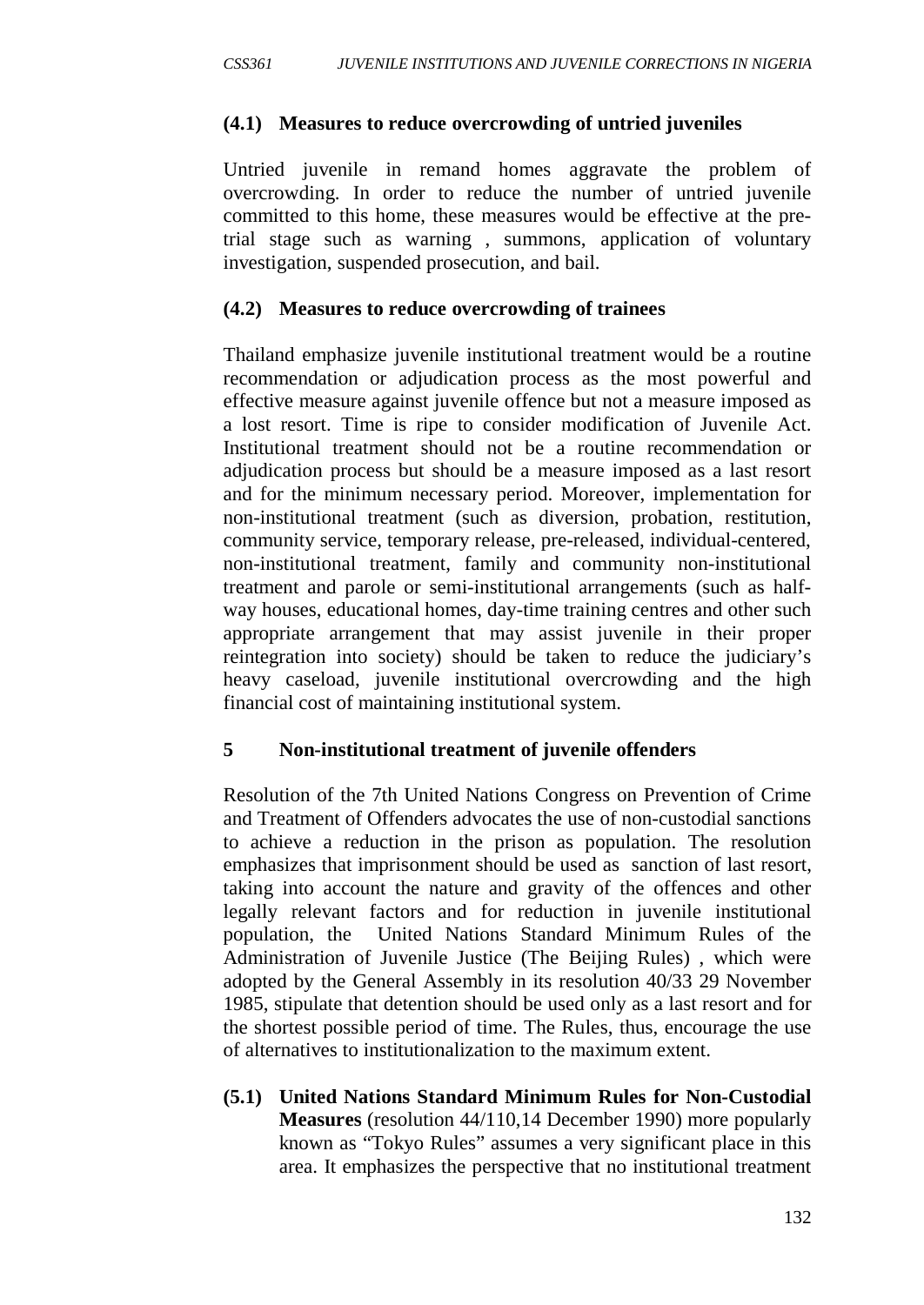measures are conducive to rehabilitation more effectively than costly institutional treatment and advocates that member countries incorporate such measures in the national policies.

**For the United Nations Standard Minimum Rules for the Administration of Juvenile Justice** (resolution 40/33, 25 November 1985) more popularly known as "Beijing Rules" assumes a very significant place in this area. It emphasizes the perspective that progressive criminology advocates the use of non-institutional over institutional treatment. Little or no difference has been found in term of the success of institutionalization as compared to noninstitutionalization. The many adverse influences an individual that seem unavoidable within any institutional setting evidently cannot be out balanced by treatment efforts. In the same time, the negative effects not only of loss of liberty but also of separation from the usual social environment are certainly more acute for juvenile than for adults because of their early stage of development. Rule 19 aims at restricting institutionalization in two regards; in quantity ("last resort") and in time ("minimum necessary period"). In fact, priority should be given to "open" over "closed" institutions. Moreover, this includes advocates that member countries as well as Thailand should be incorporating such measures in the national social policies and the national child welfare policies.

**(5.2) In the late 1950s and 1960s the concept of non institutional treatment of offenders and juvenile offenders or community based corrections** gained recognition and support in many developed countries as well as Thailand. These programmes including diversion (such as diverted from the juvenile justice system, diversion from formal court process and diversion from custody), pre-trial release, probation, restitution, community service, temporary release, pre-released, halfway houses, educational homes , day-time training centre, individual centered, non-institutional treatment (such as individual psychotherapy, group psychotherapy, behavior therapy, cognitive therapy and pharmacotherapy) and family and community non institutional treatment (such as family-focused treatment, parent management training and community-based treatment (community-wide interventions) and parole from a continuum of options for dealing with juvenile offenders in the community.

However, in Thailand where such sentencing options for juvenile offenders have been introduced and have found that it has not had an effective impact on incarcerated rates. There are several reasons for this, such as the criticism against lenient punishment by police and public, misunderstanding of non-custodial sentences, the resultant reluctance of the judges to utilize these sentencing option and bearing the public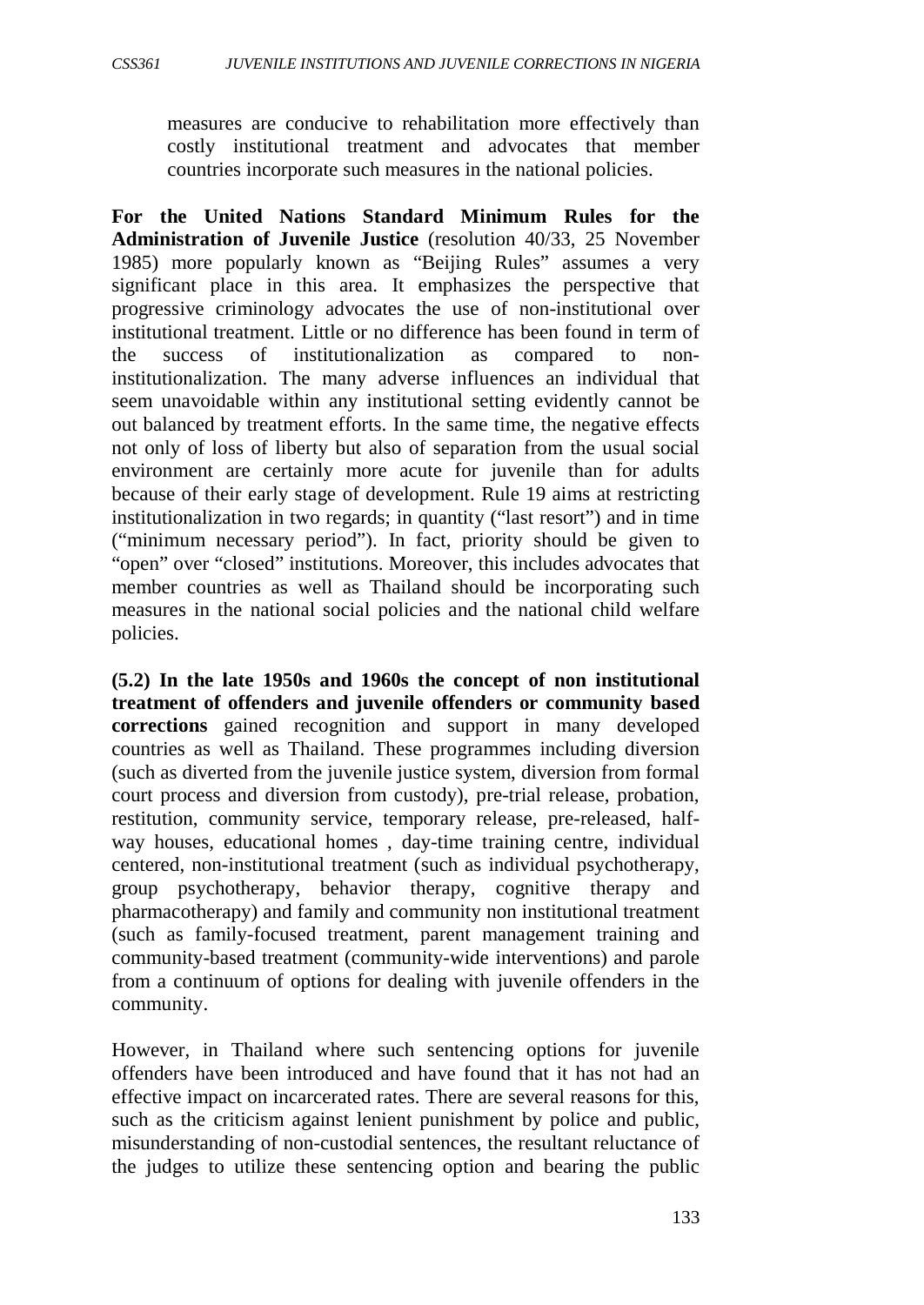safety in mind much more than consideration on the wellbeing and the future of a child and young person are the main reasons. It is therefore necessary that these sectors be better informed of the importance and advantage of non-custodial sentences compared with incarceration. The task of juvenile correction and rehabilitation includes building solid ties between juvenile offender and community reintegrating the juvenile offender in to community life securing in a larger sense a place for the juvenile offender in the routine functioning of society.

This requires not only efforts directed towards changing the individual juvenile offender but also changing the attitudes of the community and its juvenile institutions and its mobilization.

# **(5.3) Participation of citizens in rehabilitation of juvenile offenders**

For the successful treatment and rehabilitation of juvenile offenders in community citizen's positive regards to and involvement in programmes are indispensable factors. In Thailand, it is officially organized and mobilized as Volunteer Probation Officer and Para-probation Officer who assist probation officers in helping rehabilitation of probationers. Furthermore, voluntary organization, local institutions and other community resources shall be called upon to contribute effectively to the rehabilitation of juvenile in a community setting and as far as possible, within the family unit. There also can be found a variety of activities for citizens, voluntary organization, local institutions and other community resources to be involved in prevention of juvenile crime and rehabilitation of juvenile offenders.

# **4.0 CONCLUSION**

It is largely admitted in Nigeria context that juvenile offenders are not treated properly, this might not be unconnected with series of hardened criminals that terrorise the innocent citizens in the state.

# **5.0 SUMMARY**

It then became highly imperative on the part of government and the appropriate regulatory agencies to ensure that right channels, well trained personnel and the appropriate qualities of tools/facilities are put in place, so as to achieve the desired results.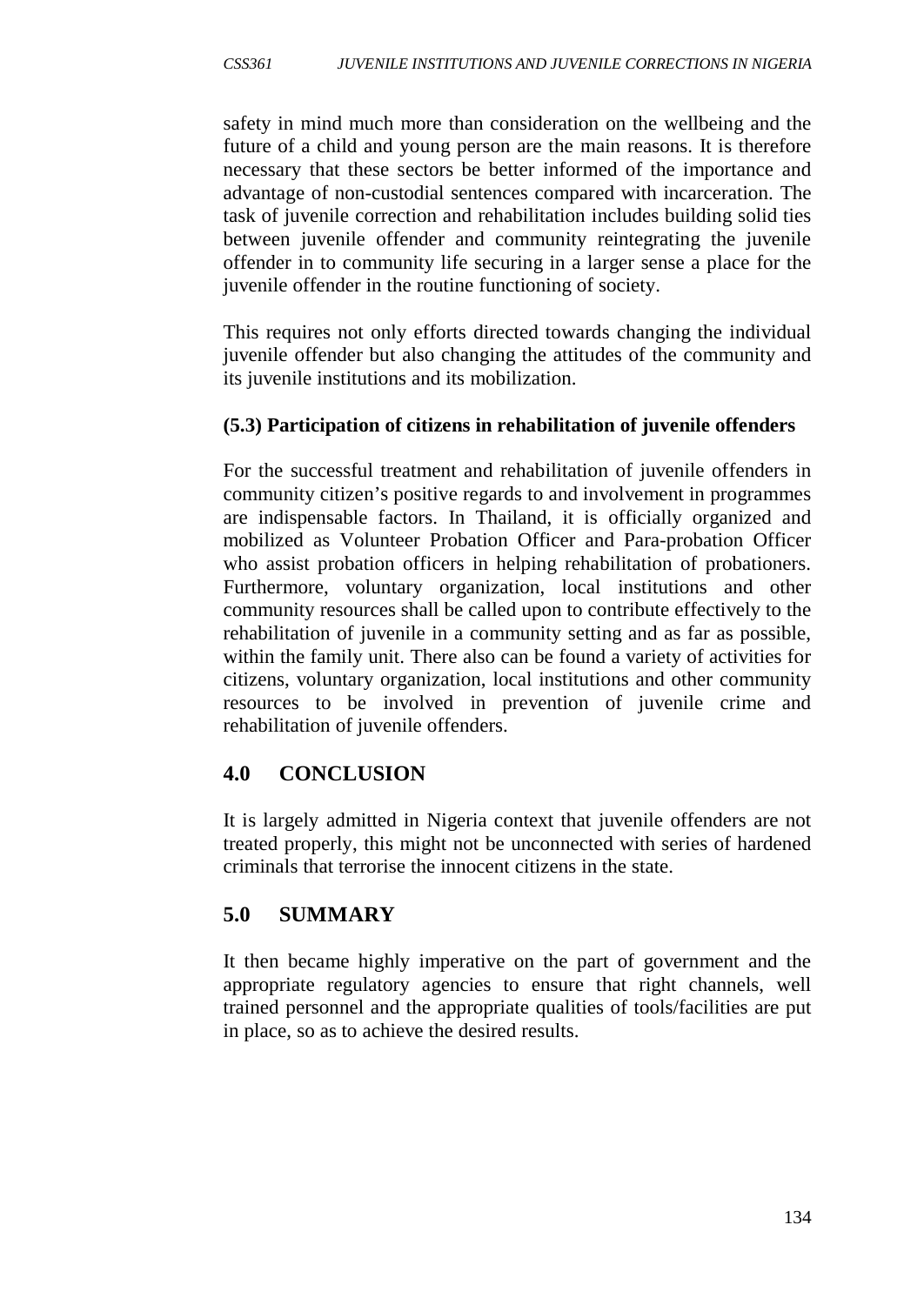#### **6.0 TUTOR-MARKED ASSIGNMENT**

- 1. In what ways do you think overcrowding of juvenile institutions can be curbed?
- 2. What would you consider as the effects of juvenile acts?
- 3. What is the minimum measure/standard for non-Institutional means of treating juvenile offenders?

#### **REFERENCES/FURTHER READING**

- The Institute for Juvenile and family Justice Development, the Central Juvenile and Family Court, "The Act for the Establishment of and Procedure for Juvenile and Family Court,BE. 2534".
- Edward Van Roy and Christian Kroll (1998). "Juvenile Delinquency and Its Prevention in Asia" Asia Crime Prevention Foundation.
- United Nations Standard Minimum Rules for Administration of Juvenile Justice.
- United Nations Rules for Non-Custodial Measures.
- United Nations Standard Minimum Rules for Treatment of Offenders.
- Convention on the Rights of the Child.
- United Nations Rules for the Protection of Juvenile Deprived of their Liberty.
- Annual Report of the Central Juvenile and Family Court, 1993-1998 Nigel Walker (1987)." Crime and Criminology" A Critical Introduction, the Guernsey Press Co. Ltd.
- Michael Phillipson (1971). " Sociological Aspects of Crime and Delinquency" Northumberland Press Limited.
- Gary F. Jensen (1981). "Sociology, of Delinquency Current"Prentice Hall INC.
- James F. Gilsinan (1990). "Criminology and Public Policy"An Introduction, Prentice Hall INC.
- Freda Adle, Gerhard O.W Mueller and William S. Lonfer (1996). "Criminal Justice" , The core, the McGraw-Hill Companies INC.